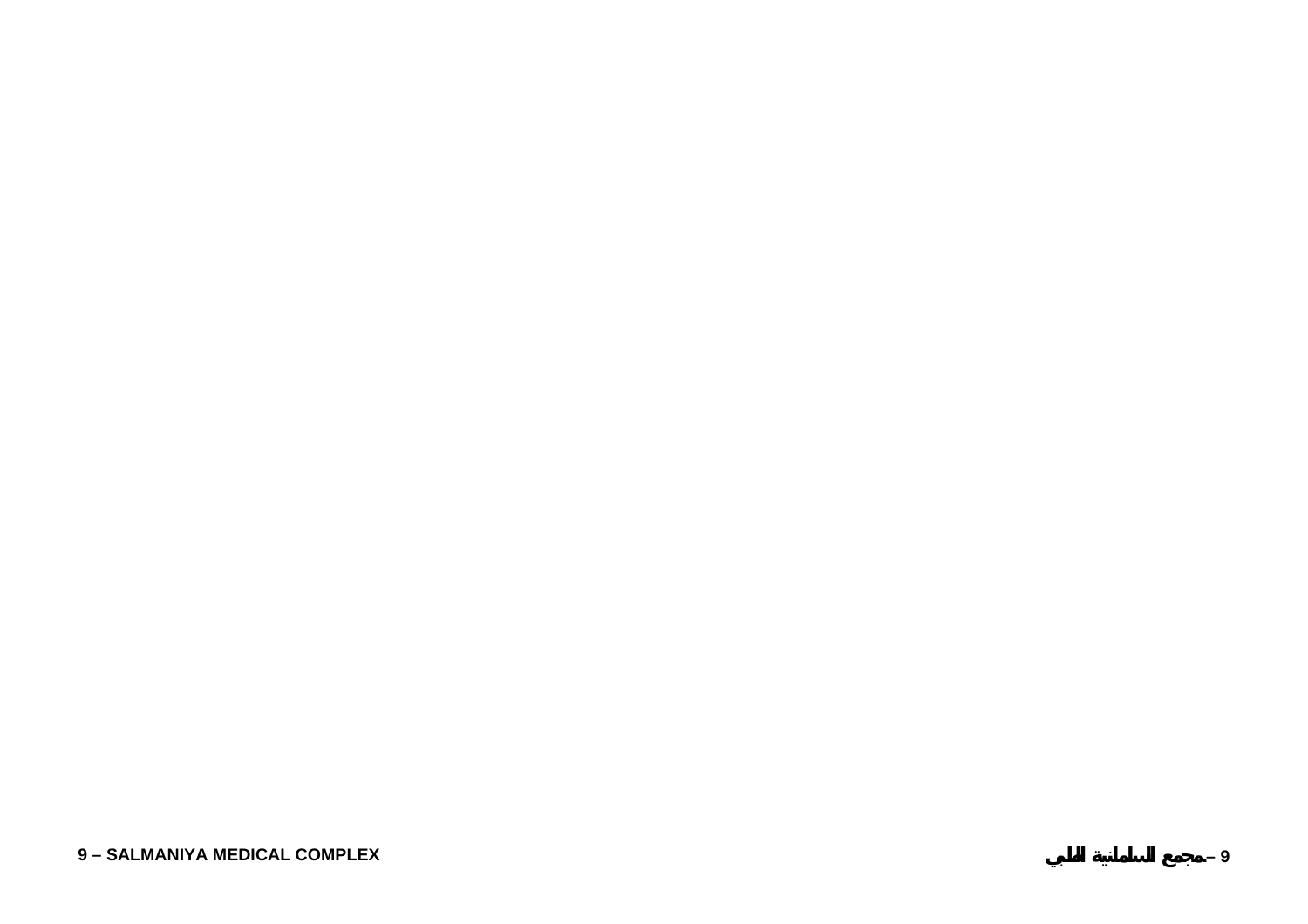# *9 – Salmaniya Medical Complex* **– 9 المحتويات** *Contents*

| Beds by Department and Specialty 2003 - 2007                                                        | Table 9.1, page 3   |               | $2007 - 2003$ |  |
|-----------------------------------------------------------------------------------------------------|---------------------|---------------|---------------|--|
| Bed Utilization 2007                                                                                | Table 9.2, page 4   |               | 2007          |  |
| Bed Utilization by Department 2003 - 2007                                                           | Table 9.3, page 6   |               | $2007 - 2003$ |  |
| Discharges by Admission Classification, Nationality and Sex 2007                                    | Table 9.4, page 10  | 2007          |               |  |
| Admissions and Discharges by Department, Days of the Week and Sex 2007                              | Table 9.5, page 11  | 2007          |               |  |
| Admissions and Discharges by Days of the Week 2007                                                  | Figure 9.1, page 12 |               | 2007          |  |
| Discharges (Alive and Dead) by Age Groups, Nationality and Sex 2007                                 | Table 9.6, page 13  | 2007          |               |  |
| Discharges (Alive and Dead) by Age Groups and Nationality 2007                                      | Figure 9.2, page 14 | 2007          |               |  |
| Discharges (Alive and Dead) by Geographical Region, Nationality and Sex 2007                        | Table 9.7, page 15  | 2007          |               |  |
| Discharges (Alive and Dead) by Source of Admission, Nationality and Sex 2007                        | Table 9.8, page 16  | 2007          |               |  |
| Discharges (Alive and Dead) by Source of Admission 2007                                             | Figure 9.3, page 17 | 2007          |               |  |
| Discharges (Alive and Dead) by Marital Status, Nationality and Sex 2007                             | Table 9.9, page 18  | 2007          |               |  |
| Discharges (Alive and Dead) by Nationality and Sex 2007                                             | Table 9.10, page 19 | 2007          |               |  |
| Discharges (Alive and Dead) by Principal Diagnosis, Nationality and Sex 2007                        | Table 9.11, page 20 | 2007          |               |  |
| Discharges (Alive and Dead) by Principal Diagnosis and Age Groups 2007                              | Table 9.12, page 22 | 2007          |               |  |
| Discharges by Discharge Status, Nationality and Department 2007                                     | Table 9.13, page 24 | 2007          |               |  |
| Discharges, Days of Care and Average Length of Stay by Principal Diagnosis, Sex and Age Groups 2007 | Table 9.14, page 25 | 2007          |               |  |
| Discharges by The Ten Leading Diagnosis 2007                                                        | Figure 9.4, page 40 | 2007          |               |  |
| Discharges (Pre – Post) Operation Days by Department and Sex 2007                                   | Table 9.15, page 41 | 2007          |               |  |
| Number of Anaesthesia Cases at Ministry of Health by Type of Anaesthesia 2003 - 2007                | Table 9.16, page 42 | $2007 - 2003$ |               |  |
| Deaths by Principal Diagnosis, Length of Stay, Nationality and Sex 2007                             | Table 9.17, page 43 | 2007          |               |  |
| Deaths by Principal Diagnosis and Nationality 2007                                                  | Figure 9.5, page 55 | 2007          |               |  |
| Out-Patient Visits by Department, Nationality and Sex 2007                                          | Table 9.18, page 56 | 2007          |               |  |
| Out-Patient Visits by Department 2003 - 2007                                                        | Table 9.19, page 57 | $2007 - 2003$ |               |  |
| Out-Patient Visits by Department 2007                                                               | Figure 9.6, page 58 |               | 2007          |  |
| Laboratory Tests by Source of Specimens 2007                                                        | Table 9.20, page 59 | 2007          |               |  |
| Radiology Procedures by Source of Request 2007                                                      | Table 9.21, page 60 |               | 2007          |  |
| Discharges (Alive and Dead) from Special Care Baby Unit by Month and Sex 2007                       | Table 9.22, page 62 | 2007          |               |  |
| Discharges from Special Care Baby Unit by Geographical Region, Nationality and Sex 2007             | Table 9.23, page 63 | 2007          |               |  |
| Surgical Operations and Procedures at Main Operation Theatre by Specialty 2003 - 2007               | Table 9.24, page 64 | $2007 - 2003$ |               |  |
| Endoscopies Procedures 2003 - 2007                                                                  | Table 9.25, page 65 |               | $2007 - 2003$ |  |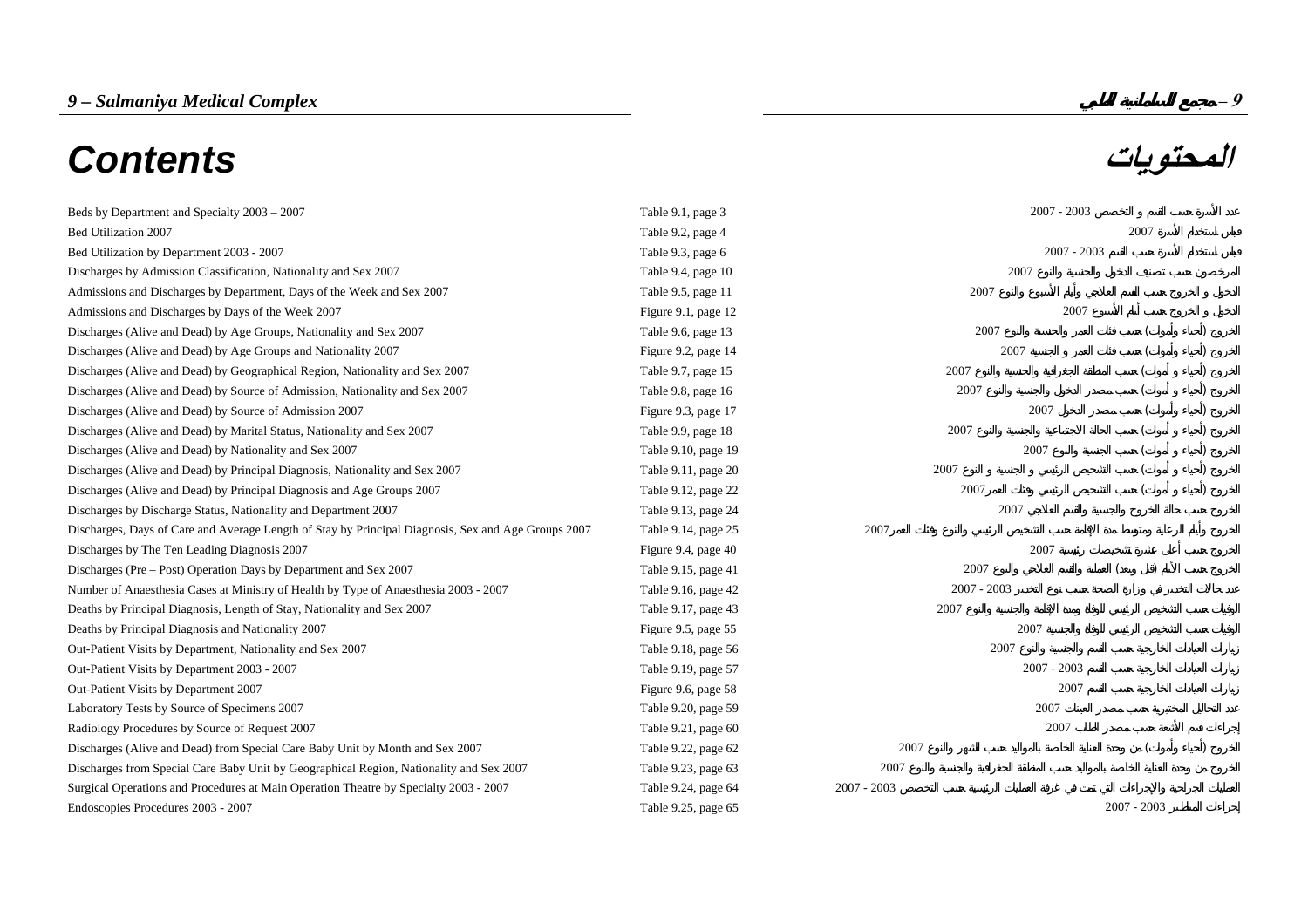**2007 - 2003**

**Beds by Department and Specialty 2003 - 2007**

| <b>Department</b>                        | 2007        | 2006         | 2005        | 2004      | 2003      |
|------------------------------------------|-------------|--------------|-------------|-----------|-----------|
| <b>Medical</b>                           | 220         | 216          | 202         | 269       | 258       |
| <b>Internal Medicine</b>                 | 139         | 135          | 121         | 216       | 205       |
| Chest/Respiratory                        | 17          | 17           | 17          | 17        | 17        |
| Cardiology                               | 48          | 48           | 48          | 20        | 20        |
| Cardiac Care Unit (CCU)                  | 16          | 16           | 16          | 16        | 16        |
| <b>Neurosciences</b>                     | 44          | 44           | 44          | <b>NA</b> | <b>NA</b> |
| Nephrology                               | 19          | 19           | 19          | <b>NA</b> | <b>NA</b> |
| Oncology                                 | 49          | 49           | 38          | <b>NA</b> | <b>NA</b> |
| <b>Surgical</b>                          | 136         | 136          | 126         | 158       | 164       |
| <b>General Surgery</b>                   | 120         | 120          | 110         | 142       | 142       |
| Paediatrics Surgery                      | 16          | 16           | 16          | 16        | 22        |
| <b>Orthopedic Surgery &amp; Fracture</b> | 62          | 62           | 62          | 64        | 58        |
| <b>Plastic Surgery &amp; Burns</b>       | 17          | 17           | 22          | 21        | 21        |
| <b>Plastic Surgery</b>                   | <b>NA</b>   | <b>NA</b>    | $\mathbf 5$ | 4         | 4         |
| <b>Burns</b>                             | 17          | 17           | 17          | 17        | 17        |
| <b>Paediatrics</b>                       | 90          | 90           | 92          | 92        | 92        |
| <b>General Paediatrics</b>               | 67          | 67           | 69          | 69        | 69        |
| <b>Infectious Diseases</b>               | 23          | 23           | 23          | 23        | 23        |
| <b>Obstetrics &amp; Gynecology</b>       | 146         | 146          | 146         | 146       | 156       |
| <b>Obstetrics</b>                        | 80          | 80           | 80          | 80        | 80        |
| Gynecology                               | 66          | 66           | 66          | 66        | 76        |
| E.N.T                                    | 36          | 36           | 36          | 35        | 35        |
| Ophthalmology                            | 22          | 26           | 27          | 35        | 35        |
| <b>Dental</b>                            | $\mathbf 2$ | $\mathbf{2}$ | 4           | 4         | 4         |
| <b>Intensive Care Unit (ICU)</b>         | 19          | 19           | 19          | 11        | 11        |
| Adult                                    | 11          | 11           | 11          | <b>NA</b> | <b>NA</b> |
| Paediatrics                              | 8           | 8            | 8           | <b>NA</b> | <b>NA</b> |
| Other                                    | 33          | 29           | 45          | 40        | 40        |
| Day Case Unit                            | 21          | 17           | 17          | 18        | 18        |
| <b>Private Ward</b>                      | 12          | 12           | 28          | 22        | 22        |
| <b>Total</b>                             | 895         | 891          | 882         | 875       | 874       |
| <b>Other Beds</b>                        |             |              |             |           |           |
| Accident & Emergency                     | 84          |              | $\cdots$    |           | $\ddotsc$ |
| Neonatal / Special Care Baby Unit        | 25          | 25           | 45          | 45        | 45        |
|                                          |             |              |             |           |           |

*Note: Beds were distributed according to the departmental need.* . :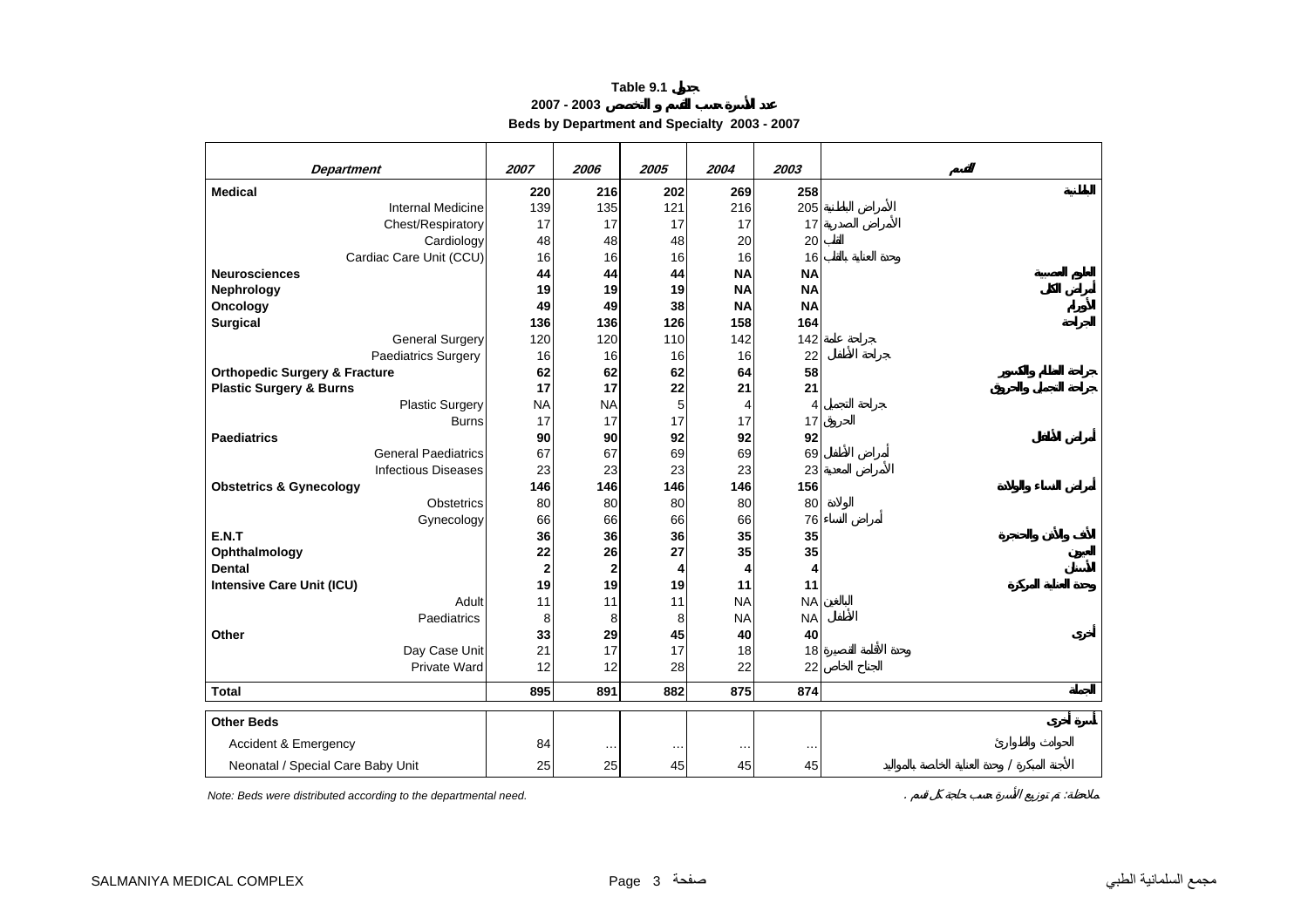| able |  |
|------|--|
|      |  |

**Bed Utilization 2007**

| <b>SCBU</b> | <b>Total</b> | Private<br>Ward <sup>1</sup> | Intensive<br>Care<br>Unit | Nephro-<br>logy | Neuro-<br><b>Sciences</b> | <b>Oncology</b> | <b>Dental</b>  | Ophthal-<br>mology | <b>E.N.T.</b> | Paed-<br>iatrics | Obs. &<br>Gyne. | Plastic<br>Surg. &<br><b>Burn</b> | Orthop<br>Surg. &<br>Fracture | <b>Surgery</b> | <b>Medical</b> | <b>Description</b>                                |
|-------------|--------------|------------------------------|---------------------------|-----------------|---------------------------|-----------------|----------------|--------------------|---------------|------------------|-----------------|-----------------------------------|-------------------------------|----------------|----------------|---------------------------------------------------|
| 843         | 45,895       | 541                          | 222                       | 1,032           | 2,127                     | 3,004           | 325            | 1,320              | 3,120         | 5,416            | 12,077          | 543                               | 2,455                         | 5,968          | 8,286          | Total admissions                                  |
| 797         | 45,824       | 1,455                        | 94                        | 1,056           | 2,171                     | 3,014           | 323            | 1,310              | 3,106         | 5,446            | 12,045          | 557                               | 2,464                         | 5,968          | 8,270          | Total discharges                                  |
| 25          | 874          | 12                           | 19                        | 19              | 44                        | 49              | $\overline{2}$ | 22                 | 36            | 90 <sub>1</sub>  | 146             | 17                                | 62                            | 136            | 220            | No. of beds                                       |
| 9,125       | 319,010      | 4,380                        | 6,935                     | 6,935           | 16,060                    | 17,885          | 730            | 8,030              | 13,140        | 32,850           | 53,290          | 6,205                             | 22,630                        | 49,640         | 80,300         | Bed days available                                |
| 8,230       | 241,235      | 7,009                        | 1,281                     | 8,905           | 16,850                    | 21,999          | 1,687          | 6,149              | 9,167         | 22,532           | 39,407          | 4,430                             | 19,724                        | 37,638         | 51,466         | Patient-days overnight                            |
| 25          | 1,026        | 7                            | 5                         | 11              | 147                       | 43              |                | 23                 | 101           | 153              | 253             | 13                                | 19                            | 82             | 175            | $\geq$                                            |
| 8,255       | 242,261      | 7,016                        | 1,286                     | 8,916           | 16,997                    | 22,042          | 1,688          | 6,172              | 9,268         | 22,685           | 39,660          | 4,443                             | 19,743                        | 37,720         | 51,641         | Patient days < 1 day<br><b>Total Patient days</b> |

*Note: Discharges by department could be different from other tables that base on* . :

 *the principle diagnosis of disease.*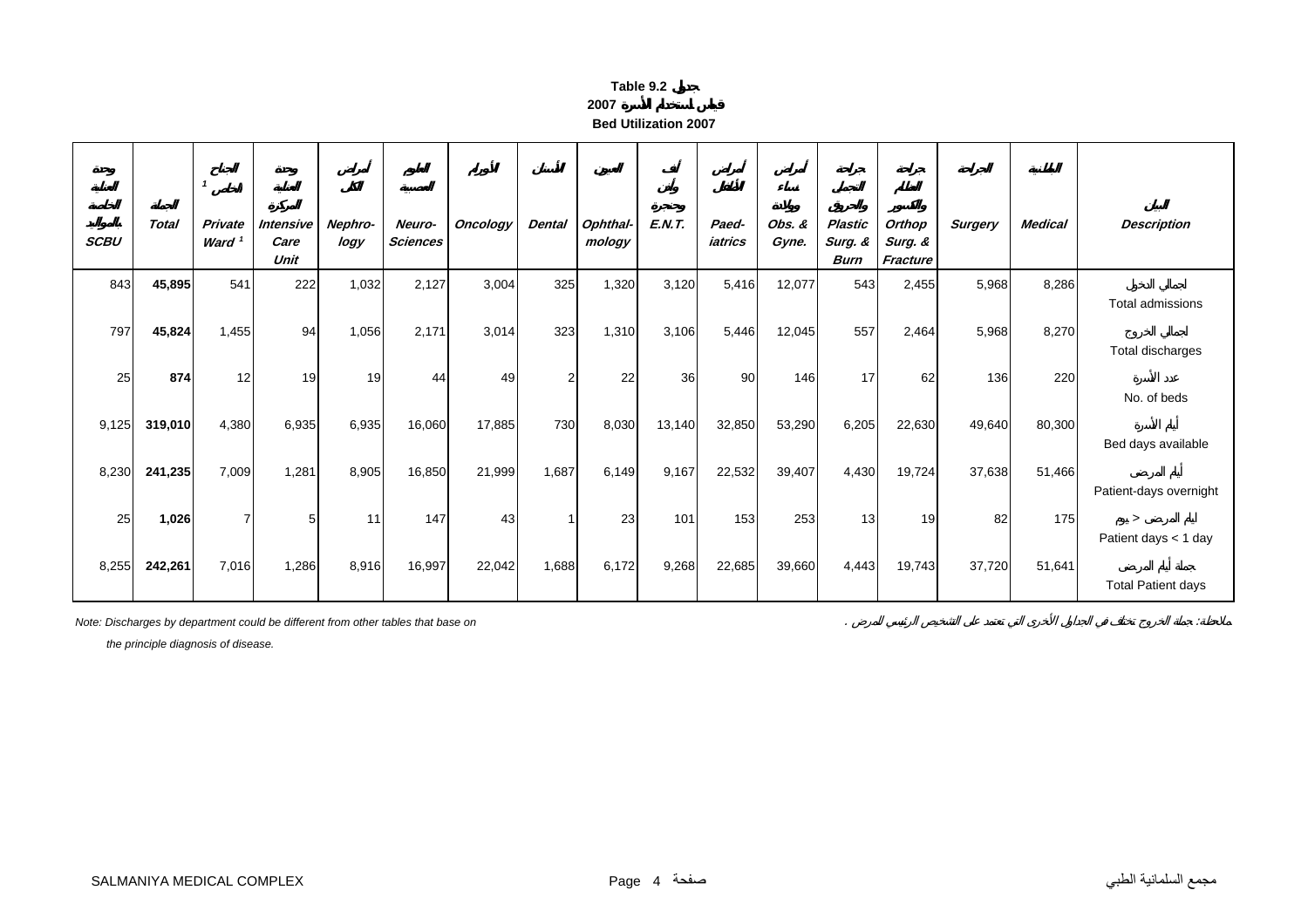#### **2007 Bed Utilization 2007(Cont'd) Table 9.2 ( )**

| <b>SCBU</b> | <b>Total</b> | $\mathbf{1}$<br>Private<br>Ward <sup>1</sup> | <b>Intensive</b><br>Care<br>Unit | Nephro-<br>logy | Neuro-<br><b>Sciences</b> | <b>Oncology</b> | <b>Dental</b> | Ophthal-<br>mology | <b>E.N.T.</b> | Paed-<br>iatrics | Obs. &<br>Gyne. | Plastic<br>Surg. &<br><b>Burn</b> | Orthop<br>Surg. &<br>Fracture | <b>Surgery</b> | Medical | <b>Description</b>                               |
|-------------|--------------|----------------------------------------------|----------------------------------|-----------------|---------------------------|-----------------|---------------|--------------------|---------------|------------------|-----------------|-----------------------------------|-------------------------------|----------------|---------|--------------------------------------------------|
| 90.5        | 75.9         | 160.2                                        | 18.5                             | 128.6           | 105.8                     | 123.2           | 231.2         | 76.9               | 70.5          | 69.1             | 74.4            | 71.6                              | 87.2                          | 76.0           | 64.3    | Bed occupancy rate                               |
| 31.9        | 52.4         | 121.3                                        | 4.9                              | 55.6            | 49.3                      | 61.5            | 161.5         | 59.5               | 86.3          | 60.5             | 82.5            | 32.8                              | 39.7                          | 43.9           | 37.6    | Turnover rate                                    |
| 1.1         | 1.7          | $-1.8$                                       | 60.1                             | $-1.9$          | $-0.4$                    | $-1.4$          | $-3.0$        | 1.4                | 1.2           | 1.9              | 1.1             | 3.2                               | 1.2                           | 2.0            | 3.5     | $\overline{2}$<br>Turnover interval <sup>2</sup> |
| 2.3         | 125.7        | 1.5                                          | 0.6                              | 2.8             | 5.8                       | 8.2             | 0.9           | 3.6                | 8.5           | 14.8             | 33.1            | 1.5                               | 6.7                           | 16.4           | 22.7    | Average daily admission                          |
| 2.2         | 125.5        | 4.0                                          | 0.3                              | 2.9             | 5.9                       | 8.3             | 0.9           | 3.6                | 8.5           | 14.9             | 33.0            | 1.5                               | 6.8                           | 16.4           | 22.7    | Average daily discharge                          |
| 10.4        | 5.3          | 4.8                                          | 13.7                             | 8.4             | 7.8                       | 7.3             | 5.2           | 4.7                | 3.0           | 4.2              | 3.3             | 8.0                               | 8.0                           | 6.3            | 6.2     | Average length of stay                           |

<sup>1</sup> Private ward 410, 413: data in this column already counted within the related departments *<sup>1</sup>* Private ward 410, 413: data in this column already counted within the related departments

 *except number of beds & bed days available .* .

*2 Turnover Interval: Negative sign indicates that the concerned department is* : *<sup>2</sup>*

 *utilising more beds than allocated .* .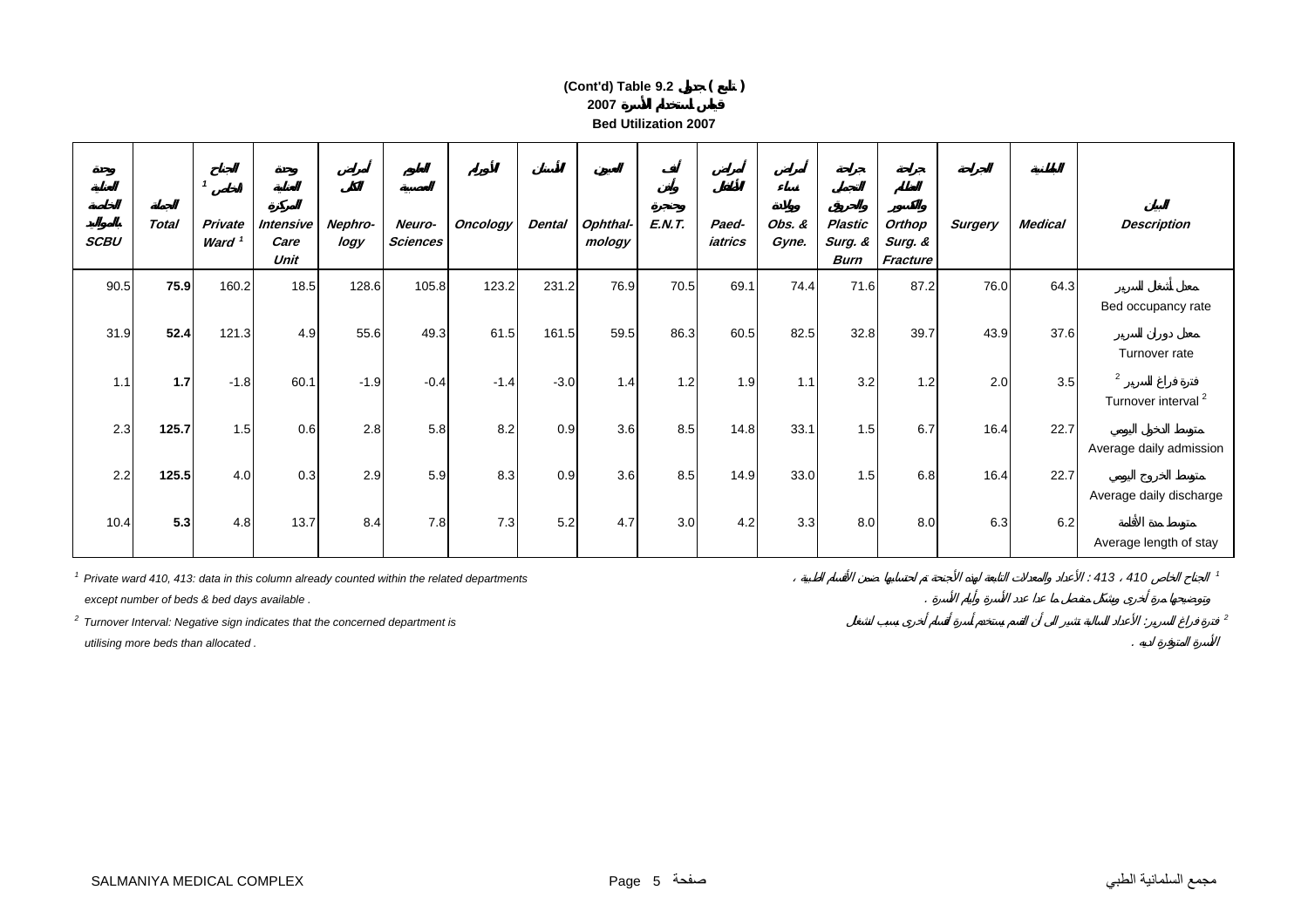**2007 - 2003**

**Bed Utilization by Department 2003 - 2007** 

| <b>Department / Unit</b>                 | 2007   | 2006   | 2005   | 2004   | 2003   |  |
|------------------------------------------|--------|--------|--------|--------|--------|--|
| <b>Medical</b>                           |        |        |        |        |        |  |
| <b>Total Admissions</b>                  | 8,286  | 9,326  | 9,886  | 12,575 | 11,383 |  |
| <b>Total Discharges</b>                  | 8,270  | 9,317  | 9,826  | 12,568 | 11,409 |  |
| No.of beds                               | 220    | 216    | 221    | 269    | 258    |  |
| <b>Total Patient days</b>                | 51,641 | 53,787 | 61,235 | 94,925 | 90,403 |  |
| Bed occupancy rate                       | 64.3   | 68.2   | 75.9   | 96.4   | 96.0   |  |
| Average length of stay                   | 6.2    | 5.8    | 6.2    | 7.6    | 7.9    |  |
| <b>Surgical</b>                          |        |        |        |        |        |  |
| <b>Total Admissions</b>                  | 5,968  | 5,990  | 5,967  | 6,777  | 6,615  |  |
| <b>Total Discharges</b>                  | 5,968  | 6,027  | 5,987  | 6,836  | 6,691  |  |
| No.of beds                               | 136    | 136    | 126    | 158    | 164    |  |
| <b>Total Patient days</b>                | 37,720 | 40,546 | 41,396 | 51,485 | 49,818 |  |
| Bed occupancy rate                       | 76.0   | 81.7   | 90.0   | 89.0   | 83.2   |  |
| Average length of stay                   | 6.3    | 6.7    | 6.9    | 7.5    | 7.4    |  |
| <b>Orthopedic Surgery &amp; Fracture</b> |        |        |        |        |        |  |
| <b>Total Admissions</b>                  | 2,455  | 2,525  | 2,538  | 2,284  | 2,082  |  |
| <b>Total Discharges</b>                  | 2,464  | 2,542  | 2,544  | 2,277  | 2,083  |  |
| No.of beds                               | 62     | 62     | 62     | 64     | 58     |  |
| <b>Total Patient days</b>                | 19,743 | 19,713 | 19,718 | 20,454 | 20,040 |  |
| Bed occupancy rate                       | 87.2   | 87.1   | 87.1   | 87.3   | 94.7   |  |
| Average length of stay                   | 8.0    | 7.8    | 7.8    | 9.0    | 9.6    |  |

*Note: this table provides information by department and it's units,* :

*where Table 9.5 indicates admissions and discharges .* . *9.5*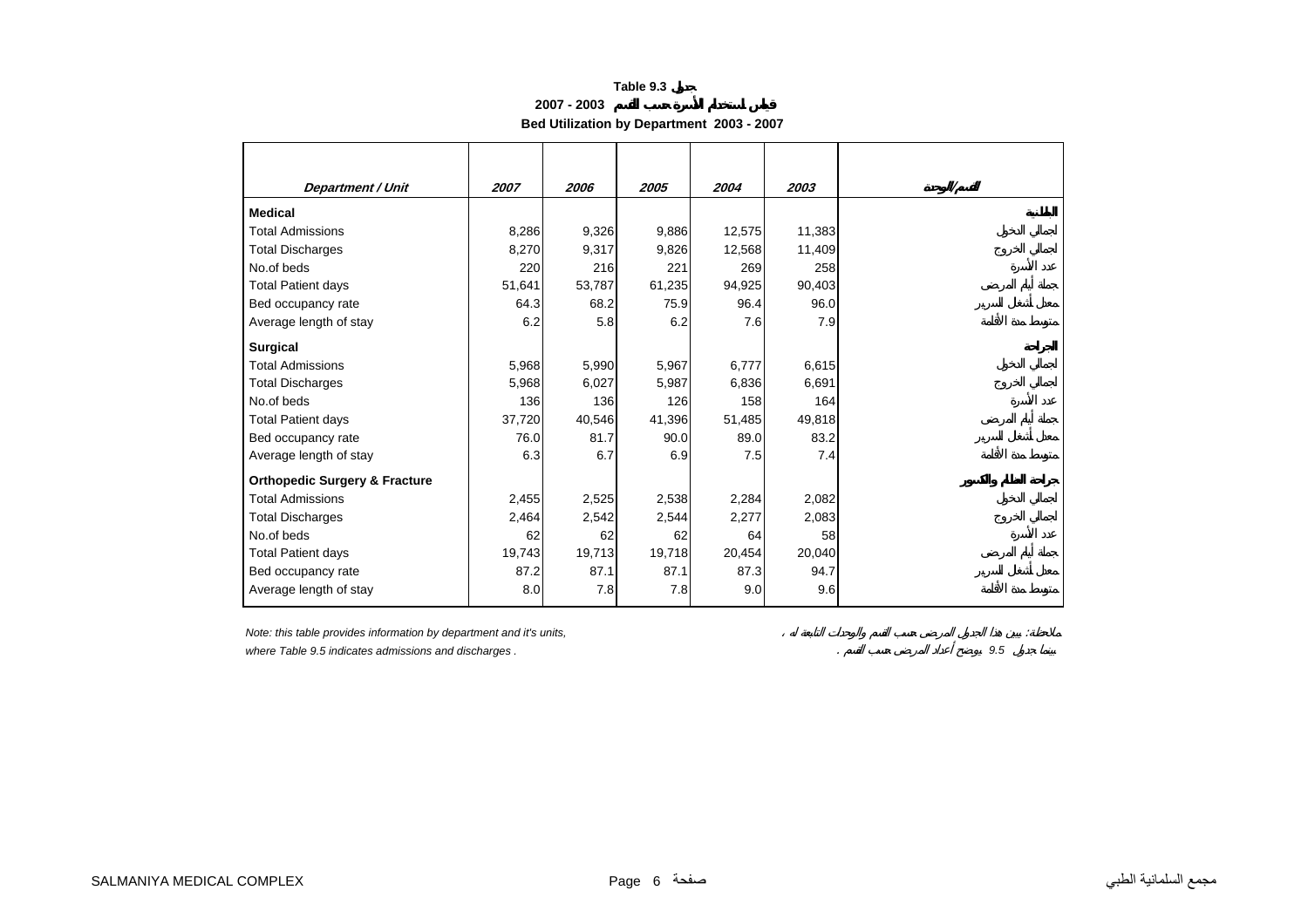**2007 - 2003**

**Bed Utilization by Department 2003 - 2007** 

| 2007<br>2006<br>2005<br>2004<br>2003<br><b>Department / Unit</b><br><b>Total Admissions</b><br>543<br>571<br>584<br>467<br>379<br>557<br>593<br>479<br>589<br>388<br>17<br>17<br>22<br>21<br>21<br>4,443<br>4,719<br>5,477<br>4,369<br>4,447<br>71.6<br>76.1<br>68.2<br>56.8<br>58.0<br>8.0<br>9.2<br>9.1<br>8.0<br>11.5<br>12,131<br>12,077<br>12,358<br>12,060<br>11,442<br>12,045<br>12,160<br>12,350<br>12,075<br>11,433<br>146<br>146<br>146<br>146<br>156<br>39,660<br><b>Total Patient days</b><br>40,684<br>44,404<br>44,137<br>41,810<br>83.3<br>82.6<br>Bed occupancy rate<br>74.4<br>76.3<br>73.4<br>3.3<br>3.7<br>3.3<br>3.6<br>3.7<br>5,416<br>5,867<br>4,580<br>4,447<br>4,452<br>5,446<br>5,886<br>4,601<br>4,463<br>4,441<br>90<br>92<br>92<br>90<br>92<br>22,685<br>26,129<br>20,910<br>24,290<br>25,773<br>69.1<br>62.3<br>79.5<br>72.1<br>76.8<br>4.2<br>4.5<br>5.4<br>5.8<br>4.4<br>3,120<br>3,195<br>3,299<br>3,310<br>3,206<br>3,106<br>3,191<br>3,294<br>3,313<br>3,190<br>36<br>36<br>35<br>35<br>36<br>9,268<br>10,010<br>10,334<br>11,034<br>10,932<br>70.5<br>76.2<br>78.6<br>85.3<br>86.4 |                        |     |     |     |     |     |  |
|-----------------------------------------------------------------------------------------------------------------------------------------------------------------------------------------------------------------------------------------------------------------------------------------------------------------------------------------------------------------------------------------------------------------------------------------------------------------------------------------------------------------------------------------------------------------------------------------------------------------------------------------------------------------------------------------------------------------------------------------------------------------------------------------------------------------------------------------------------------------------------------------------------------------------------------------------------------------------------------------------------------------------------------------------------------------------------------------------------------------------|------------------------|-----|-----|-----|-----|-----|--|
| <b>Plastic Surgery &amp; Burns</b><br><b>Total Discharges</b><br>No.of beds<br><b>Total Patient days</b><br>Bed occupancy rate<br>Average length of stay<br><b>Obstetrics/Gynecology</b><br><b>Total Admissions</b><br><b>Total Discharges</b><br>No.of beds<br>Average length of stay<br><b>Paediatrics</b><br><b>Total Admissions</b><br><b>Total Discharges</b><br>No.of beds<br><b>Total Patient days</b><br>Bed occupancy rate<br>Average length of stay<br>E.N.T<br><b>Total Admissions</b><br><b>Total Discharges</b><br>No.of beds<br><b>Total Patient days</b><br>Bed occupancy rate                                                                                                                                                                                                                                                                                                                                                                                                                                                                                                                         |                        |     |     |     |     |     |  |
|                                                                                                                                                                                                                                                                                                                                                                                                                                                                                                                                                                                                                                                                                                                                                                                                                                                                                                                                                                                                                                                                                                                       |                        |     |     |     |     |     |  |
|                                                                                                                                                                                                                                                                                                                                                                                                                                                                                                                                                                                                                                                                                                                                                                                                                                                                                                                                                                                                                                                                                                                       |                        |     |     |     |     |     |  |
|                                                                                                                                                                                                                                                                                                                                                                                                                                                                                                                                                                                                                                                                                                                                                                                                                                                                                                                                                                                                                                                                                                                       |                        |     |     |     |     |     |  |
|                                                                                                                                                                                                                                                                                                                                                                                                                                                                                                                                                                                                                                                                                                                                                                                                                                                                                                                                                                                                                                                                                                                       |                        |     |     |     |     |     |  |
|                                                                                                                                                                                                                                                                                                                                                                                                                                                                                                                                                                                                                                                                                                                                                                                                                                                                                                                                                                                                                                                                                                                       |                        |     |     |     |     |     |  |
|                                                                                                                                                                                                                                                                                                                                                                                                                                                                                                                                                                                                                                                                                                                                                                                                                                                                                                                                                                                                                                                                                                                       |                        |     |     |     |     |     |  |
|                                                                                                                                                                                                                                                                                                                                                                                                                                                                                                                                                                                                                                                                                                                                                                                                                                                                                                                                                                                                                                                                                                                       |                        |     |     |     |     |     |  |
|                                                                                                                                                                                                                                                                                                                                                                                                                                                                                                                                                                                                                                                                                                                                                                                                                                                                                                                                                                                                                                                                                                                       |                        |     |     |     |     |     |  |
|                                                                                                                                                                                                                                                                                                                                                                                                                                                                                                                                                                                                                                                                                                                                                                                                                                                                                                                                                                                                                                                                                                                       |                        |     |     |     |     |     |  |
|                                                                                                                                                                                                                                                                                                                                                                                                                                                                                                                                                                                                                                                                                                                                                                                                                                                                                                                                                                                                                                                                                                                       |                        |     |     |     |     |     |  |
|                                                                                                                                                                                                                                                                                                                                                                                                                                                                                                                                                                                                                                                                                                                                                                                                                                                                                                                                                                                                                                                                                                                       |                        |     |     |     |     |     |  |
|                                                                                                                                                                                                                                                                                                                                                                                                                                                                                                                                                                                                                                                                                                                                                                                                                                                                                                                                                                                                                                                                                                                       |                        |     |     |     |     |     |  |
|                                                                                                                                                                                                                                                                                                                                                                                                                                                                                                                                                                                                                                                                                                                                                                                                                                                                                                                                                                                                                                                                                                                       |                        |     |     |     |     |     |  |
|                                                                                                                                                                                                                                                                                                                                                                                                                                                                                                                                                                                                                                                                                                                                                                                                                                                                                                                                                                                                                                                                                                                       |                        |     |     |     |     |     |  |
|                                                                                                                                                                                                                                                                                                                                                                                                                                                                                                                                                                                                                                                                                                                                                                                                                                                                                                                                                                                                                                                                                                                       |                        |     |     |     |     |     |  |
|                                                                                                                                                                                                                                                                                                                                                                                                                                                                                                                                                                                                                                                                                                                                                                                                                                                                                                                                                                                                                                                                                                                       |                        |     |     |     |     |     |  |
|                                                                                                                                                                                                                                                                                                                                                                                                                                                                                                                                                                                                                                                                                                                                                                                                                                                                                                                                                                                                                                                                                                                       |                        |     |     |     |     |     |  |
|                                                                                                                                                                                                                                                                                                                                                                                                                                                                                                                                                                                                                                                                                                                                                                                                                                                                                                                                                                                                                                                                                                                       |                        |     |     |     |     |     |  |
|                                                                                                                                                                                                                                                                                                                                                                                                                                                                                                                                                                                                                                                                                                                                                                                                                                                                                                                                                                                                                                                                                                                       |                        |     |     |     |     |     |  |
|                                                                                                                                                                                                                                                                                                                                                                                                                                                                                                                                                                                                                                                                                                                                                                                                                                                                                                                                                                                                                                                                                                                       |                        |     |     |     |     |     |  |
|                                                                                                                                                                                                                                                                                                                                                                                                                                                                                                                                                                                                                                                                                                                                                                                                                                                                                                                                                                                                                                                                                                                       |                        |     |     |     |     |     |  |
|                                                                                                                                                                                                                                                                                                                                                                                                                                                                                                                                                                                                                                                                                                                                                                                                                                                                                                                                                                                                                                                                                                                       |                        |     |     |     |     |     |  |
|                                                                                                                                                                                                                                                                                                                                                                                                                                                                                                                                                                                                                                                                                                                                                                                                                                                                                                                                                                                                                                                                                                                       |                        |     |     |     |     |     |  |
|                                                                                                                                                                                                                                                                                                                                                                                                                                                                                                                                                                                                                                                                                                                                                                                                                                                                                                                                                                                                                                                                                                                       |                        |     |     |     |     |     |  |
|                                                                                                                                                                                                                                                                                                                                                                                                                                                                                                                                                                                                                                                                                                                                                                                                                                                                                                                                                                                                                                                                                                                       |                        |     |     |     |     |     |  |
|                                                                                                                                                                                                                                                                                                                                                                                                                                                                                                                                                                                                                                                                                                                                                                                                                                                                                                                                                                                                                                                                                                                       |                        |     |     |     |     |     |  |
|                                                                                                                                                                                                                                                                                                                                                                                                                                                                                                                                                                                                                                                                                                                                                                                                                                                                                                                                                                                                                                                                                                                       |                        |     |     |     |     |     |  |
|                                                                                                                                                                                                                                                                                                                                                                                                                                                                                                                                                                                                                                                                                                                                                                                                                                                                                                                                                                                                                                                                                                                       |                        |     |     |     |     |     |  |
|                                                                                                                                                                                                                                                                                                                                                                                                                                                                                                                                                                                                                                                                                                                                                                                                                                                                                                                                                                                                                                                                                                                       | Average length of stay | 3.0 | 3.1 | 3.1 | 3.3 | 3.5 |  |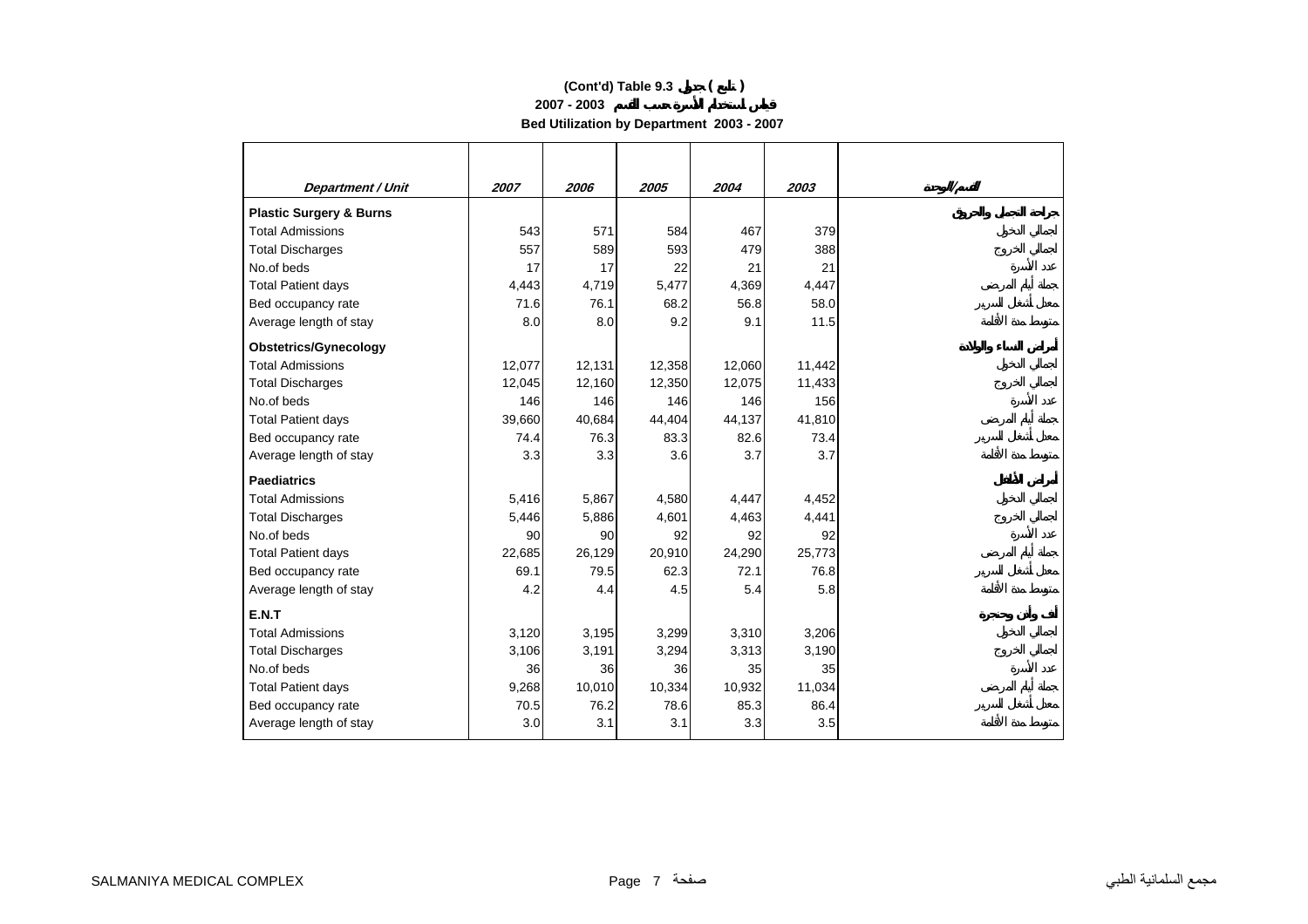**2007 - 2003**

**Bed Utilization by Department 2003 - 2007** 

| Department / Unit         | 2007   | 2006   | 2005   | 2004      | 2003      |  |
|---------------------------|--------|--------|--------|-----------|-----------|--|
| Ophthalmology             |        |        |        |           |           |  |
| <b>Total Admissions</b>   | 1,320  | 1,183  | 1,074  | 1,219     | 1,296     |  |
| <b>Total Discharges</b>   | 1,310  | 1,185  | 1,073  | 1,219     | 1,298     |  |
| No.of beds                | 22     | 26     | 27     | 35        | 35        |  |
| <b>Total Patient days</b> | 6,172  | 5,499  | 5,888  | 6,458     | 8,028     |  |
| Bed occupancy rate        | 76.9   | 57.9   | 59.7   | 50.4      | 62.8      |  |
| Average length of stay    | 4.7    | 4.6    | 5.5    | 5.3       | 6.2       |  |
| <b>Dental</b>             |        |        |        |           |           |  |
| <b>Total Admissions</b>   | 325    | 384    | 342    | 302       | 325       |  |
| <b>Total Discharges</b>   | 323    | 404    | 350    | 309       | 324       |  |
| No.of beds                | 2      | 2      | 4      | 4         | 4         |  |
| <b>Total Patient days</b> | 1,688  | 2,198  | 1,866  | 1,628     | 1,611     |  |
| Bed occupancy rate        | 231.2  | 301.1  | 127.8  | 111.2     | 110.3     |  |
| Average length of stay    | 5.2    | 5.4    | 5.3    | 5.3       | 5.0       |  |
| Oncology                  |        |        |        |           |           |  |
| <b>Total Admissions</b>   | 3,004  | 2,788  | 2,471  | <b>NA</b> | <b>NA</b> |  |
| <b>Total Discharges</b>   | 3,014  | 2,830  | 2,539  | <b>NA</b> | <b>NA</b> |  |
| No.of beds                | 49     | 49     | 38     | <b>NA</b> | <b>NA</b> |  |
| <b>Total Patient days</b> | 22,042 | 18,844 | 18,139 | <b>NA</b> | <b>NA</b> |  |
| Bed occupancy rate        | 123.2  | 105.4  | 130.8  | <b>NA</b> | <b>NA</b> |  |
| Average length of stay    | 7.3    | 6.7    | 7.1    | <b>NA</b> | <b>NA</b> |  |
| <b>Neuro Sciences</b>     |        |        |        |           |           |  |
| <b>Total Admissions</b>   | 2,127  | 2,243  | 2,604  | <b>NA</b> | <b>NA</b> |  |
| <b>Total Discharges</b>   | 2,171  | 2,261  | 2,688  | <b>NA</b> | <b>NA</b> |  |
| No.of beds                | 44     | 44     | 44     | <b>NA</b> | <b>NA</b> |  |
| <b>Total Patient days</b> | 16,997 | 14,993 | 18,434 | <b>NA</b> | <b>NA</b> |  |
| Bed occupancy rate        | 105.8  | 93.4   | 115    | <b>NA</b> | <b>NA</b> |  |
| Average length of stay    | 7.8    | 6.6    | 6.9    | <b>NA</b> | <b>NA</b> |  |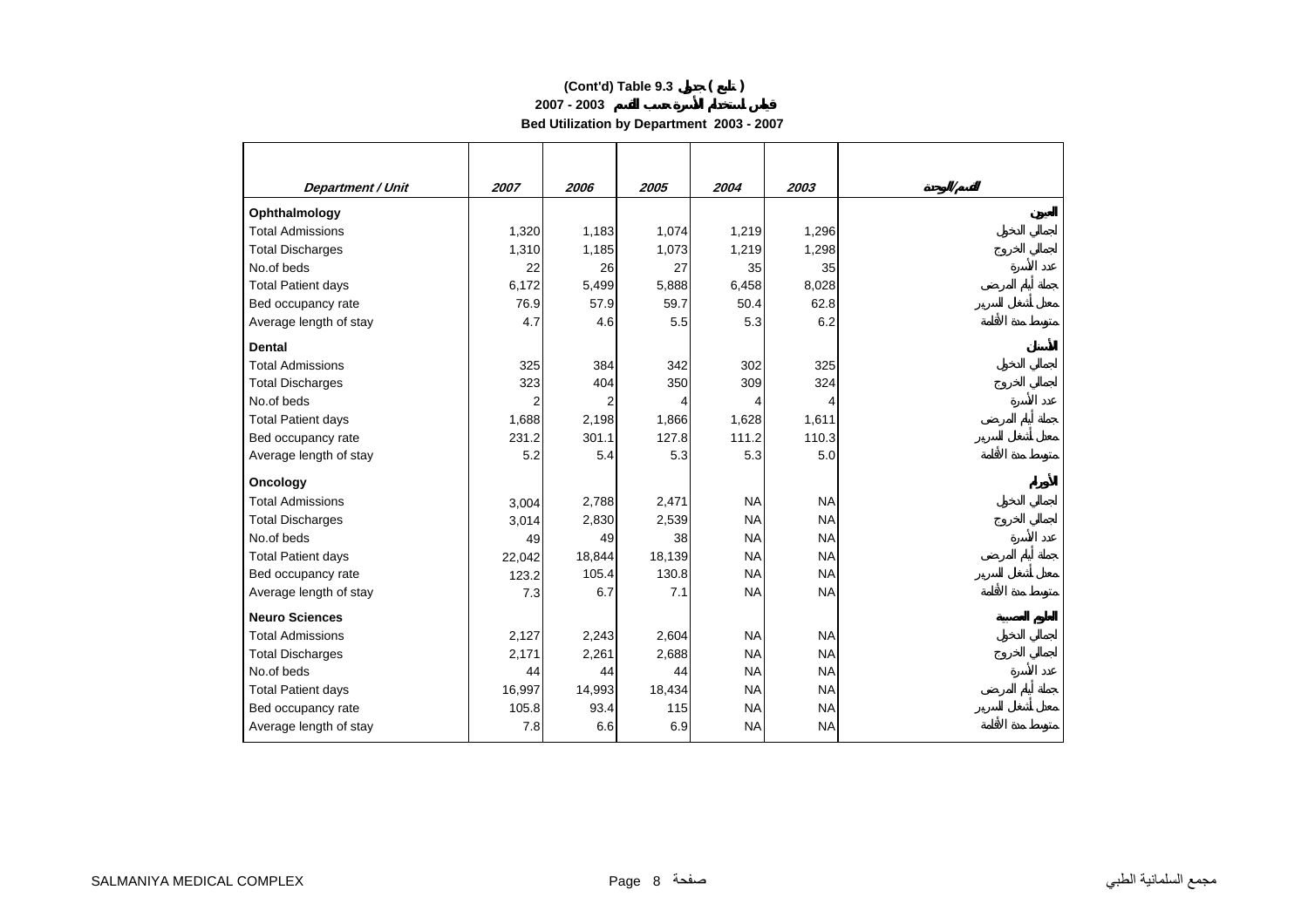**2007 - 2003**

**Bed Utilization by Department 2003 - 2007** 

| <b>Department / Unit</b>      | 2007    | 2006    | 2005      | 2004      | 2003      | Ι |
|-------------------------------|---------|---------|-----------|-----------|-----------|---|
| Nephrology                    |         |         |           |           |           |   |
| <b>Total Admissions</b>       | 1,032   | 1,102   | <b>NA</b> | <b>NA</b> | <b>NA</b> |   |
| <b>Total Discharges</b>       | 1,056   | 1,101   | <b>NA</b> | <b>NA</b> | <b>NA</b> |   |
| No.of beds                    | 19      | 19      | <b>NA</b> | <b>NA</b> | <b>NA</b> |   |
| <b>Total Patient days</b>     | 8,916   | 8,539   | <b>NA</b> | <b>NA</b> | <b>NA</b> |   |
| Bed occupancy rate            | 128.6   | 123.1   | <b>NA</b> | <b>NA</b> | <b>NA</b> |   |
| Average length of stay        | 8.4     | 7.8     | <b>NA</b> | <b>NA</b> | <b>NA</b> |   |
| <b>Intensive Care Unit</b>    |         |         |           |           |           |   |
| <b>Total Admissions</b>       | 222     | 224     | 202       | 223       | 204       |   |
| <b>Total Discharges</b>       | 94      | 99      | 118       | 109       | 122       |   |
| No.of beds                    | 19      | 19      | 19        | 11        | 11        |   |
| <b>Total Patient days</b>     | 1,286   | 1,336   | 1,992     | 1,545     | 1,755     |   |
| Bed occupancy rate            | 18.5    | 19.3    | 28.7      | 38.4      | 43.7      |   |
| Average length of stay        | 13.7    | 13.5    | 16.9      | 14.2      | 14.4      |   |
| <b>Private Ward</b>           |         |         |           |           |           |   |
| <b>Total Admissions</b>       | 541     | 645     | 657       | 622       | 604       |   |
| <b>Total Discharges</b>       | 1,455   | 1,579   | 1,465     | 1,347     | 1,228     |   |
| No.of beds                    | 12      | 12      | 28        | 22        | 22        |   |
| <b>Total Patient days</b>     | 7,016   | 7,065   | 7,095     | 6,517     | 6,356     |   |
| Bed occupancy rate            | 160.2   | 161.3   | 69.4      | 80.9      | 79.2      |   |
| Average length of stay        | 4.8     | 4.5     | 4.8       | 4.8       | 5.2       |   |
| <b>Total Admissions</b>       | 45,895  | 47,529  | 45,885    | 43,664    | 41,384    |   |
| <b>Total Discharges</b>       | 45,824  | 47,592  | 45,963    | 43,648    | 41,379    |   |
| No.of beds                    | 874     | 874     | 865       | 857       | 856       |   |
| <b>Total Patient days</b>     | 242,261 | 246,997 | 249,793   | 260,223   | 254,719   |   |
| <b>Bed occupancy rate</b>     | 75.9    | 77.4    | 79.1      | 83.0      | 81.5      |   |
| Average length of stay        | 5.3     | 5.2     | 5.4       | 6.0       | 6.2       |   |
| <b>Special Care Baby Unit</b> |         |         |           |           |           |   |
| <b>Total Admissions</b>       | 843     | 848     | 948       | 979       | 1,001     |   |
| <b>Total Discharges</b>       | 797     | 835     | 937       | 972       | 982       |   |
| No.of beds                    | 25      | 25      | 45        | 45        | 45        |   |
| <b>Total Patient days</b>     | 8,255   | 9,856   | 10,527    | 12,137    | 11,096    |   |
| Bed occupancy rate            | 90.5    | 108.0   | 64.1      | 73.7      | 67.6      |   |
| Average length of stay        | 10.4    | 11.8    | 11.2      | 12.5      | 11.3      |   |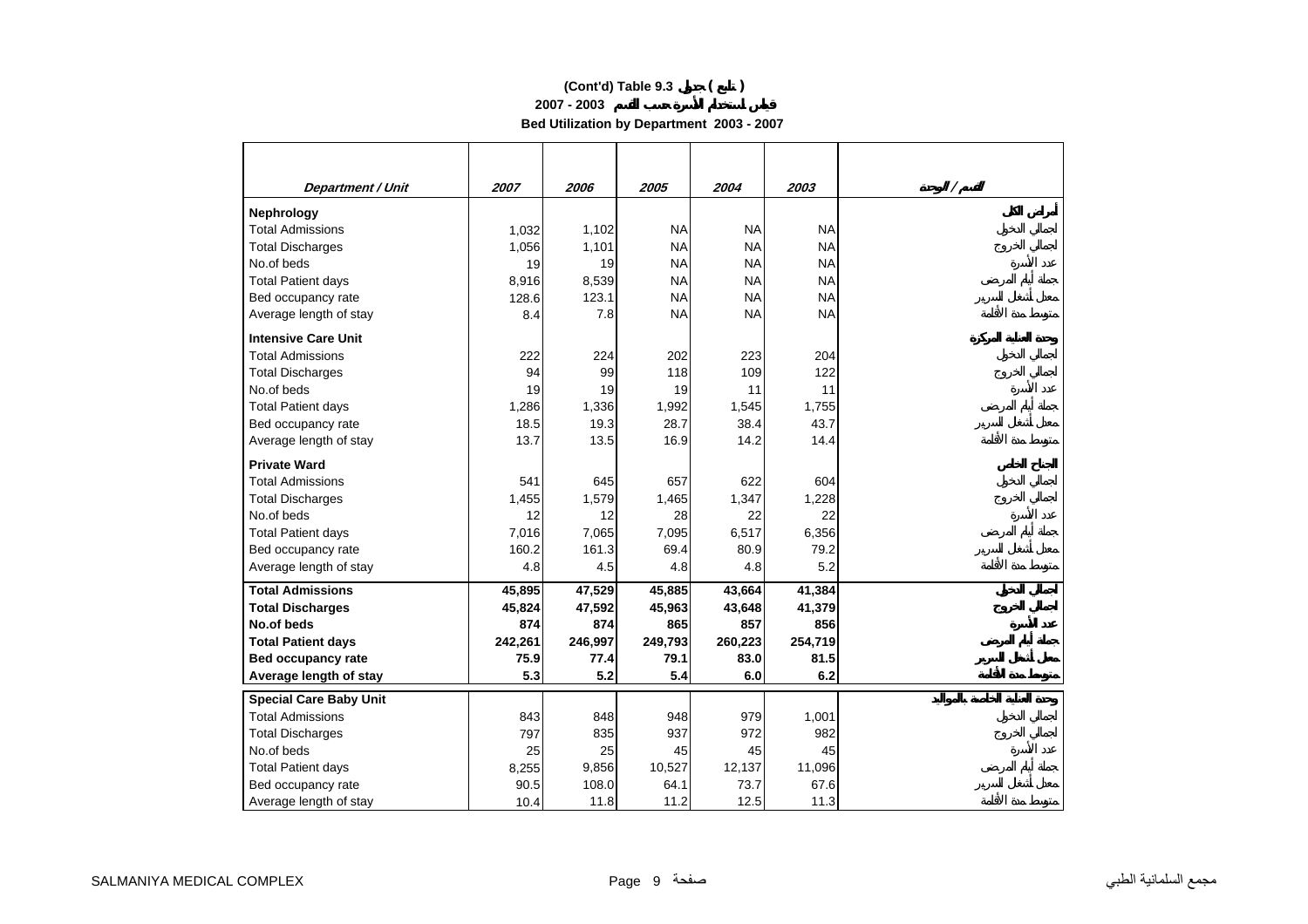**2007**

#### **Discharges by Admission Classification, Nationality and Sex 2007**

|                                           | <b>Total</b> |        |        | <b>Non-Bahraini</b> |        |       | <b>Bahraini</b> |        |             |                |
|-------------------------------------------|--------------|--------|--------|---------------------|--------|-------|-----------------|--------|-------------|----------------|
|                                           |              |        |        |                     |        |       |                 |        |             |                |
| <b>Admission Classification</b>           | Total        | Female | Male   | Total               | Female | Male  | Total           | Female | <b>Male</b> |                |
| No previous admission                     | 34,744       | 19,411 | 15,333 | 8,063               | 3,579  | 4,484 | 26,681          | 15,832 | 10,849      |                |
| Same condition less or equal to 3 months  | 4,134        | 1,862  | 2,272  | 257                 | 147    | 110   | 3,877           | 1.715  | 2,162       | 3              |
| Same condition more than 3 months         | 953          | 449    | 504    | 41                  | 23     | 18    | 912             | 426    | 486         | 3              |
| Other condition less or equal to 3 months | 5,057        | 3,107  | 1,950  | 587                 | 359    | 228   | 4,470           | 2,748  | 1,722       | 3              |
| Other condition more than 3 months        | 1,733        | 1,049  | 684    | 170                 | 104    | 66    | 1,563           | 945    | 618         | اکثر من 3 شھور |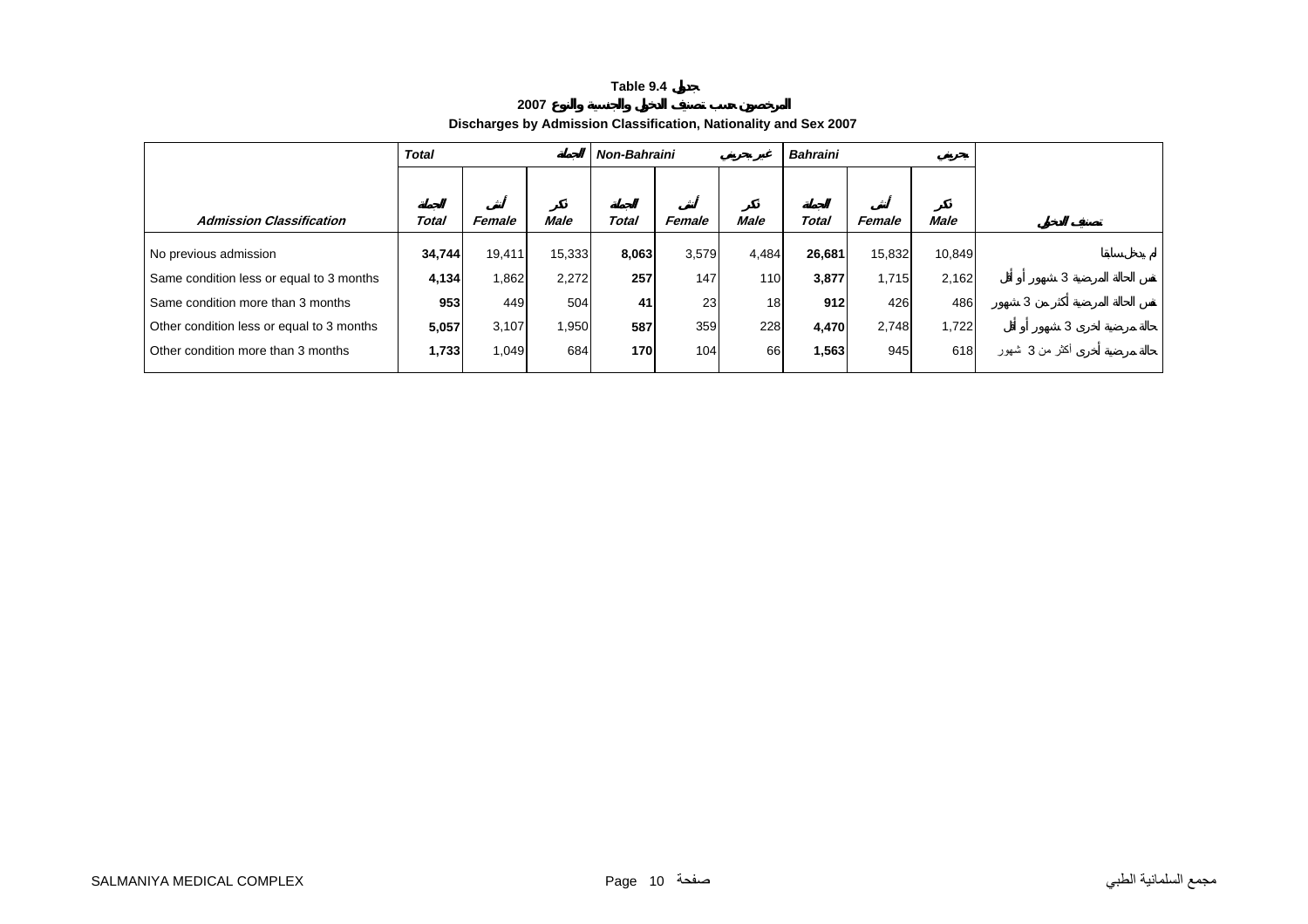**2007**

#### **Admissions and Discharges by Department, Days of the Week and Sex 2007**

| <b>Total</b> |        | Fri            |       | <b>Thurs</b> |       | Wed    |       | <b>Tues</b> |       | Mon    |       | Sun    |       | Sat    |             |              |                               |
|--------------|--------|----------------|-------|--------------|-------|--------|-------|-------------|-------|--------|-------|--------|-------|--------|-------------|--------------|-------------------------------|
|              |        |                |       |              |       |        |       |             |       |        |       |        |       |        |             |              |                               |
|              |        |                |       |              |       |        |       |             |       |        |       |        |       |        |             |              |                               |
| Disch.       | Adm.   | Disch.         | Adm.  | Disch.       | Adm.  | Disch. | Adm.  | Disch.      | Adm.  | Disch. | Adm.  | Disch. | Adm.  | Disch. | Adm.        | Sex          | <b>Department</b>             |
| 5060         | 5084   | 402            | 691   | 905          | 773   | 824    | 740   | 738         | 758   | 811    | 742   | 923    | 764   | 457    |             | 616 Male     |                               |
| 3210         | 3202   | 253            | 369   | 624          | 459   | 532    | 482   | 483         | 478   | 533    | 501   | 571    | 506   | 214    |             | 407 Female   | Medical                       |
| 3841         | 3837   | 343            | 280   | 611          | 506   | 599    | 630   | 557         | 709   | 666    | 620   | 653    | 577   | 412    |             | 515 Male     |                               |
| 2127         | 2131   | 195            | 138   | 305          | 241   | 318    | 302   | 341         | 397   | 357    | 368   | 353    | 387   | 258    |             | 298 Female   | Surgical                      |
| 1604         | 1597   | 125            | 118   | 263          | 202   | 194    | 182   | 352         | 355   | 226    | 238   | 251    | 257   | 193    |             | 245 Male     |                               |
| 860          | 858    | 52             | 68    | 168          | 128   | 135    | 119   | 136         | 144   | 132    | 143   | 183    | 174   | 54     |             | 82 Female    | Orthopedic Surgery & Fracture |
| 299          | 292    | 28             | 38    | 43           | 49    | 42     | 43    | 44          | 33    | 73     | 51    | 44     | 36    | 25     | 42          | Male         |                               |
| 258          | 251    | 27             | 20    | 41           | 26    | 43     | 50    | 32          | 26    | 42     | 53    | 46     | 39    | 27     | 37          | Female       | Plastic Surgery & Burns       |
|              |        |                |       |              |       |        |       |             |       |        |       |        |       |        |             | Male         |                               |
| 12045        | 12077  | 1372           | 1272  | 2129         | 1453  | 1717   | 1707  | 1910        | 1904  | 1737   | 1903  | 1955   | 2116  | 1225   |             | 1722 Female  | Obstetrics & Gynecology       |
| 3112         | 3082   | 318            | 360   | 526          | 383   | 427    | 419   | 580         | 423   | 491    | 618   | 494    | 502   | 276    |             | 377 Male     |                               |
| 2334         | 2334   | 214            | 247   | 413          | 338   | 361    | 310   | 447         | 320   | 354    | 441   | 356    | 380   | 189    |             | 298 Female   | Pediatrics                    |
| 1810         | 1820   | 227            | 98    | 318          | 201   | 302    | 335   | 330         | 283   | 220    | 351   | 200    | 422   | 213    |             | 130 Male     |                               |
| 1296         | 1300   | 150            | 44    | 250          | 185   | 224    | 249   | 236         | 232   | 151    | 206   | 155    | 291   | 130    |             | 93 Female    | <b>E.N.T.</b>                 |
| 741          | 749    | 57             | 46    | 153          | 78    | 109    | 125   | 115         | 129   | 111    | 113   | 137    | 139   | 59     |             | 119 Male     |                               |
| 569          | 571    | 48             | 34    | 120          | 55    | 79     | 91    | 89          | 98    | 73     | 104   | 104    | 98    | 56     | 91          | Female       | Ophthalmology                 |
| 186          | 186    | 22             | 22    | 26           | 26    | 25     | 32    | 26          | 23    | 41     | 26    | 32     | 37    | 14     |             | 20 Male      |                               |
| 137          | 139    | 8              | 6     | 25           | 21    | 15     | 20    | 25          | 19    | 25     | 25    | 24     | 32    | 15     |             | 16 Female    | Dental                        |
| 1678         | 1651   | 168            | 199   | 304          | 240   | 257    | 253   | 227         | 246   | 273    | 221   | 273    | 282   | 176    |             | 210 Male     |                               |
| 1336         | 1353   | 130            | 152   | 233          | 203   | 208    | 184   | 177         | 211   | 237    | 213   | 244    | 223   | 107    |             | 167 Female   | Oncology                      |
| 1377         | 1335   | 124            | 182   | 243          | 188   | 204    | 186   | 215         | 188   | 242    | 187   | 205    | 232   | 144    |             | 172 Male     |                               |
| 794          | 792    | 61             | 104   | 143          | 128   | 106    | 113   | 141         | 107   | 135    | 113   | 123    | 126   | 85     | 101         | Female       | Neurosciences                 |
| 529          | 530    | 43             | 54    | 97           | 69    | 76     | 72    | 90          | 79    | 91     | 100   | 88     | 97    | 44     |             | 59 Male      |                               |
| 527          | 502    | 44             | 47    | 86           | 85    | 83     | 68    | 99          | 72    | 104    | 86    | 79     | 91    | 32     |             | 53 Female    | Nephrology                    |
| 59           | 147    | $\overline{7}$ | 26    | 8            | 19    | 8      | 16    | 7           | 24    | 9      | 25    | 10     | 19    | 10     |             | 18 Male      |                               |
| 35           | 75     | 10             | 8     | 6            | 8     | 3      | 10    | 3           | 10    | 3      | 19    | 6      | 13    |        |             | Female       | ICU                           |
| 20,296       | 20,310 | 1,864          | 2,114 | 3,497        | 2,734 | 3,067  | 3,033 | 3,281       | 3,250 | 3,254  | 3,292 | 3,310  | 3,364 | 2,023  | 2,523 Male  |              |                               |
| 25,528       | 25,585 | 2,564          | 2,509 | 4,543        | 3,330 | 3,824  | 3,705 | 4,119       | 4,018 | 3,883  | 4,175 | 4,199  | 4,476 | 2,396  |             | 3,372 Female | Total                         |
| 45,824       | 45,895 | 4,428          | 4,623 | 8,040        | 6,064 | 6,891  | 6,738 | 7,400       | 7,268 | 7,137  | 7,467 | 7,509  | 7,840 | 4,419  | 5,895 Total |              |                               |
| 447          | 474    | 61             | 75    | 83           | 79    | 64     | 69    | 65          | 67    | 67     | 73    | 65     | 66    | 42     |             | 45 Male      |                               |
| 350          | 369    | 42             | 46    | 74           | 53    | 37     | 59    | 45          | 50    | 45     | 64    | 70     | 52    | 37     |             | 45 Female    | Special Care Baby Unit (SCBU) |
| 20,743       | 20,784 | 1,925          | 2,189 | 3,580        | 2,813 | 3,131  | 3,102 | 3,346       | 3,317 | 3,321  | 3,365 | 3,375  | 3,430 | 2,065  | 2,568 Male  |              |                               |
| 25,878       | 25,954 | 2,606          | 2,555 | 4,617        | 3,383 | 3,861  | 3,764 | 4,164       | 4,068 | 3,928  | 4,239 | 4,269  | 4,528 | 2,433  |             | 3,417 Female | <b>Grand Total</b>            |
| 46,621       | 46,738 | 4,531          | 4,744 | 8,197        | 6,196 | 6,992  | 6,866 | 7,510       | 7,385 | 7,249  | 7,604 | 7,644  | 7,958 | 4,498  | 5,985 Total |              |                               |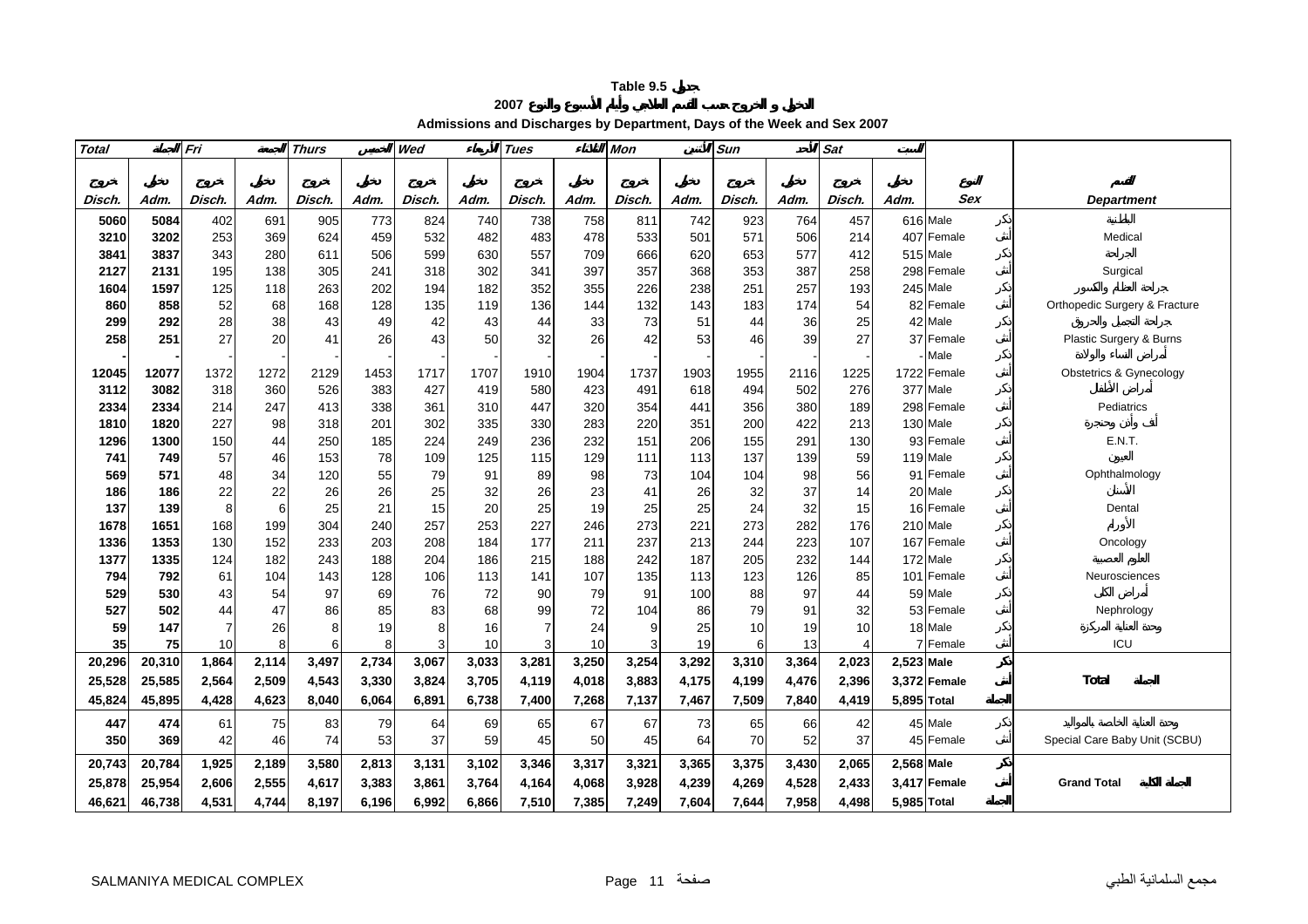**Figure 9.1**

**2007**

**Admissions and Discharges By Days of the Week 2007**



*Reference: Table 9.5*

*9.5* :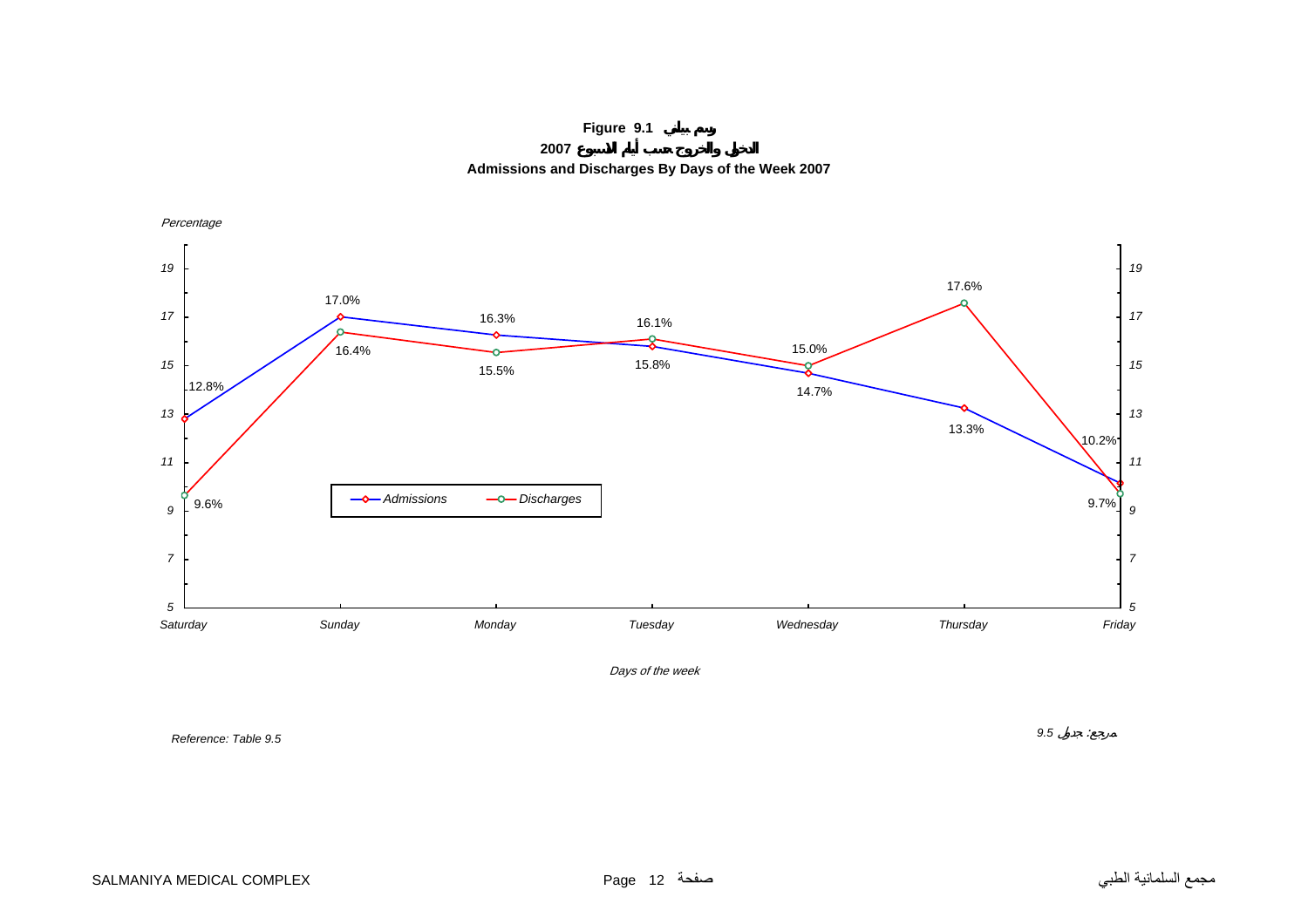#### **<sup>2007</sup> ( )**

**Discharges (Alive and Dead) by Age Groups, Nationality and Sex 2007** 

| <b>Total</b> |        |             | Non-Bahraini |        |                | <b>Bahraini</b> |        |              |             |                    |
|--------------|--------|-------------|--------------|--------|----------------|-----------------|--------|--------------|-------------|--------------------|
|              |        |             |              |        |                |                 |        |              |             |                    |
| <b>Total</b> | Female | <b>Male</b> | Total        | Female | <b>Male</b>    | <b>Total</b>    | Female | <b>Male</b>  |             | Age Group (Years)  |
| 2,890        | 1,165  | 1,725       | 489          | 179    | 310            | 2,401           | 986    | 1,415 Alive  |             |                    |
| 89           | 48     | 41          | 23           | 14     | 9              | 66              | 34     |              | 32 Dead     | <1 year            |
| 2,979        | 1,213  | 1,766       | 512          | 193    | 319            | 2,467           | 1,020  | 1,447 Total  |             |                    |
| 5,309        | 2,150  | 3,159       | 597          | 251    | 346            | 4,712           | 1,899  | 2,813 Alive  |             |                    |
| 13           | 7      | 6           | 3            | 2      | $\mathbf{1}$   | 10              | 5      |              | 5 Dead      | $1 - 9$            |
| 5,322        | 2,157  | 3,165       | 600          | 253    | 347            | 4,722           | 1,904  | 2,818 Total  |             |                    |
| 3,761        | 1,796  | 1,965       | 292          | 192    | 100            | 3,469           | 1,604  | 1,865 Alive  |             |                    |
| 19           | 5      | 14          | 3            | 1      | $\overline{2}$ | 16              | 4      |              | 12 Dead     | $10 - 19$          |
| 3,780        | 1,801  | 1,979       | 295          | 193    | 102            | 3,485           | 1,608  | 1,877 Total  |             |                    |
| 10,772       | 7,378  | 3,394       | 2,402        | 1,414  | 988            | 8,370           | 5,964  | 2,406 Alive  |             |                    |
| 28           | 7      | 21          | 8            |        | 8              | 20              |        |              | 13 Dead     | $20 - 29$          |
| 10,800       | 7,385  | 3,415       | 2,410        | 1,414  | 996            | 8,390           | 5,971  | 2,419 Total  |             |                    |
| 8,774        | 5,928  | 2,846       | 2,619        | 1,400  | 1,219          | 6,155           | 4,528  | 1,627 Alive  |             |                    |
| 39           | 13     | 26          | 25           | 5      | 20             | 14              | 8      |              | 6 Dead      | $30 - 39$          |
| 8,813        | 5,941  | 2,872       | 2,644        | 1,405  | 1,239          | 6,169           | 4,536  |              | 1,633 Total |                    |
| 5,047        | 2,786  | 2,261       | 1,444        | 435    | 1,009          | 3,603           | 2,351  | 1,252 Alive  |             |                    |
| 80           | 38     | 42          | 23           | 3      | 20             | 57              | 35     |              | 22 Dead     | $40 - 49$          |
| 5,127        | 2,824  | 2,303       | 1,467        | 438    | 1,029          | 3,660           | 2,386  | 1,274 Total  |             |                    |
| 3,465        | 1,508  | 1,957       | 779          | 156    | 623            | 2,686           | 1,352  | 1,334 Alive  |             |                    |
| 113          | 36     | 77          | 34           | 8      | 26             | 79              | 28     |              | 51 Dead     | $50 - 59$          |
| 3,578        | 1,544  | 2,034       | 813          | 164    | 649            | 2,765           | 1,380  | 1,385 Total  |             |                    |
| 2,602        | 1,311  | 1,291       | 180          | 67     | 113            | 2,422           | 1,244  | 1,178 Alive  |             |                    |
| 178          | 86     | 92          | 9            | 3      | 6              | 169             | 83     |              | 86 Dead     | $60 - 69$          |
| 2,780        | 1,397  | 1,383       | 189          | 70     | 119            | 2,591           | 1,327  |              | 1,264 Total |                    |
| 2,997        | 1,410  | 1,587       | 171          | 73     | 98             | 2,826           | 1,337  | 1,489 Alive  |             |                    |
| 445          | 206    | 239         | 17           | 9      | 8              | 428             | 197    |              | 231 Dead    | $70 +$             |
| 3,442        | 1,616  | 1,826       | 188          | 82     | 106            | 3,254           | 1,534  |              | 1,720 Total |                    |
| 45,617       | 25,432 | 20,185      | 8,973        | 4,167  | 4,806          | 36,644          | 21,265 | 15,379 Alive |             |                    |
| 1,004        | 446    | 558         | 145          | 45     | 100            | 859             | 401    |              | 458 Dead    | <b>Grand Total</b> |
| 46,621       | 25,878 | 20,743      | 9,118        | 4,212  | 4,906          | 37,503          | 21,666 | 15,837 Total |             |                    |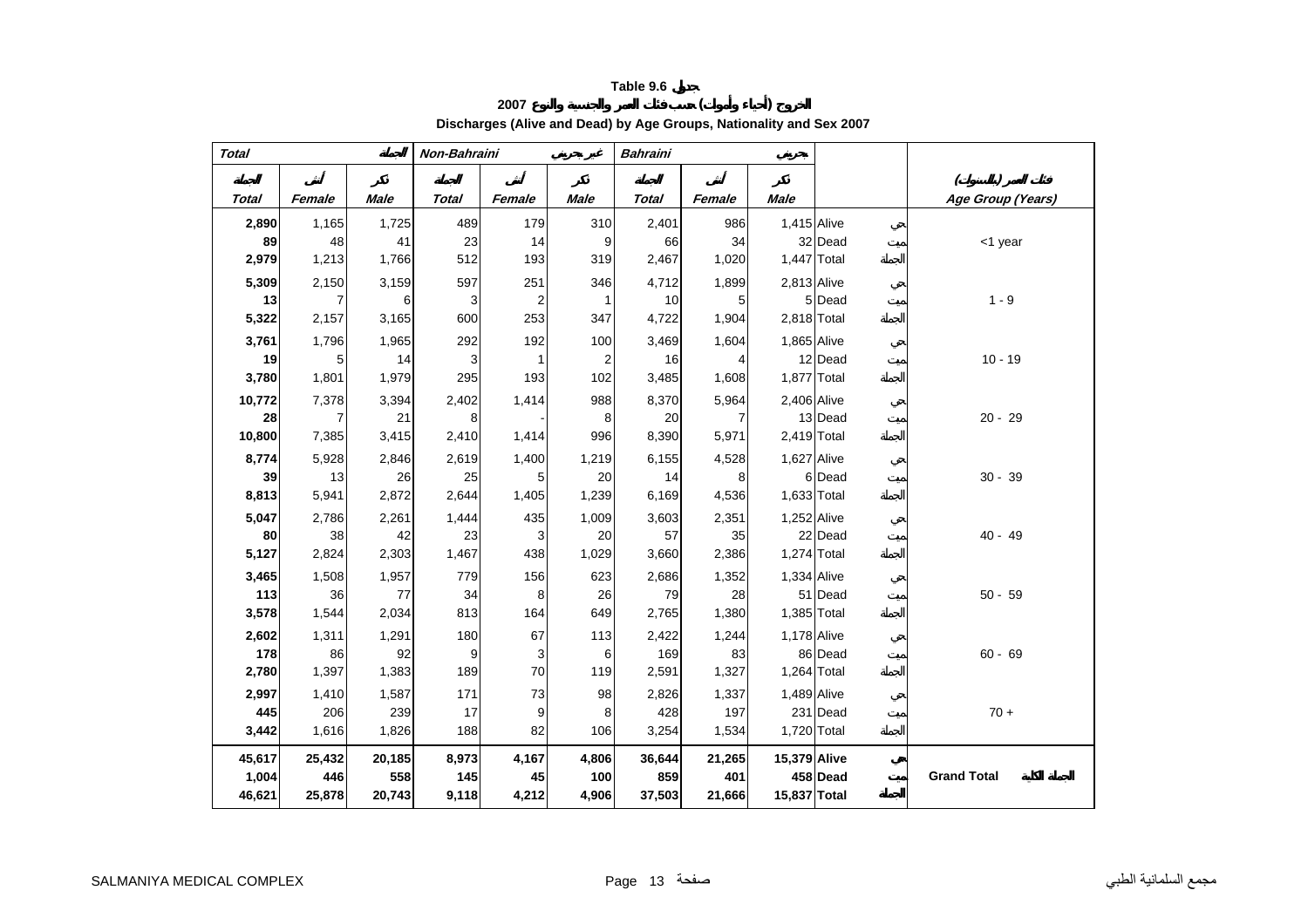

Number of discharges



*Age groups & Nationality*

 *Reference: Table 9.6*

 *9.6* : $\sim 2$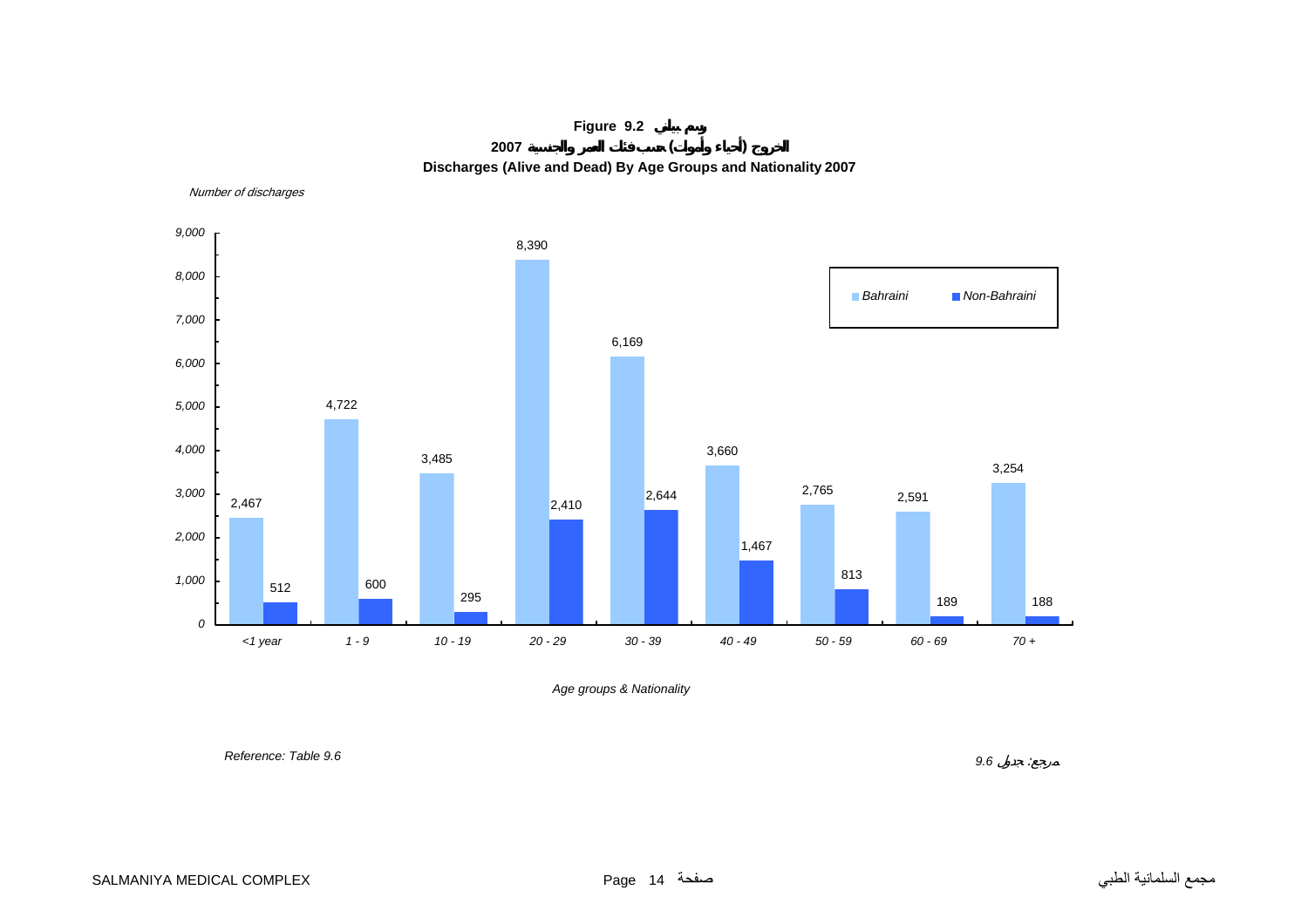#### **جدول 9.7 Table**

#### **<sup>2007</sup> ( )**

**Discharges (Alive and Dead) by Geographical Region, Nationality and Sex 2007** 

| <b>Total</b><br><b>Dead</b> |                |              |             |             |             |                     |                          |                | Alive           |                |             |              |        |             |                 |             |              |                  |
|-----------------------------|----------------|--------------|-------------|-------------|-------------|---------------------|--------------------------|----------------|-----------------|----------------|-------------|--------------|--------|-------------|-----------------|-------------|--------------|------------------|
| <b>Dead</b>                 |                |              | Alive       |             |             | <b>Non-Bahraini</b> |                          |                | <b>Bahraini</b> |                |             | Non-Bahraini |        |             | <b>Bahraini</b> |             |              |                  |
|                             |                |              |             |             |             |                     |                          |                |                 |                |             |              |        |             |                 |             |              |                  |
| Total                       | Female         | <b>Male</b>  | Total       | Female      | Male        | Total               | Female                   | Male           | Total           | Female         | Male        | Total        | Female | Male        | Total           | Female      | Male         | <b>Region</b>    |
| 17                          | $\overline{4}$ | 13           | 645         | 365         | 280         |                     |                          |                | 17              | $\overline{4}$ | 13          | 175          | 77     | 98          | 470             | 288         |              | $182$ Hidd       |
| 195                         | 91             | 104          | 6,220       | 3,628       | 2,592       | 20                  | 10                       | 10             | 175             | 81             | 94          | 1,230        | 682    | 548         | 4,990           | 2,946       |              | 2,044 Muharraq   |
| 220                         | 87             | 133          | 9,104       | 4,813       | 4,291       | 70                  | 13                       | 57             | 150             | 74             | 76          | 4,185        | 1,973  | 2,212       | 4,919           | 2,840       |              | 2,079 Manama     |
| 116                         | 60             | 56           | 5,106       | 2,710       | 2,396       | 6                   |                          | $\sqrt{5}$     | 110             | 59             | 51          | 282          | 118    | 164         | 4,824           | 2,592       |              | 2,232 Jidhafs    |
| 67                          | 31             | 36           | 3,682       | 2,059       | 1,623       | 5                   |                          | $\overline{4}$ | 62              | 30             | 32          | 352          | 165    | 187         | 3,330           | 1,894       |              | 1,436 Northern   |
| 85                          | 38             | 47           | 4,411       | 2,513       | 1,898       | 9                   | $\overline{2}$           | $\overline{7}$ | 76              | 36             | 40          | 478          | 88     | 390         | 3,933           | 2,425       |              | 1,508 Sitra      |
| 89                          | 33             | 56           | 4,747       | 2,704       | 2,043       | 10                  | $\overline{4}$           | 6              | 79              | 29             | 50          | 641          | 232    | 409         | 4,106           | 2472        |              | 1634 Central     |
| 72                          | 37             | 35           | 2,711       | 1,589       | 1,122       | 5                   | $\overline{\mathcal{L}}$ | $\mathbf 1$    | 67              | 33             | 34          | 270          | 187    | 83          | 2,441           | 1402        |              | 1039 Isa Town    |
| 58                          | 27             | 31           | 2,419       | 1,347       | 1,072       | 17                  | $\overline{7}$           | 10             | 41              | 20             | 21          | 952          | 442    | 510         | 1,467           | 905         |              | 562 Riffa        |
| 28                          | 11             | 17           | 2,624       | 1,513       | 1,111       |                     |                          |                | 28              | 11             | 17          | 133          | 47     | 86          | 2,491           | 1466        |              | 1025 Western     |
|                             |                |              | 76          | 17          | 59          |                     |                          |                |                 |                |             | 60           | 6      | 54          | 16              | 11          |              | 5 Southern       |
| 56                          | 27             | 29           | 3,742       | 2,107       | 1,635       | 3                   | 3                        |                | 53              | 24             | 29          | 182          | 132    | 50          | 3,560           | 1975        |              | 1585 Hamad Town  |
| 1                           |                | $\mathbf{1}$ | 130         | 67          | 63          |                     |                          |                | -1              |                | -1          | 33           | 18     | 15          | 97              | 49          |              | 48 Undetermined  |
| 1,004                       | 446            | 558          | 45,617      | 25,432      | 20,185      | 145                 | 45                       | 100            | 859             | 401            | 458         | 8,973        | 4,167  | 4,806       | 36,644          | 21,265      | 15,379 Total |                  |
| Percent Distribution (%)    |                |              |             |             |             |                     |                          |                |                 |                |             |              |        |             |                 |             |              | ( %)             |
|                             |                |              |             |             |             |                     |                          |                |                 |                |             | 2.0          | 1.8    |             |                 |             |              | $1.2$ Hidd       |
| 1.7<br>19.4                 | 0.9<br>20.4    | 2.3<br>18.6  | 1.4<br>13.6 | 1.4<br>14.3 | 1.4<br>12.8 | 13.8                | 22.2                     | 10.0           | 2.0<br>20.4     | 1.0<br>20.2    | 2.8<br>20.5 | 13.7         | 16.4   | 2.0<br>11.4 | 1.3<br>13.6     | 1.4<br>13.9 |              | 13.3 Muharraq    |
| 21.9                        | 19.5           | 23.8         | 20.0        | 18.9        | 21.3        | 48.3                | 28.9                     | 57.0           | 17.5            | 18.5           | 16.6        | 46.6         | 47.3   | 46.0        | 13.4            | 13.4        |              | 13.5 Manama      |
| 11.6                        | 13.5           | 10.0         | 11.2        | 10.7        | 11.9        | 4.1                 | 2.2                      | 5.0            | 12.8            | 14.7           | 11.1        | 3.1          | 2.8    | 3.4         | 13.2            | 12.2        |              | 14.5 Jidhafs     |
| 6.7                         | 7.0            | 6.5          | 8.1         | 8.1         | 8.0         | 3.4                 | 2.2                      | 4.0            | 7.2             | 7.5            | 7.0         | 3.9          | 4.0    | 3.9         | 9.1             | 8.9         |              | 9.3 Northern     |
| 8.5                         | 8.5            | 8.4          | 9.7         | 9.9         | 9.4         | 6.2                 | 4.4                      | 7.0            | 8.8             | 9.0            | 8.7         | 5.3          | 2.1    | 8.1         | 10.7            | 11.4        |              | 9.8 Sitra        |
| 8.9                         | 7.4            | 10.0         | 10.4        | 10.6        | 10.1        | 6.9                 | 8.9                      | 6.0            | 9.2             | 7.2            | 10.9        | 7.1          | 5.6    | 8.5         | 11.2            | 11.6        |              | 10.6 Central     |
| 7.2                         | 8.3            | 6.3          | 5.9         | 6.2         | 5.6         | 3.4                 | 8.9                      | 1.0            | 7.8             | 8.2            | 7.4         | 3.0          | 4.5    | 1.7         | 6.7             | 6.6         |              | 6.8 Isa Town     |
| 5.8                         | 6.1            | 5.6          | 5.3         | 5.3         | 5.3         | 11.7                | 15.6                     | 10.0           | 4.8             | 5.0            | 4.6         | 10.6         | 10.6   | 10.6        | 4.0             | 4.3         |              | 3.7 Riffa        |
| 2.8                         | 2.5            | 3.0          | 5.8         | 5.9         | 5.5         |                     |                          |                | 3.3             | 2.7            | 3.7         | 1.5          | 1.1    | 1.8         | 6.8             | 6.9         |              | 6.7 Western      |
|                             |                |              | 0.2         | 0.1         | 0.3         |                     |                          |                |                 |                |             | 0.7          | 0.1    | 1.1         | 0.04            | 0.05        |              | 0.03 Southern    |
| 5.6                         | 6.1            | 5.2          | 8.2         | 8.3         | 8.1         | 2.1                 | 6.7                      |                | 6.2             | 6.0            | 6.3         | 2.0          | 3.2    | 1.0         | 9.7             | 9.3         |              | 10.3 Hamad Town  |
| 0.1                         |                | 0.2          | 0.3         | 0.3         | 0.3         |                     |                          |                | 0.1             |                | 0.2         | 0.4          | 0.4    | 0.3         | 0.3             | 0.2         |              | 0.3 Undetermined |
|                             |                |              |             |             |             |                     |                          |                |                 |                |             |              |        |             |                 |             |              |                  |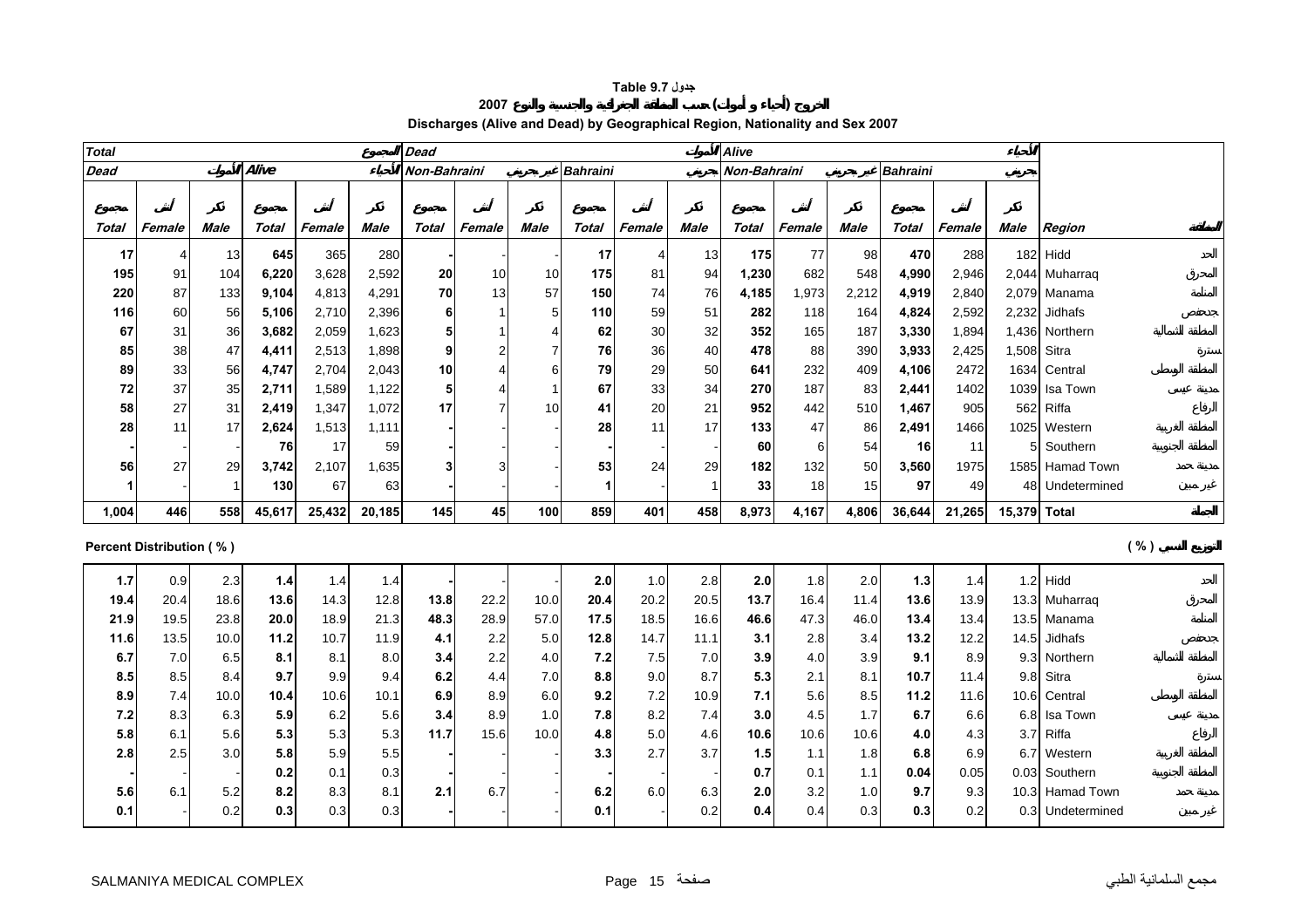#### **جدول 9.8 Table**

#### **<sup>2007</sup> ( )**

#### **Discharges (Alive and Dead) by Source of Admission, Nationality and Sex 2007**

| <b>Total</b> |        |      |        |        |             | <b>Dead</b>  |        |      |                 |        |      | <b>Alive</b> |        |             |                 |        |        |                                 |
|--------------|--------|------|--------|--------|-------------|--------------|--------|------|-----------------|--------|------|--------------|--------|-------------|-----------------|--------|--------|---------------------------------|
| <b>Dead</b>  |        |      | Alive  |        |             | Non-Bahraini |        |      | <b>Bahraini</b> |        |      | Non-Bahraini |        |             | <b>Bahraini</b> |        |        |                                 |
|              |        |      |        |        |             |              |        |      |                 |        |      |              |        |             |                 |        |        |                                 |
| Total        | Female | Male | Total  | Female | <b>Male</b> | <b>Total</b> | Female | Male | <b>Total</b>    | Female | Male | <b>Total</b> | Female | <b>Male</b> | <b>Total</b>    | Female | Male   | <b>Source of Admission</b>      |
| 47           | 19     | 28   | 9,651  | 5,070  | 4,581       |              |        | 3    | -41             | 16     | 25   | 1,220        | 651    | 569         | 8,431           | 4,419  | 4,012  |                                 |
|              |        |      |        |        |             |              |        |      |                 |        |      |              |        |             |                 |        |        | <b>Outpatient Clinics (SMC)</b> |
| 955          | 427    | 528  | 34,980 | 19,847 | 15,133      | 138          | 42     | 96   | 817             | 385    | 432  | 7,572        | 3,445  | 4,127       | 27,408          | 16,402 | 11,006 |                                 |
|              |        |      |        |        |             |              |        |      |                 |        |      |              |        |             |                 |        |        | Accident & Emergency            |
|              |        |      | 284    | 177    | 107         |              |        |      |                 |        |      | 60           | 36     | 24          | 224             | 141    | 83     |                                 |
|              |        |      |        |        |             |              |        |      |                 |        |      |              |        |             |                 |        |        | Limited Private Practice (SMC)  |
|              |        | っ    | 702    | 338    | 364         |              |        |      |                 |        |      | 121          | 35     | 86          | 581             | 303    | 278    |                                 |
|              |        |      |        |        |             |              |        |      |                 |        |      |              |        |             |                 |        |        | <b>Other Private Clinics</b>    |
| 1,004        | 446    | 558  | 45,617 | 25,432 | 20,185      | 145          | 45     | 100  | 859             | 401    | 458  | 8,973        | 4,167  | 4,806       | 36,644          | 21,265 | 15,379 | <b>Total</b>                    |

#### **Percent Distribution ( % ) ( % )**

| 4.7  | 4.3  | 5.0  | 21.2 | 19.9             | 22.7 | 4.1  | 6.7  | 3.0  | 4.8  | 4.0  | 5.5              | 13.6 | 15.6 | 11.8             | 23.0 | 20.8 | 26.1 |                                 |
|------|------|------|------|------------------|------|------|------|------|------|------|------------------|------|------|------------------|------|------|------|---------------------------------|
|      |      |      |      |                  |      |      |      |      |      |      |                  |      |      |                  |      |      |      | <b>Outpatient Clinics (SMC)</b> |
| 95.1 | 95.7 | 94.6 | 76.7 | 78.0             | 75.0 | 95.2 | 93.3 | 96.0 | 95.1 | 96.0 | 94.3             | 84.4 | 82.7 | 85.9             | 74.8 | 77.1 | 71.6 |                                 |
|      |      |      |      |                  |      |      |      |      |      |      |                  |      |      |                  |      |      |      | Accident & Emergency            |
|      |      |      | 0.6  | 0.7              | 0.5  |      |      |      |      |      |                  | 0.7  | 0.9  | 0.5              | 0.6  | 0.7  | 0.5  |                                 |
|      |      |      |      |                  |      |      |      |      |      |      |                  |      |      |                  |      |      |      | Limited Private Practice (SMC)  |
| 0.2  |      | 0.4  | 1.5  | 1.3 <sub>l</sub> | 1.8I | 0.7  |      | 1.0  | 0.1  |      | 0.2 <sub>1</sub> | 1.3  | 0.8  | 1.8 <sub>1</sub> | 1.6  | 1.4  | 8۱.، |                                 |
|      |      |      |      |                  |      |      |      |      |      |      |                  |      |      |                  |      |      |      | <b>Other Private Clinics</b>    |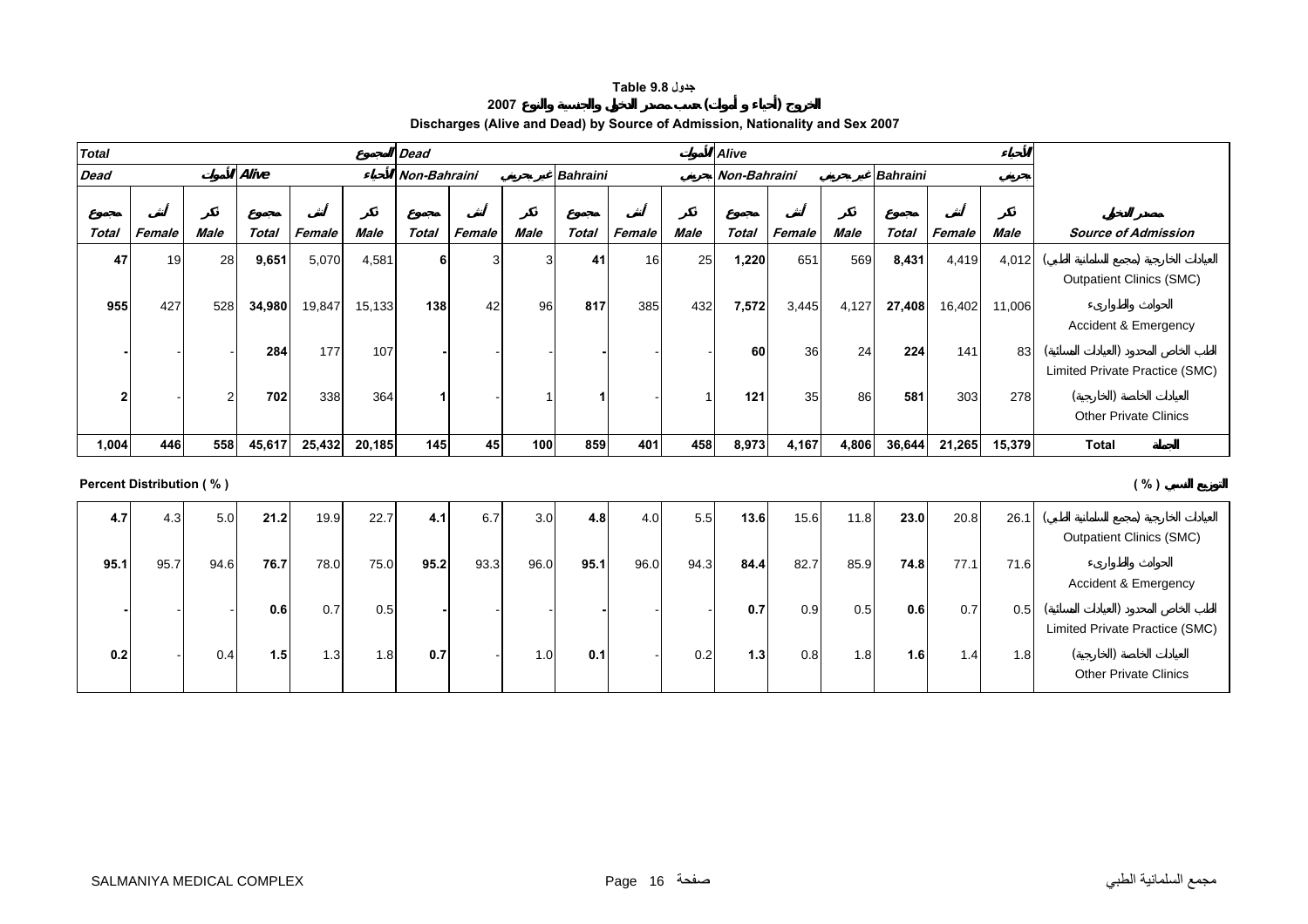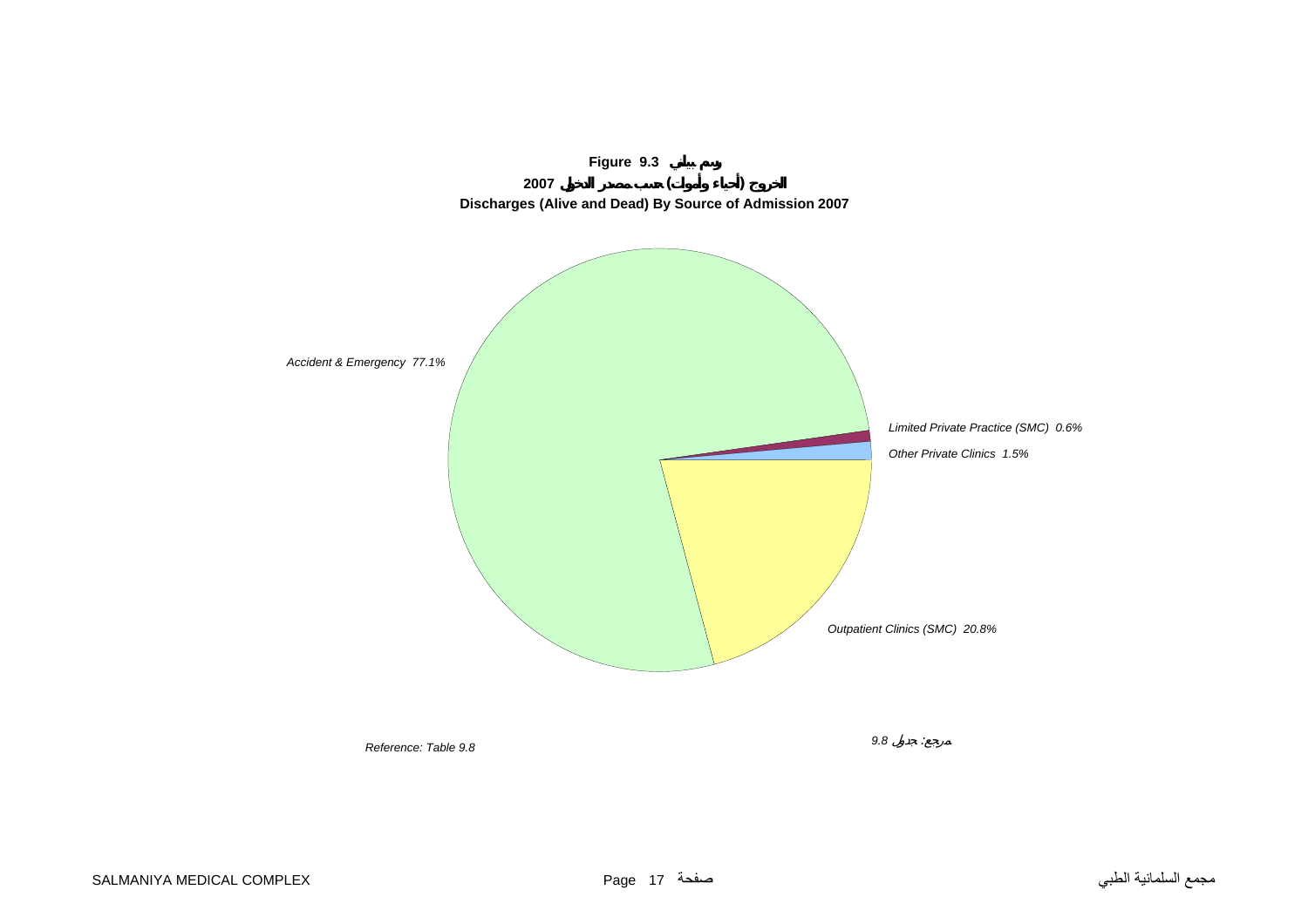#### **جدول 9.9 Table**

#### **Discharges (Alive and Dead) by Marital Status, Nationality and Sex 2007**

**<sup>2007</sup> ( )** 

| <b>Total</b> |        |                 |        |        |        | <b>Dead</b>         |        |             |                 |        |             | Alive        |            |             |                 |        |              |                       |
|--------------|--------|-----------------|--------|--------|--------|---------------------|--------|-------------|-----------------|--------|-------------|--------------|------------|-------------|-----------------|--------|--------------|-----------------------|
| <b>Dead</b>  |        |                 | Alive  |        |        | <b>Non-Bahraini</b> |        |             | <b>Bahraini</b> |        |             | Non-Bahraini |            |             | <b>Bahraini</b> |        |              |                       |
|              |        |                 |        |        |        |                     |        |             |                 |        |             |              |            |             |                 |        |              |                       |
| Total        | Female | Male            | Total  | Female | Male   | Total               | Female | <b>Male</b> | Total           | Female | <b>Male</b> | Total        | Female     | <b>Male</b> | Total           | Female | Male         | <b>Marital Status</b> |
| 282          | 106    | 176             | 20,341 | 7,028  | 13,313 | 100                 | 29     | 71          | 182             | 77     | 105         | 5,312        | ,267       | 4,045       | 15,029          | 5,761  |              | 9,268 Single          |
| 529          | 185    | 344             | 23,729 | 17,083 | 6,646  | 35 <sub>1</sub>     | 9      | 26          | 494             | 176    | 318         | 3,576        | 2,820      | 756         | 20,153          | 14,263 |              | 5,890 Married         |
| 171          | 141    | 30 <sup>1</sup> | .282   | 1,113  | 169    | 8                   | 6      | c           | 163             | 135    | 28          | 69           | 68         |             | 1,213           | 0.045  |              | 168 Widowed           |
| 20           | 13     | ⇁               | 256    | 204    | 52     |                     |        |             | 19              | 12     |             | 11           | 10         |             | 245             | 194    |              | 51 Divorced           |
| 2            |        |                 | o      |        | 5      |                     |        |             |                 |        |             | 5            | $\sqrt{2}$ | 3           |                 |        |              | 2 Unknown             |
| 1,004        | 446    | 558             | 45,617 | 25,432 | 20,185 | 145                 | 45     | 100         | 859             | 401    | 458         | 8,973        | 4,167      | 4,806       | 36,644          | 21,265 | 15,379 Total |                       |

**Percent Distribution ( % ) ( % )**

| 28.1 | 23.8 | 31.5             | 44.6 | 27.6 | 66.0 | 69.0 | 64.4 | 71.0 | 21.2 | 19.2             | 22.9 | 59.2 | 30.4 | 84.2 | 41.0 | 27.1 |      | 60.3 Single  |
|------|------|------------------|------|------|------|------|------|------|------|------------------|------|------|------|------|------|------|------|--------------|
| 52.7 | 41.5 | 61.6             | 52.0 | 67.2 | 32.9 | 24.1 | 20.0 | 26.0 | 57.5 | 43.9             | 69.4 | 39.9 | 67.7 | 15.7 | 55.0 | 67.1 |      | 38.3 Married |
| 17.0 | 31.6 | 5.4              | 2.8  | 4.4  | 0.8  | 5.5  | 13.3 | 2.0  | 19.0 | 33.7             | 6.1  | 0.8  | 1.6  | 0.02 | 3.3  | 4.9  |      | 1.1 Widowed  |
| 2.0  | 2.91 | 1.3 <sub>l</sub> | 0.6  | 0.8  | 0.31 | 0.7  | 2.2  |      | 2.2  | 3.0              | 1.5  | 0.1  | 0.2  | 0.02 | 0.7  | 0.9  |      | 0.3 Divorced |
| 0.2  | 0.2  | 0.21             | 0.02 | 0.02 | 0.02 | 0.7  |      | .0   | 0.1  | 0.2 <sub>1</sub> |      | 0.06 | 0.05 | 0.1  | 0.01 | 0.01 | 0.01 | Unknown      |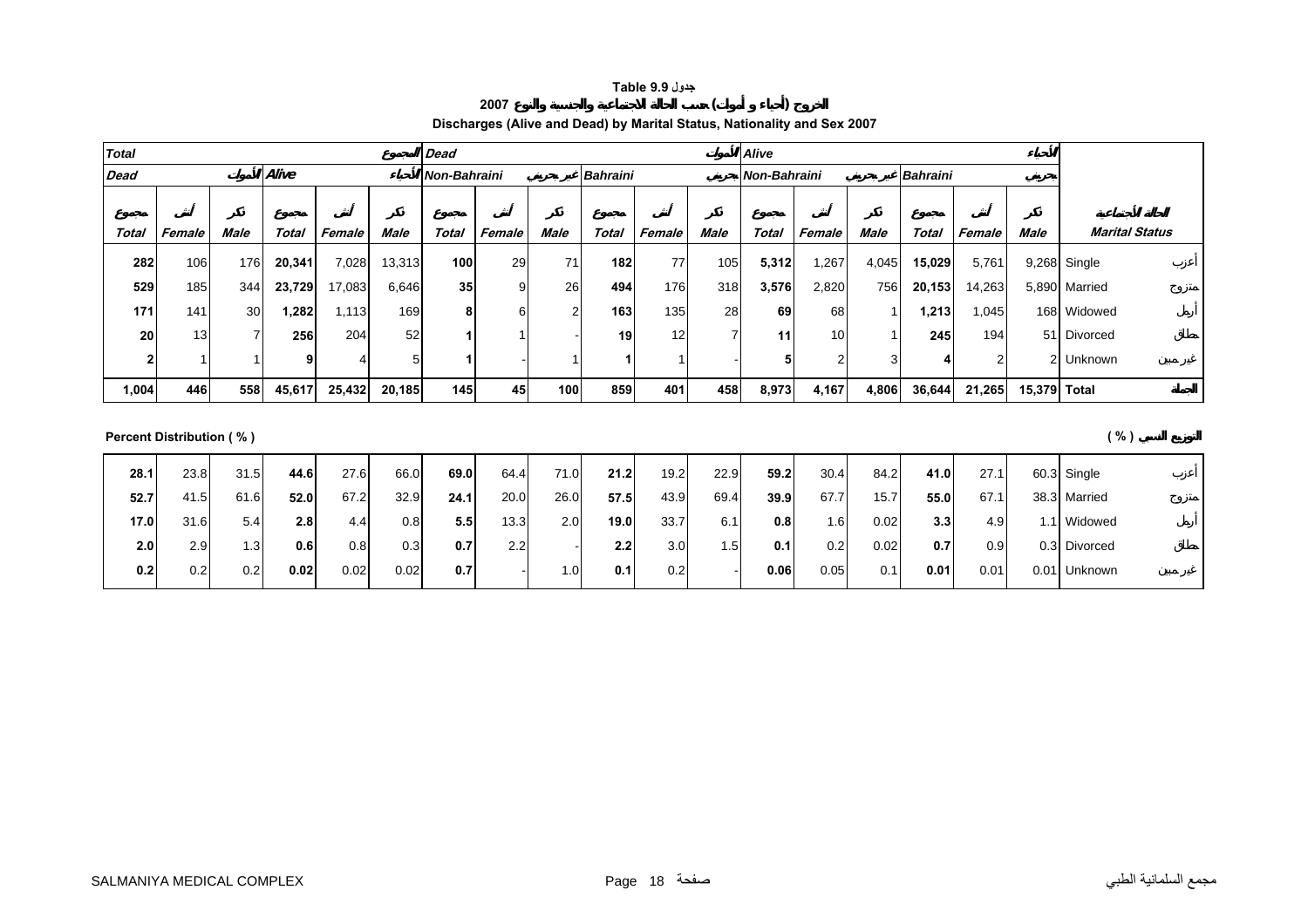#### **Table 9.10 <sup>2007</sup> ( )**

**Discharges (Alive and Dead) by Nationality and Sex 2007** 

|                                              | <b>Total</b> |            |             | <b>Dead</b>    |            |                | Alive        |            |             |      |
|----------------------------------------------|--------------|------------|-------------|----------------|------------|----------------|--------------|------------|-------------|------|
|                                              |              |            |             |                |            |                |              |            |             |      |
| <b>Nationality</b>                           | <b>Total</b> | Female     | <b>Male</b> | <b>Total</b>   | Female     | <b>Male</b>    | <b>Total</b> | Female     | <b>Male</b> |      |
| Bahraini                                     | 37,503       | 21666      | 15837       | 859            | 401        | 458            | 36,644       | 21,265     | 15,379      |      |
| Indian                                       | 3,550        | 1356       | 2194        | 52             | 9          | 43             | 3,498        | 1,347      | 2,151       |      |
| Other Arab                                   | 1,039        | 469        | 570         | 21             |            | 14             | 1,018        | 462        | 556         |      |
| Pakistani                                    | 1,337        | 904        | 433         | 12             | 6          | 6              | 1,325        | 898        | 427         |      |
| Bangladeshi                                  | 979          | 161        | 818         | 20             | 5          | 15             | 959          | 156        | 803         |      |
| Philipino                                    | 492          | 348        | 144         | 4              | 2          | $\overline{2}$ | 488          | 346        | 142         |      |
| Saudi Arabian                                | 425          | 192        | 233         | 10             | 5          | 5              | 415          | 187        | 228         |      |
| Other Countries of Gulf Co-operation Council | 125          | 72         | 53          | 6              |            | $\overline{2}$ | 119          | 68         | 51          |      |
| <b>Other Asians</b>                          | 236          | 187        | 49          | 2 <sub>l</sub> |            | $\overline{2}$ | 234          | 187        | 47          |      |
| Srilankan                                    | 302          | 108        | 194         | 8              |            | 4              | 294          | 104        | 190         |      |
| African (non Arab)                           | 118          | 63         | 55          | 3              |            | $\overline{2}$ | 115          | 62         | 53          |      |
| Iranian                                      | 262          | 152        | 110         | 3              |            | $\overline{2}$ | 259          | 151        | 108         |      |
| European                                     | 168          | 153        | 15          |                |            |                | 168          | 153        | 15          |      |
| American                                     | 43           | 17         | 26          | 3              |            | 3              | 40           | 17         | 23          |      |
| <b>Other Nationalities</b>                   | 42           | 30         | 12          |                |            |                | 41           | 29         | 12          |      |
| <b>Total</b>                                 | 46,621       | 25,878     | 20,743      | 1,004          | 446        | 558            | 45,617       | 25,432     | 20,185      |      |
|                                              |              |            |             |                |            |                |              |            |             |      |
| <b>Percent Distribution (%)</b>              |              |            |             |                |            |                |              |            |             | ( %) |
|                                              |              |            |             |                |            |                |              |            |             |      |
| Bahraini                                     | 80.4         | 83.7       | 76.3        | 85.6           | 89.9       | 82.1           | 80.3         | 83.6       | 76.2        |      |
| Indian                                       | 7.6          | 5.2        | 10.6        | 5.2            | 2.0        | 7.7            | 7.7          | 5.3        | 10.7        |      |
| Other Arab                                   | 2.2          | 1.8        | 2.7<br>2.1  | 2.1<br>1.2     | 1.6<br>1.3 | 2.5<br>1.1     | 2.2          | 1.8        | 2.8<br>2.1  |      |
| Pakistani                                    | 2.9          | 3.5        |             |                | 1.1        | 2.7            | 2.9          | 3.5        |             |      |
| Bangladeshi<br>Philipino                     | 2.1<br>1.1   | 0.6<br>1.3 | 3.9<br>0.7  | 2.0<br>0.4     | 0.4        | 0.4            | 2.1<br>1.1   | 0.6<br>1.4 | 4.0<br>0.7  |      |
| Saudi Arabian                                | 0.9          | 0.7        | 1.1         | 1.0            | 1.1        | 0.9            | 0.9          | 0.7        | 1.1         |      |
| Other Countries of Gulf Co-operation Council | 0.3          | 0.3        | 0.3         | 0.6            | 0.9        | 0.4            | 0.3          | 0.3        | 0.3         |      |
| <b>Other Asians</b>                          | 0.5          | 0.7        | 0.2         | 0.2            |            | 0.4            | 0.5          | 0.7        | 0.2         |      |
| Srilankan                                    | 0.6          | 0.4        | 0.9         | 0.8            | 0.9        | 0.7            | 0.6          | 0.4        | 0.9         |      |
| African (non Arab)                           | 0.3          | 0.2        | 0.3         |                | 0.2        | 0.4            | 0.3          | 0.2        | 0.3         |      |
| Iranian                                      | 0.6          | 0.6        | 0.5         | 0.3            | 0.2        | 0.4            | 0.6          | 0.6        | 0.5         |      |
| European                                     | 0.4          | 0.6        | 0.1         |                |            |                | 0.4          | 0.6        | 0.1         |      |
| American                                     | 0.1          | 0.1        | 0.1         | 0.3            |            | 0.5            | 0.1          | 0.1        | 0.1         |      |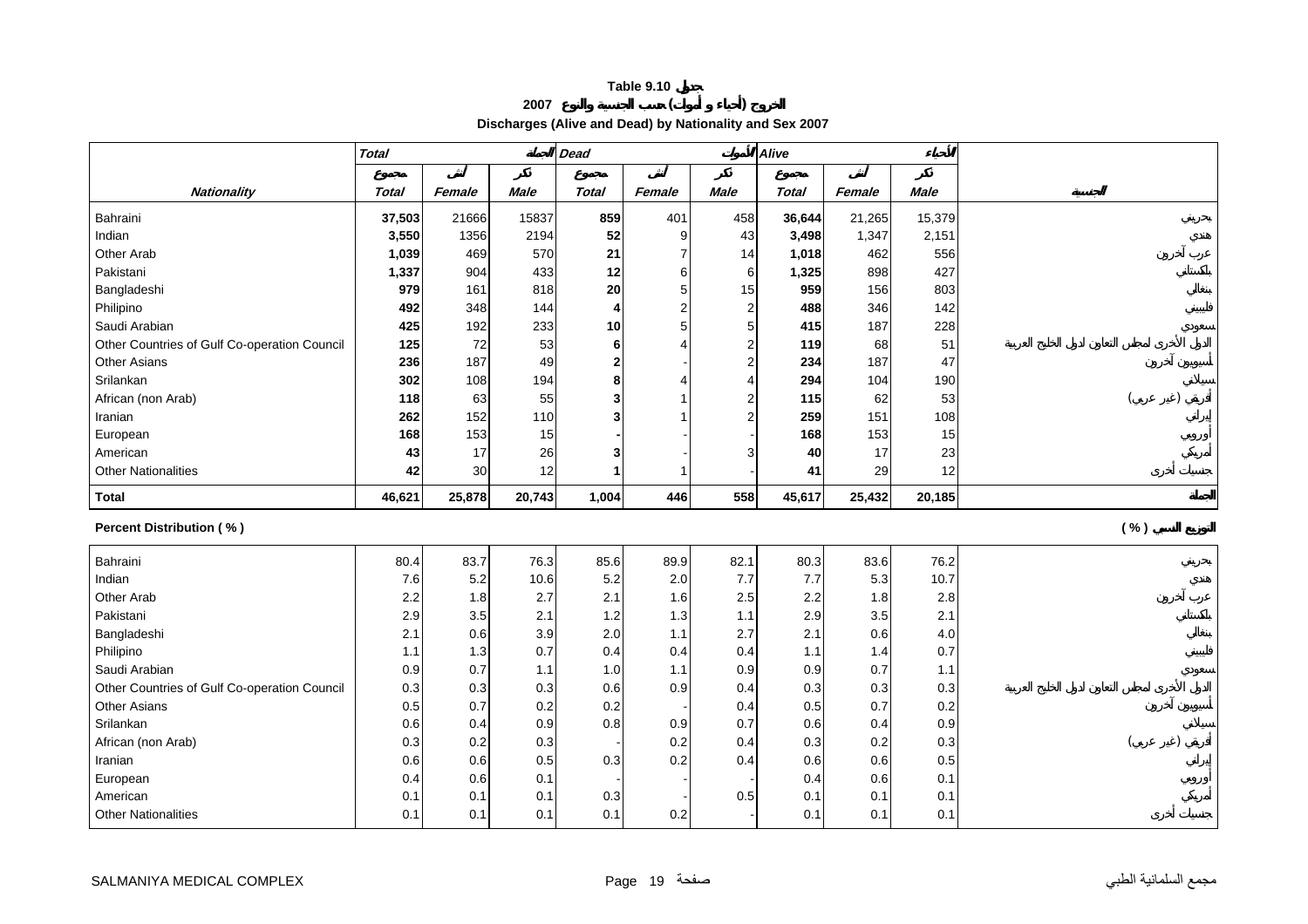#### **<sup>2007</sup> ( )**

**Discharges (Alive and Dead) by Principal Diagnosis, Nationality and Sex 2007** 

|              | <b>Total</b> |       |             |       | Non-Bahraini |       |                |       | <b>Bahraini</b> |       |                |       |                                                                                                        |          |
|--------------|--------------|-------|-------------|-------|--------------|-------|----------------|-------|-----------------|-------|----------------|-------|--------------------------------------------------------------------------------------------------------|----------|
|              | Female       |       | <b>Male</b> |       | Female       |       | <b>Male</b>    |       | Female          |       | <b>Male</b>    |       |                                                                                                        |          |
| Grand        |              |       |             |       |              |       |                |       |                 |       |                |       |                                                                                                        | $ICD-10$ |
| <b>Total</b> | <b>Dead</b>  | Alive | <b>Dead</b> | Alive | <b>Dead</b>  | Alive | <b>Dead</b>    | Alive | <b>Dead</b>     | Alive | <b>Dead</b>    | Alive | <b>Principal Diagnosis</b>                                                                             | Code     |
| 2,183        | 168          | 795   | 183         | 1,037 | 9            | 189   | 18             | 327   | 159             | 606   | 165            | 710   | Certain infectious & parasitic diseases                                                                | A00-B99  |
| 1,692        | 38           | 913   | 70          | 671   | 3            | 143   | $\overline{7}$ | 72    | 35              | 770   | 63             | 599   | Neoplasms                                                                                              | C00-D49  |
| 4,203        | 6            | 1,599 | 4           | 2,594 | 1            | 58    | 1              | 37    | 5               | 1,541 | $\overline{3}$ | 2,557 | Diseases of the blood and blood-forming organs and<br>certain disorders involving the immune mechanism | D50-D89  |
| 1,226        | ี่ค          | 587   | 6           | 627   |              | 65    | 2              | 119   | 5 <sub>5</sub>  | 522   | 4              | 508   | Endocrine, nutritional and metabolic diseases                                                          | E00-E90  |
| 84           |              | 25    |             | 59    |              | 8     |                | 21    |                 | 17    |                | 38    | Mental and behavioural disorders                                                                       | F00-F99  |
| 578          | 11           | 237   | 6           | 324   |              | 39    | 2              | 75    | 11              | 198   | 4              | 249   | Diseases of the nervous system                                                                         | G00-G99  |
| 1,120        |              | 523   |             | 597   |              | 42    |                | 105   |                 | 481   |                | 492   | Diseases of the eye and adnexa                                                                         | H00-H59  |
| 350          |              | 166   |             | 184   |              | 16    |                | 24    |                 | 150   |                | 160   | Diseases of the ear and mastoid process                                                                | H60-H95  |
| 3,536        | 104          | 1,232 | 130         | 2,070 | 12           | 146   | 34             | 780   | 92              | 1,086 | 96             | 1,290 | Diseases of the circulatory system                                                                     | 100-199  |
| 4,260        | 40           | 1,713 | 51          | 2,456 |              | 158   | $\overline{7}$ | 373   | 40              | 1,555 | 44             | 2,083 | Diseases of the respiratory system                                                                     | J00-J99  |
| 3,616        | 9            | 1,478 | 26          | 2,103 | 1            | 238   | 7              | 642   | 8               | 1,240 | 19             | 1,461 | Diseases of the digestive system                                                                       | K00-K99  |
| 625          |              | 236   |             | 388   |              | 39    |                | 108   |                 | 197   |                | 280   | Diseases of the skin and subcutaneous tissue                                                           | L00-L99  |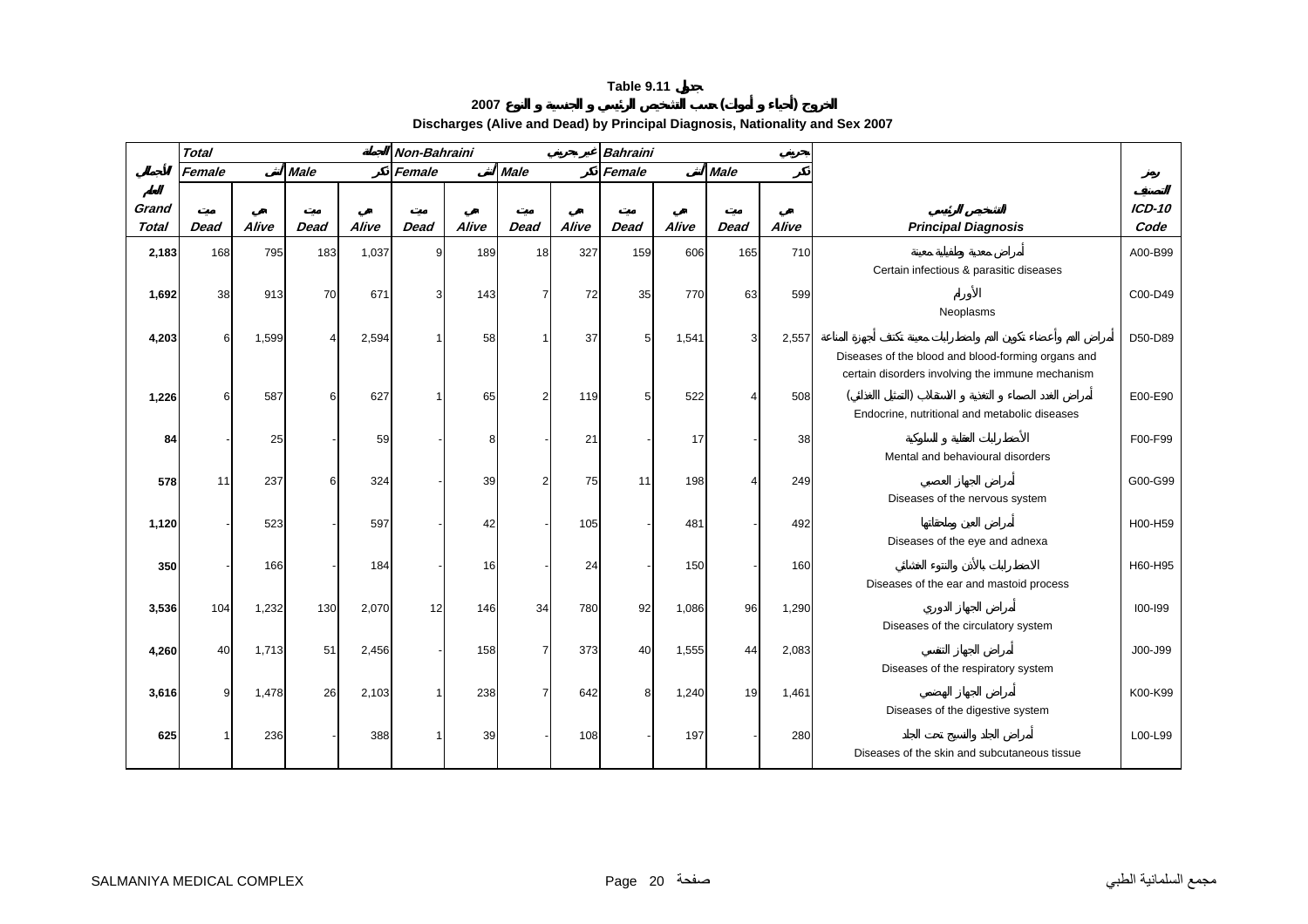## **(Cont'd) Table 9.11 جدول ) تابع(**

**<sup>2007</sup> ( )** 

#### **Discharges (Alive and Dead) by Principal Diagnosis, Nationality and Sex 2007**

|                | <b>Total</b> |        |             |        | Non-Bahraini   |       |             |       | <b>Bahraini</b> |        |             |        |                                                                                           |                       |
|----------------|--------------|--------|-------------|--------|----------------|-------|-------------|-------|-----------------|--------|-------------|--------|-------------------------------------------------------------------------------------------|-----------------------|
|                | Female       |        | <b>Male</b> |        | Female         |       | <b>Male</b> |       | Female          |        | <b>Male</b> |        |                                                                                           |                       |
|                |              |        |             |        |                |       |             |       |                 |        |             |        |                                                                                           |                       |
| Grand<br>Total | <b>Dead</b>  | Alive  | <b>Dead</b> | Alive  | <b>Dead</b>    | Alive | <b>Dead</b> | Alive | <b>Dead</b>     | Alive  | <b>Dead</b> | Alive  | <b>Principal Diagnosis</b>                                                                | <b>ICD-10</b><br>Code |
|                |              |        |             |        |                |       |             |       |                 |        |             |        |                                                                                           |                       |
| 1,348          | っ            | 575    |             | 771    |                | 37    |             | 168   |                 | 538    |             | 603    | Diseases of the musculoskeletal system<br>and connective tissue                           | M00-M99               |
| 2,494          |              | 1,514  | 5           | 971    |                | 265   |             | 286   |                 | 1,249  |             | 685    |                                                                                           | N00-N99               |
|                |              |        |             |        |                |       |             |       |                 |        |             |        | Diseases of the genitourinary system                                                      |                       |
| 10,403         |              | 10,403 |             |        |                | 2,180 |             |       |                 | 8,223  |             |        |                                                                                           | O00-O99               |
|                |              |        |             |        |                |       |             |       |                 |        |             |        | Pregnancy, childbirth and the puerperium                                                  |                       |
| 1,253          | 36           | 509    | 26          | 682    | 12             | 75    | 8           | 127   | 24              | 434    | 18          | 555    |                                                                                           | P00-P99               |
|                |              |        |             |        |                |       |             |       |                 |        |             |        | Certain conditions originating in the perinatal period                                    |                       |
| 571            |              | 214    | 12          | 340    | $\overline{2}$ | 32    |             | 38    | ٩               | 182    | 12          | 302    |                                                                                           | Q00-Q99               |
|                |              |        |             |        |                |       |             |       |                 |        |             |        | Congenital malformations, deformations and<br>chromosomal abnormalities                   |                       |
| 2,444          | Q            | 1,086  | 9           | 1,340  | $\overline{2}$ | 148   | $\mathbf 1$ | 387   | 7               | 938    | 8           | 953    |                                                                                           | R00-R99               |
|                |              |        |             |        |                |       |             |       |                 |        |             |        | Symptoms, signs and abnormal clinical and laboratory<br>findings not elsewhere classified |                       |
| 3,588          |              | 1,118  | 30          | 2,433  |                | 231   | 13          | 1,027 | 6               | 887    | 17          | 1,406  |                                                                                           | S00-T98               |
|                |              |        |             |        |                |       |             |       |                 |        |             |        | Injury, poisoning and certain other consequences<br>of external causes                    |                       |
| 11             |              | 6      |             | 5      |                |       |             |       |                 | 6      |             | 3      |                                                                                           | V00-Y98               |
|                |              |        |             |        |                |       |             |       |                 |        |             |        | External causes of morbidity and mortality                                                |                       |
| 1,036          |              | 503    |             | 533    |                | 58    |             | 88    |                 | 445    |             | 445    |                                                                                           | Z00-Z99               |
|                |              |        |             |        |                |       |             |       |                 |        |             |        | Factors influencing health status and contact<br>with health services                     |                       |
|                |              |        |             |        |                |       |             |       |                 |        |             |        |                                                                                           |                       |
| 46,621         | 446          | 25,432 | 558         | 20,185 | 45             | 4,167 | 100         | 4,806 | 401             | 21,265 | 458         | 15,379 | <b>Total</b>                                                                              |                       |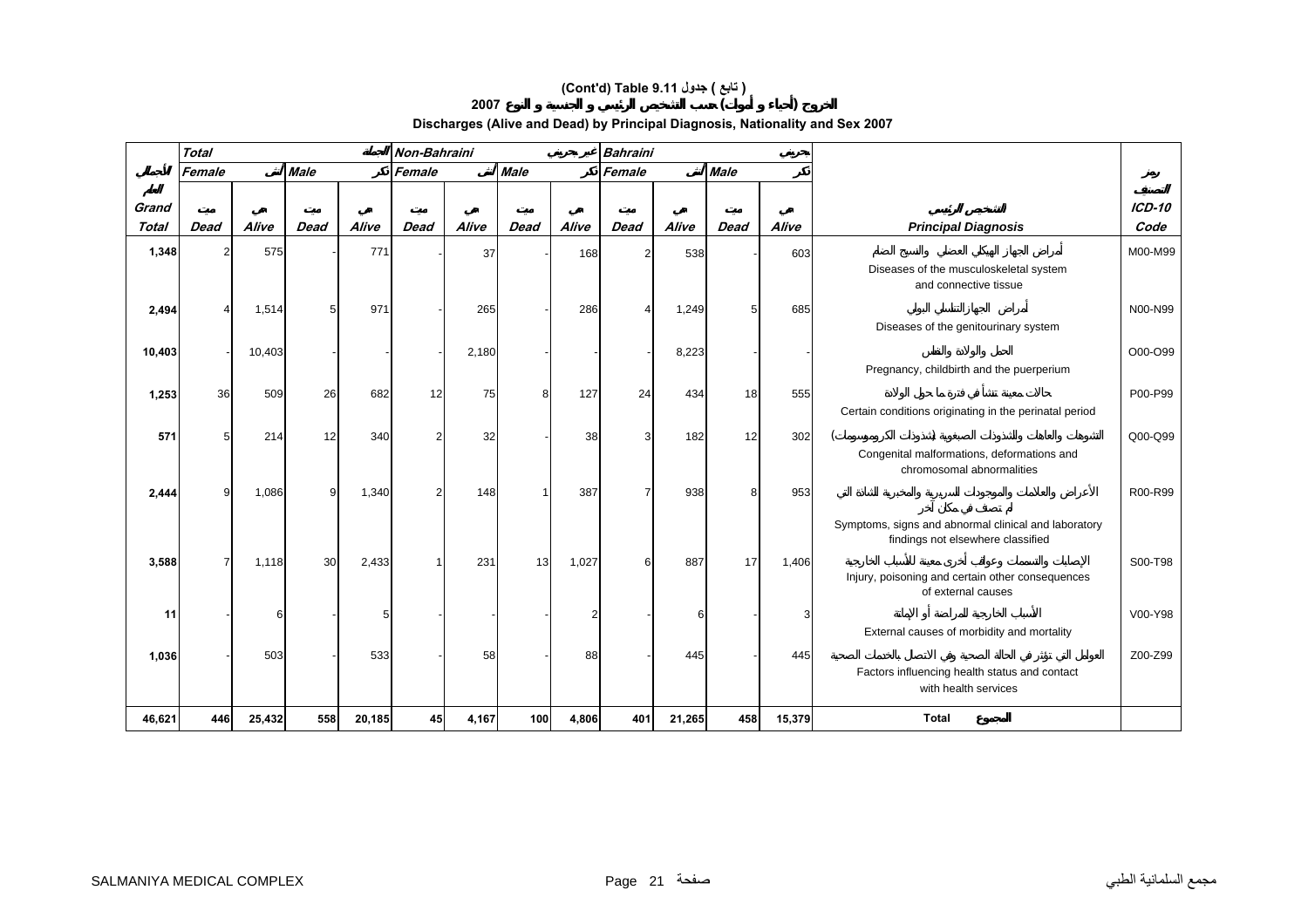**<sup>2007</sup> ( ) Discharges (Alive and Dead) by Principal Diagnosis and Age Groups 2007** 

|              |       |       |                       |                |                |           |                |                |           |                    |                                                            | $ICD-12$    |
|--------------|-------|-------|-----------------------|----------------|----------------|-----------|----------------|----------------|-----------|--------------------|------------------------------------------------------------|-------------|
| <b>Total</b> | $70+$ | 60-69 | 50-59                 | 40-49          | $30 - 39$      | $20 - 29$ | $10 - 19$      | $1 - 9$        | $<$ 1 yrs |                    | <b>Principal Diagnosis</b>                                 | Code        |
| 1,832        | 138   | 58    | 97                    | 115            | 166            | 219       | 104            | 622            |           | 313 Alive          |                                                            | A00-B99     |
| 351          | 211   | 63    | 26                    | 20             | 10             |           |                | 5              |           | 3 Dead             | Certain infectious & parasitic diseases                    |             |
| 1,584        | 163   | 231   | 293                   | 322            | 154            | 70        | 170            | 170            |           | 11 Alive           |                                                            | C00-D49     |
| 108          | 36    | 32    | 19                    | 11             | 3              |           | $\overline{2}$ |                |           | - Dead             | Neoplasms                                                  |             |
| 4,193        | 23    | 22    | 74                    | 282            | 813            | 1,579     | 957            | 420            |           | 23 Alive           |                                                            | D50-D89     |
| 10           | 3     |       |                       |                | $\overline{1}$ |           |                |                |           | 1 Dead             | Diseases of the blood and blood-forming organs and certain |             |
|              |       |       |                       |                |                |           |                |                |           |                    | disorders involving the immune mechanism                   |             |
| 1,214        | 191   | 153   | 252                   | 140            | 94             | 126       | 135            | 84             |           | 39 Alive           |                                                            | E00-E90     |
| 12           | 6     |       |                       |                | $\overline{1}$ |           |                |                |           | 1 Dead             | Endocrine, nutritional and metabolic diseases              |             |
| 84           | 8     | 11    | 8                     | 21             | 17             | 11        | $\overline{7}$ |                |           | - Alive            |                                                            | F00-F99     |
|              |       |       |                       |                |                |           |                |                |           | - Dead             | Mental and behavioural disorders                           |             |
| 561          | 45    | 26    | 62                    | 77             | 85             | 83        | 70             | 94             |           | 19 Alive           |                                                            | G00-G99     |
| 17           |       | 4     | $\boldsymbol{\Delta}$ |                |                |           |                |                |           | 3 Dead             | Diseases of the nervous system                             |             |
| 1,120        | 232   | 296   | 194                   | 110            | 64             | 74        | 47             | 100            |           | 3 Alive            |                                                            | H00-H59     |
|              |       |       |                       |                |                |           |                |                |           | - Dead             | Diseases of the eye and adnexa                             |             |
|              |       |       |                       |                |                |           |                |                |           |                    |                                                            |             |
| 350          | 10    | 11    | 14                    | 32             | 39             | 40        | 41             | 146            |           | 17 Alive<br>- Dead |                                                            | H60-H95     |
|              |       |       |                       |                |                |           |                |                |           |                    | Diseases of the ear and mastoid process                    |             |
| 3,302        | 764   | 622   | 731                   | 632            | 313            | 161       | 46             | 19             |           | 14 Alive           |                                                            | $100 - 199$ |
| 234          | 98    | 44    | 47                    | 26             | 11             |           | $\overline{2}$ |                |           | 2 Dead             | Diseases of the circulatory system                         |             |
| 4,169        | 315   | 179   | 224                   | 276            | 417            | 495       | 425            | 1,450          |           | 388 Alive          |                                                            | J00-J99     |
| 91           | 53    | 17    | $\overline{7}$        | $\overline{7}$ | $\overline{2}$ |           | $\overline{2}$ | $\overline{2}$ |           | 1 Dead             | Diseases of the respiratory system                         |             |
| 3,581        | 233   | 230   | 344                   | 581            | 626            | 681       | 351            | 373            |           | 162 Alive          |                                                            | K00-K99     |
| 35           | 12    |       | 5                     | 6              | 3              |           | $\overline{2}$ |                |           | - Dead             | Diseases of the digestive system                           |             |
| 624          | 32    | 34    | 76                    | 85             | 87             | 102       | 85             | 101            |           | 22 Alive           |                                                            | L00-L99     |
|              |       |       |                       |                |                |           |                |                |           | - Dead             | Diseases of the skin and subcutaneous tissue               |             |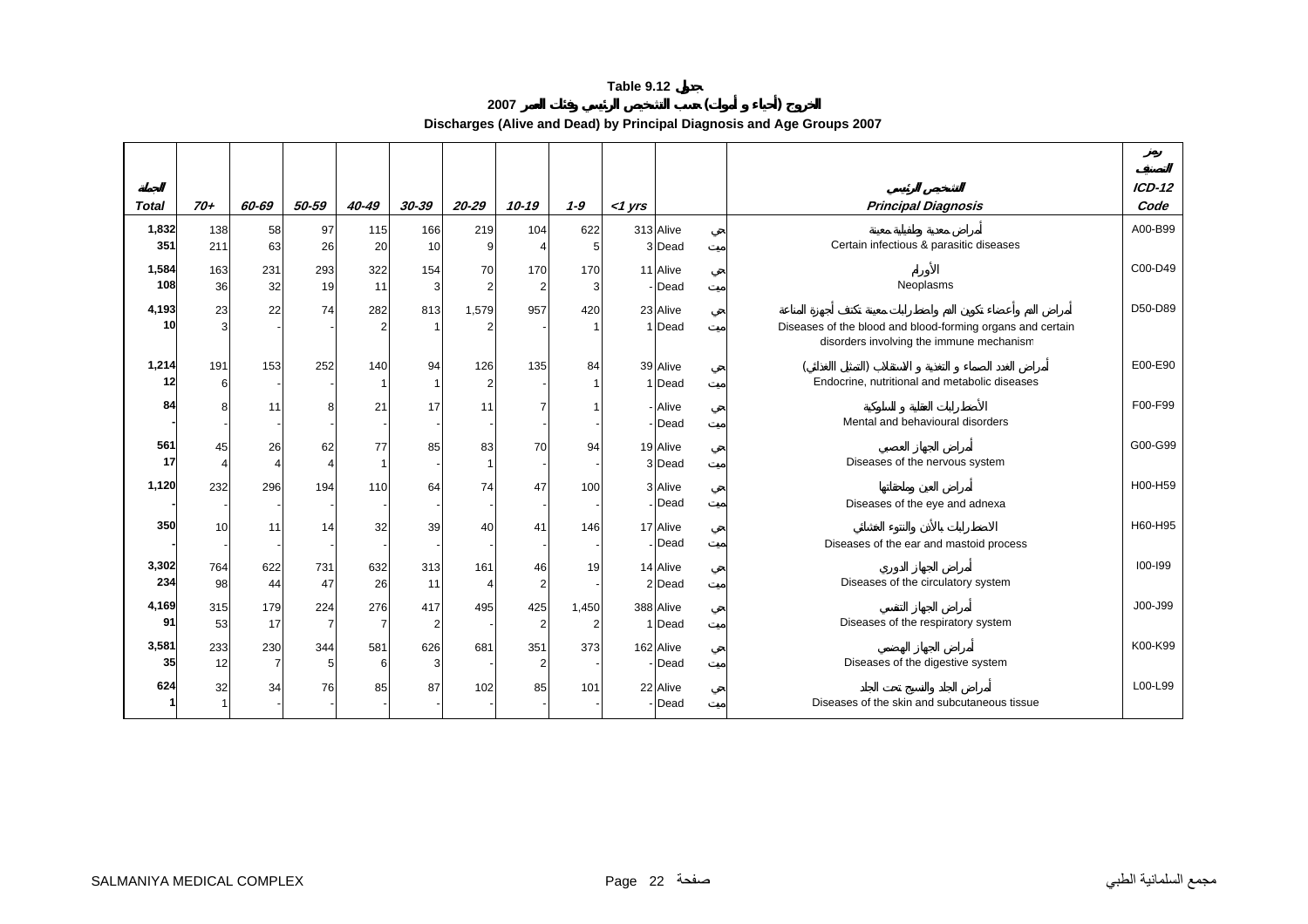## **(Cont'd) Table 9.12 جدول ) تابع(**

**<sup>2007</sup> ( )** 

**Discharges (Alive and Dead) by Principal Diagnosis and Age Groups 2007** 

|              |          |       |       |       |          |         |       |         |             |                      |                                                                                           | $ICD-12$ |
|--------------|----------|-------|-------|-------|----------|---------|-------|---------|-------------|----------------------|-------------------------------------------------------------------------------------------|----------|
| <b>Total</b> | $70+$    | 60-69 | 50-59 | 40-49 | 30-39    | 20-29   | 10-19 | $1 - 9$ | $<$ 1 yrs   |                      | <b>Principal Diagnosis</b>                                                                | Code     |
| 1,346        | 116      | 169   | 211   | 219   | 199      | 257     | 109   | 63      |             | 3 Alive<br>Dead      | Diseases of the musculoskeletal system and connective tissue                              | M00-M99  |
| 2,485        | 233<br>6 | 208   | 332   | 579   | 476      | 365     | 134   | 124     |             | 34 Alive<br>- Dead   | Diseases of the genitourinary system                                                      | N00-N99  |
| 10,403       |          |       | 2     | 719   | 4,148    | 5,251   | 281   |         |             | - Alive<br>Dead      | Pregnancy, childbirth and the puerperium                                                  | O00-O99  |
| 1,191<br>62  |          |       |       |       |          |         |       |         | 1,191 Alive | 62 Dead              | Certain conditions originating in the perinatal period                                    | P00-P99  |
| 554<br>17    |          |       |       | 14    | 16       | 29<br>2 | 50    | 230     |             | 209 Alive<br>15 Dead | Congenital malformations, deformations and chromosomal<br>abnormalities                   | Q00-Q99  |
| 2,426<br>18  | 234      | 172   | 274   | 389   | 287      | 332     | 253   | 331     |             | 154 Alive<br>Dead    | Symptoms, signs and abnormal clinical and laboratory findings<br>not elsewhere classified | R00-R99  |
| 3,551<br>37  | 233      | 139   | 205   | 370   | 631<br>8 | 755     | 428   | 682     |             | 108 Alive<br>1 Dead  | Injury, poisoning and certain other consequences of external causes                       | S00-T98  |
| 11           |          |       |       |       |          |         |       | 2       |             | - Alive<br>- Dead    | External causes of morbidity and mortality                                                | V00-Y98  |
| 1,036        | 25       | 39    | 64    | 83    | 141      | 140     | 67    | 297     |             | 180 Alive<br>Dead    | Factors influencing health status and contact with health services                        | Z00-Z99  |
| 45,617       | 2,997    | 2,602 | 3,465 | 5,047 | 8,774    | 10,772  | 3,761 | 5,309   | 2,890 Alive |                      |                                                                                           |          |
| 1,004        | 445      | 178   | 113   | 80    | 39       | 28      | 19    | 13      |             | 89 Dead              | <b>Total</b>                                                                              |          |
| 46,621       | 3,442    | 2,780 | 3,578 | 5,127 | 8,813    | 10,800  | 3,780 | 5,322   | 2,979 Total |                      |                                                                                           |          |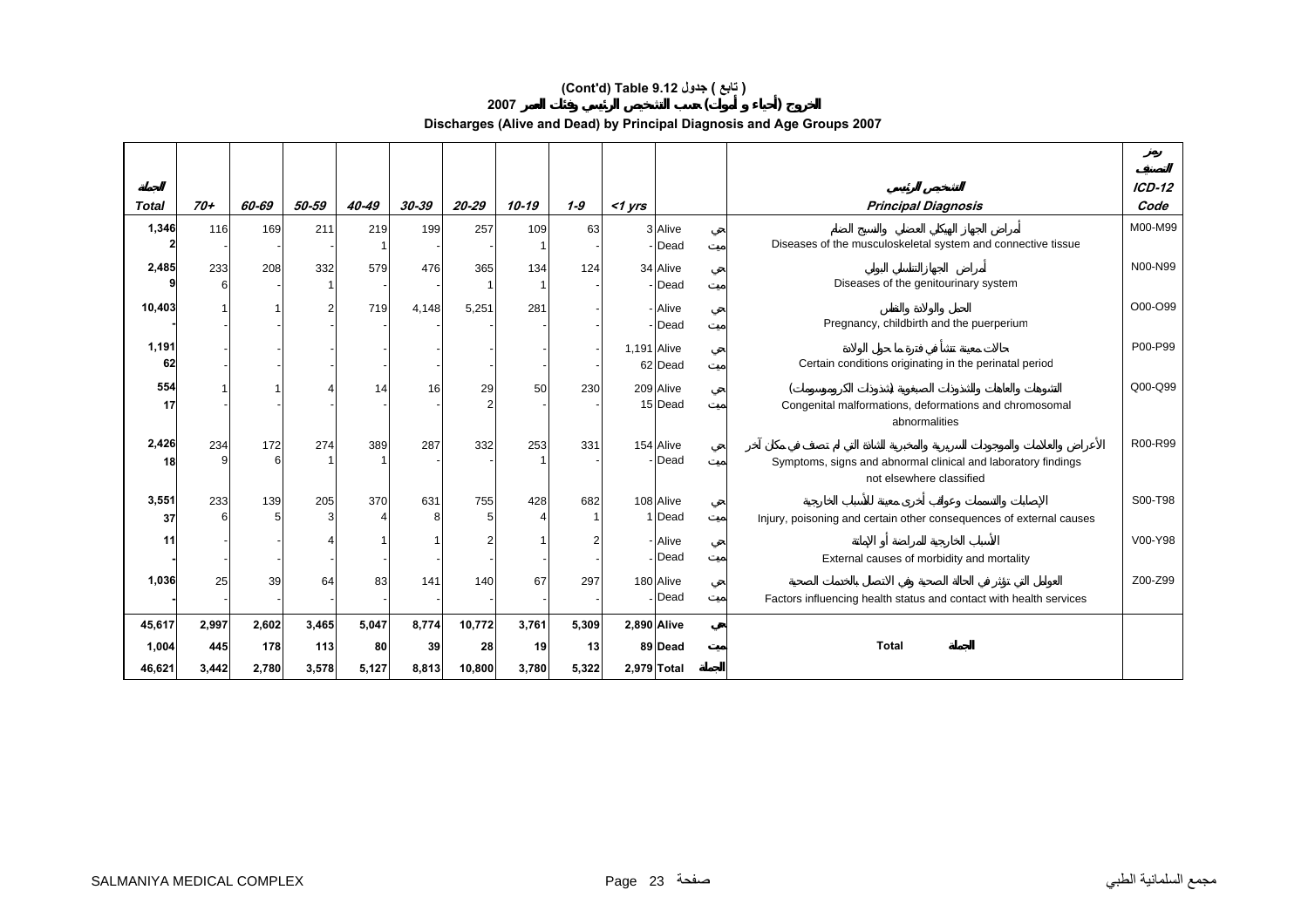#### **2007**

**Discharges by Discharge Status, Nationality and Department 2007** 

| Grand<br><b>Total</b> | <b>SCBU</b> | <b>Total</b> | Intensive Nephro-<br>Care<br>Unit | logy           | Neuro-<br><b>Sciences</b> | Oncol-<br>ogy  | <b>Dental</b> | Opthal-<br>mology | E.N.T. | Paed-<br>iatrics | Obs.<br>&<br>Gyne. | <b>Plastic</b><br>Surg.<br><b>Burns</b> | Orthop<br>&<br>Fracture | <b>Surgical</b> | Medical     | <b>Nationality</b>   | <b>Discharge Status</b> |
|-----------------------|-------------|--------------|-----------------------------------|----------------|---------------------------|----------------|---------------|-------------------|--------|------------------|--------------------|-----------------------------------------|-------------------------|-----------------|-------------|----------------------|-------------------------|
| 35,097                | 290         | 34,807       | 4                                 | 861            | 1,399                     | 2,644          | 257           | 1,078             | 2,809  | 4,589            | 9,158              | 366                                     | 1,789                   | 4,387           | 5,466 Bah   |                      |                         |
| 8,672                 | 71          | 8,601        | 6                                 | 111            | 607                       | 101            | 61            | 225               | 289    | 697              | 2,418              | 164                                     | 646                     | 1,436           |             | 1,840 Non-Bah        | Routine discharge       |
| 43,769                | 361         | 43,408       | 10                                | 972            | 2,006                     | 2,745          | 318           | 1,303             | 3,098  | 5,286            | 11,576             | 530                                     | 2,435                   | 5,823           | 7,306 Total |                      | home                    |
| 925                   |             | 924          |                                   | 13             | 34                        | 88             | $\mathbf{1}$  | 5                 | 5      | 115              | 377                | 16                                      |                         | 84              |             | 178 Bah              |                         |
| 178                   |             | 178          |                                   |                |                           | $\overline{2}$ |               |                   |        | 10               | 75                 | 6                                       |                         | 26              |             | 46 Non-Bah           | Left against            |
| 1,103                 | $\mathbf 1$ | 1,102        |                                   | 14             | 43                        | 90             |               |                   |        | 125              | 452                | 22                                      |                         | 110             |             | 224 Total            | medical advise          |
|                       |             |              |                                   |                |                           |                |               |                   |        |                  |                    |                                         |                         |                 |             |                      |                         |
| 134<br>39             | 21<br>5     | 113<br>34    | 12<br>$\overline{7}$              | 10<br>3        | 6                         | 16             |               |                   |        | 3                |                    |                                         |                         |                 |             | 64 Bah<br>16 Non-Bah | 48<br>Died before       |
| 173                   | 26          | 147          | 19                                | 13             | 10                        | 17             |               |                   |        |                  |                    |                                         |                         | 2               |             | 80 Total             | 48 hours                |
|                       |             |              |                                   |                |                           |                |               |                   |        |                  |                    |                                         |                         |                 |             |                      |                         |
| 725                   | 36          | 689          | 56                                | 55             | 76                        | 142            |               |                   |        | 19               |                    |                                         | 17                      | 25              |             | 290 Bah              | وفاة بعد 48 ساعة        |
| 106                   | 15          | 91           | 8                                 | $\overline{2}$ | 31                        | 6              |               |                   |        | 4                |                    |                                         |                         | 4               |             | 31 Non-Bah           | Died after 48 hours     |
| 831                   | 51          | 780          | 64                                | 57             | 107                       | 148            |               |                   |        | 23               |                    |                                         | 18                      | 29              |             | 321 Total            |                         |
| 618                   | 279         | 339          | 1                                 |                |                           | 12             |               |                   |        | 6                | 12                 |                                         |                         | 3               |             | 299 Bah              |                         |
| 122                   | 79          | 43           |                                   |                |                           |                |               |                   |        |                  | $\overline{2}$     |                                         |                         |                 |             | 37 Non-Bah           | Transferred to          |
| 740                   | 358         | 382          |                                   |                |                           | 13             |               |                   |        |                  | 14                 |                                         |                         |                 |             | 336 Total            | other hospitals         |
|                       |             |              |                                   |                |                           |                |               |                   |        |                  |                    |                                         |                         |                 |             | - Bah                |                         |
|                       |             |              |                                   |                |                           |                |               |                   |        |                  |                    |                                         |                         |                 |             | 1 Non-Bah            | Discharged to overseas  |
|                       |             |              |                                   |                |                           |                |               |                   |        |                  |                    |                                         |                         |                 |             | 1 Total              | hospitals               |
|                       |             |              |                                   |                |                           |                |               |                   |        |                  |                    |                                         |                         |                 |             | 2 Bah                |                         |
|                       |             |              |                                   |                |                           |                |               |                   |        |                  |                    |                                         |                         |                 |             | Non-Bah              | Undetermined            |
|                       |             |              |                                   |                |                           |                |               |                   |        |                  |                    |                                         |                         |                 |             | 2 Total              |                         |
| 37,503                | 627         | 36,876       | 73                                | 939            | 1,519                     | 2,903          | 259           | 1,083             | 2,817  | 4,732            | 9,550              | 386                                     | 1,816                   | 4,500           | 6,299 Bah   |                      |                         |
| 9,118                 | 170         | 8,948        | 21                                | 117            | 652                       | 111            | 64            | 227               | 289    | 714              | 2,495              | 171                                     | 648                     | 1,468           |             | 1,971 Non-Bah        | <b>Grand Total</b>      |
| 46,621                | 797         | 45,824       | 94                                | 1,056          | 2,171                     | 3,014          | 323           | 1,310             | 3,106  | 5,446            | 12,045             | 557                                     | 2,464                   | 5,968           | 8,270 Total |                      |                         |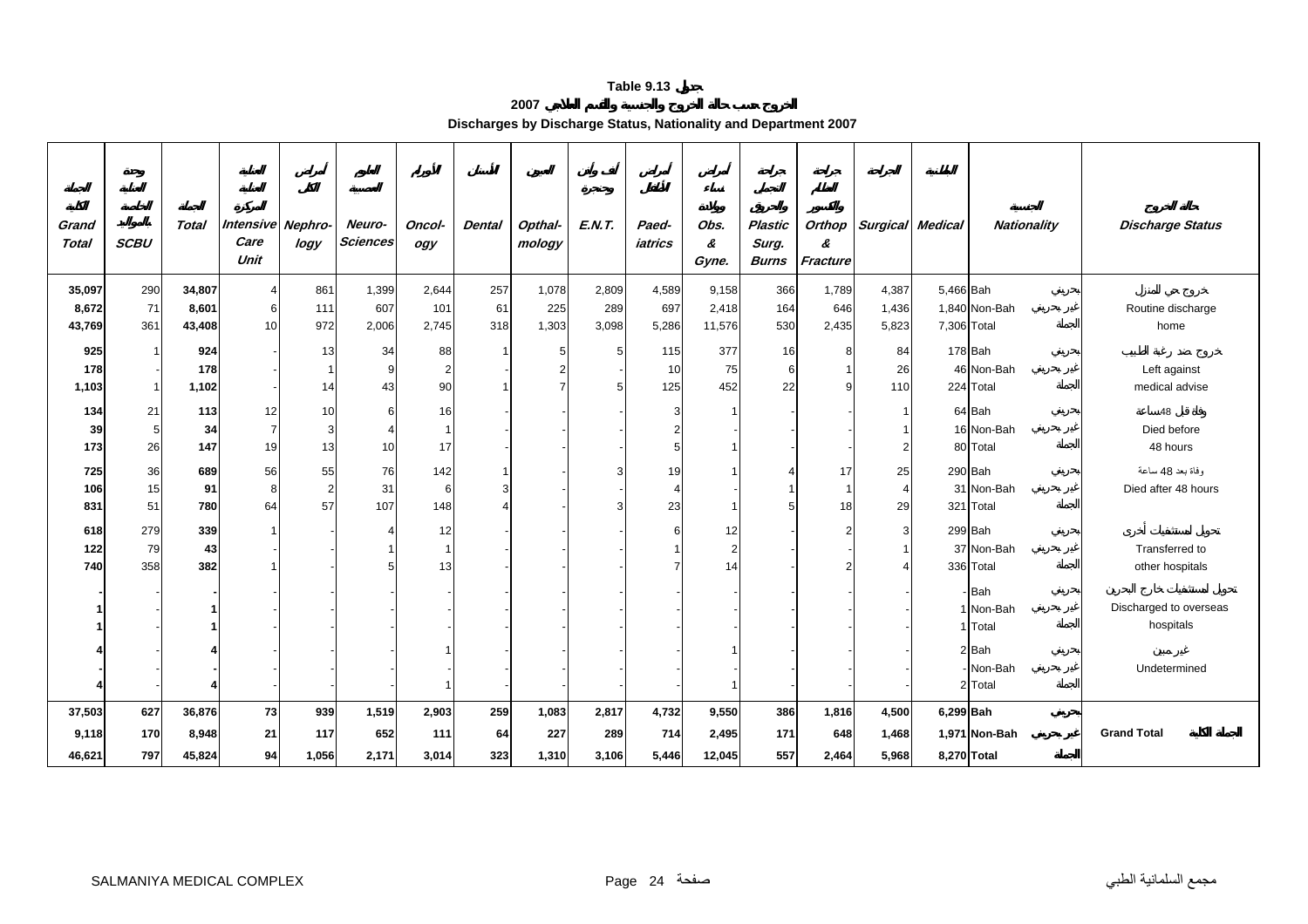**2007**

| <b>Male</b>       |           |           |           |           |                | Female       |                |       |           |                |           |              |                            |                                          |                   |
|-------------------|-----------|-----------|-----------|-----------|----------------|--------------|----------------|-------|-----------|----------------|-----------|--------------|----------------------------|------------------------------------------|-------------------|
| <b>Age Groups</b> |           |           |           |           |                | Age Groups   |                |       |           |                |           |              |                            |                                          |                   |
|                   |           |           |           |           |                |              |                |       |           |                |           | Grand        | <b>DISCH</b><br><b>DOC</b> | <b>Principal Diagnosis</b>               | ICD <sub>10</sub> |
| Total             | $65+$     | $45 - 64$ | $15 - 44$ | $1 - 14$  | $<$ 1 yrs      | <b>Total</b> | $65+$          | 45-64 | $15 - 44$ | $1 - 14$       | $<$ 1 yrs | <b>Total</b> | <b>ALS</b>                 |                                          | Code              |
| 2,416             | 6         | 38        | 1,976     | 394       | $\overline{2}$ | 1,437        | 3              | 106   | 1,053     | 275            |           | 3,853        | <b>DISCH</b>               |                                          | D <sub>57</sub>   |
| 10,773            | 27        | 229       | 8,782     | 1,730     | 5              | 7,701        | 14             | 666   | 5,758     | 1,263          |           | 18,474       | <b>DOC</b>                 | Sickle-cell disorders                    |                   |
| 4.5               | 4.5       | 6.0       | 4.4       | 4.4       | 2.5            | 5.4          | 4.7            | 6.3   | 5.5       | 4.6            |           | 4.8          | <b>ALS</b>                 |                                          |                   |
| ΝA                | <b>NA</b> | <b>NA</b> | <b>NA</b> | <b>NA</b> | <b>NA</b>      | 3,058        |                | 14    | 3,041     | $\overline{2}$ | <b>NA</b> | 3,058        | <b>DISCH</b>               |                                          | O80               |
| <b>NA</b>         | <b>NA</b> | <b>NA</b> | <b>NA</b> | <b>NA</b> | <b>NA</b>      | 7,712        | 5 <sub>l</sub> | 29    | 7,675     | 3              | <b>NA</b> | 7,712        | <b>DOC</b>                 | Single spontaneous delivery              |                   |
| <b>NA</b>         | <b>NA</b> | <b>NA</b> | <b>NA</b> | <b>NA</b> | <b>NA</b>      | 2.5          | 5              | 2.1   | 2.5       | 2              | <b>NA</b> | 2.5          | <b>ALS</b>                 |                                          |                   |
|                   |           |           |           |           |                |              |                |       |           |                |           |              |                            |                                          |                   |
| <b>NA</b>         | <b>NA</b> | <b>NA</b> | <b>NA</b> | <b>NA</b> | <b>NA</b>      | 1,326        |                | 26    | 1,300     |                | <b>NA</b> | 1,326        | <b>DISCH</b>               |                                          | O <sub>03</sub>   |
| <b>NA</b>         | <b>NA</b> | <b>NA</b> | <b>NA</b> | <b>NA</b> | <b>NA</b>      | 2.488        |                | 47    | 2,441     |                | <b>NA</b> | 2.488        | <b>DOC</b>                 | Spontaneous abortion                     |                   |
| <b>NA</b>         | <b>NA</b> | <b>NA</b> | <b>NA</b> | <b>NA</b> | <b>NA</b>      | 1.9          |                | 1.8   | 1.9       |                | <b>NA</b> | 1.9          | <b>ALS</b>                 |                                          |                   |
| <b>NA</b>         | <b>NA</b> | <b>NA</b> | <b>NA</b> | <b>NA</b> | <b>NA</b>      | 1,229        |                | 8     | 1,221     |                | <b>NA</b> | 1,229        | <b>DISCH</b>               |                                          | O70               |
| <b>NA</b>         | <b>NA</b> | <b>NA</b> | <b>NA</b> | <b>NA</b> | <b>NA</b>      | 2,826        |                | 19    | 2,807     |                | <b>NA</b> | 2,826        | <b>DOC</b>                 | Perineal laceration during delivery      |                   |
| <b>NA</b>         | <b>NA</b> | <b>NA</b> | <b>NA</b> | <b>NA</b> | <b>NA</b>      | 2.3          |                | 2.4   | 2.3       |                | <b>NA</b> | 2.3          | <b>ALS</b>                 |                                          |                   |
|                   |           |           |           |           |                |              |                |       |           |                |           |              |                            |                                          |                   |
| 631               |           |           | 88        | 541       | $\overline{2}$ | 492          |                |       | 78        | 414            |           | 1,123        | <b>DISCH</b>               |                                          | J35               |
| 1,803             |           |           | 342       | 1,458     | 3              | 1,346        |                |       | 268       | 1,078          |           | 3,149        | <b>DOC</b>                 | Chronic diseases of tonsils and adenoids |                   |
| 2.9               |           |           |           |           | $\overline{2}$ | 2.7          |                |       | 3.4       | 2.6            |           | 2.8          | <b>ALS</b>                 |                                          |                   |
|                   |           |           |           |           |                |              |                |       |           |                |           |              |                            |                                          |                   |
| 574               | 39        | 30        | 54        | 322       | 129            | 490          | 36             | 29    | 69        | 244            | 112       | 1.064        | <b>DISCH</b>               |                                          | A09               |
| 1,604             | 163       | 107       | 171       | 786       | 377            | 1,472        | 147            | 110   | 256       | 595            | 364       | 3.076        | <b>DOC</b>                 | Diarrhoea and gastroenteritis of         |                   |
| 2.8               |           | 3.6       | 3.2       | 2.4       | 2.9            | 3.0          |                | 3.8   | 3.7       | 2.4            | 3.3       | 2.9          | <b>ALS</b>                 | presumed infectious origin               |                   |

#### **Discharges, Days of Care and Average Length of Stay by Principal Diagnosis, Sex and Age Groups 2007**

*Principle Diagnosis: the leading 100 diagnosis are listed and the total number of 100 discharges made up by the last entry in the table - "others".* .

*DISCH : Discharges* :

*DOC : Days of Care (by number of discharges)* :

*ALS : Average Length of Stay* :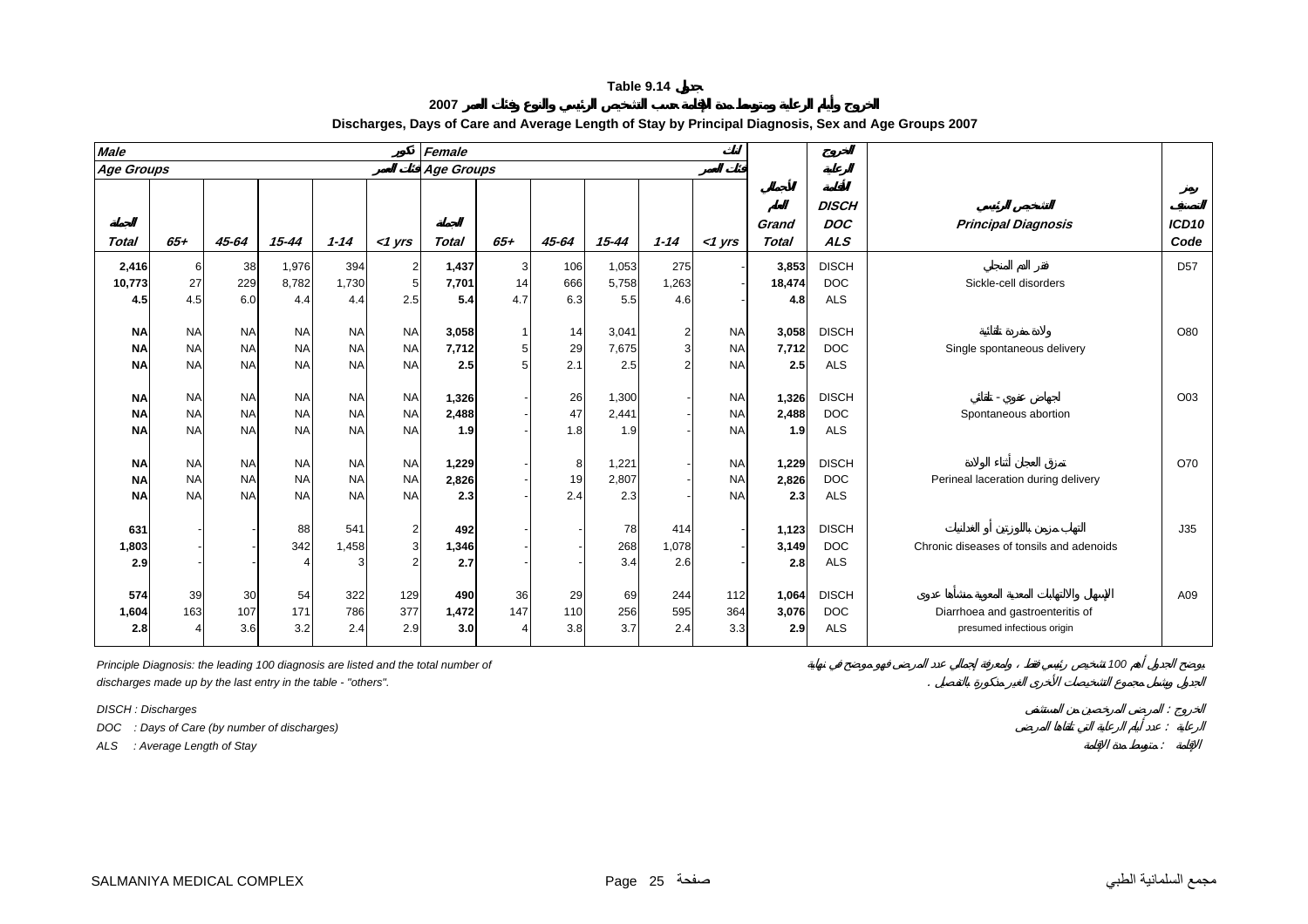| <b>Male</b>                         |                                     |                                     |                                     |                                     |                                     | Female              |                                     |                                     |                                     |                                     |                                     |                       |                                          |                                                                      |                           |
|-------------------------------------|-------------------------------------|-------------------------------------|-------------------------------------|-------------------------------------|-------------------------------------|---------------------|-------------------------------------|-------------------------------------|-------------------------------------|-------------------------------------|-------------------------------------|-----------------------|------------------------------------------|----------------------------------------------------------------------|---------------------------|
| <b>Age Groups</b>                   |                                     |                                     |                                     |                                     |                                     | Age Groups          |                                     |                                     |                                     |                                     |                                     |                       |                                          |                                                                      |                           |
| <b>Total</b>                        | $65+$                               | $45 - 64$                           | $15 - 44$                           | $1 - 14$                            | $<$ 1 yrs                           | <b>Total</b>        | $65+$                               | 45-64                               | $15 - 44$                           | $1 - 14$                            | $<$ 1 yrs                           | Grand<br><b>Total</b> | <b>DISCH</b><br><b>DOC</b><br><b>ALS</b> | <b>Principal Diagnosis</b>                                           | ICD <sub>10</sub><br>Code |
| 555<br>4,418<br>8.0                 | <b>16</b><br>512<br>32.0            | 47<br>2,170<br>46.2                 | 311<br>1,442<br>4.6                 | 158<br>255<br>1.6                   | 23<br>39                            | 190<br>482<br>2.5   | 14<br>103<br>7.4                    | 14<br>27<br>1.9                     | 79<br>213<br>2.7                    | 67<br>89<br>1.3                     | 16<br>50                            | 745<br>4,900<br>6.6   | <b>DISCH</b><br><b>DOC</b><br><b>ALS</b> | Other and unspecified injuries of head                               | S09                       |
| 424<br>1,127<br>2.7                 | 71<br>238<br>3.4                    | 200<br>520<br>2.6                   | 144<br>342<br>2.4                   | 8<br>26<br>3.3                      | 1.0                                 | 277<br>898<br>3.2   | 87<br>329<br>3.8                    | 131<br>409<br>3.1                   | 57<br>158<br>2.8                    | 1.0                                 |                                     | 701<br>2,025<br>2.9   | <b>DISCH</b><br><b>DOC</b><br><b>ALS</b> | Pain in throat and chest                                             | <b>R07</b>                |
| 460<br>1,992<br>4.3                 |                                     | 25<br>102<br>4.1                    | 349<br>1,440<br>4.1                 | 86<br>450<br>5.2                    |                                     | 179<br>768<br>4.3   | $\overline{2}$<br>16<br>8           | 5<br>30<br>6.0                      | 126<br>491<br>3.9                   | 46<br>231<br>5.0                    |                                     | 639<br>2,760<br>4.3   | <b>DISCH</b><br><b>DOC</b><br><b>ALS</b> | Acute appendicitis                                                   | K35                       |
| <b>NA</b><br><b>NA</b><br><b>NA</b> | <b>NA</b><br><b>NA</b><br><b>NA</b> | <b>NA</b><br><b>NA</b><br><b>NA</b> | <b>NA</b><br><b>NA</b><br><b>NA</b> | <b>NA</b><br><b>NA</b><br><b>NA</b> | <b>NA</b><br><b>NA</b><br><b>NA</b> | 628<br>3,243<br>5.2 |                                     | 6<br>24<br>4.0                      | 622<br>3,219<br>5.2                 |                                     |                                     | 628<br>3,243<br>5.2   | <b>DISCH</b><br><b>DOC</b><br><b>ALS</b> | Maternal care for known or suspected<br>abnormality of pelvic organs | O34                       |
| <b>NA</b><br><b>NA</b><br><b>NA</b> | <b>NA</b><br><b>NA</b><br><b>NA</b> | <b>NA</b><br><b>NA</b><br><b>NA</b> | <b>NA</b><br><b>NA</b><br><b>NA</b> | <b>NA</b><br><b>NA</b><br><b>NA</b> | <b>NA</b><br><b>NA</b><br><b>NA</b> | 627<br>2,453<br>3.9 |                                     | 6<br>25<br>4.2                      | 621<br>2,428<br>3.9                 |                                     | <b>NA</b><br><b>NA</b><br><b>NA</b> | 627<br>2,453<br>3.9   | <b>DISCH</b><br><b>DOC</b><br><b>ALS</b> | Maternal care for other known or<br>suspected fetal problems         | O36                       |
| 355<br>4,505<br>12.7                | 106<br>1,816<br>17.1                | 184<br>2,224<br>12.1                | 64<br>462<br>7.2                    | -1<br>3<br>3                        |                                     | 247<br>2,302<br>9.3 | 84<br>666<br>7.9                    | 108<br>1,144<br>10.6                | 53<br>488<br>9.2                    |                                     |                                     | 602<br>6,807<br>11.3  | <b>DISCH</b><br><b>DOC</b><br><b>ALS</b> | Non-insulin-dependent diabetes mellitus                              | E11                       |
| 341<br>1,591<br>4.7                 | <b>NA</b><br><b>NA</b><br><b>NA</b> | <b>NA</b><br><b>NA</b><br><b>NA</b> | <b>NA</b><br><b>NA</b><br><b>NA</b> | <b>NA</b><br><b>NA</b><br><b>NA</b> | 341<br>1,591<br>4.7                 | 252<br>1,177<br>4.7 | <b>NA</b><br><b>NA</b><br><b>NA</b> | <b>NA</b><br><b>NA</b><br><b>NA</b> | <b>NA</b><br><b>NA</b><br><b>NA</b> | <b>NA</b><br><b>NA</b><br><b>NA</b> | 252<br>1,177<br>4.7                 | 593<br>2,768<br>4.7   | <b>DISCH</b><br><b>DOC</b><br><b>ALS</b> | Neonatal jaundice from other and<br>unspecified causes               | P <sub>59</sub>           |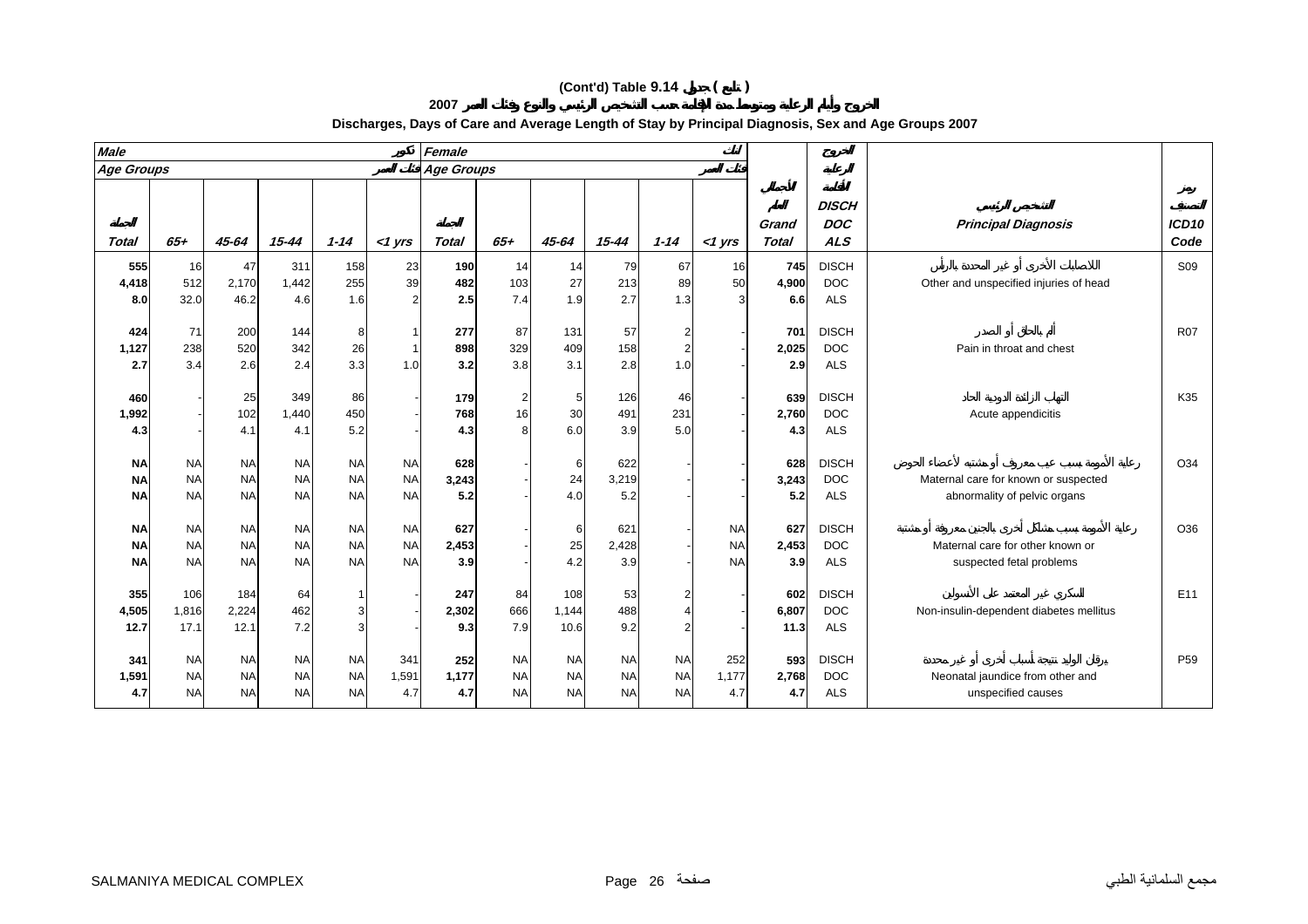| <b>Male</b>  |           |           |           |           |           | Female       |          |       |           |          |           |                       |                                          |                                                                                                             |                           |
|--------------|-----------|-----------|-----------|-----------|-----------|--------------|----------|-------|-----------|----------|-----------|-----------------------|------------------------------------------|-------------------------------------------------------------------------------------------------------------|---------------------------|
| Age Groups   |           |           |           |           |           | Age Groups   |          |       |           |          |           |                       |                                          |                                                                                                             |                           |
| <b>Total</b> | $65+$     | 45-64     | $15 - 44$ | $1 - 14$  | $<$ 1 yrs | <b>Total</b> | 65+      | 45-64 | $15 - 44$ | $1 - 14$ | <1 yrs    | Grand<br><b>Total</b> | <b>DISCH</b><br><b>DOC</b><br><b>ALS</b> | <b>Principal Diagnosis</b>                                                                                  | ICD <sub>10</sub><br>Code |
| 361          |           |           | 191       | 150       | 10        | 216          |          | 15    | 111       | 87       |           | 577                   | <b>DISCH</b>                             |                                                                                                             | J03                       |
| 970          |           | 22        | 487       | 412       | 48        | 597          |          | 45    | 292       | 251      | 5         | 1,567                 | <b>DOC</b>                               | Acute tonsillitis                                                                                           |                           |
| 2.7          | 1.0       | 2.4       | 2.5       | 2.7       | 4.8       | 2.8          | 4.0      | 3.0   | 2.6       | 2.9      | 2.5       | 2.7                   | <b>ALS</b>                               |                                                                                                             |                           |
|              |           |           |           |           |           |              |          |       |           |          |           |                       |                                          |                                                                                                             |                           |
| 280          | 138       | 119       | 23        |           |           | 271          | 143      | 119   |           |          |           | 551                   | <b>DISCH</b>                             |                                                                                                             | H <sub>26</sub>           |
| 1,292        | 677       | 498       | 117       |           |           | 1,217        | 640      | 545   | 15        | 17       |           | 2,509                 | <b>DOC</b>                               | Other cataract                                                                                              |                           |
| 4.6          | 4.9       | 4.2       | 5.1       |           |           | 4.5          | 4.5      | 4.6   | 3.0       | 4.3      |           | 4.6                   | <b>ALS</b>                               |                                                                                                             |                           |
| <b>NA</b>    | <b>NA</b> | <b>NA</b> | <b>NA</b> | <b>NA</b> | <b>NA</b> | 511          |          | 2     | 509       |          | <b>NA</b> | 511                   | <b>DISCH</b>                             |                                                                                                             | O99                       |
| <b>NA</b>    | <b>NA</b> | <b>NA</b> | <b>NA</b> | <b>NA</b> | <b>NA</b> | 1,937        |          | 6     | 1,931     |          | <b>NA</b> | 1,937                 | <b>DOC</b>                               |                                                                                                             |                           |
| <b>NA</b>    | <b>NA</b> | <b>NA</b> | <b>NA</b> | <b>NA</b> | <b>NA</b> | 3.8          |          | 3     | 3.8       |          | <b>NA</b> | 3.8                   | <b>ALS</b>                               | Other maternal diseases classifiable elsewhere but<br>complicating pregnancy, childbirth and the puerperium |                           |
| 322          | 48        | 44        | 101       | 95        | 34        | 187          | 30       | 17    | 47        | 74       | 19        | 509                   | <b>DISCH</b>                             |                                                                                                             | J18                       |
| 2,582        | 896       | 301       | 600       | 579       | 206       | 1,291        | 282      | 160   | 279       | 445      | 125       | 3,873                 | <b>DOC</b>                               | Pneumonia, organism unspecified                                                                             |                           |
| 8.0          | 18.7      | 6.8       | 5.9       | 6.1       | 6.1       | 6.9          | $\Omega$ | 9.4   | 5.9       | 6.0      | 6.6       | 7.6                   | <b>ALS</b>                               |                                                                                                             |                           |
| 255          | 163       | 37        | 24        | 6         | 25        | 229          | 159      | 34    | 16        | 5        | 15        | 484                   | <b>DISCH</b>                             |                                                                                                             | A41                       |
| 5,610        | 2,937     | 1,763     | 516       | 226       | 168       | 5,307        | 3,708    | 1,071 | 328       | 56       | 144       | 10,917                | <b>DOC</b>                               | Other septicaemia                                                                                           |                           |
| 22.0         | 18        | 47.6      | 21.5      | 37.7      | 6.7       | 23.2         | 23.3     | 31.5  | 20.5      | 11.2     | 9.6       | 22.6                  | <b>ALS</b>                               |                                                                                                             |                           |

**2007**

6.9 5.7 4.5 2.6 4.8 **3.0** 3.0 5.0 4.0 2.5 3.5 **4.6** ALS

8.2 5.4 6.7 7.3 - **5.7** 7.4 5.4 5.5 7.3 4.0 **5.9** ALS

#### **Discharges, Days of Care and Average Length of Stay by Principal Diagnosis, Sex and Age Groups 2007**

**434**

**4.8**

**112**

**736**

**6.6**

 55 87 153 68 71 **41** 1 1 3 20 16 **475** DISCH K40 **2,077** 380 493 689 175 340 **125** 3 5 12 49 56 **2,202** DOC Inguinal hernia

13 32 55 12 - **340** 19 90 221 9 1 **452** DISCH K80

106 172 370 88 - **1,925** 140 489 1,226 66 4 **2,661** DOC Cholelithiasis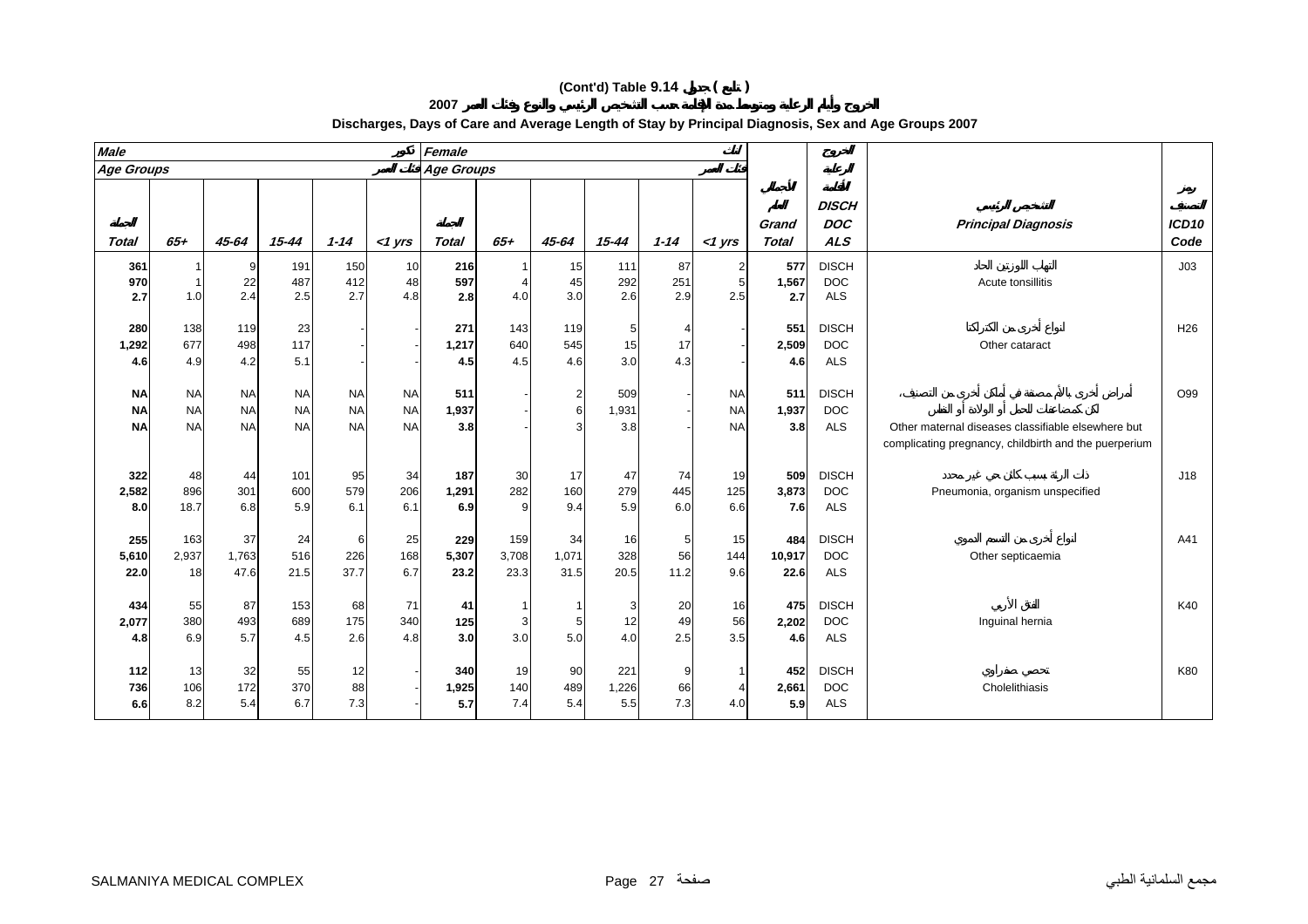**2007**

| <b>Male</b>  |       |       |           |          |                | Female            |       |           |                |          |           |                       |                                          |                                                                                                     |                           |
|--------------|-------|-------|-----------|----------|----------------|-------------------|-------|-----------|----------------|----------|-----------|-----------------------|------------------------------------------|-----------------------------------------------------------------------------------------------------|---------------------------|
| Age Groups   |       |       |           |          |                | <b>Age Groups</b> |       |           |                |          |           |                       |                                          |                                                                                                     |                           |
| <b>Total</b> | $65+$ | 45-64 | $15 - 44$ | $1 - 14$ | $<$ 1 yrs      | <b>Total</b>      | $65+$ | $45 - 64$ | $15 - 44$      | $1 - 14$ | $<$ 1 yrs | Grand<br><b>Total</b> | <b>DISCH</b><br><b>DOC</b><br><b>ALS</b> | <b>Principal Diagnosis</b>                                                                          | ICD <sub>10</sub><br>Code |
| 250          | 3     | 11    | 16        | 152      | 68             | 189               |       | 10        | 16             | 122      | 40        | 439                   | <b>DISCH</b>                             |                                                                                                     | Z01                       |
| 357          | 15    | 32    | 45        | 185      | 80             | 243               | 8     | 35        | 31             | 124      | 45        | 600                   | <b>DOC</b>                               |                                                                                                     |                           |
| 1.4          | 5.0   | 2.9   | 2.8       | 1.2      | 1.2            | $1.3$             | 8.0   | 3.5       | 1.9            | 1.0      | 1.1       | 1.4                   | <b>ALS</b>                               | Other special examinations and investigations<br>of persons without complaint or reported diagnosis |                           |
| 369          | 58    | 218   | 93        |          |                | 59                | 27    | 28        | $\overline{4}$ |          |           | 428                   | <b>DISCH</b>                             |                                                                                                     | 121                       |
| 1,629        | 255   | 975   | 399       |          |                | 819               | 115   | 691       | 13             |          |           | 2,448                 | <b>DOC</b>                               | Acute myocardial infarction                                                                         |                           |
| 4.4          | 4.4   | 4.5   | 4.3       |          |                | 13.9              | 4.3   | 24.7      | 3.3            |          |           | 5.7                   | <b>ALS</b>                               |                                                                                                     |                           |
| 167          | 6     | 20    | 73        | 66       | $\overline{a}$ | 235               | 12    | 31        | 139            | 53       |           | 402                   | <b>DISCH</b>                             |                                                                                                     | R <sub>10</sub>           |
| 514          | 37    | 101   | 218       | 156      | $\overline{2}$ | 806               | 76    | 171       | 442            | 117      |           | 1,320                 | <b>DOC</b>                               | Abdominal and pelvic pain                                                                           |                           |
| 3.1          | 6.2   | 5.1   | 3.0       | 2.4      | 1.0            | 3.4               | 6.3   | 5.5       | 3.2            | 2.2      |           | 3.3                   | <b>ALS</b>                               |                                                                                                     |                           |
| 236          | 12    | 21    | 95        | 71       | 37             | 156               | 12    | 18        | 60             | 43       | 23        | 392                   | <b>DISCH</b>                             |                                                                                                     | <b>R50</b>                |
| 1,391        | 98    | 146   | 687       | 320      | 140            | 802               | 87    | 98        | 364            | 181      | 72        | 2,193                 | <b>DOC</b>                               | Fever of unknown origin                                                                             |                           |
| 5.9          | 8.2   | 7.0   | 7.2       | 4.5      | 3.8            | 5.1               | 7.3   | 5.4       | 6.1            | 4.2      | 3.1       | 5.6                   | <b>ALS</b>                               |                                                                                                     |                           |
| 124          | 44    | 26    | 24        | 19       | 11             | 257               | 97    | 54        | 59             | 41       | 6         | 381                   | <b>DISCH</b>                             |                                                                                                     | N39                       |
| 1,002        | 345   | 220   | 170       | 173      | 94             | 1,766             | 776   | 475       | 317            | 170      | 28        | 2,768                 | <b>DOC</b>                               | Other disorders of urinary system                                                                   |                           |
| 8.1          | 7.8   | 8.5   | 7.1       | 9.1      | 8.5            | 6.9               | 8.0   | 8.8       | 5.4            | 4.1      | 4.7       | 7.3                   | <b>ALS</b>                               |                                                                                                     |                           |
| 192          | 15    | 21    | 29        | 88       | 39             | 183               | 38    | 45        | 26             | 55       | 19        | 375                   | <b>DISCH</b>                             |                                                                                                     | J46                       |
| 932          | 90    | 208   | 157       | 304      | 173            | 929               | 208   | 261       | 168            | 208      | 84        | 1,861                 | <b>DOC</b>                               | Status asthmaticus                                                                                  |                           |
| 4.9          | 6.0   | 9.9   | 5.4       | 3.5      | 4.4            | 5.1               | 5.5   | 5.8       | 6.5            | 3.8      | 4.4       | 5.0                   | <b>ALS</b>                               |                                                                                                     |                           |
| 225          | 43    | 126   | 54        |          |                | 148               | 53    | 72        | 23             |          |           | 373                   | <b>DISCH</b>                             |                                                                                                     | 110                       |
| 906          | 255   | 474   | 164       | 13       |                | 520               | 220   | 231       | 69             |          |           | 1,426                 | <b>DOC</b>                               | Essential (primary) hypertension                                                                    |                           |
| 4.0          | 5.9   | 3.8   | 3.0       | 6.5      |                | 3.5               | 4.2   | 3.2       | 3.0            |          |           | 3.8                   | <b>ALS</b>                               |                                                                                                     |                           |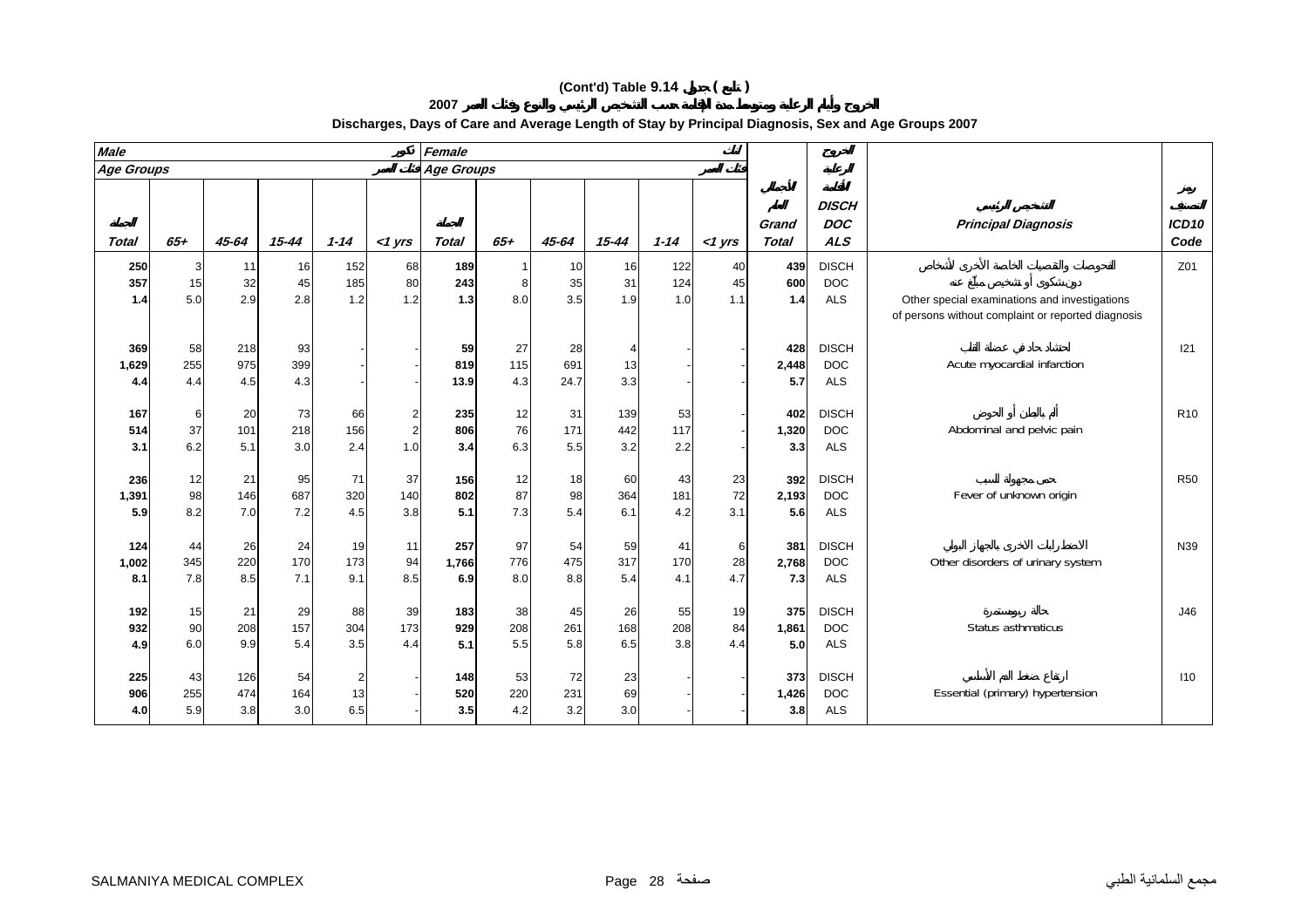| <b>Male</b>  |           |                        |           |           |                | Female            |                 |       |           |          |                |                       |                                          |                                                |                           |
|--------------|-----------|------------------------|-----------|-----------|----------------|-------------------|-----------------|-------|-----------|----------|----------------|-----------------------|------------------------------------------|------------------------------------------------|---------------------------|
| Age Groups   |           |                        |           |           |                | <b>Age Groups</b> |                 |       |           |          |                |                       |                                          |                                                |                           |
| <b>Total</b> | $65 +$    | 45-64                  | $15 - 44$ | $1 - 14$  | $<$ 1 yrs      | <b>Total</b>      | $65 +$          | 45-64 | $15 - 44$ | $1 - 14$ | $<$ 1 yrs      | Grand<br><b>Total</b> | <b>DISCH</b><br><b>DOC</b><br><b>ALS</b> | <b>Principal Diagnosis</b>                     | ICD <sub>10</sub><br>Code |
| 234          | 52        | 132                    | 49        |           |                | 132               | 67              | 52    | 13        |          |                | 366                   | <b>DISCH</b>                             |                                                | 120                       |
| 733          | 183       | 378                    | 168       |           |                | 520               | 301             | 153   | 66        |          |                | 1,253                 | <b>DOC</b>                               | Angina pectoris                                |                           |
| 3.1          | 3.5       | 2.9                    | 3.4       |           | 4.0            | 3.9               | 4.5             | 2.9   | 5.1       |          |                | 3.4                   | <b>ALS</b>                               |                                                |                           |
|              |           |                        |           |           |                |                   |                 |       |           |          |                |                       |                                          |                                                |                           |
| <b>NA</b>    | <b>NA</b> | <b>NA</b>              | <b>NA</b> | <b>NA</b> | <b>NA</b>      | 332               |                 | 10    | 322       |          | <b>NA</b>      | 332                   | <b>DISCH</b>                             |                                                | O16                       |
| <b>NA</b>    | <b>NA</b> | <b>NA</b>              | <b>NA</b> | <b>NA</b> | <b>NA</b>      | 1,365             |                 | 53    | 1,312     |          | <b>NA</b>      | 1,365                 | <b>DOC</b>                               | Unspecified maternal hypertension              |                           |
| <b>NA</b>    | <b>NA</b> | <b>NA</b>              | <b>NA</b> | <b>NA</b> | <b>NA</b>      | 4.1               |                 | 5     | 4.1       |          | <b>NA</b>      | 4.1                   | <b>ALS</b>                               |                                                |                           |
|              |           |                        |           |           |                |                   |                 |       |           |          |                |                       |                                          |                                                |                           |
| 140          | 15        | 28                     | 43        | 53        | 1              | 151               | 31              | 23    | 45        | 50       | $\overline{2}$ | 291                   | <b>DISCH</b>                             |                                                | K29                       |
| 391          | 58        | 105                    | 99        | 127       | $\overline{a}$ | 533               | 169             | 62    | 140       | 158      |                | 924                   | <b>DOC</b>                               | Gastritis and duodenitis                       |                           |
| 2.8          | 3.9       | 3.8                    | 2.3       | 2.4       | 2.0            | 3.5               | 5               | 2.7   | 3.1       | 3.2      | 2.0            | 3.2                   | <b>ALS</b>                               |                                                |                           |
|              |           |                        |           |           |                |                   |                 |       |           |          |                |                       |                                          |                                                |                           |
| <b>NA</b>    | <b>NA</b> | <b>NA</b>              | <b>NA</b> | <b>NA</b> | <b>NA</b>      | 291               |                 |       | 291       |          | <b>NA</b>      | 291                   | <b>DISCH</b>                             |                                                | O <sub>23</sub>           |
| <b>NA</b>    | <b>NA</b> | <b>NA</b><br><b>NA</b> | <b>NA</b> | <b>NA</b> | <b>NA</b>      | 1,002             |                 |       | 1,002     |          | <b>NA</b>      | 1,002                 | <b>DOC</b>                               | Infections of genitourinary tract in pregnancy |                           |
| <b>NA</b>    | <b>NA</b> |                        | <b>NA</b> | <b>NA</b> | <b>NA</b>      | 3.4               |                 |       | 3.4       |          | <b>NA</b>      | 3.4                   | <b>ALS</b>                               |                                                |                           |
| 135          | 11        | 15                     | 74        | 30        | 5              | 147               | 6               | 27    | 72        | 41       |                | 282                   | <b>DISCH</b>                             |                                                | T81                       |
| 711          | 56        | 107                    | 456       | 82        | 10             | 1,009             | 199             | 312   | 378       | 115      | 5              | 1,720                 | <b>DOC</b>                               | Complications of procedures,                   |                           |
| 5.3          | 5.1       | 7.1                    | 6.2       | 3         | $\overline{2}$ | 6.9               | 33.2            | 11.6  | 5.3       |          | 5 <sup>5</sup> | 6.1                   | <b>ALS</b>                               | not elsewhere classified                       |                           |
|              |           |                        |           |           |                |                   |                 |       |           |          |                |                       |                                          |                                                |                           |
| <b>NA</b>    | <b>NA</b> | <b>NA</b>              | <b>NA</b> | <b>NA</b> | <b>NA</b>      | 273               |                 | 3     | 270       |          | <b>NA</b>      | 273                   | <b>DISCH</b>                             |                                                | O02                       |
| <b>NA</b>    | <b>NA</b> | <b>NA</b>              | <b>NA</b> | <b>NA</b> | <b>NA</b>      | 783               |                 | 11    | 772       |          | <b>NA</b>      | 783                   | <b>DOC</b>                               | Other abnormal products of conception          |                           |
| <b>NA</b>    | <b>NA</b> | <b>NA</b>              | <b>NA</b> | <b>NA</b> | <b>NA</b>      | 2.9               |                 | 3.7   | 2.9       |          | <b>NA</b>      | 2.9                   | <b>ALS</b>                               |                                                |                           |
|              |           |                        |           |           |                |                   |                 |       |           |          |                |                       |                                          |                                                |                           |
| 230          | 11        | 56                     | 158       |           |                | 41                | 3               | 14    | 20        |          |                | 271                   | <b>DISCH</b>                             |                                                | N <sub>20</sub>           |
| 1,101        | 72        | 301                    | 703       | 21        | $\overline{4}$ | 222               | 10 <sup>1</sup> | 78    | 82        | 52       |                | 1,323                 | <b>DOC</b>                               | Calculus of kidney and ureter                  |                           |

6.5 5.4 4.4 5.3 4.0 **5.4** 3.3 5.6 4.1 13.0 - **4.9** ALS

**2007**

#### **Discharges, Days of Care and Average Length of Stay by Principal Diagnosis, Sex and Age Groups 2007**

**4.8**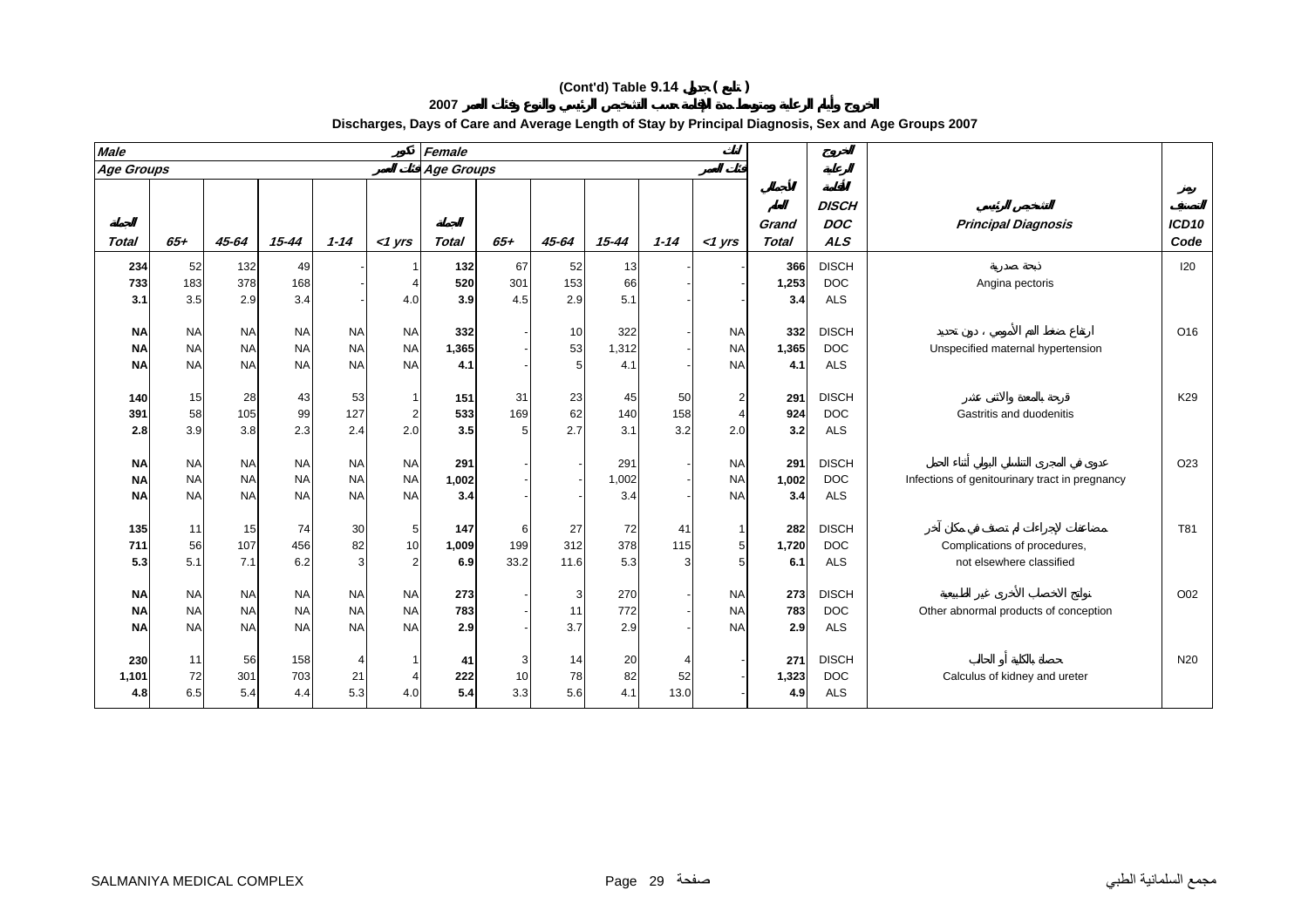| <b>Male</b>                         |                                     |                                     |                                     |                                     |                                     | Female               |                     |                                     |                     |                |                                              |                       |                                          |                                                    |                           |
|-------------------------------------|-------------------------------------|-------------------------------------|-------------------------------------|-------------------------------------|-------------------------------------|----------------------|---------------------|-------------------------------------|---------------------|----------------|----------------------------------------------|-----------------------|------------------------------------------|----------------------------------------------------|---------------------------|
| <b>Age Groups</b>                   |                                     |                                     |                                     |                                     |                                     | Age Groups           |                     |                                     |                     |                |                                              |                       |                                          |                                                    |                           |
| <b>Total</b>                        | $65+$                               | $45 - 64$                           | $15 - 44$                           | $1 - 14$                            | $<$ 1 yrs                           | <b>Total</b>         | $65+$               | 45-64                               | $15 - 44$           | $1 - 14$       | $<$ 1 yrs                                    | Grand<br><b>Total</b> | <b>DISCH</b><br><b>DOC</b><br><b>ALS</b> | <b>Principal Diagnosis</b>                         | ICD <sub>10</sub><br>Code |
| 128<br>696<br>5.4                   | 90<br>527<br>5.9                    | 35<br>156<br>4.5                    | 3<br>13<br>4.3                      |                                     |                                     | 142<br>915<br>6.4    | 98<br>714<br>7.3    | 39<br>172<br>4.4                    | 5<br>29<br>5.8      |                |                                              | 270<br>1,611<br>6.0   | <b>DISCH</b><br><b>DOC</b><br>ALS        | Hypertensive heart disease                         | 111                       |
| 137<br>1,350<br>9.9                 | 45<br>675<br>15.0                   | 62<br>508<br>8.2                    | 29<br>160<br>5.5                    | 7.0                                 |                                     | 130<br>1,198<br>9.2  | 57<br>568<br>10     | 38<br>384<br>10.1                   | 33<br>238<br>7.2    | 2<br>8<br>4.0  |                                              | 267<br>2,548<br>9.5   | <b>DISCH</b><br><b>DOC</b><br><b>ALS</b> | Hypertensive renal disease                         | 112                       |
| 171<br>2,361<br>13.8                | 61<br>1,123<br>18.4                 | 79<br>901<br>11.4                   | 31<br>337<br>10.9                   |                                     |                                     | 95<br>1,573<br>16.6  | 56<br>1,055<br>18.8 | 33<br>446<br>13.5                   | 6<br>72<br>12.0     |                |                                              | 266<br>3,934<br>14.8  | <b>DISCH</b><br><b>DOC</b><br><b>ALS</b> | Stroke, not specified as haemorrhage or infarction | 164                       |
| <b>NA</b><br><b>NA</b><br><b>NA</b> | <b>NA</b><br><b>NA</b><br><b>NA</b> | <b>NA</b><br><b>NA</b><br><b>NA</b> | <b>NA</b><br><b>NA</b><br><b>NA</b> | <b>NA</b><br><b>NA</b><br><b>NA</b> | <b>NA</b><br><b>NA</b><br><b>NA</b> | 265<br>1,184<br>4.5  |                     | 3<br>3.0                            | 264<br>1,181<br>4.5 |                | <b>NA</b><br><b>NA</b><br><b>NA</b>          | 265<br>1,184<br>4.5   | <b>DISCH</b><br><b>DOC</b><br><b>ALS</b> | Haemorrhage in early pregnancy                     | O20                       |
| 166<br>561<br>3.4                   | 3<br>8<br>2.7                       | 20<br>71<br>3.6                     | 135<br>447<br>3.3                   | 30<br>4.3                           | -1<br>5<br>5                        | 83<br>324<br>3.9     | 74<br>74.0          | $\overline{7}$<br>34<br>4.9         | 66<br>192<br>2.9    | 9<br>24<br>2.7 |                                              | 249<br>885<br>3.6     | <b>DISCH</b><br><b>DOC</b><br>ALS        | Other disorders of nose and nasal sinuses          | J34                       |
| 142<br>2,062<br>14.5                | 55<br>877<br>15.9                   | 18<br>388<br>21.6                   | 52<br>642<br>12.3                   | 17<br>155<br>9.1                    |                                     | 107<br>1,439<br>13.4 | 76<br>1,151<br>15.1 | 14<br>141<br>10.1                   | 9<br>59<br>6.6      | 86<br>12.3     | $\mathbf{1}$<br>$\sqrt{2}$<br>$\overline{2}$ | 249<br>3,501<br>14.1  | <b>DISCH</b><br><b>DOC</b><br><b>ALS</b> | Fracture of femur                                  | S72                       |
| 244<br>874<br>3.6                   |                                     |                                     | 244<br>874<br>3.6                   |                                     |                                     | 3<br>10<br>3.3       |                     | $\overline{2}$<br>$\sqrt{5}$<br>2.5 | -1<br>5.0           |                |                                              | 247<br>884<br>3.6     | <b>DISCH</b><br><b>DOC</b><br><b>ALS</b> | Internal derangement of knee                       | M23                       |

**2007**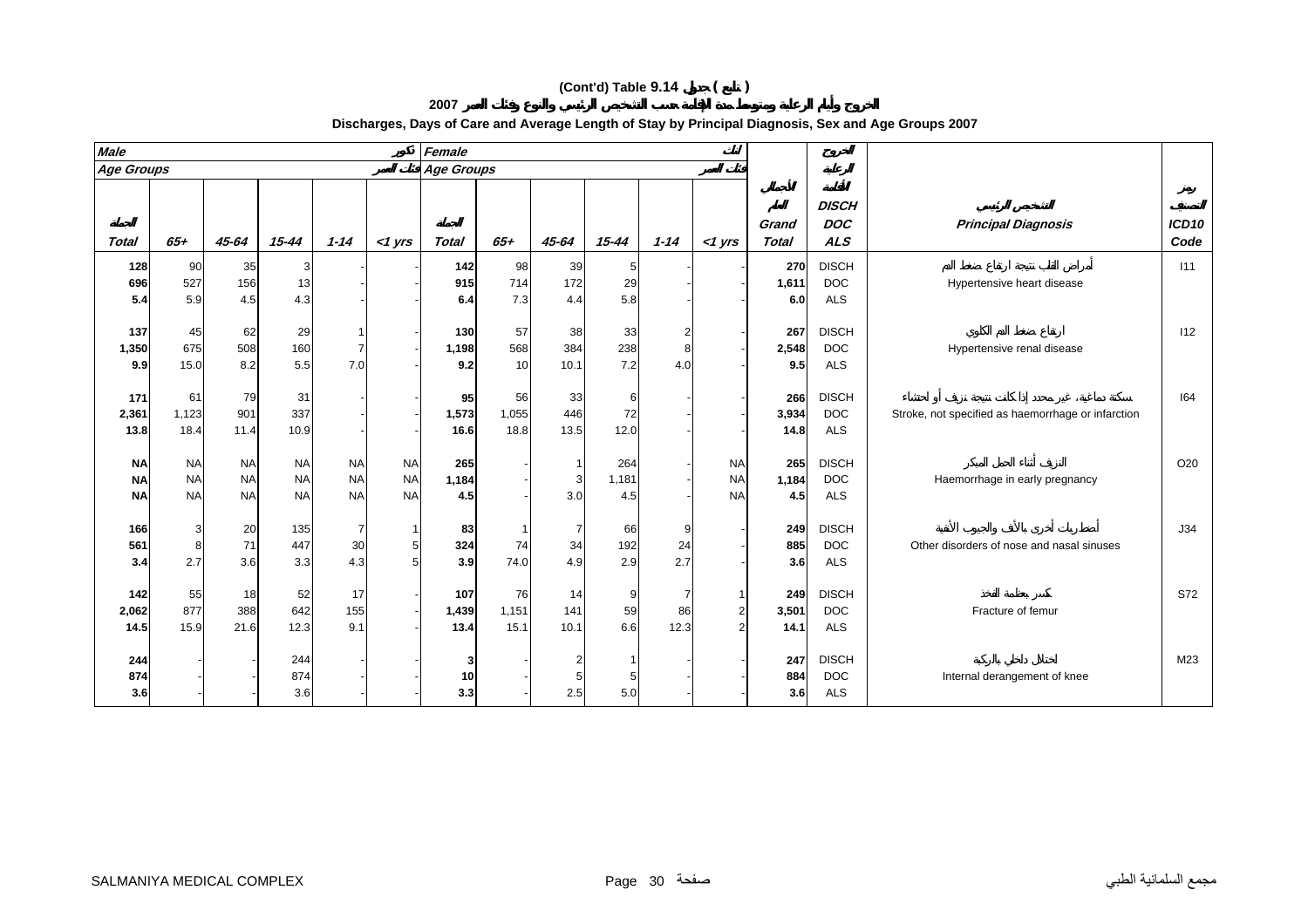| <b>Male</b>         |                   |                  |                   |                 |           | Female            |                             |                   |                  |              |           |                       |                                          |                                                                                |                           |
|---------------------|-------------------|------------------|-------------------|-----------------|-----------|-------------------|-----------------------------|-------------------|------------------|--------------|-----------|-----------------------|------------------------------------------|--------------------------------------------------------------------------------|---------------------------|
| Age Groups          |                   |                  |                   |                 |           | <b>Age Groups</b> |                             |                   |                  |              |           |                       |                                          |                                                                                |                           |
| Total               | $65+$             | $45 - 64$        | $15 - 44$         | $1 - 14$        | $<$ 1 yrs | <b>Total</b>      | $65+$                       | 45-64             | $15 - 44$        | $1 - 14$     | $<$ 1 yrs | Grand<br><b>Total</b> | <b>DISCH</b><br><b>DOC</b><br><b>ALS</b> | <b>Principal Diagnosis</b>                                                     | ICD <sub>10</sub><br>Code |
| <b>NA</b>           | <b>NA</b>         | <b>NA</b>        | <b>NA</b>         | <b>NA</b>       | <b>NA</b> | 247               |                             | 115               | 128              |              | <b>NA</b> | 247                   | <b>DISCH</b>                             |                                                                                | N92                       |
| <b>NA</b>           | <b>NA</b>         | <b>NA</b>        | <b>NA</b>         | <b>NA</b>       | <b>NA</b> | 849               |                             | 445               | 398              | 6            | <b>NA</b> | 849                   | <b>DOC</b>                               | Excessive, frequent and irregular menstruation                                 |                           |
| <b>NA</b>           | <b>NA</b>         | <b>NA</b>        | <b>NA</b>         | <b>NA</b>       | <b>NA</b> | 3.4               |                             | 3.9               | 3.1              |              | <b>NA</b> | 3.4                   | <b>ALS</b>                               |                                                                                |                           |
| 175<br>1,356<br>7.7 | 12<br>161<br>13.4 | 23<br>141<br>6.1 | 113<br>966<br>8.5 | 27<br>88<br>3.3 |           | 54<br>413<br>7.6  | $\overline{7}$<br>53<br>7.6 | 20<br>213<br>10.7 | 22<br>133<br>6.0 | 5<br>14<br>3 |           | 229<br>1,769<br>7.7   | <b>DISCH</b><br><b>DOC</b><br><b>ALS</b> | Fracture of lower leg, including ankle                                         | S82                       |
| 101                 | 44                | 30               | 27                |                 |           | 126               | 66                          | 51                | 9                |              |           | 227                   | <b>DISCH</b>                             |                                                                                | 148                       |
| 444                 | 269               | 101              | 74                |                 |           | 523               | 247                         | 253               | 23               |              |           | 967                   | <b>DOC</b>                               | Atrial fibrillation and flutter                                                |                           |
| 4.4                 | 6.1               | 3.4              | 2.7               |                 |           | 4.2               | 3.7                         | 5.0               | 2.6              |              |           | 4.3                   | <b>ALS</b>                               |                                                                                |                           |
|                     |                   |                  |                   |                 |           |                   |                             |                   |                  |              |           |                       |                                          |                                                                                |                           |
| 146                 | 10                | 24<br>744        | 112               |                 |           | 80                | 4<br>51                     | 12<br>340         | 62<br>986        | 52           |           | 226                   | <b>DISCH</b><br><b>DOC</b>               |                                                                                | A16                       |
| 3,169<br>21.7       | 133<br>13.3       | 31.0             | 2,292<br>20.5     |                 |           | 1,429<br>17.9     | 13                          | 28.3              | 15.9             | 26.0         |           | 4,598<br>20.3         | <b>ALS</b>                               | Respiratory tuberculosis, not confirmed<br>bacteriologically or histologically |                           |
|                     |                   |                  |                   |                 |           |                   |                             |                   |                  |              |           |                       |                                          |                                                                                |                           |
| 111                 |                   |                  | 53                | 35              | 12        | 115               | 2                           | 6                 | 61               | 44           |           | 226                   | <b>DISCH</b>                             |                                                                                | E10                       |
| 602                 | 135               | 40               | 259               | 124             | 44        | 491               | 11                          | 27                | 266              | 174          | 13        | 1,093                 | <b>DOC</b>                               | Insulin-dependent diabetes mellitus                                            |                           |
| 5.4                 | 33.8              | 5.7              | 4.9               | 3.5             |           | 4.3               | 5.5                         | 4.5               | 4.4              | 4.0          |           | 4.8                   | <b>ALS</b>                               |                                                                                |                           |
| 140                 | 12                | 33               | 95                |                 |           | 81                | 6                           | 32                | 43               |              |           | 221                   | <b>DISCH</b>                             |                                                                                | 184                       |
| 768                 | 66                | 205              | 497               |                 |           | 398               | 41                          | 172               | 185              |              |           | 1,166                 | <b>DOC</b>                               | Haemorrhoids                                                                   |                           |
| 5.5                 | 5.5               | 6.2              | 5.2               |                 |           | 4.9               | 6.8                         | 5.4               | 4.3              |              |           | 5.3                   | <b>ALS</b>                               |                                                                                |                           |

#### **Discharges, Days of Care and Average Length of Stay by Principal Diagnosis, Sex and Age Groups 2007**

**124**

**939**

**7.6**

38 30 50 3 3 **96** 35 21 31 9 - **220** DISCH J98

30 50 3 3 96 35 21 31 9<br>
308 225 349 13 44 1**,023** 461 141 300 121 - **1,962** DOC Other respiratory disorders<br>
8.1 7.5 7.0 4.3 14.7 **10.7** 13.2 6.7 9.7 13.4 - **8.9** ALS

8.1 7.5 7.0 4.3 14.7 **10.7** 13.2 6.7 9.7 13.4 - **8.9** ALS

**2007**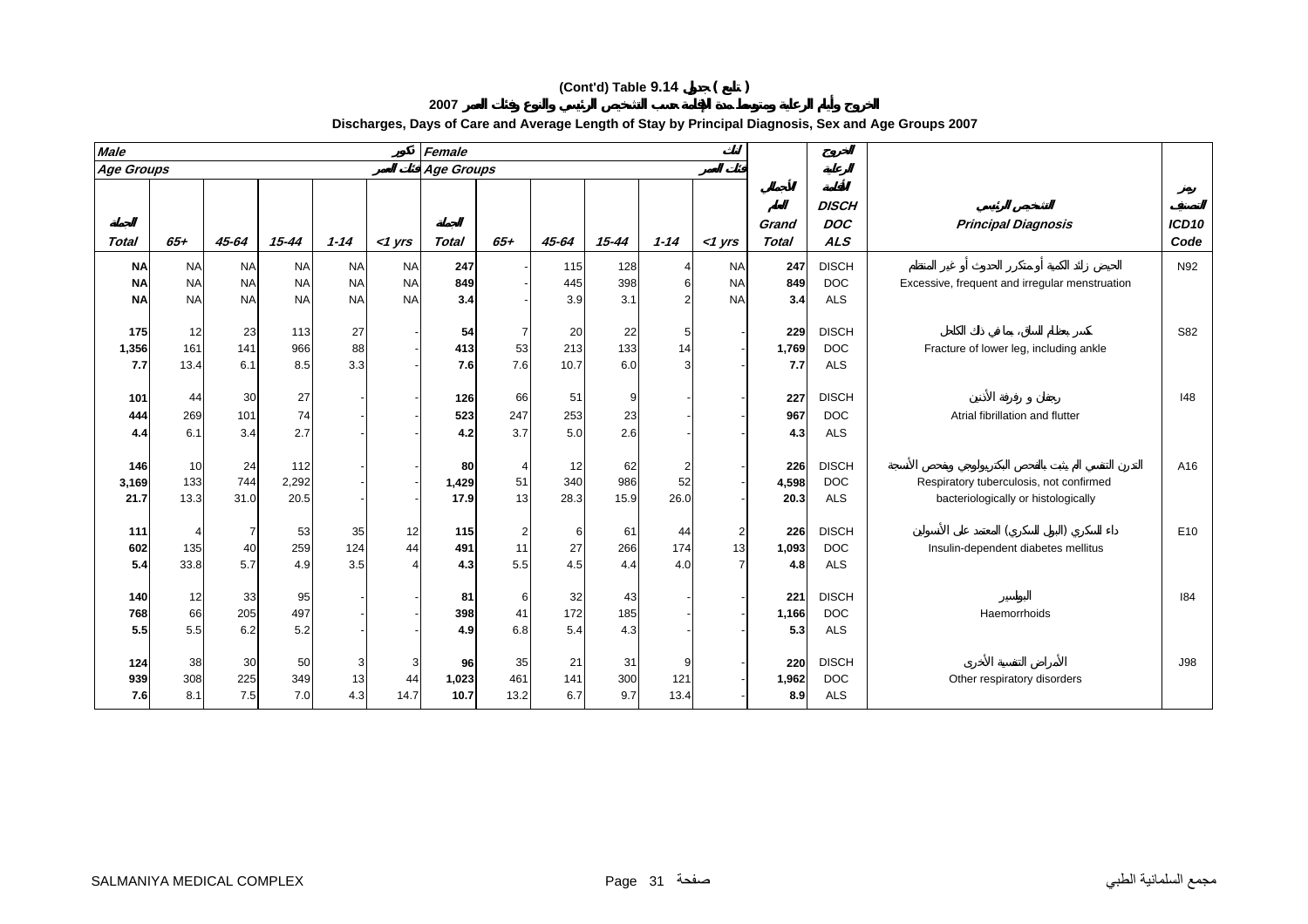**2007**

| <b>Male</b>       |                |           |           |            |           | Female            |          |                         |                          |           |           |                       |                                          |                                             |                           |
|-------------------|----------------|-----------|-----------|------------|-----------|-------------------|----------|-------------------------|--------------------------|-----------|-----------|-----------------------|------------------------------------------|---------------------------------------------|---------------------------|
| <b>Age Groups</b> |                |           |           |            |           | <b>Age Groups</b> |          |                         |                          |           |           |                       |                                          |                                             |                           |
| <b>Total</b>      | $65 +$         | $45 - 64$ | $15 - 44$ | $1 - 14$   | $<$ 1 yrs | <b>Total</b>      | $65 +$   | 45-64                   | $15 - 44$                | $1 - 14$  | $<$ 1 yrs | Grand<br><b>Total</b> | <b>DISCH</b><br><b>DOC</b><br><b>ALS</b> | <b>Principal Diagnosis</b>                  | ICD <sub>10</sub><br>Code |
|                   |                |           |           |            |           | 210               | 35       | 112                     | 63                       |           |           | 214                   | <b>DISCH</b>                             |                                             | C <sub>50</sub>           |
| 36                | $\overline{7}$ | 29        |           |            |           | 2,657             | 516      | 1,376                   | 765                      |           |           | 2,693                 | <b>DOC</b>                               | Malignant Neoplasms of Breast               |                           |
| 9.0               | 3.5            | 14.5      |           |            |           | 12.7              | 14.7     | 12.3                    | 12.1                     |           |           | 12.6                  | <b>ALS</b>                               |                                             |                           |
|                   |                |           |           |            |           |                   |          |                         |                          |           |           |                       |                                          |                                             |                           |
| 134               | 90             | 43        |           |            |           | 80                | 63       | 14                      |                          |           |           | 214                   | <b>DISCH</b>                             |                                             | J44                       |
| 1,696             | 802            | 892       | 2         |            |           | 1,235             | 1,114    | 100                     | 12                       |           |           | 2,931                 | <b>DOC</b>                               | Other chronic obstructive pulmonary disease |                           |
| 12.7              | 8.9            | 20.7      | 2.0       |            |           | 15.4              | 17.7     | 7.1                     | 12.0                     | 4.5       |           | 13.7                  | <b>ALS</b>                               |                                             |                           |
|                   |                |           |           |            |           |                   |          |                         |                          |           |           |                       |                                          |                                             |                           |
| 133               | 8              | 38        | 60        | 22         | 5         | 77                | 8        | 26                      | 20                       | 17        | 6         | 210                   | <b>DISCH</b>                             |                                             | L <sub>02</sub>           |
| 927               | 105            | 319       | 375       | 110        | 18        | 409               | 44       | 170                     | 97                       | 84        | 14        | 1,336                 | <b>DOC</b>                               | Cutaneous abscess, furuncle and carbuncle   |                           |
| 7.0               | 13.1           | 8.4       | 6.3       | 5.0        | 3.6       | 5.3               | 5.5      | 6.5                     | 4.9                      | 4.9       | 2.3       | 6.4                   | <b>ALS</b>                               |                                             |                           |
|                   |                |           |           |            |           |                   |          |                         |                          |           |           |                       |                                          |                                             |                           |
| 110               |                | 6<br>15   | 17        | 67         | 18<br>62  | 84                | 3        | 3                       | 13                       | 50<br>174 | 15<br>40  | 194<br>540            | <b>DISCH</b><br><b>DOC</b>               |                                             | <b>R56</b>                |
| 281               | 3.5            | 2.5       | 53<br>3.1 | 144<br>2.1 | 3.4       | 259<br>3.1        | 5<br>1.7 | $6 \overline{6}$<br>2.0 | 34<br>2.6                | 3.5       | 2.7       | 2.8                   | <b>ALS</b>                               | Convulsions, not elsewhere classified       |                           |
| 2.6               |                |           |           |            |           |                   |          |                         |                          |           |           |                       |                                          |                                             |                           |
| 65                | 32             | 25        | 8         |            |           | 127               | 40       | 83                      | $\boldsymbol{\varDelta}$ |           |           | 192                   | <b>DISCH</b>                             |                                             | M17                       |
| 862               | 532            | 267       | 63        |            |           | 1,620             | 574      | 980                     | 66                       |           |           | 2,482                 | <b>DOC</b>                               | Gonarthrosis [arthrosis of knee]            |                           |
| 13.3              | 16.6           | 10.7      | 7.9       |            |           | 12.8              | 14.4     | 11.8                    | 16.5                     |           |           | 12.9                  | <b>ALS</b>                               |                                             |                           |
|                   |                |           |           |            |           |                   |          |                         |                          |           |           |                       |                                          |                                             |                           |
| 110               |                |           | 3         | 9          | 95        | 78                | 2        |                         | 3                        | 3         | 66        | 188                   | <b>DISCH</b>                             |                                             | J21                       |
| 495               |                | 8         | 12        | 33         | 439       | 431               | 9        | 10                      | 12                       | 28        | 372       | 926                   | <b>DOC</b>                               | Acute bronchiolitis                         |                           |
| 4.5               | 3.0            | 4.0       | 4.0       | 3.7        | 4.6       | 5.5               | 4.5      | 2.5                     | 4.0                      | 9.3       | 5.6       | 4.9                   | <b>ALS</b>                               |                                             |                           |
|                   |                |           |           |            |           |                   |          |                         |                          |           |           |                       |                                          |                                             |                           |
| 117               | 10             | 24        | 49        | 31         | 3         | 70                | 10       | 13                      | 28                       | 17        | 2         | 187                   | <b>DISCH</b>                             |                                             | L <sub>03</sub>           |
| 620               | 105            | 179       | 222       | 101        | 13        | 381               | 69       | 133                     | 129                      | 47        | 3         | 1,001                 | <b>DOC</b>                               | Cellulitis                                  |                           |
| 5.3               | 10.5           | 7.5       | 4.5       | 3.3        | 4.3       | 5.4               | 6.9      | 10.2                    | 4.6                      | 2.8       | 1.5       | 5.4                   | ALS                                      |                                             |                           |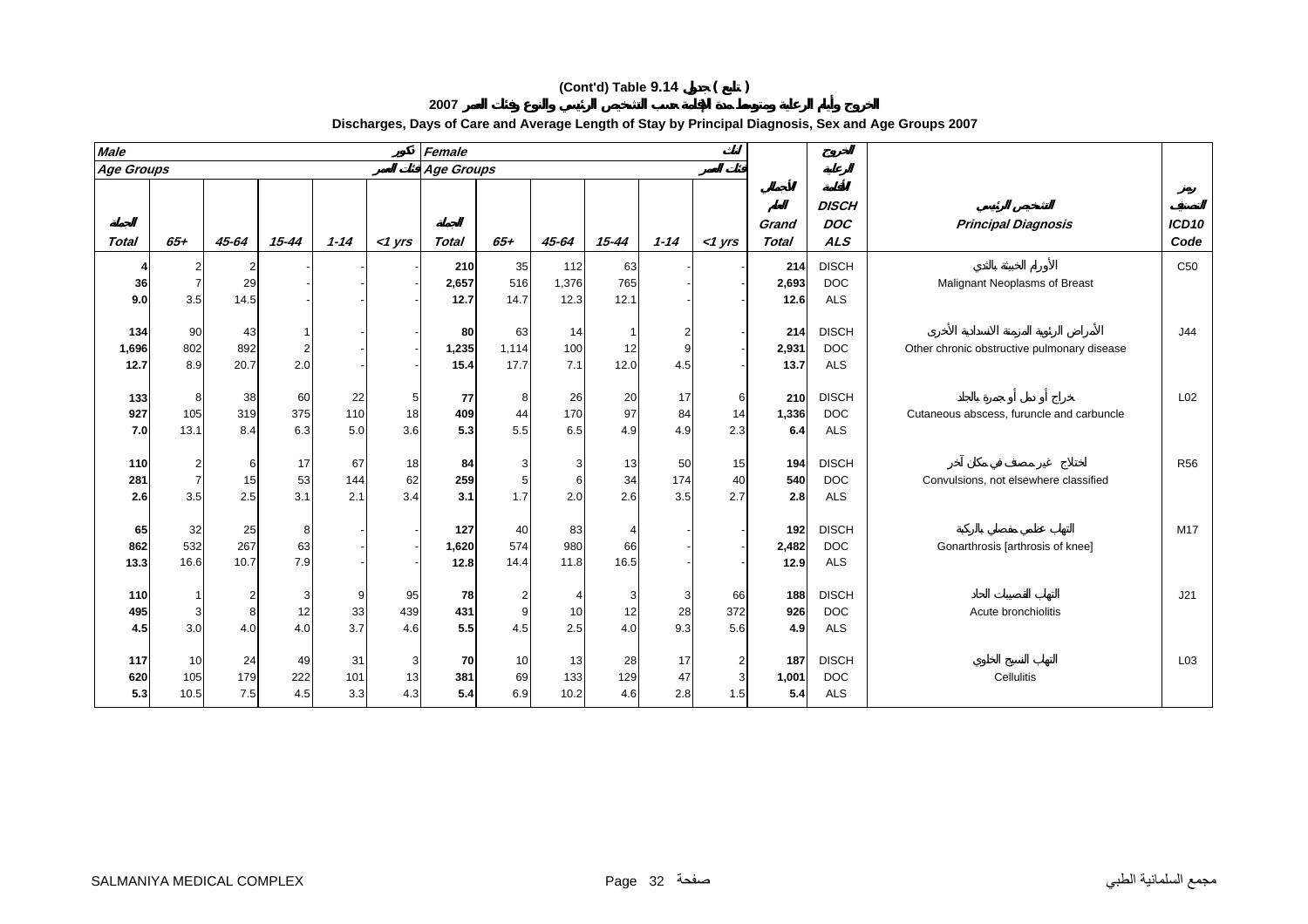| <b>Male</b>       |                |           |           |            |                         | Female       |           |                |           |           |             |                       |                          |                                            |                           |
|-------------------|----------------|-----------|-----------|------------|-------------------------|--------------|-----------|----------------|-----------|-----------|-------------|-----------------------|--------------------------|--------------------------------------------|---------------------------|
| <b>Age Groups</b> |                |           |           |            |                         | Age Groups   |           |                |           |           |             |                       |                          |                                            |                           |
|                   |                |           |           |            |                         |              |           |                |           |           |             |                       | <b>DISCH</b>             |                                            |                           |
| Total             | $65+$          | $45 - 64$ | 15-44     | $1 - 14$   | $<$ 1 yrs               | <b>Total</b> | $65+$     | 45-64          | $15 - 44$ | $1 - 14$  | $<$ 1 $Vrs$ | Grand<br><b>Total</b> | <b>DOC</b><br><b>ALS</b> | <b>Principal Diagnosis</b>                 | ICD <sub>10</sub><br>Code |
| <b>NA</b>         | <b>NA</b>      | <b>NA</b> | <b>NA</b> | <b>NA</b>  | <b>NA</b>               | 184          |           | $\overline{5}$ | 179       |           | <b>NA</b>   | 184                   | <b>DISCH</b>             |                                            | O <sub>24</sub>           |
| <b>NA</b>         | <b>NA</b>      | <b>NA</b> | <b>NA</b> | <b>NA</b>  | <b>NA</b>               | 715          |           | 17             | 698       |           | <b>NA</b>   | 715                   | <b>DOC</b>               | Diabetes mellitus in pregnancy             |                           |
| <b>NA</b>         | <b>NA</b>      | <b>NA</b> | <b>NA</b> | <b>NA</b>  | <b>NA</b>               | 3.9          |           | 3.4            | 3.9       |           | <b>NA</b>   | 3.9                   | <b>ALS</b>               |                                            |                           |
|                   |                |           |           |            |                         |              |           |                |           |           |             |                       |                          |                                            |                           |
| <b>NA</b>         | <b>NA</b>      | <b>NA</b> | <b>NA</b> | <b>NA</b>  | <b>NA</b>               | 179          |           | 19             | 151       | 5         | <b>NA</b>   | 179                   | <b>DISCH</b>             |                                            | N83                       |
| <b>NA</b>         | <b>NA</b>      | <b>NA</b> | <b>NA</b> | <b>NA</b>  | <b>NA</b>               | 755          | 40        | 120            | 582       | 13        | <b>NA</b>   | 755                   | <b>DOC</b>               | Noninflammatory disorders of ovary,        |                           |
| <b>NA</b>         | <b>NA</b>      | <b>NA</b> | <b>NA</b> | <b>NA</b>  | <b>NA</b>               | 4.2          | 10.0      | 6.3            | 3.9       | 2.6       | <b>NA</b>   | 4.2                   | <b>ALS</b>               | fallopian tube and broad ligament          |                           |
|                   |                |           |           |            |                         |              |           |                |           |           |             |                       |                          |                                            |                           |
| <b>NA</b>         | <b>NA</b>      | <b>NA</b> | <b>NA</b> | <b>NA</b>  | <b>NA</b>               | 179          |           | $\mathbf 1$    | 178       |           | <b>NA</b>   | 179                   | <b>DISCH</b>             |                                            | O32                       |
| <b>NA</b>         | <b>NA</b>      | <b>NA</b> | <b>NA</b> | <b>NA</b>  | <b>NA</b>               | 927          |           | 6              | 921       |           | <b>NA</b>   | 927                   | <b>DOC</b>               | Maternal care for known or suspected       |                           |
| <b>NA</b>         | <b>NA</b>      | <b>NA</b> | <b>NA</b> | <b>NA</b>  | <b>NA</b>               | 5.2          |           | 6.0            | 5.2       |           | <b>NA</b>   | 5.2                   | <b>ALS</b>               | malpresentation of fetus                   |                           |
|                   |                |           |           |            |                         |              |           |                |           |           |             |                       |                          |                                            |                           |
| 139               |                | 8         | 97        | 32         |                         | 38           |           | 3              | 22        | 10        |             | 177                   | <b>DISCH</b>             |                                            | S02                       |
| 527               |                | 55        | 402       | 67         | $\overline{\mathbf{1}}$ | 130          |           | 10             | 93        | 24        |             | 657                   | <b>DOC</b>               | Fracture of skull and facial bones         |                           |
| 3.8               | 2.0            | 6.9       | 4.1       | 2.1        | 1.0                     | 3.4          |           | 3.3            | 4.2       |           |             | 3.7                   | <b>ALS</b>               |                                            |                           |
|                   |                |           |           |            |                         |              |           |                |           |           |             |                       |                          |                                            |                           |
| 100               | $\overline{c}$ | 3         | 22        | 41         | 32                      | 75           | 5         |                | 10        | 32        | 28          | 175                   | <b>DISCH</b>             |                                            | J06                       |
| 268               | 3              | 11<br>3.7 | 48        | 110<br>2.7 | 96                      | 255          | 30        |                | 44        | 96        | 85          | 523                   | <b>DOC</b>               | Acute upper respiratory infections of      |                           |
| 2.7               | 1.5            |           | 2.2       |            | 3.0                     | 3.4          | 6.0       |                | 4.4       | 3.0       | 3.0         | 3.0                   | <b>ALS</b>               | multiple and unspecified sites             |                           |
| 75                | 10             | 30        | 34        | 1          |                         | 97           | 17        | 47             | 31        |           |             | 172                   | <b>DISCH</b>             |                                            | M54                       |
| 525               | 149            | 185       | 188       | 3          |                         | 727          | 174       | 387            | 163       |           |             | 1,252                 | <b>DOC</b>               | Dorsalgia                                  |                           |
| 7.0               | 14.9           | 6.2       | 5.5       | 3.0        |                         | 7.5          | 10.2      | 8.2            | 5.3       | 1.5       |             | 7.3                   | <b>ALS</b>               |                                            |                           |
|                   |                |           |           |            |                         |              |           |                |           |           |             |                       |                          |                                            |                           |
| 77                | <b>NA</b>      | <b>NA</b> | <b>NA</b> | <b>NA</b>  | 77                      | 93           | <b>NA</b> | <b>NA</b>      | <b>NA</b> | <b>NA</b> | 93          | 170                   | <b>DISCH</b>             |                                            | <b>P07</b>                |
| 1,134             | <b>NA</b>      | <b>NA</b> | <b>NA</b> | <b>NA</b>  | 1,134                   | 1,326        | <b>NA</b> | <b>NA</b>      | <b>NA</b> | <b>NA</b> | 1,326       | 2,460                 | <b>DOC</b>               | Disorders related to short gestation and   |                           |
| 14.7              | <b>NA</b>      | <b>NA</b> | <b>NA</b> | <b>NA</b>  | 14.7                    | 14.3         | <b>NA</b> | <b>NA</b>      | <b>NA</b> | <b>NA</b> | 14.3        | 14.5                  | <b>ALS</b>               | low birth weight, not elsewhere classified |                           |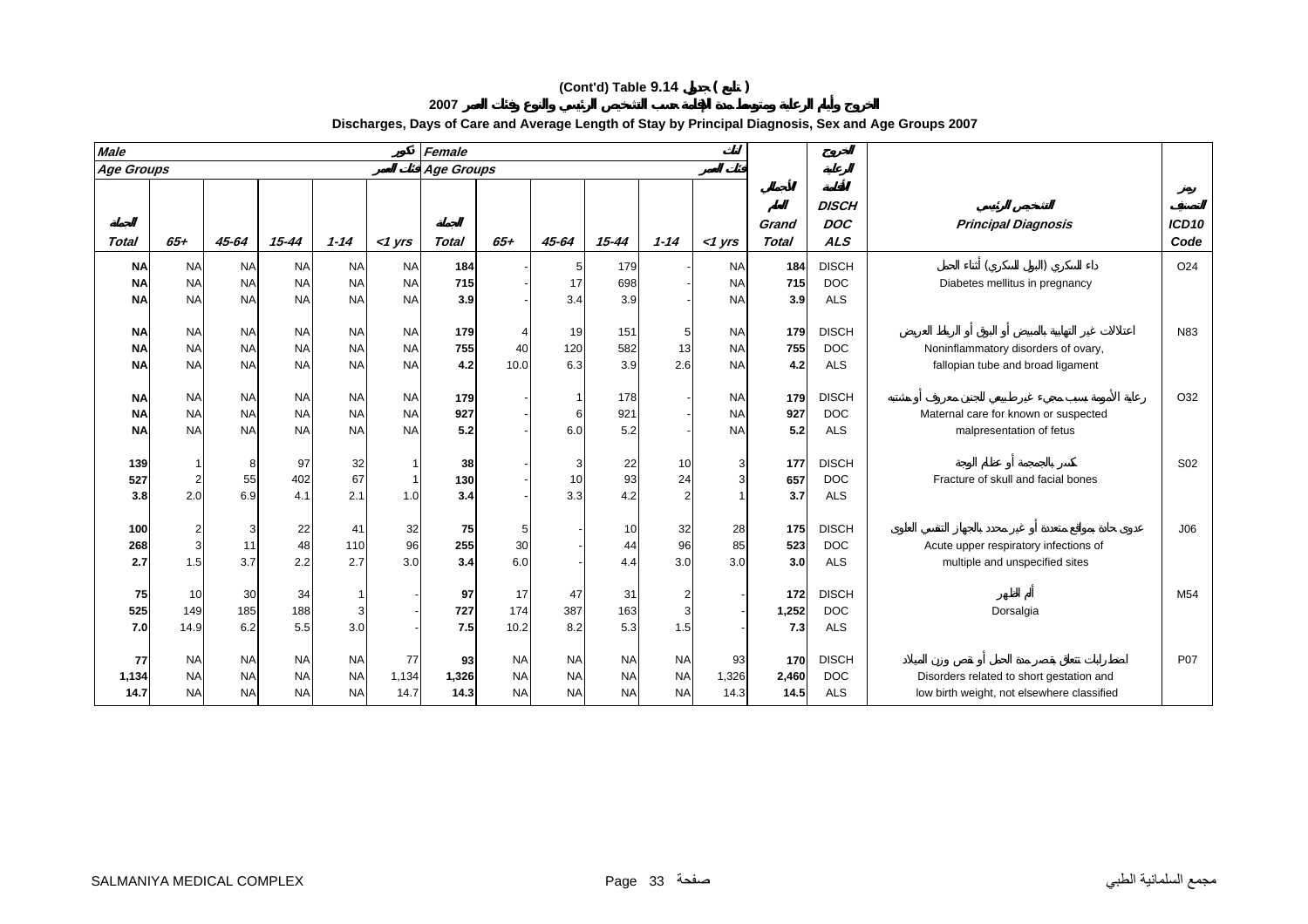| <b>Male</b>                         |                                     |                                     |                                     |                                     |                                     | Female            |                     |                  |                            |                            |                                     |                       |                                          |                                                |                           |
|-------------------------------------|-------------------------------------|-------------------------------------|-------------------------------------|-------------------------------------|-------------------------------------|-------------------|---------------------|------------------|----------------------------|----------------------------|-------------------------------------|-----------------------|------------------------------------------|------------------------------------------------|---------------------------|
| <b>Age Groups</b>                   |                                     |                                     |                                     |                                     |                                     | Age Groups        |                     |                  |                            |                            |                                     |                       |                                          |                                                |                           |
| <b>Total</b>                        | $65+$                               | 45-64                               | 15-44                               | $1 - 14$                            | $<$ 1 yrs                           | <b>Total</b>      | $65+$               | 45-64            | $15 - 44$                  | $1 - 14$                   | $<$ 1 yrs                           | Grand<br><b>Total</b> | <b>DISCH</b><br><b>DOC</b><br><b>ALS</b> | <b>Principal Diagnosis</b>                     | ICD <sub>10</sub><br>Code |
| <b>NA</b>                           | <b>NA</b>                           | <b>NA</b>                           | <b>NA</b>                           | <b>NA</b>                           | <b>NA</b>                           | 166               | 3                   | 99               | 63                         |                            |                                     | 166                   | <b>DISCH</b>                             |                                                | N93                       |
| <b>NA</b>                           | <b>NA</b>                           | <b>NA</b>                           | <b>NA</b>                           | <b>NA</b>                           | <b>NA</b>                           | 573               | 9                   | 369              | 193                        |                            |                                     | 573                   | <b>DOC</b>                               | Other abnormal uterine and vaginal bleeding    |                           |
| <b>NA</b>                           | <b>NA</b>                           | <b>NA</b>                           | <b>NA</b>                           | <b>NA</b>                           | <b>NA</b>                           | 3.5               | 3.0                 | 3.7              | 3.1                        | 2.0                        |                                     | 3.5                   | <b>ALS</b>                               |                                                |                           |
| 108<br>382<br>3.5                   | 4<br>13<br>3.3                      | 34<br>121<br>3.6                    | 69<br>246<br>3.6                    | 2<br>2.0                            |                                     | 57<br>208<br>3.6  | 2<br>14<br>7.0      | 17<br>63<br>3.7  | 37<br>130<br>3.5           |                            |                                     | 165<br>590<br>3.6     | <b>DISCH</b><br><b>DOC</b><br><b>ALS</b> | Unspecified renal colic                        | N <sub>23</sub>           |
| <b>NA</b><br><b>NA</b><br><b>NA</b> | <b>NA</b><br><b>NA</b><br><b>NA</b> | <b>NA</b><br><b>NA</b><br><b>NA</b> | <b>NA</b><br><b>NA</b><br><b>NA</b> | <b>NA</b><br><b>NA</b><br><b>NA</b> | <b>NA</b><br><b>NA</b><br><b>NA</b> | 155<br>460<br>3.0 |                     |                  | 155<br>460<br>3.0          |                            | <b>NA</b><br><b>NA</b><br><b>NA</b> | 155<br>460<br>3.0     | <b>DISCH</b><br><b>DOC</b><br><b>ALS</b> | False labour                                   | O47                       |
| 92<br>481<br>5.2                    | 24<br>209<br>8.7                    | 33<br>146<br>4.4                    | 32<br>115<br>3.6                    | 3<br>11<br>3.7                      |                                     | 55<br>223<br>4.1  | 22<br>108<br>4.9    | 15<br>75<br>5.0  | 16<br>38<br>2.4            | 2<br>$\overline{2}$<br>1.0 |                                     | 147<br>704<br>4.8     | <b>DISCH</b><br><b>DOC</b><br><b>ALS</b> | Other diseases of digestive system             | K92                       |
| 98<br>482<br>4.9                    | 36<br>207<br>5.8                    | 38<br>140<br>3.7                    | 23<br>127<br>5.5                    | 8<br>8.0                            |                                     | 43<br>513<br>11.9 | 25<br>391<br>15.6   | 16<br>114<br>7.1 | $\overline{2}$<br>8<br>4.0 |                            |                                     | 141<br>995<br>7.1     | <b>DISCH</b><br><b>DOC</b><br><b>ALS</b> | Chronic ischaemic heart disease                | 125                       |
| 88<br>511<br>5.8                    | 2<br>21<br>10.5                     | 21<br>115<br>5.5                    | 62<br>369<br>6.0                    | 2<br>$\boldsymbol{\Delta}$<br>2.0   | 2<br>2.0                            | 50<br>256<br>5.1  | 5<br>5.0            | 9<br>61<br>6.8   | 40<br>190<br>4.8           |                            |                                     | 138<br>767<br>5.6     | <b>DISCH</b><br><b>DOC</b><br><b>ALS</b> | Fissure and fistula of anal and rectal regions | K60                       |
| 108<br>570                          | 2<br>34                             | 15<br>89                            | 77<br>400                           | 14<br>47                            |                                     | 27<br>122         | 3<br>5 <sup>1</sup> | 18               | 12<br>71                   | 8<br>28                    |                                     | 135<br>692            | <b>DISCH</b><br><b>DOC</b>               | Fracture of forearm                            | S52                       |

17.0 5.9 5.2 3.4 - **4.5** 1.7 4.5 5.9 3.5 - **5.1** ALS

**2007**

#### **Discharges, Days of Care and Average Length of Stay by Principal Diagnosis, Sex and Age Groups 2007**

**5.3**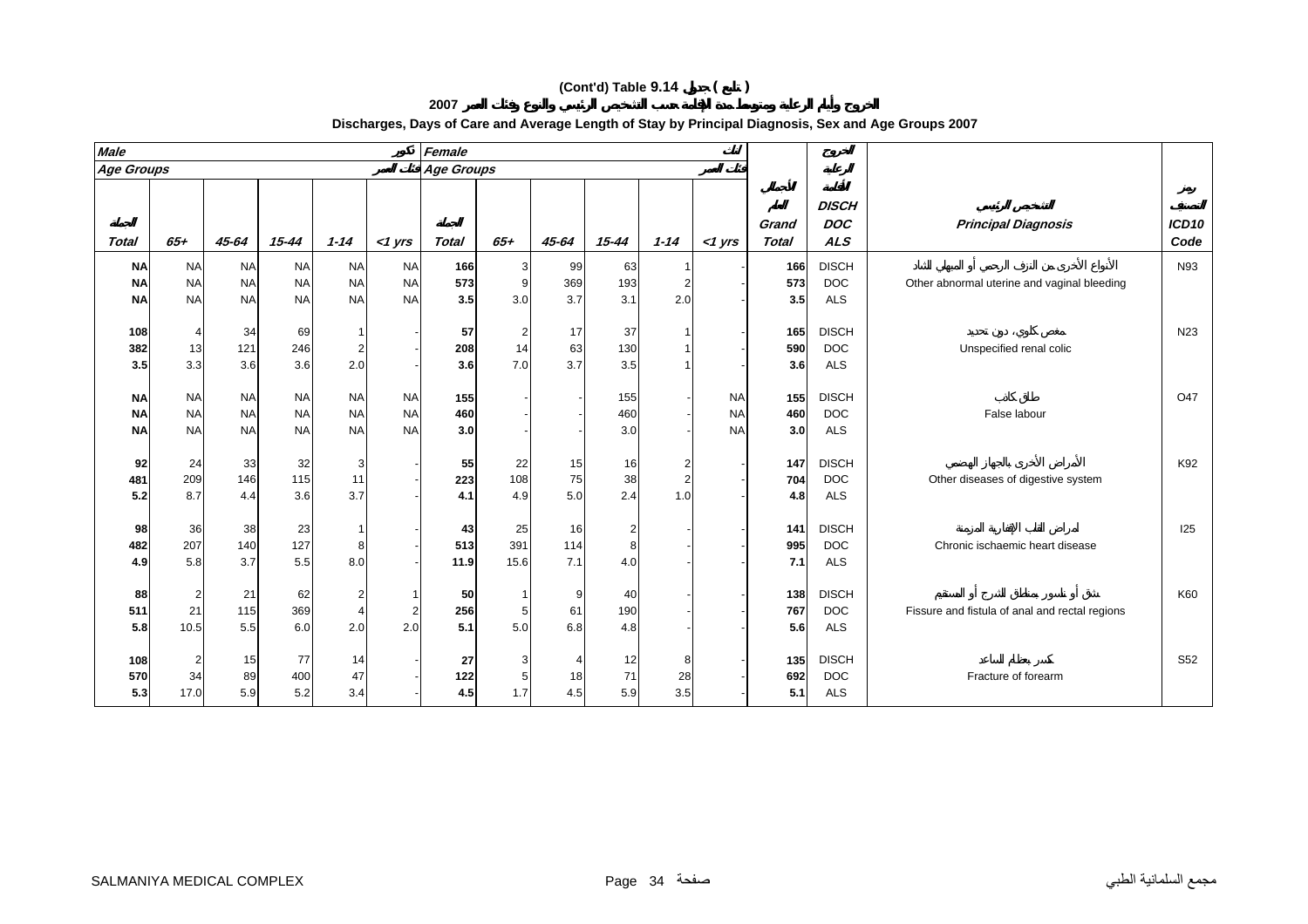**2007**

| <b>Male</b>  |           |           |           |           |           | Female       |                |                |           |           |           |                       |                                          |                                                    |                           |
|--------------|-----------|-----------|-----------|-----------|-----------|--------------|----------------|----------------|-----------|-----------|-----------|-----------------------|------------------------------------------|----------------------------------------------------|---------------------------|
| Age Groups   |           |           |           |           |           | Age Groups   |                |                |           |           |           |                       |                                          |                                                    |                           |
| <b>Total</b> | $65 +$    | $45 - 64$ | $15 - 44$ | $1 - 14$  | $<$ 1 yrs | <b>Total</b> | $65 +$         | 45-64          | $15 - 44$ | $1 - 14$  | $<$ 1 yrs | Grand<br><b>Total</b> | <b>DISCH</b><br><b>DOC</b><br><b>ALS</b> | <b>Principal Diagnosis</b>                         | ICD <sub>10</sub><br>Code |
| 86           | 36        | 31        | 18        |           |           | 47           | 18             | 21             | 6         |           |           | 133                   | <b>DISCH</b>                             |                                                    | 142                       |
| 541          | 224       | 209       | 107       |           |           | 265          | 103            | 123            | 30        |           |           | 806                   | <b>DOC</b>                               | Cardiomyopathy                                     |                           |
| 6.3          | 6.2       | 6.7       | 5.9       |           | 1.0       | 5.6          | 5.7            | 5.9            | 5.0       | 7.0       | 2.0       | 6.1                   | <b>ALS</b>                               |                                                    |                           |
|              |           |           |           |           |           |              |                |                |           |           |           |                       |                                          |                                                    |                           |
| <b>NA</b>    | <b>NA</b> | <b>NA</b> | <b>NA</b> | <b>NA</b> | <b>NA</b> | 132          | $\overline{2}$ | 74             | 56        |           | <b>NA</b> | 132                   | <b>DISCH</b>                             |                                                    | D <sub>25</sub>           |
| <b>NA</b>    | <b>NA</b> | <b>NA</b> | <b>NA</b> | <b>NA</b> | <b>NA</b> | 815          | 20             | 457            | 338       |           | <b>NA</b> | 815                   | <b>DOC</b>                               | Leiomyoma of uterus                                |                           |
| <b>NA</b>    | <b>NA</b> | <b>NA</b> | <b>NA</b> | <b>NA</b> | <b>NA</b> | 6.2          | 10.0           | 6.2            | 6.0       |           | <b>NA</b> | 6.2                   | <b>ALS</b>                               |                                                    |                           |
| 83           | 8         | 29        | 46        |           |           | 45           | $\overline{2}$ | 22             | 21        |           |           | 128                   | <b>DISCH</b>                             |                                                    | M51                       |
| 590          | 85        | 236       | 269       |           |           | 354          | 27             | 204            | 123       |           |           | 944                   | <b>DOC</b>                               | Other intervertebral disc disorders                |                           |
| 7.1          | 10.6      | 8.1       | 5.8       |           |           | 7.9          | 13.5           | 9.3            | 5.9       |           |           | 7.4                   | <b>ALS</b>                               |                                                    |                           |
|              |           |           |           |           |           |              |                |                |           |           |           |                       |                                          |                                                    |                           |
| <b>NA</b>    | <b>NA</b> | <b>NA</b> | <b>NA</b> | <b>NA</b> | <b>NA</b> | 126          |                |                | 125       |           | <b>NA</b> | 126                   | <b>DISCH</b>                             |                                                    | O00                       |
| <b>NA</b>    | <b>NA</b> | <b>NA</b> | <b>NA</b> | <b>NA</b> | <b>NA</b> | 485          |                | 8              | 477       |           | <b>NA</b> | 485                   | <b>DOC</b>                               | Ectopic pregnancy                                  |                           |
| <b>NA</b>    | <b>NA</b> | <b>NA</b> | <b>NA</b> | <b>NA</b> | <b>NA</b> | 3.8          |                | 8.0            | 3.8       |           | <b>NA</b> | 3.8                   | <b>ALS</b>                               |                                                    |                           |
| 123          | 89        | 34        |           |           |           | <b>NA</b>    | <b>NA</b>      | <b>NA</b>      | <b>NA</b> | <b>NA</b> | <b>NA</b> | 123                   | <b>DISCH</b>                             |                                                    | N40                       |
| 909          | 709       | 200       |           |           |           | <b>NA</b>    | <b>NA</b>      | <b>NA</b>      | <b>NA</b> | <b>NA</b> | <b>NA</b> | 909                   | <b>DOC</b>                               | Hyperplasia of prostate                            |                           |
| 7.4          | 8.0       | 5.9       |           |           |           | <b>NA</b>    | <b>NA</b>      | <b>NA</b>      | <b>NA</b> | <b>NA</b> | <b>NA</b> | 7.4                   | <b>ALS</b>                               |                                                    |                           |
| <b>NA</b>    | <b>NA</b> | <b>NA</b> | <b>NA</b> | <b>NA</b> | <b>NA</b> | 123          |                |                | 123       |           | <b>NA</b> | 123                   | <b>DISCH</b>                             |                                                    | O33                       |
| <b>NA</b>    | <b>NA</b> | <b>NA</b> | <b>NA</b> | <b>NA</b> | <b>NA</b> | 634          |                |                | 634       |           | <b>NA</b> | 634                   | <b>DOC</b>                               |                                                    |                           |
| ΝA           | <b>NA</b> | <b>NA</b> | <b>NA</b> | <b>NA</b> | <b>NA</b> | 5.2          |                |                | 5.2       |           | <b>NA</b> | 5.2                   | <b>ALS</b>                               | Maternal care for known or suspected disproportion |                           |
|              |           |           |           |           |           |              |                |                |           |           |           |                       |                                          |                                                    |                           |
| <b>NA</b>    | <b>NA</b> | <b>NA</b> | <b>NA</b> | <b>NA</b> | <b>NA</b> | 121          |                | $\overline{a}$ | 119       |           | <b>NA</b> | 121                   | <b>DISCH</b>                             |                                                    | O46                       |
| <b>NA</b>    | <b>NA</b> | <b>NA</b> | <b>NA</b> | <b>NA</b> | <b>NA</b> | 497          |                | $\overline{5}$ | 492       |           | <b>NA</b> | 497                   | <b>DOC</b>                               | Antepartum haemorrhage, not elsewhere classified   |                           |
| <b>NA</b>    | <b>NA</b> | <b>NA</b> | <b>NA</b> | <b>NA</b> | <b>NA</b> | 4.1          |                | 2.5            | 4.1       |           | <b>NA</b> | 4.1                   | <b>ALS</b>                               |                                                    |                           |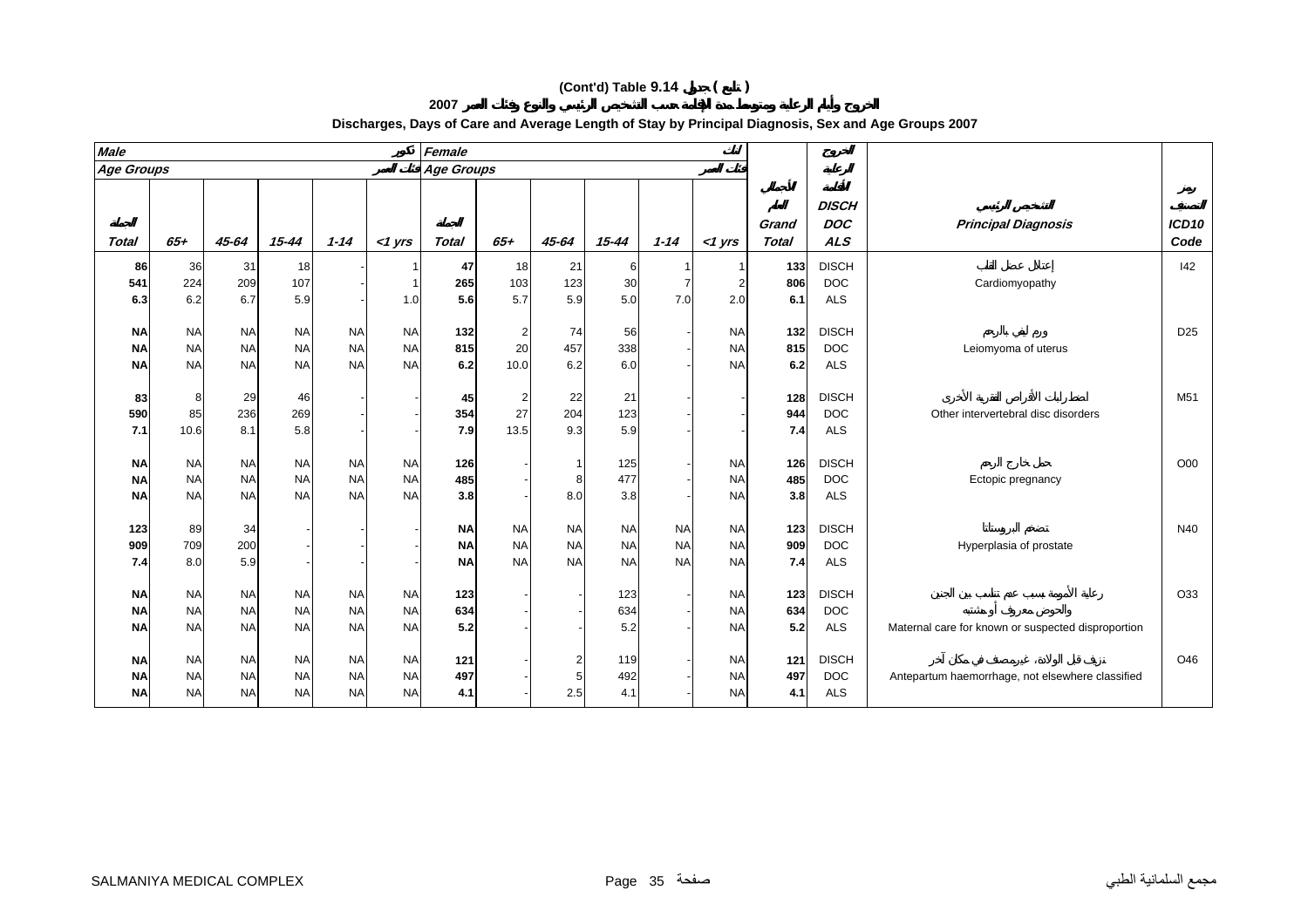**2007**

| <b>Male</b>                         |                                     |                                     |                                     |                                     |                                     | Female            |                                     |                                     |                                     |                                     |                                     |                       |                                          |                                                                                    |                 |
|-------------------------------------|-------------------------------------|-------------------------------------|-------------------------------------|-------------------------------------|-------------------------------------|-------------------|-------------------------------------|-------------------------------------|-------------------------------------|-------------------------------------|-------------------------------------|-----------------------|------------------------------------------|------------------------------------------------------------------------------------|-----------------|
| <b>Age Groups</b>                   |                                     |                                     |                                     |                                     |                                     | <b>Age Groups</b> |                                     |                                     |                                     |                                     |                                     |                       |                                          |                                                                                    |                 |
| <b>Total</b>                        | $65+$                               | 45-64                               | $15 - 44$                           | $1 - 14$                            | $<$ 1 yrs                           | <b>Total</b>      | $65+$                               | 45-64                               | $15 - 44$                           | $1 - 14$                            | $<$ 1 yrs                           | Grand<br><b>Total</b> | <b>DISCH</b><br><b>DOC</b><br><b>ALS</b> | <b>Principal Diagnosis</b>                                                         | ICD10<br>Code   |
| 79<br>214<br>2.7                    | $\overline{a}$<br>3<br>1.5          | 9<br>28<br>3.1                      | 50<br>139<br>2.8                    | 15<br>28<br>1.9                     | 3<br>16<br>5.3                      | 38<br>158<br>4.2  | 11<br>11.0                          | 2<br>3<br>1.5                       | 28<br>121<br>4.3                    | 14<br>2.8                           | 9<br>4.5                            | 117<br>372<br>3.2     | <b>DISCH</b><br><b>DOC</b><br><b>ALS</b> | Epilepsy                                                                           | G40             |
| 27<br>44<br>1.6                     |                                     | 3<br>3.0                            | 18<br>31<br>1.7                     | 8<br>10<br>1.3                      |                                     | 88<br>149<br>1.7  |                                     |                                     | 75<br>112<br>1.5                    | 13<br>37<br>2.8                     |                                     | 115<br>193<br>1.7     | <b>DISCH</b><br><b>DOC</b><br><b>ALS</b> | Poisoning by nonopioid analgesics,                                                 | T39             |
| <b>NA</b><br><b>NA</b><br><b>NA</b> | <b>NA</b><br><b>NA</b><br><b>NA</b> | <b>NA</b><br><b>NA</b><br><b>NA</b> | <b>NA</b><br><b>NA</b><br><b>NA</b> | <b>NA</b><br><b>NA</b><br><b>NA</b> | <b>NA</b><br><b>NA</b><br><b>NA</b> | 111<br>359<br>3.2 |                                     |                                     | 111<br>359<br>3.2                   |                                     | <b>NA</b><br><b>NA</b><br><b>NA</b> | 111<br>359<br>3.2     | <b>DISCH</b><br><b>DOC</b><br><b>ALS</b> | Other disorders of amniotic fluid and membranes<br>antipyretics and antirheumatics | O41             |
| 59<br>368<br>6.2                    | 8<br>62<br>7.8                      | 7<br>84<br>12.0                     | 37<br>196<br>5.3                    | 26<br>3.7                           |                                     | 51<br>384<br>7.5  | 16<br>187<br>11.7                   | $\mathbf{1}$<br>19<br>19.0          | 33<br>172<br>5.2                    | 6<br>6.0                            |                                     | 110<br>752<br>6.8     | <b>DISCH</b><br><b>DOC</b><br><b>ALS</b> | Keratitis                                                                          | H <sub>16</sub> |
| 60<br>434<br>7.2                    | 20<br>5.0                           | 9<br>47<br>5.2                      | 16<br>156<br>9.8                    | 12<br>74<br>6.2                     | 19<br>137<br>7.2                    | 48<br>281<br>5.9  | 10<br>2.5                           | 9<br>52<br>5.8                      | 11<br>61<br>5.5                     | 59<br>8.4                           | 17<br>99<br>5.8                     | 108<br>715<br>6.6     | <b>DISCH</b><br><b>DOC</b><br><b>ALS</b> | Gastro-oesophageal reflux disease                                                  | K21             |
| 69<br>626<br>9.1                    | <b>NA</b><br><b>NA</b><br><b>NA</b> | <b>NA</b><br><b>NA</b><br><b>NA</b> | <b>NA</b><br><b>NA</b><br><b>NA</b> | <b>NA</b><br><b>NA</b><br><b>NA</b> | 69<br>626<br>9.1                    | 38<br>346<br>9.1  | <b>NA</b><br><b>NA</b><br><b>NA</b> | <b>NA</b><br><b>NA</b><br><b>NA</b> | <b>NA</b><br><b>NA</b><br><b>NA</b> | <b>NA</b><br><b>NA</b><br><b>NA</b> | 38<br>346<br>9.1                    | 107<br>972<br>9.1     | <b>DISCH</b><br><b>DOC</b><br><b>ALS</b> | Respiratory distress of newborn                                                    | P22             |
| 85<br>1,323<br>15.6                 | 48<br>702<br>14.6                   | 36<br>608<br>16.9                   | 13<br>13.0                          |                                     |                                     | 20<br>251<br>12.6 | 15<br>204<br>13.6                   | 5<br>47<br>9.4                      |                                     |                                     |                                     | 105<br>1,574<br>15.0  | <b>DISCH</b><br><b>DOC</b><br><b>ALS</b> | Malignant neoplasm of bronchus and lung                                            | C34             |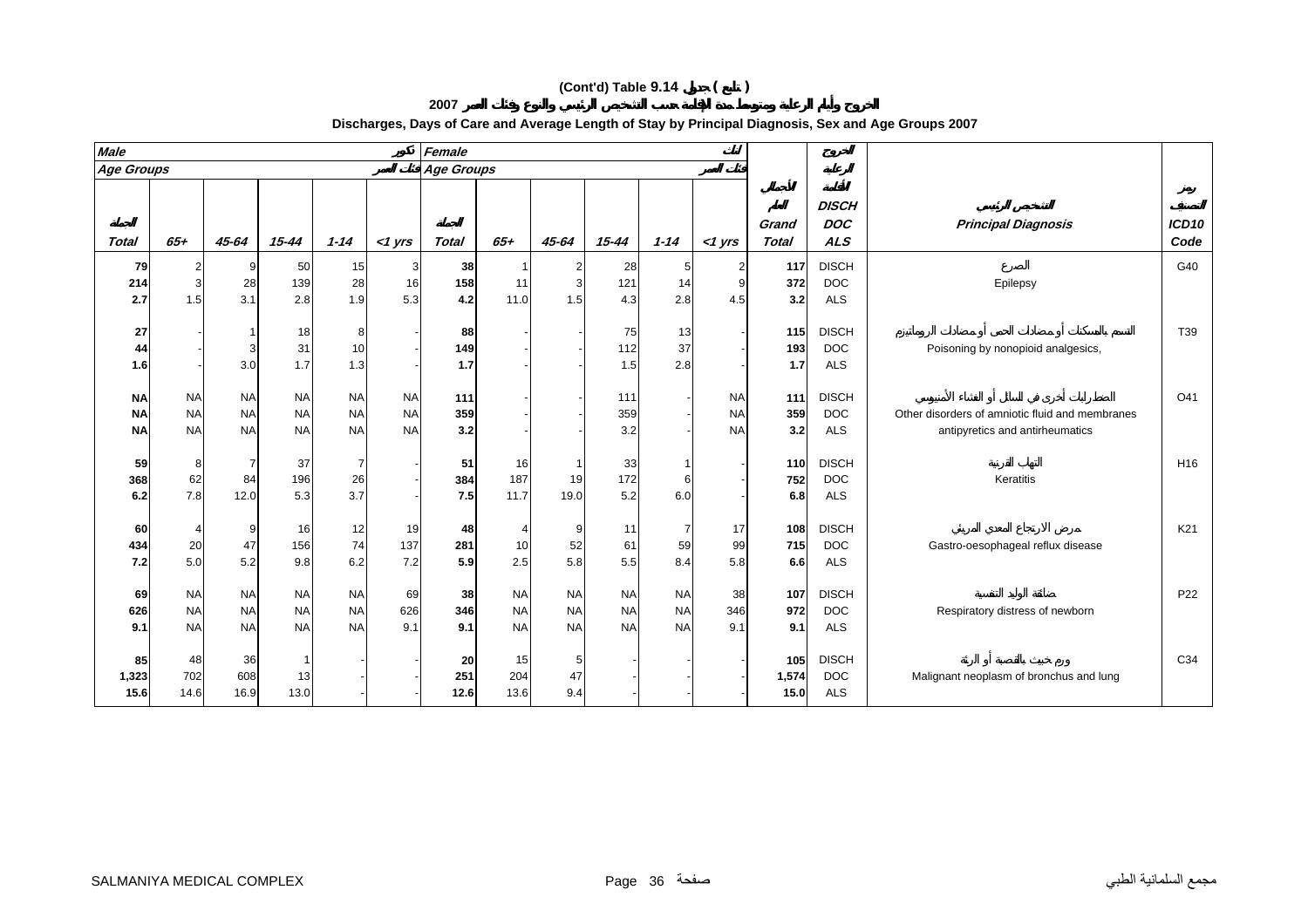**2007**

| <b>Male</b>       |         |                         |                |          |             | Female            |                         |                |           |          |           |                |                                          |                                               |                           |
|-------------------|---------|-------------------------|----------------|----------|-------------|-------------------|-------------------------|----------------|-----------|----------|-----------|----------------|------------------------------------------|-----------------------------------------------|---------------------------|
| <b>Age Groups</b> |         |                         |                |          |             | <b>Age Groups</b> |                         |                |           |          |           |                |                                          |                                               |                           |
| Total             | $65+$   | 45-64                   | 15-44          | $1 - 14$ | $<$ 1 yrs   | Total             | $65 +$                  | 45-64          | $15 - 44$ | $1 - 14$ | $<$ 1 yrs | Grand<br>Total | <b>DISCH</b><br><b>DOC</b><br><b>ALS</b> | <b>Principal Diagnosis</b>                    | ICD <sub>10</sub><br>Code |
| 51                |         |                         | 10             | 34       | 5           | 54                | $\mathbf 4$             | 6              | 14        | 27       | 3         | 105            | <b>DISCH</b>                             |                                               | H66                       |
| 138               | 3       | 3                       | 32             | 91       | 9           | 176               | 30                      | 21             | 43        | 75       | 7         | 314            | <b>DOC</b>                               | Suppurative and unspecified otitis media      |                           |
| 2.7               | 3.0     | 3.0                     | 3.2            | 2.7      | 1.8         | 3.3               | 7.5                     | 3.5            | 3.1       | 2.8      | 2.3       | 3.0            | <b>ALS</b>                               |                                               |                           |
|                   |         |                         |                |          |             |                   |                         |                |           |          |           |                |                                          |                                               |                           |
| 85                | 10      | 23                      | 52             |          |             | 18                | $5\phantom{.0}$         | $\overline{a}$ | 11        |          |           | 103            | <b>DISCH</b>                             |                                               | K26                       |
| 465               | 63      | 120                     | 282            |          |             | 89                | 34                      | 12             | 43        |          |           | 554            | <b>DOC</b>                               | Duodenal ulcer                                |                           |
| 5.5               | 6.3     | 5.2                     | 5.4            |          |             | 4.9               | 6.8                     | 6.0            | 3.9       |          |           | 5.4            | <b>ALS</b>                               |                                               |                           |
|                   |         |                         |                |          |             |                   |                         |                |           |          |           |                |                                          |                                               |                           |
| 26                | 2       | 13                      | $\overline{7}$ |          |             | 76                | 5 <sub>5</sub>          | 17             | 51        |          |           | 102            | <b>DISCH</b>                             |                                               | K42                       |
| 146               | 11      | 84                      | 39             | 11       | $\mathbf 1$ | 438               | 44                      | 106            | 278       | 10       |           | 584            | <b>DOC</b>                               | Umbilical hernia                              |                           |
| 5.6               | 5.5     | 6.5                     | 5.6            | 3.7      | 1.0         | 5.8               | 8.8                     | 6.2            | 5.5       | 3.3      |           | 5.7            | <b>ALS</b>                               |                                               |                           |
|                   |         |                         |                |          |             |                   |                         |                |           |          |           |                |                                          |                                               |                           |
| 71<br>366         | 3<br>31 | 8<br>33                 | 51<br>254      | 9<br>48  |             | 29<br>147         | 3                       | 9<br>78        | 15<br>51  | 15       |           | 100<br>513     | <b>DISCH</b><br><b>DOC</b>               | Other orthopaedic follow-up care              | Z47                       |
| 5.2               |         | 4.1                     | 5.0            | 5.3      |             | 5.1               |                         | 8.7            | 3.4       |          |           | 5.1            | <b>ALS</b>                               |                                               |                           |
|                   | 10.3    |                         |                |          |             |                   | 3.0                     |                |           |          |           |                |                                          |                                               |                           |
| 61                | 5       | 5                       | 25             | 26       |             | 38                | 5                       | $\overline{7}$ | 11        | 15       |           | 99             | <b>DISCH</b>                             |                                               | S42                       |
| 284               | 34      | 34                      | 168            | 48       |             | 207               | 49                      | 61             | 49        | 48       |           | 491            | <b>DOC</b>                               | Fracture of shoulder and upper arm            |                           |
| 4.7               | 6.8     | 6.8                     | 6.7            | 1.8      |             | 5.4               | 9.8                     | 8.7            | 4.5       | 3.2      |           | 5.0            | <b>ALS</b>                               |                                               |                           |
|                   |         |                         |                |          |             |                   |                         |                |           |          |           |                |                                          |                                               |                           |
| 16                |         | $\overline{\mathbf{c}}$ | 5              |          | 5           | 82                | $\overline{2}$          | $\overline{4}$ | 72        |          | 3         | 98             | <b>DISCH</b>                             |                                               | Z04                       |
| 63                |         | 10                      | 6              | 16       | 31          | 193               | $\overline{\mathbf{A}}$ | 17             | 154       | 2        | 16        | 256            | <b>DOC</b>                               | Examination and observation for other reasons |                           |
| 3.9               |         | 5.0                     | 1.2            | 4.0      | 6.2         | 2.4               | 2.0                     | 4.3            | 2.1       | 2.0      | 5.3       | 2.6            | <b>ALS</b>                               |                                               |                           |
|                   |         |                         |                |          |             |                   |                         |                |           |          |           |                |                                          |                                               |                           |
| 50                |         | 3                       | 10             | 31       | 5           | 47                |                         | $\overline{a}$ | 16        | 28       |           | 97             | <b>DISCH</b>                             |                                               | H65                       |
| 147               |         | 8                       | 55             | 69       | 14          | 138               |                         | 14             | 53        | 64       |           | 285            | <b>DOC</b>                               | Nonsuppurative otitis media                   |                           |
| 2.9               | 1.0     | 2.7                     | 5.5            | 2.2      | 2.8         | 2.9               | 7.0                     | 7.0            | 3.3       | 2.3      |           | 2.9            | <b>ALS</b>                               |                                               |                           |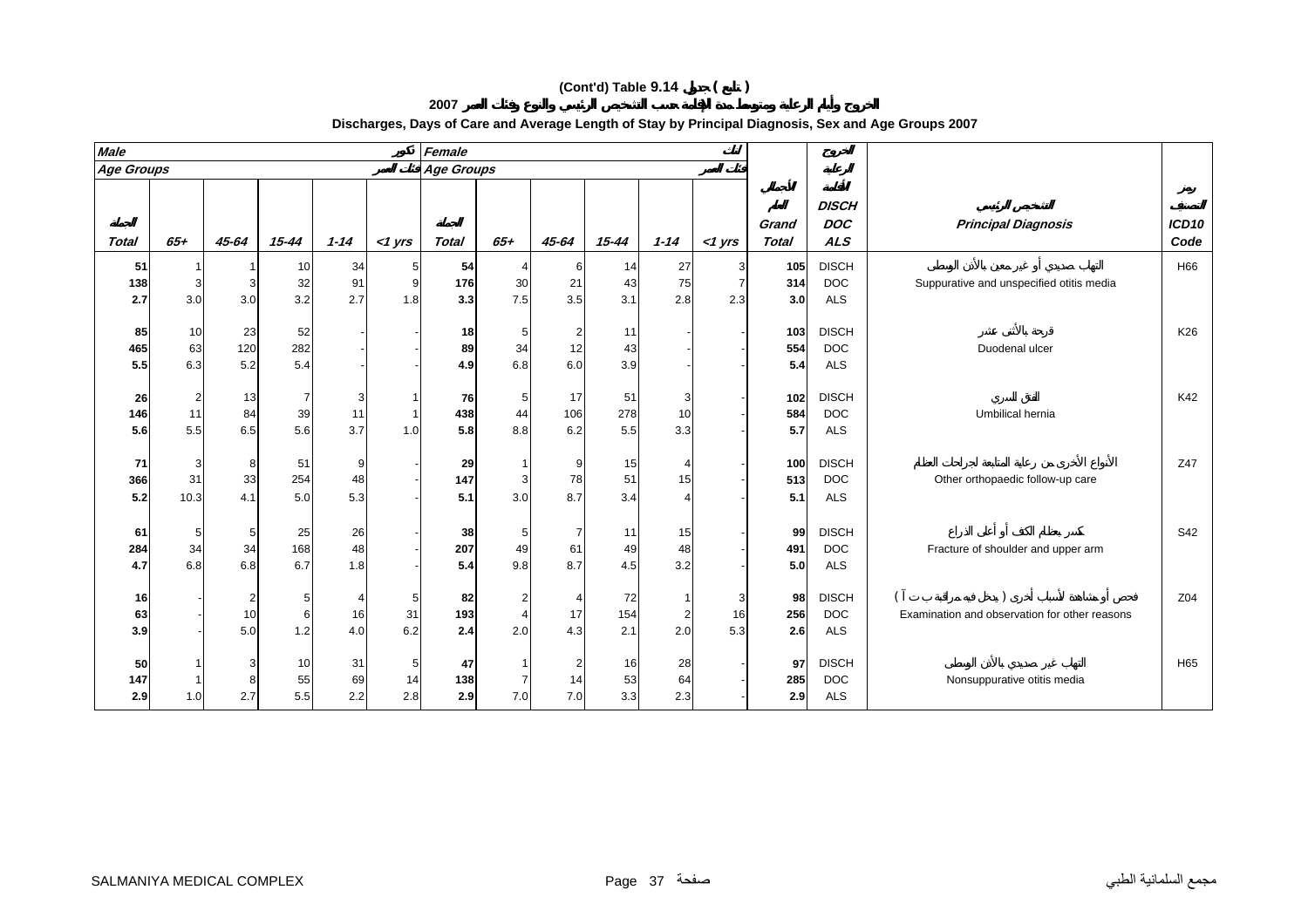**2007**

| <b>Male</b>       |                   |                 |                             |                  |                 | Female            |                   |                   |                               |                  |               |                       |                                          |                                                              |                           |
|-------------------|-------------------|-----------------|-----------------------------|------------------|-----------------|-------------------|-------------------|-------------------|-------------------------------|------------------|---------------|-----------------------|------------------------------------------|--------------------------------------------------------------|---------------------------|
| <b>Age Groups</b> |                   |                 |                             |                  |                 | <b>Age Groups</b> |                   |                   |                               |                  |               |                       |                                          |                                                              |                           |
| <b>Total</b>      | $65+$             | 45-64           | $15 - 44$                   | $1 - 14$         | $<$ 1 yrs       | Total             | $65+$             | 45-64             | $15 - 44$                     | $1 - 14$         | $<$ 1 yrs     | Grand<br><b>Total</b> | <b>DISCH</b><br><b>DOC</b><br><b>ALS</b> | <b>Principal Diagnosis</b>                                   | ICD <sub>10</sub><br>Code |
| 97                |                   |                 | 11                          | 69               | 16              | <b>NA</b>         | <b>NA</b>         | <b>NA</b>         | <b>NA</b>                     | <b>NA</b>        | <b>NA</b>     | 97                    | <b>DISCH</b>                             |                                                              | Q53                       |
| 271               |                   |                 | 49                          | 168              | 46              | <b>NA</b>         | <b>NA</b>         | <b>NA</b>         | <b>NA</b>                     | <b>NA</b>        | <b>NA</b>     | 271                   | <b>DOC</b>                               | Undescended testicle                                         |                           |
| 2.8               |                   | 8.0             | 4.5                         | 2.4              | 2.9             | <b>NA</b>         | <b>NA</b>         | <b>NA</b>         | <b>NA</b>                     | <b>NA</b>        | <b>NA</b>     | 2.8                   | <b>ALS</b>                               |                                                              |                           |
| 56<br>430<br>7.7  |                   | 27<br>9.0       | 8<br>95<br>11.9             | 45<br>308<br>6.8 |                 | 39<br>294<br>7.5  |                   | 79<br>19.8        | 12<br>80<br>6.7               | 23<br>135<br>5.9 |               | 95<br>724<br>7.6      | <b>DISCH</b><br><b>DOC</b><br><b>ALS</b> | Lymphoid leukaemia                                           | C91                       |
| 62<br>790<br>12.7 |                   | 2<br>71<br>35.5 | 36<br>540<br>15.0           | 20<br>166<br>8.3 | 4<br>13<br>3.3  | 33<br>389<br>11.8 | 3<br>75<br>25.0   | 42<br>10.5        | 10<br>187<br>18.7             | 14<br>80<br>5.7  | 2<br>5<br>2.5 | 95<br>1,179<br>12.4   | <b>DISCH</b><br><b>DOC</b><br><b>ALS</b> | Burns and corrosions of multiple body regions                | T29                       |
| 46<br>247<br>5.4  | 18<br>90<br>5.0   | 14<br>58<br>4.1 | 8<br>64<br>8.0              | 6<br>35<br>5.8   |                 | 46<br>232<br>5.0  | 22<br>109<br>5.0  | 10<br>29<br>2.9   | 8<br>66<br>8.3                | 12<br>2.4        | 16<br>16.0    | 92<br>479<br>5.2      | <b>DISCH</b><br><b>DOC</b><br><b>ALS</b> | Other disorders of pancreatic internal secretion             | E16                       |
| 67<br>113<br>1.7  |                   |                 | 5<br>18<br>3.6              | 14<br>39<br>2.8  | 48<br>56<br>1.2 | 25<br>131<br>5.2  |                   | 5<br>20<br>4.0    | 20<br>111<br>5.6              |                  |               | 92<br>244<br>2.7      | <b>DISCH</b><br><b>DOC</b><br><b>ALS</b> | Procedures for purposes other than<br>remedying health state | Z41                       |
| 43<br>465<br>10.8 | 14<br>235<br>16.8 | 12<br>87<br>7.3 | 17<br>143<br>8.4            |                  |                 | 48<br>749<br>15.6 | 9.<br>178<br>19.8 | 37<br>439<br>11.9 | $\overline{2}$<br>132<br>66.0 |                  |               | 91<br>1,214<br>13.3   | <b>DISCH</b><br><b>DOC</b><br><b>ALS</b> | Malignant neoplasm of colon                                  | C <sub>18</sub>           |
| 47<br>299<br>6.4  | 31<br>204<br>6.6  | 14<br>85<br>6.1 | $\overline{2}$<br>10<br>5.0 |                  |                 | 38<br>215<br>5.7  | 26<br>122<br>4.7  | 9<br>85<br>9.4    | $\overline{2}$<br>5<br>2.5    |                  | 3<br>3.0      | 85<br>514<br>6.0      | <b>DISCH</b><br><b>DOC</b><br><b>ALS</b> | Heart failure                                                | 150                       |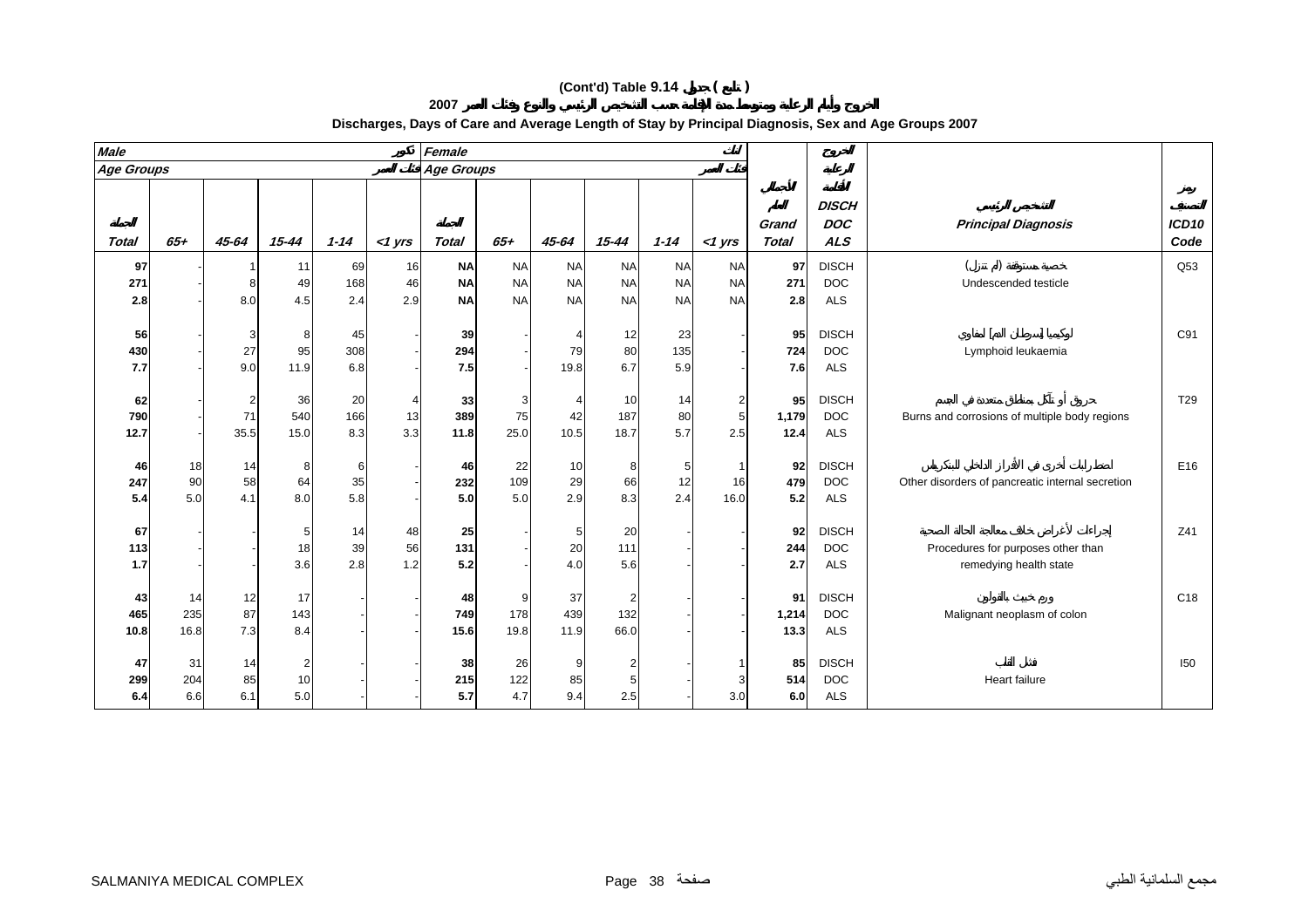**2007**

| <b>Male</b>      |                 |                |                |           |                       | Female            |                |                 |                 |                 |           |                       |                                          |                                    |                           |
|------------------|-----------------|----------------|----------------|-----------|-----------------------|-------------------|----------------|-----------------|-----------------|-----------------|-----------|-----------------------|------------------------------------------|------------------------------------|---------------------------|
| Age Groups       |                 |                |                |           |                       | <b>Age Groups</b> |                |                 |                 |                 |           |                       |                                          |                                    |                           |
| <b>Total</b>     | $65+$           | 45-64          | 15-44          | $1 - 14$  | $<$ 1 yrs             | Total             | $65+$          | 45-64           | $15 - 44$       | $1 - 14$        | $<$ 1 yrs | Grand<br><b>Total</b> | <b>DISCH</b><br><b>DOC</b><br><b>ALS</b> | <b>Principal Diagnosis</b>         | ICD <sub>10</sub><br>Code |
| 57               |                 | 7              | 49             |           |                       | 28                |                |                 | 26              |                 |           | 85                    | <b>DISCH</b>                             |                                    | L <sub>05</sub>           |
| 334              |                 | 32             | 297            |           |                       | 187               |                |                 | 177             | 10              |           | 521                   | <b>DOC</b>                               | Pilonidal cyst                     |                           |
| 5.9              |                 |                |                |           |                       | 6.7               |                |                 | 6.8             |                 |           | 6.1                   | <b>ALS</b>                               |                                    |                           |
| 37<br>135<br>3.6 | 10<br>55<br>5.5 | 6<br>22<br>3.7 | 8<br>27<br>3.4 | 26<br>2.9 | 5 <sub>5</sub><br>1.3 | 46<br>154<br>3.3  | 7<br>28<br>4.0 | 12<br>53<br>4.4 | 11<br>31<br>2.8 | 13<br>36<br>2.8 | 2.0       | 83<br>289<br>3.5      | <b>DISCH</b><br><b>DOC</b><br><b>ALS</b> | Other anaemias                     | D64                       |
| 79               |                 | 7              | 60             | 11        |                       |                   |                |                 |                 | 2               |           | 83                    | <b>DISCH</b>                             |                                    | <b>S05</b>                |
| 384              | $\overline{7}$  | 35             | 289            | 53        |                       | 61                |                |                 | 43              |                 |           | 445                   | <b>DOC</b>                               | Injury of eye and orbit            |                           |
| 4.9              | 7.0             | 5.0            | 4.8            | 4.8       |                       | 15.3              | 9.0            |                 | 43.0            | 4.5             |           | 5.4                   | <b>ALS</b>                               |                                    |                           |
|                  |                 |                |                |           |                       |                   |                |                 |                 |                 |           |                       |                                          |                                    |                           |
| 14,786           | 1,817           | 2,486          | 6,289          | 2,963     | 1,231                 | 20,209            | 1,727          | 2,264           | 13,350          | 2,057           | 811       | 34,995                | <b>DISCH</b>                             | 100                                |                           |
| 85,849           | 18,237          | 19,831         | 31,837         | 9,844     | 6,100                 | 93,318            | 17,013         | 16,247          | 48,636          | 6,892           | 4,530     | 179,167               | <b>DOC</b>                               | <b>Total Leading 100 Diagnoses</b> |                           |
| 5.8              | 10.0            | 8.0            | 5.1            | 3.3       | 5.0                   | 4.6               | 9.9            | 7.2             | 3.6             | 3.4             | 5.6       | 5.1                   | <b>ALS</b>                               |                                    |                           |
| 5,957            | 802             | 1,233          | 2,148          | 1,239     | 535                   | 5,669             | 694            | 1,076           | 2,703           | 794             | 402       | 11,626                | <b>DISCH</b>                             |                                    |                           |
| 45,307           | 8,364           | 13,022         | 13,386         | 5.771     | 4,764                 | 40,832            | 7,146          | 9,441           | 15,977          | 3,886           | 4,382     | 86,139                | <b>DOC</b>                               | <b>Total of Others</b>             |                           |
| 7.6              | 10.4            | 10.6           | 6.2            | 4.7       | 8.9                   | 7.2               | 10.3           | 8.8             | 5.9             | 4.9             | 10.9      | 7.4                   | <b>ALS</b>                               |                                    |                           |
| 20,743           | 2,619           | 3,719          | 8,437          | 4,202     | 1,766                 | 25,878            | 2,421          | 3,340           | 16,053          | 2,851           | 1,213     | 46,621                | <b>DISCH</b>                             |                                    |                           |
| 131,156          | 26,601          | 32,853         | 45,223         | 15,615    | 10,864                | 134,150           | 24,159         | 25,688          | 64,613          | 10,778          | 8,912     | 265,306               | <b>DOC</b>                               | الجملة<br><b>Total</b>             |                           |
| 6.3              | 10.2            | 8.8            | 5.4            | 3.7       | 6.2                   | 5.2               | 10.0           | 7.7             | 4.0             | 3.8             | 7.3       | 5.7                   | <b>ALS</b>                               |                                    |                           |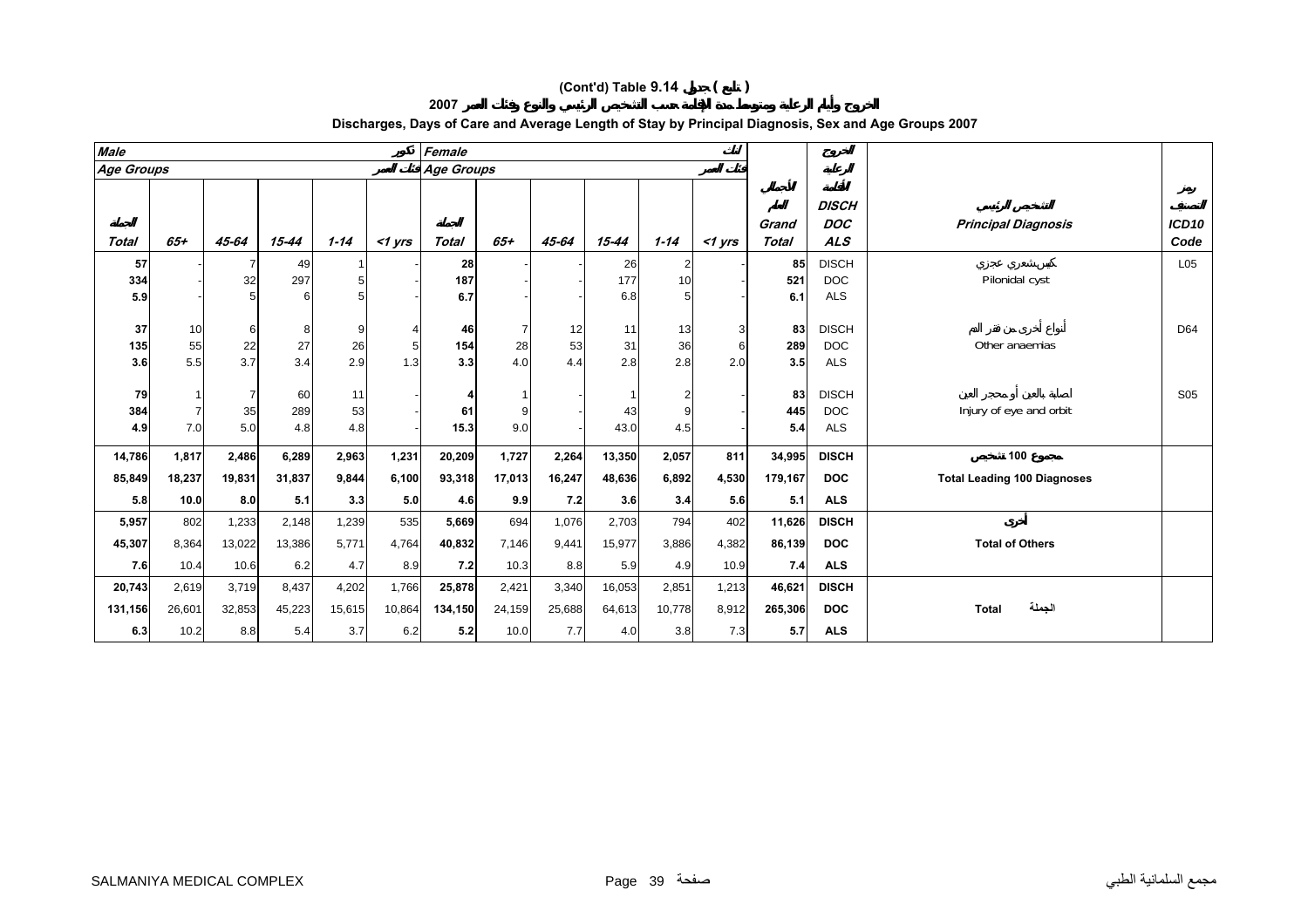





*Number of discharges*

*Reference: Table 9.14*

*9.14* :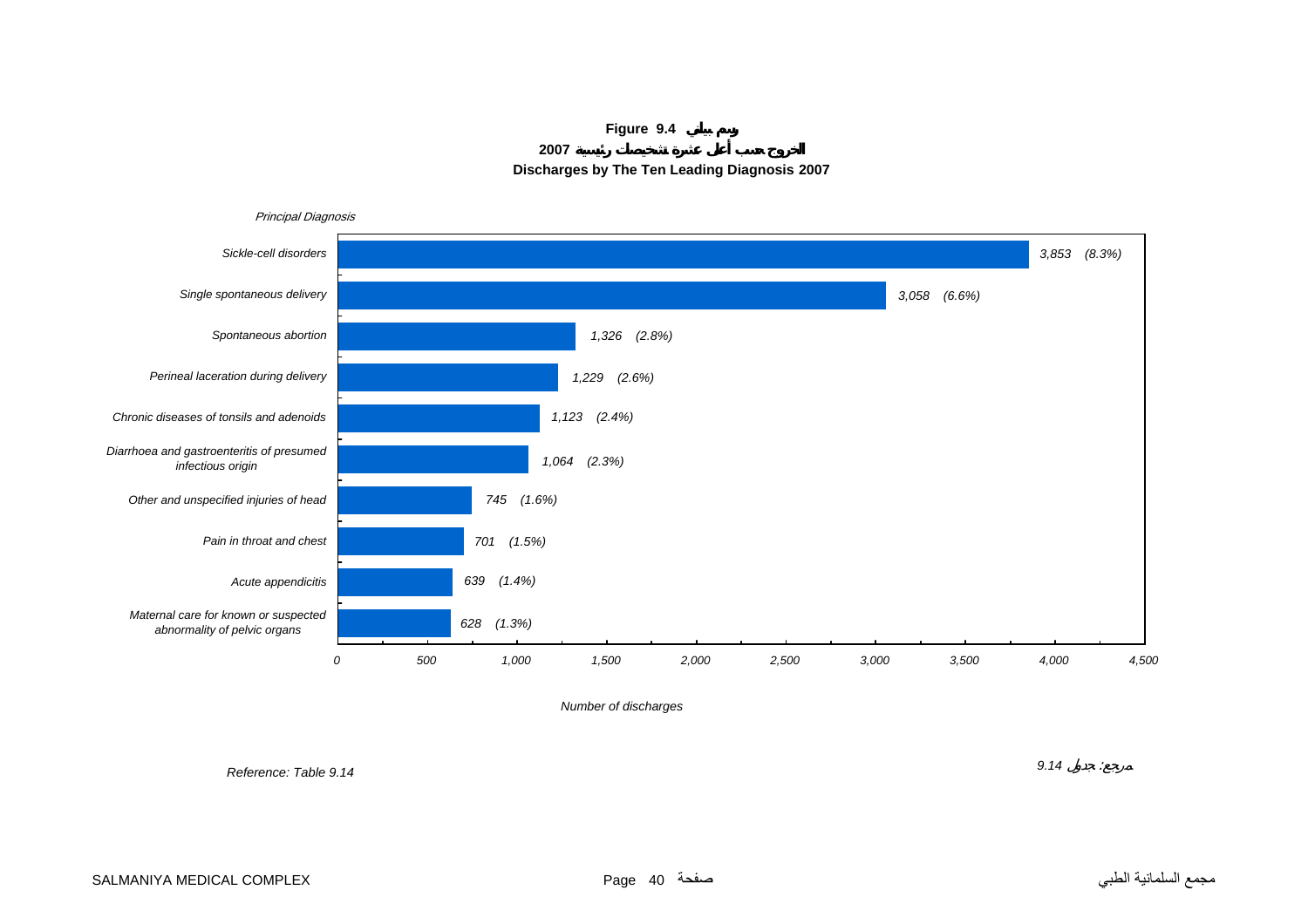**<sup>2007</sup> ( )** 

**Discharges (Pre - Post) Operation Days by Department and Sex 2007**

| <b>Post Operation Days</b> |                         |           |           | <b>Pre Operation Days</b> |                         |           |           |        |                 |                                    |  |  |  |
|----------------------------|-------------------------|-----------|-----------|---------------------------|-------------------------|-----------|-----------|--------|-----------------|------------------------------------|--|--|--|
|                            |                         |           |           |                           |                         |           |           |        |                 |                                    |  |  |  |
| Avg.L.S.                   | <b>Median</b>           | Max.      | Min.      | Avg.L.S.                  | Median                  | Max.      | Min.      | Disch. | <b>Sex</b>      | <b>Department</b>                  |  |  |  |
| 3.99                       | 2                       | 83        |           | 3.77                      | 1                       | 341       |           |        | <b>591 Male</b> |                                    |  |  |  |
| 3.75                       | 1                       | 67        |           | 2.77                      | 1                       | 50        |           |        | 456 Female      | Medical                            |  |  |  |
| 4.35                       | 3                       | 186       |           | 2.36                      | 1                       | 76        |           |        | 3005 Male       |                                    |  |  |  |
| 4.42                       | 3                       | 76        |           | 2.68                      | 1                       | 111       |           |        | 1604 Female     | Surgical                           |  |  |  |
| 5.93                       | 3                       | 161       |           | 1.75                      | 1                       | 53        |           |        | 1353 Male       |                                    |  |  |  |
| 7.82                       | 6                       | 67        |           | 2.34                      | 1                       | 50        |           |        | 646 Female      | Orthopedic Surgery & Fracture      |  |  |  |
| 7.84                       | 5                       | 70        |           | 4.72                      |                         | 44        |           |        | <b>144 Male</b> |                                    |  |  |  |
| 4.71                       | 4                       | 30        |           | 2.12                      | $\mathbf{1}$            | 37        |           |        | 156 Female      | Plastic Surgery & Burns            |  |  |  |
| <b>NA</b>                  | <b>NA</b>               | <b>NA</b> | <b>NA</b> | <b>NA</b>                 | <b>NA</b>               | <b>NA</b> | <b>NA</b> |        | NA Male         |                                    |  |  |  |
| 1.89                       | 1                       | 38        |           | 1.42                      | 1                       | 64        |           |        | 10164 Female    | <b>Obstetrics &amp; Gynecology</b> |  |  |  |
| 2.87                       | 1                       | 76        |           | 2.75                      | 1                       | 48        |           |        | 474 Male        |                                    |  |  |  |
| 2.48                       |                         | 32        |           | 3.36                      | 1                       | 192       |           |        | 250 Female      | Pediatrics                         |  |  |  |
| 1.84                       | 2                       | 28        |           | 1.07                      | 1                       | 14        |           |        | 1203 Male       |                                    |  |  |  |
| 2.10                       | 2                       | 134       |           | 1.04                      | 1                       | 17        |           |        | 914 Female      | Ear, Nose and Throat               |  |  |  |
| 2.67                       | $\boldsymbol{2}$        | 25        |           | 2.09                      | 1                       | 45        |           |        | <b>508 Male</b> |                                    |  |  |  |
| 2.27                       | $\overline{\mathbf{c}}$ | 13        |           | 2.16                      |                         | 30        |           |        | 393 Female      | Ophthalmology                      |  |  |  |
| 3.21                       | 3                       | 23        |           | 1.91                      | 1                       | 23        |           |        | <b>143 Male</b> |                                    |  |  |  |
| 3.57                       | $\overline{\mathbf{c}}$ | 52        |           | 2.10                      | $\overline{\mathbf{c}}$ | 12        |           |        | 111 Female      | Dental                             |  |  |  |
| 7.43                       | 3                       | 242       |           | 3.35                      |                         | 64        |           |        | <b>245 Male</b> |                                    |  |  |  |
| 7.36                       | 3                       | 121       |           | 4.42                      |                         | 96        |           |        | 247 Female      | Oncology                           |  |  |  |
| 13.60                      | 4                       | 669       |           | 6.87                      | 1                       | 872       |           |        | 217 Male        |                                    |  |  |  |
| 9.61                       | 3                       | 159       |           | 4.13                      | 1                       | 111       |           |        | 138 Female      | Neurosciences                      |  |  |  |
| 5.02                       | 1                       | 115       |           | 4.00                      | 1                       | 34        |           |        | 139 Male        |                                    |  |  |  |
| 5.91                       | 3                       | 54        |           | 5.74                      | 1                       | 59        |           |        | 117 Female      | Nephrology                         |  |  |  |
| 8.26                       |                         | 55        |           | 14.10                     | 5                       | 100       |           |        | 31 Male         |                                    |  |  |  |
| 10.14                      | 5                       | 50        |           | 10.93                     | 6.5                     | 44        | 1         |        | 14 Female       | Special Care Baby Unit             |  |  |  |

*Avg.L.S. : Average Length of Stay.* . :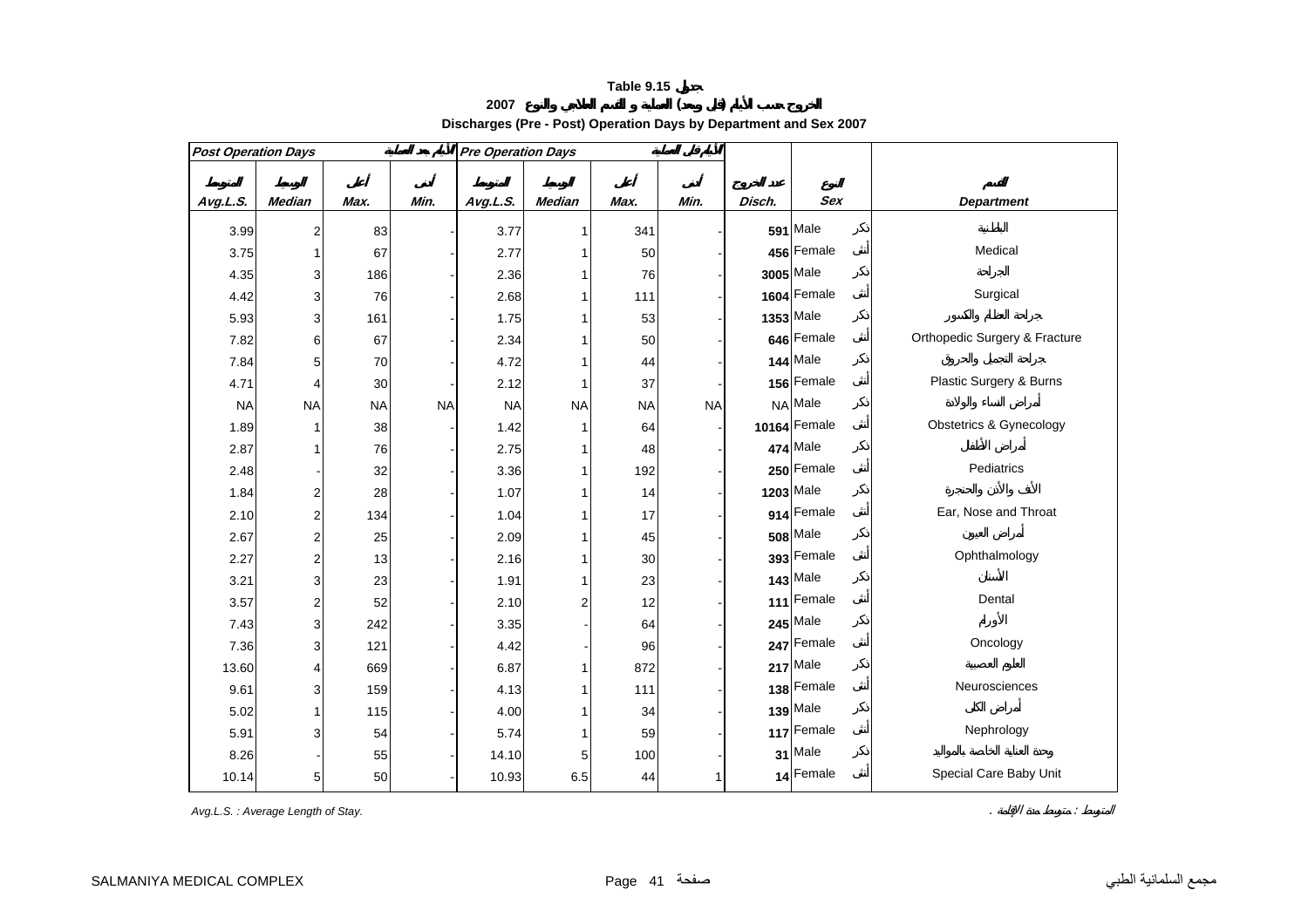**2007 - 2003**

| <b>Type of Anaesthesia</b>  | 2007   | 2006   | 2005   | 2004   | 2003   |
|-----------------------------|--------|--------|--------|--------|--------|
| General anaesthesia         | 14,915 | 15,308 | 15,262 | 15,033 | 14,685 |
| Local anaesthesia           | 5,570  | 3,432  | 3,189  | 4,349  | 3,785  |
| Spinal, epidural & regional | 3,262  | 3,226  | 4,273  | 1,999  | 1,994  |
| Sedation                    | 2,369  | 2,624  | 1,503  | 3,526  | 1,177  |
| <b>Total</b>                | 26,116 | 24,590 | 24,227 | 24,907 | 21,641 |

.

#### **Number of Anaesthesia Cases at Ministry of Health by Type of Anaesthesia 2003 - 2007**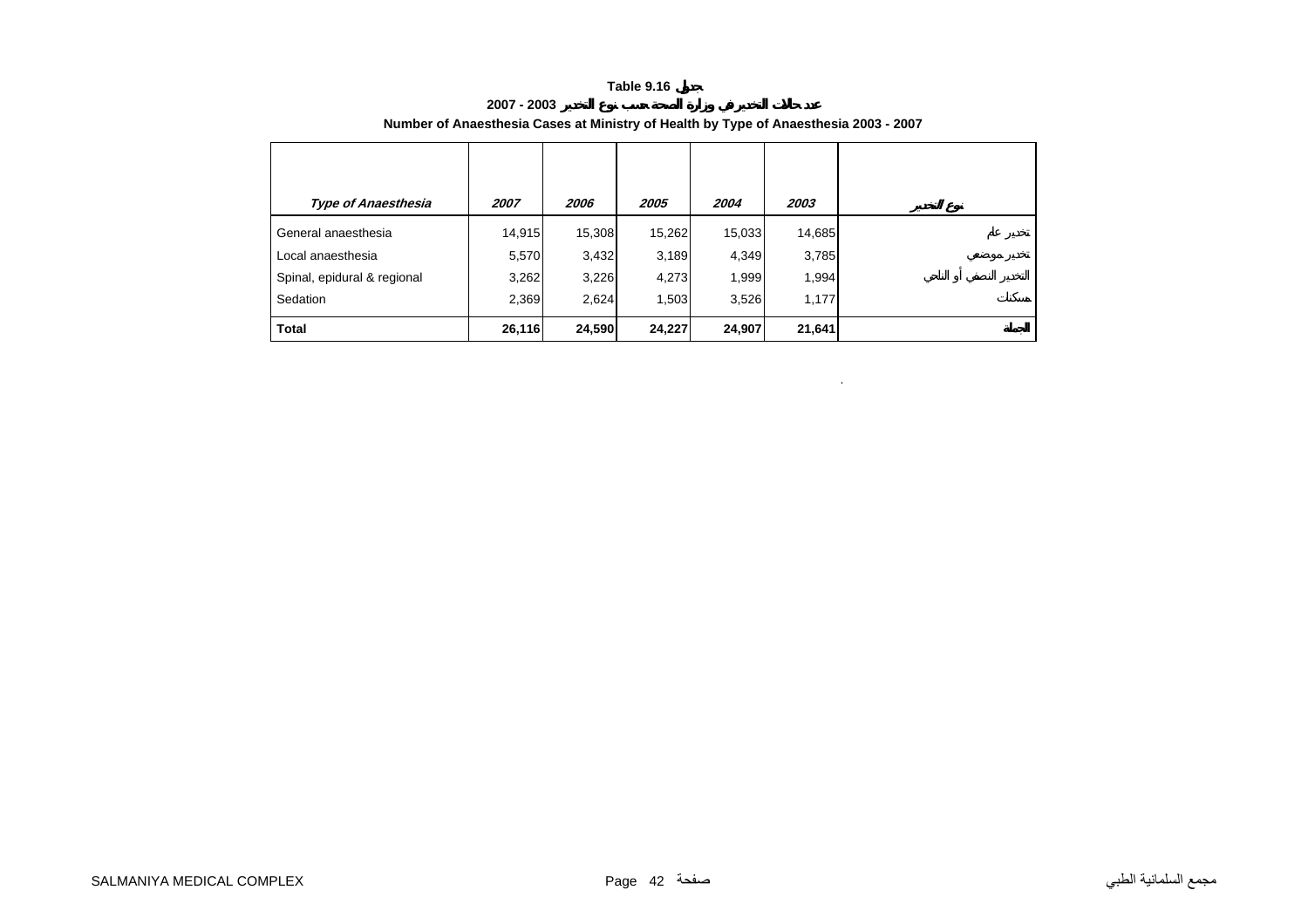|              |                |                |              |               | 48         |              | 48               |            |            |                                                             |                   |
|--------------|----------------|----------------|--------------|---------------|------------|--------------|------------------|------------|------------|-------------------------------------------------------------|-------------------|
|              | <b>Total</b>   |                |              | 48 hrs & over |            |              | Less than 48 hrs |            |            |                                                             |                   |
|              |                |                |              |               |            |              |                  |            |            |                                                             | ICD <sub>10</sub> |
| <b>Total</b> | Non-Bah        | <b>Bah</b>     | <b>Total</b> | Non-Bah       | <b>Bah</b> | <b>Total</b> | Non-Bah          | <b>Bah</b> | <b>Sex</b> | <b>Principal Diagnosis of Death</b>                         | Code              |
|              |                |                |              |               |            |              |                  |            | - Male     |                                                             | A00-A09           |
| 3            |                | 3              |              |               |            |              |                  |            | 2 Female   | <b>Intestinal infectious Diseases</b>                       |                   |
| 3            |                | 3              |              |               |            |              |                  |            | 2 Total    |                                                             |                   |
|              |                |                |              |               |            |              |                  |            |            |                                                             |                   |
| 182          | 17             | 165            | 151          | 14            | 137        | 31           |                  |            | 28 Male    |                                                             | A30-A49           |
| 164          | 9              | 155            | 143          | 5             | 138        | 21           |                  |            | 17 Female  | Other bacterial diseases                                    |                   |
| 346          | 26             | 320            | 294          | 19            | 275        | 52           |                  |            | 45 Total   |                                                             |                   |
|              |                |                |              |               |            |              |                  |            | - Male     |                                                             | A50-A64           |
| 1            |                |                |              |               |            |              |                  |            | - Female   | Infections with a predominantly sexual mode of transmission |                   |
| 1            |                |                |              |               |            |              |                  |            | - Total    |                                                             |                   |
|              |                |                |              |               |            |              |                  |            |            |                                                             |                   |
| 1            |                |                |              |               |            |              |                  |            | - Male     |                                                             | B20-B24           |
|              |                |                |              |               |            |              |                  |            | - Female   | Human immunodeficiency virus [HIV] disease                  |                   |
| 1            |                |                |              |               |            |              |                  |            | - Total    |                                                             |                   |
|              |                |                |              |               |            |              |                  |            |            |                                                             |                   |
| 3            |                | 3              | 3            |               | 3          |              |                  |            | - Male     |                                                             | C00-C14           |
| 1            |                |                |              |               |            |              |                  |            | - Female   | Malignant neoplasms of lip, oral cavity and pharynx         |                   |
|              |                | 3              |              |               | 3          |              |                  |            | - Total    |                                                             |                   |
| 10           |                | 10             | 9            |               | 9          |              |                  |            | 1 Male     |                                                             | C15-C26           |
| 8            |                | 8              | 8            |               | 8          |              |                  |            | - Female   | Malignant neoplasms of digestive organs                     |                   |
| 18           |                | 18             | 17           |               | 17         |              |                  |            | 1 Total    |                                                             |                   |
|              |                |                |              |               |            |              |                  |            |            |                                                             |                   |
| 16           |                | 14             | 15           |               | 14         |              |                  |            | - Male     |                                                             | C30-C39           |
| 4            |                | $\overline{4}$ | Δ            |               |            |              |                  |            | - Female   | Malignant neoplasm of respiratory and intrathoracic organs  |                   |
| 20           | $\overline{2}$ | 18             | 19           |               | 18         |              |                  |            | - Total    |                                                             |                   |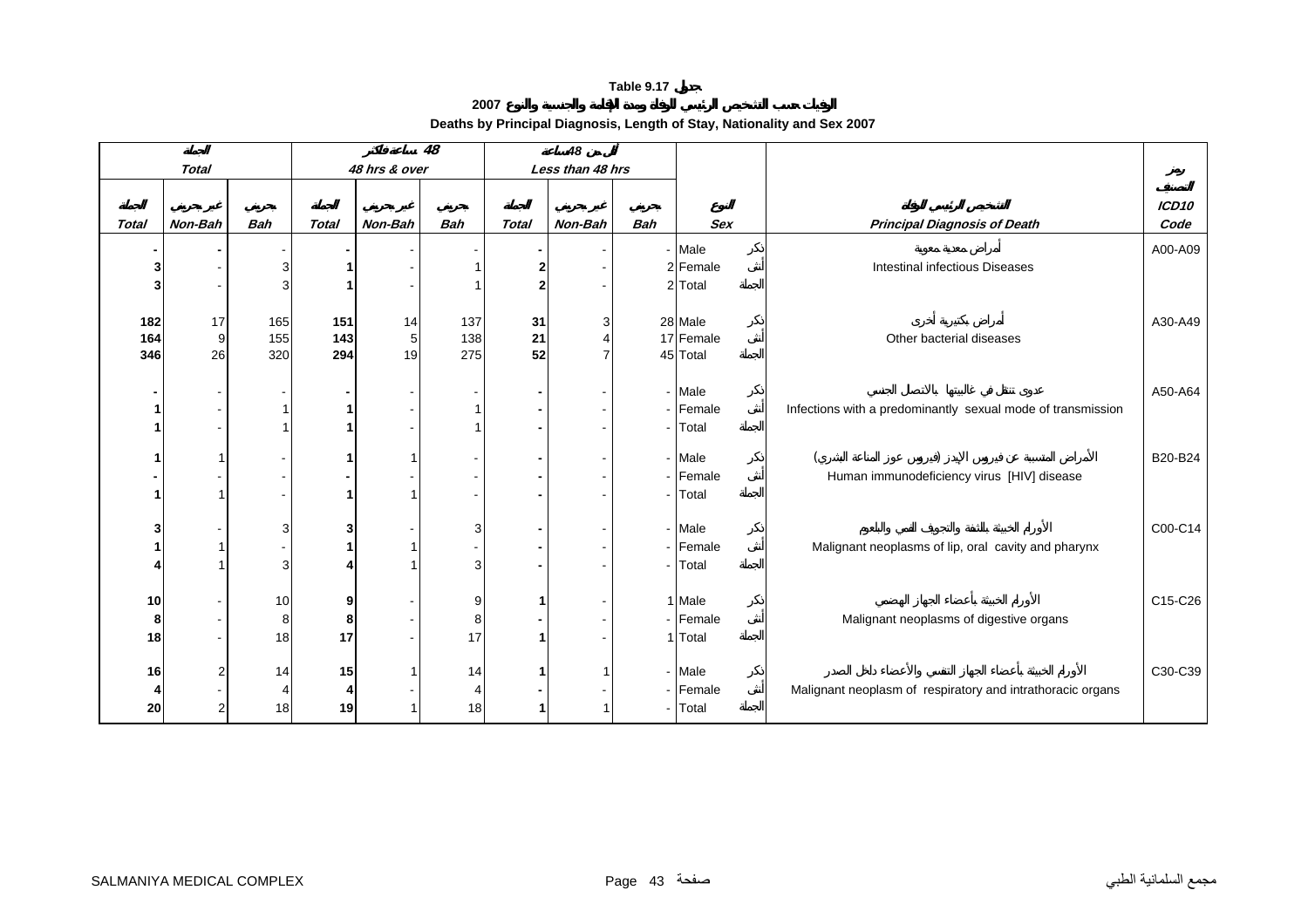**2007**

|                |              |                |                |               | 48             |              | 48               |            |                    |                                                     |                   |
|----------------|--------------|----------------|----------------|---------------|----------------|--------------|------------------|------------|--------------------|-----------------------------------------------------|-------------------|
|                | <b>Total</b> |                |                | 48 hrs & over |                |              | Less than 48 hrs |            |                    |                                                     |                   |
|                |              |                |                |               |                |              |                  |            |                    |                                                     | ICD <sub>10</sub> |
| <b>Total</b>   | Non-Bah      | <b>Bah</b>     | <b>Total</b>   | Non-Bah       | <b>Bah</b>     | <b>Total</b> | Non-Bah          | <b>Bah</b> | <b>Sex</b>         | <b>Principal Diagnosis of Death</b>                 | Code              |
|                |              |                |                |               |                |              |                  |            | - Male             |                                                     | C43-C44           |
|                |              |                |                |               |                |              |                  |            | - Female           | Melanoma and other malignant neoplasms of skin      |                   |
|                |              |                |                |               |                |              |                  |            | - Total            |                                                     |                   |
|                |              |                |                |               |                |              |                  |            |                    |                                                     |                   |
| 2              |              | $\overline{2}$ | $\mathbf{2}$   |               | 2              |              |                  |            | - Male             |                                                     | C45-C49           |
|                |              |                |                |               |                |              |                  |            | - Female           | Malignant neoplasms of mesothelial and soft tissues |                   |
| $\overline{2}$ |              | 2              | $\overline{2}$ |               | $\overline{2}$ |              |                  |            | - Total            |                                                     |                   |
| -1             |              | -1             |                |               |                |              |                  |            | 1 Male             |                                                     | C <sub>50</sub>   |
| 12             |              | 11             | 11             |               | 10             |              |                  |            | 1 Female           | Malignant neoplasms of breast                       |                   |
| 13             |              | 12             | 11             |               | 10             | 2            |                  |            | 2 Total            |                                                     |                   |
|                |              |                |                |               |                |              |                  |            |                    |                                                     |                   |
|                |              |                |                |               |                |              |                  |            | - Male             |                                                     | C51-C58           |
| 3              |              | 3              | 3              |               | 3              |              |                  | $\sim$     | Female             | Malignant neoplasms of female genital organs        |                   |
| 3              |              | 3              | 3              |               | 3              |              |                  |            | - Total            |                                                     |                   |
|                |              |                |                |               |                |              |                  |            |                    |                                                     |                   |
| 7              |              |                |                |               | 7              |              |                  |            | - Male<br>- Female |                                                     | C60-C63           |
| $\overline{7}$ |              |                | 7              |               | 7              |              |                  | $\sim$     | Total              | Malignant neoplasms of male genital organs          |                   |
|                |              |                |                |               |                |              |                  |            |                    |                                                     |                   |
| 5              |              | 4              |                |               | Δ              |              |                  |            | - Male             |                                                     | C64-C68           |
| $\blacksquare$ |              |                |                |               |                |              |                  |            | - Female           | Malignant neoplasms of urinary tract                |                   |
| 5              |              | Δ              |                |               |                |              |                  |            | - Total            |                                                     |                   |
|                |              |                |                |               |                |              |                  |            |                    |                                                     |                   |
| 6              |              | 5              | 5              |               |                |              |                  |            | 1 Male             |                                                     | C69-C72           |
| $\mathbf 2$    |              |                | 2              |               | 2              |              |                  |            | - Female           | Malignant neoplasms of eye, brain & other parts     |                   |
| 8              |              | 7              | 7              |               | 6              |              |                  |            | 1 Total            | of central nervous system                           |                   |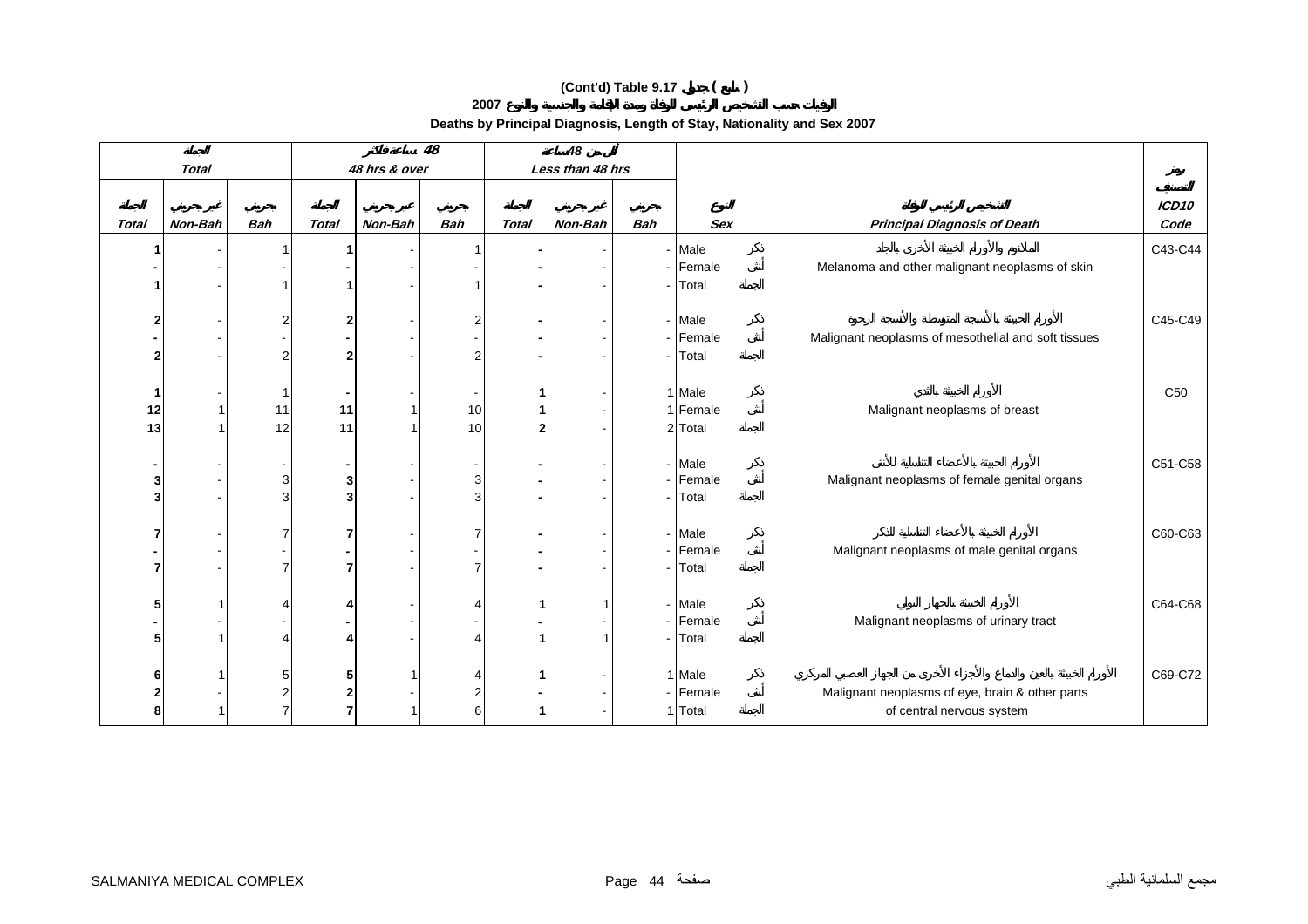**2007**

|                         |              |            |              |               | 48             |                | 48               |                |                   |                                                            |                   |
|-------------------------|--------------|------------|--------------|---------------|----------------|----------------|------------------|----------------|-------------------|------------------------------------------------------------|-------------------|
|                         | <b>Total</b> |            |              | 48 hrs & over |                |                | Less than 48 hrs |                |                   |                                                            |                   |
|                         |              |            |              |               |                |                |                  |                |                   |                                                            | ICD <sub>10</sub> |
| <b>Total</b>            | Non-Bah      | <b>Bah</b> | <b>Total</b> | Non-Bah       | <b>Bah</b>     | <b>Total</b>   | Non-Bah          | <b>Bah</b>     | <b>Sex</b>        | <b>Principal Diagnosis of Death</b>                        | Code              |
|                         |              |            |              |               |                |                |                  |                | - Male            |                                                            | C73-C75           |
| 2                       |              | 2          | $\mathbf{2}$ |               | 2              |                |                  |                | - Female          | Malignant neoplasms of thyroid and other endocrine glands  |                   |
| 3                       |              | 3          | 3            |               | 3              |                |                  | $\blacksquare$ | Total             |                                                            |                   |
|                         |              |            |              |               |                |                |                  |                |                   |                                                            |                   |
|                         |              | Δ          | 3            |               | 3              |                |                  |                | 1 Male            |                                                            | C76-C80           |
|                         |              |            |              |               |                |                |                  |                | - Female          | Malignant neoplasms of ill-defined,                        |                   |
| Δ                       |              | Δ          | 3            |               | 3              |                |                  |                | 1 Total           | secondary and unspecified sites                            |                   |
| 10                      |              | 9          | 9            |               | 8              |                |                  |                | 1 Male            |                                                            | C81-C96           |
| $\mathbf 2$             |              | 2          | $\mathbf 2$  |               | $\overline{c}$ |                |                  |                | - Female          | Malignant neoplasm of lymphoid,                            |                   |
| 12                      |              | 11         | 11           |               | 10             |                |                  |                | 1 Total           | haematopoietic and related tissue                          |                   |
|                         |              |            |              |               |                |                |                  |                |                   |                                                            |                   |
| $\mathbf{1}$            |              |            | 1            |               |                |                |                  |                | - Male            |                                                            | C97               |
|                         |              |            |              |               |                |                |                  |                | - Female          | Malignant neoplasm of independent (primary) multiple sites |                   |
| $\mathbf{1}$            |              |            |              |               |                |                |                  | $\mathbf{r}$   | Total             |                                                            |                   |
|                         |              |            |              |               |                |                |                  |                |                   |                                                            |                   |
| $\mathbf 2$             |              |            |              |               |                |                |                  |                | - Male            |                                                            | D10-D36           |
| $\overline{2}$          | 2            | 2          |              |               | $\overline{2}$ | $\overline{2}$ | ົ                | $\sim$         | - Female<br>Total | Benign Neoplasm                                            |                   |
|                         |              |            |              |               |                |                |                  |                |                   |                                                            |                   |
| 1                       |              |            |              |               |                |                |                  |                | - Male            |                                                            | D37-D48           |
| $\overline{\mathbf{2}}$ |              | 2          | 2            |               | 2              |                |                  |                | - Female          | Neoplasms of uncertain or unknown behaviour                |                   |
| $\overline{\mathbf{3}}$ |              | 3          | 3            |               | 3              |                |                  | $\sim$         | Total             |                                                            |                   |
|                         |              |            |              |               |                |                |                  |                |                   |                                                            |                   |
| $\overline{\mathbf{2}}$ |              | 2          |              |               |                |                |                  |                | 1 Male            |                                                            | D55-D59           |
|                         |              |            |              |               |                |                |                  |                | - Female          | Haemolytic anaemias                                        |                   |
| 3                       |              | 3          |              |               | 2              |                |                  |                | 1 Total           |                                                            |                   |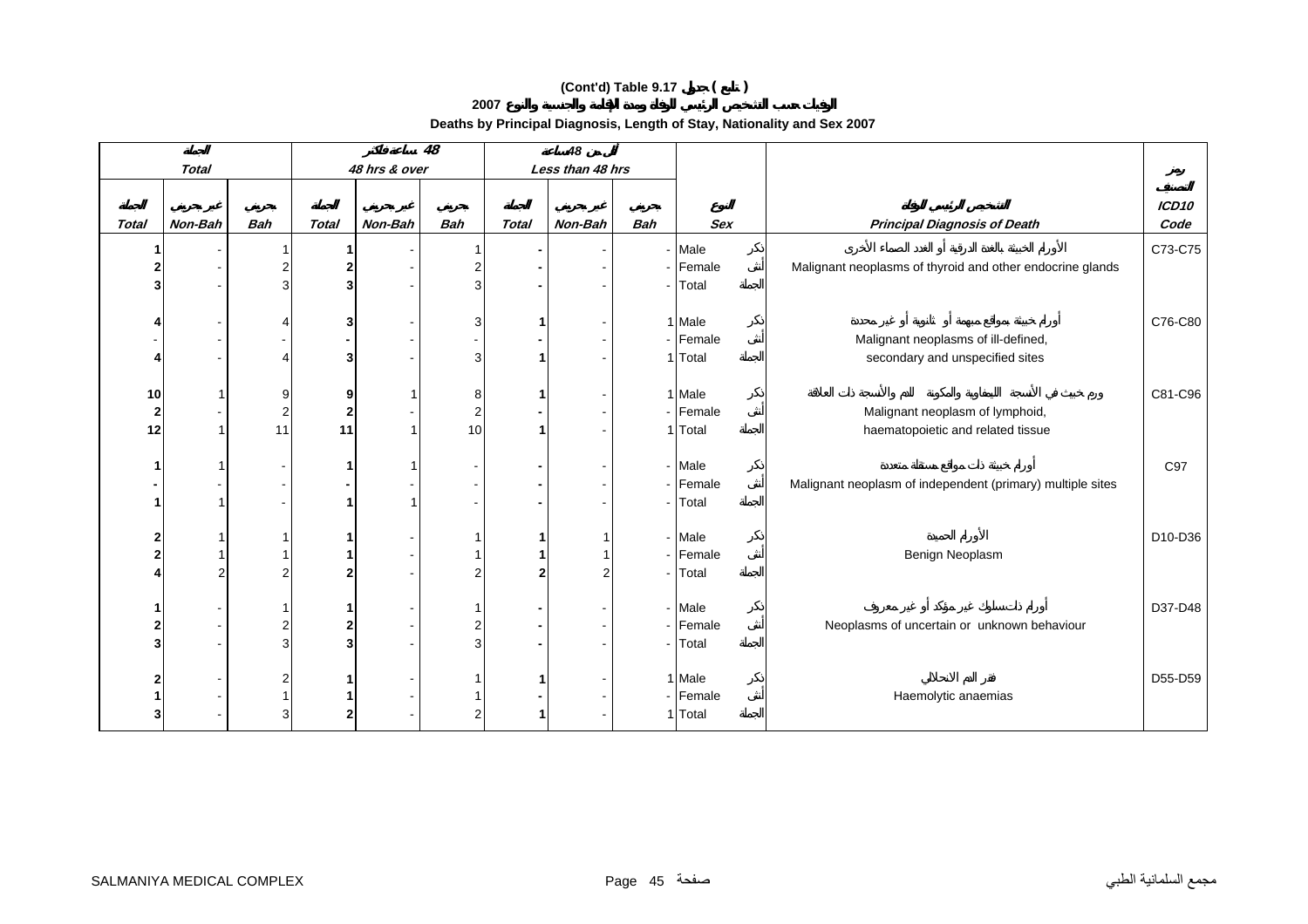**2007**

|                         |              |            |              |               | $\overline{48}$ |              | 48               |            |            |                                                     |                   |
|-------------------------|--------------|------------|--------------|---------------|-----------------|--------------|------------------|------------|------------|-----------------------------------------------------|-------------------|
|                         | <b>Total</b> |            |              | 48 hrs & over |                 |              | Less than 48 hrs |            |            |                                                     |                   |
|                         |              |            |              |               |                 |              |                  |            |            |                                                     | ICD <sub>10</sub> |
| <b>Total</b>            | Non-Bah      | <b>Bah</b> | <b>Total</b> | Non-Bah       | <b>Bah</b>      | <b>Total</b> | Non-Bah          | <b>Bah</b> | <b>Sex</b> | <b>Principal Diagnosis of Death</b>                 | Code              |
|                         |              |            |              |               |                 |              |                  |            | - Male     |                                                     | D60-D64           |
|                         |              |            |              |               |                 |              |                  |            | - Female   | Aplastic and other anaemias                         |                   |
|                         |              |            |              |               |                 |              |                  |            | - Total    |                                                     |                   |
|                         |              |            |              |               |                 |              |                  |            | - Male     |                                                     | D65-D69           |
| 5                       |              |            | 5            |               |                 |              |                  |            | - Female   | Coagulation defects, purpura and                    |                   |
| 6                       |              | Δ          | 5            |               |                 |              |                  |            | - Total    | other haemorrhagic conditions                       |                   |
|                         |              |            |              |               |                 |              |                  |            | - Male     |                                                     | E00-E07           |
|                         |              |            |              |               |                 |              |                  |            | - Female   | Disorders of thyroid gland                          |                   |
| 1                       |              |            |              |               |                 |              |                  |            | - Total    |                                                     |                   |
|                         |              |            |              |               |                 |              |                  |            |            |                                                     |                   |
| $\overline{\mathbf{c}}$ |              | 2          | 2            |               | 2               |              |                  |            | - Male     |                                                     | E10-E14           |
| $\overline{2}$          |              |            | 2            |               |                 |              |                  |            | - Female   | Diabetes mellitus                                   |                   |
|                         |              | 3          |              |               | 3               |              |                  |            | - Total    |                                                     |                   |
|                         |              |            |              |               |                 |              |                  |            | - Male     |                                                     | E15-E16           |
|                         |              |            |              |               |                 |              |                  |            | - Female   | Other disorders of glucose regulation               |                   |
|                         |              |            |              |               |                 |              |                  |            | - Total    | and pancreatic internal secretion                   |                   |
|                         |              |            |              |               |                 |              |                  |            |            |                                                     |                   |
| 2                       |              |            | 2            |               |                 |              |                  |            | - Male     |                                                     | E70-E90           |
|                         |              |            |              |               |                 |              |                  |            | - Female   | Metabolic disorders                                 |                   |
| 6                       |              | 5          | 6            |               | 5               |              |                  |            | - Total    |                                                     |                   |
|                         |              |            |              |               |                 |              |                  |            | - Male     |                                                     | G00-G09           |
|                         |              |            |              |               |                 |              |                  |            | - Female   | Inflammatory diseases of the central nervous system |                   |
| 5                       |              | 5          | 5            |               | 5               |              |                  |            | - Total    |                                                     |                   |
|                         |              |            |              |               |                 |              |                  |            |            |                                                     |                   |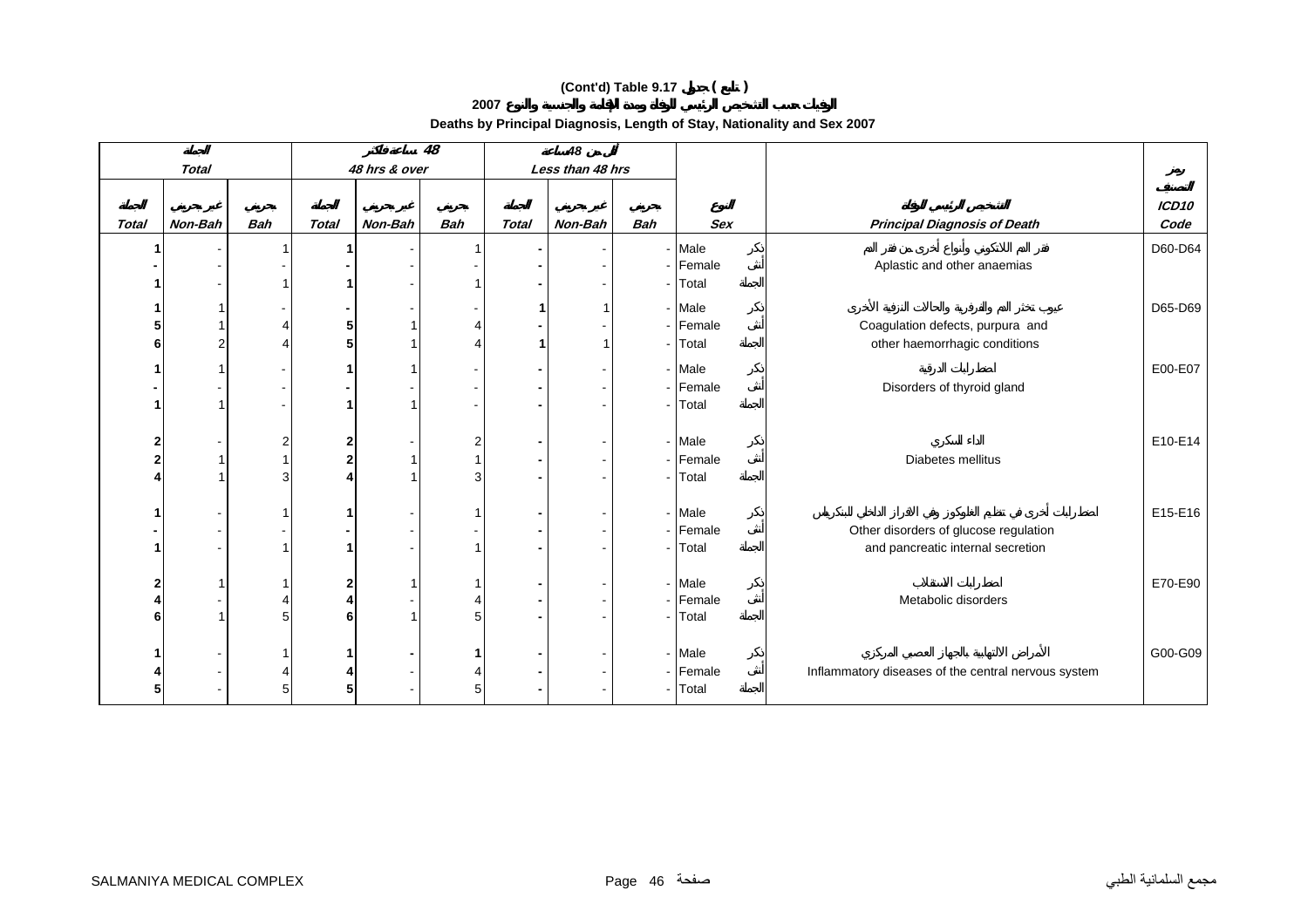**2007**

|              |                  |                |              |               | $\overline{48}$ |                 | 48               |            |            |                                                      |                   |
|--------------|------------------|----------------|--------------|---------------|-----------------|-----------------|------------------|------------|------------|------------------------------------------------------|-------------------|
|              | <b>Total</b>     |                |              | 48 hrs & over |                 |                 | Less than 48 hrs |            |            |                                                      |                   |
|              |                  |                |              |               |                 |                 |                  |            |            |                                                      |                   |
|              | Non-Bah          | <b>Bah</b>     |              | Non-Bah       | <b>Bah</b>      |                 |                  | <b>Bah</b> | <b>Sex</b> |                                                      | ICD <sub>10</sub> |
| <b>Total</b> |                  |                | <b>Total</b> |               |                 | <b>Total</b>    | Non-Bah          |            |            | <b>Principal Diagnosis of Death</b>                  | Code              |
|              |                  |                |              |               |                 |                 |                  |            | - Male     |                                                      | G10-G13           |
|              |                  |                |              |               |                 |                 |                  |            | - Female   | Systemic atrophies primarily affecting               |                   |
|              |                  |                |              |               |                 |                 |                  |            | - Total    | the central nervous system                           |                   |
|              |                  |                |              |               |                 |                 |                  |            |            |                                                      |                   |
|              |                  |                |              |               |                 |                 |                  |            | - Male     |                                                      | G35-G37           |
|              |                  |                |              |               |                 |                 |                  |            | - Female   | Demyelinating diseases of the central nervous system |                   |
| 1            |                  |                | 1            |               |                 |                 |                  |            | - Total    |                                                      |                   |
|              |                  |                |              |               |                 |                 |                  |            |            |                                                      |                   |
| 4            | $\overline{2}$   | $\overline{2}$ | 4            |               | 2               |                 |                  |            | - Male     |                                                      | G90-G99           |
| 6            |                  | 6              | 6            |               | 6               |                 |                  |            | - Female   | Other disorders of the nervous system                |                   |
| 10           | $2 \overline{2}$ | 8              | 10           |               | 8               |                 |                  |            | - Total    |                                                      |                   |
| 21           | 3                | 18             | 11           |               | 10              | 10              | 2                |            | 8 Male     |                                                      | $110 - 115$       |
| 12           |                  | 11             | 12           |               | 11              |                 |                  |            | - Female   | Hypertensive diseases                                |                   |
| 33           |                  | 29             | 23           |               | 21              | 10              | $\mathfrak{p}$   |            | 8 Total    |                                                      |                   |
|              |                  |                |              |               |                 |                 |                  |            |            |                                                      |                   |
| 26           | 9                | 17             | 14           |               | 12              | 12              |                  |            | 5 Male     |                                                      | I20-I25           |
| 17           |                  | 16             | 8            |               | 8               | 9               |                  |            | 8 Female   | Ischaemic heart disease                              |                   |
| 43           | 10               | 33             | 22           |               | 20              | 21              | 8                |            | 13 Total   |                                                      |                   |
|              |                  |                |              |               |                 |                 |                  |            |            |                                                      |                   |
| 7            |                  | $\overline{7}$ | 6            |               | 6               |                 |                  |            | 1 Male     |                                                      | I26-I28           |
| 9            |                  | 8              | 9            |               | 8               |                 |                  |            | - Female   | Pulmonary heart diseases and diseases of             |                   |
| 16           |                  | 15             | 15           |               | 14              |                 |                  |            | 1 Total    | pulmonary circulation                                |                   |
|              |                  |                |              |               |                 |                 |                  |            |            |                                                      |                   |
| 39           | 7                | 32             | 33           |               | 28              | 6               | 2                |            | 4 Male     |                                                      | 130-152           |
| 26           | $\mathbf{2}$     | 24             | 22           |               | 21              | 4               |                  |            | 3 Female   | Other forms of heart diseases                        |                   |
| 65           | 9                | 56             | 55           |               | 49              | 10 <sup>1</sup> | 3                |            | 7 Total    |                                                      |                   |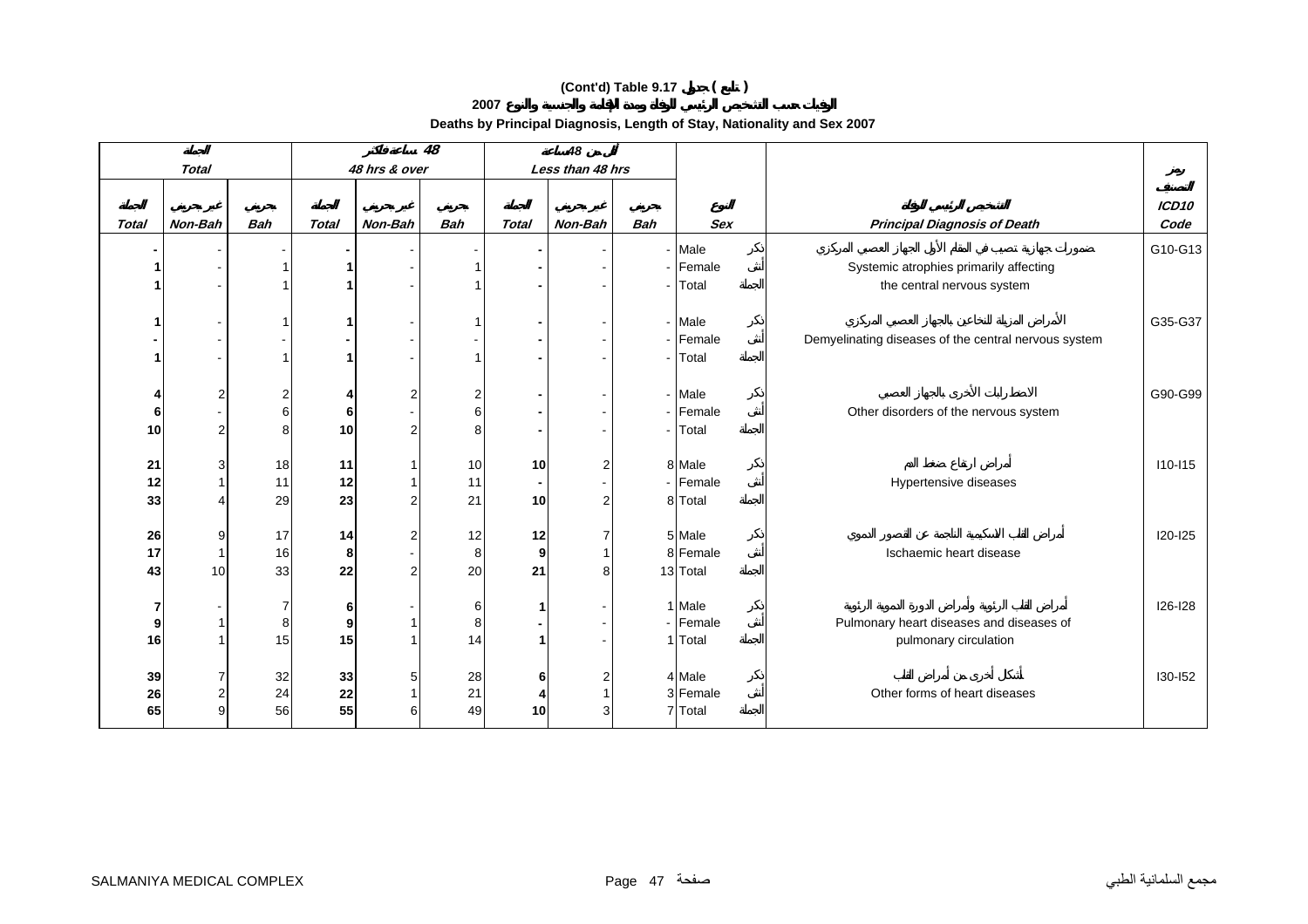**2007**

|                |                |            |              |               | $\overline{48}$ |              | 48               |                          |                  |                                                                  |         |
|----------------|----------------|------------|--------------|---------------|-----------------|--------------|------------------|--------------------------|------------------|------------------------------------------------------------------|---------|
|                | <b>Total</b>   |            |              | 48 hrs & over |                 |              | Less than 48 hrs |                          |                  |                                                                  |         |
|                |                |            |              |               |                 |              |                  |                          |                  |                                                                  | ICD10   |
| <b>Total</b>   | Non-Bah        | <b>Bah</b> | <b>Total</b> | Non-Bah       | <b>Bah</b>      | <b>Total</b> | Non-Bah          | <b>Bah</b>               | <b>Sex</b>       | <b>Principal Diagnosis of Death</b>                              | Code    |
| 36             | 14             | 22         | 32           | 12            | 20              |              | $\overline{2}$   |                          | 2 Male           |                                                                  | 160-169 |
| 39             | 6              | 33         | 35           | 6             | 29              |              |                  |                          | 4 Female         | Cerebrovascular diseases                                         |         |
| 75             | 20             | 55         | 67           | 18            | 49              | 8            | 2                |                          | 6 Total          |                                                                  |         |
|                |                |            |              |               |                 |              |                  |                          |                  |                                                                  |         |
|                | 1              |            |              |               |                 |              |                  |                          | - Male           |                                                                  | 180-189 |
|                | 1              |            |              |               |                 |              |                  |                          | - Female         | Diseases of veins, lymphatic vessels and lymph nodes,            |         |
| 2              | $\overline{2}$ |            |              |               |                 |              |                  |                          | - Total          | not elsewhere classified                                         |         |
|                |                |            |              |               |                 |              |                  |                          |                  |                                                                  |         |
| 7              |                |            |              |               | 7               |              |                  |                          | - Male           |                                                                  | J10-J18 |
| 5              |                | 5          | 5            |               | 5               |              |                  |                          | - Female         | Influenza and pneumonia                                          |         |
| 12             |                | 12         | 12           |               | 12              |              |                  | $\blacksquare$           | Total            |                                                                  |         |
|                |                |            |              |               |                 |              |                  |                          |                  |                                                                  |         |
|                |                |            |              |               |                 |              |                  |                          | - Male<br>Female |                                                                  | J30-J39 |
|                |                |            |              |               |                 |              |                  | $\blacksquare$<br>$\sim$ | Total            | Other diseases of upper repiratory tract                         |         |
|                |                |            |              |               |                 |              |                  |                          |                  |                                                                  |         |
| 9              | 1              | 8          | 8            |               |                 |              |                  |                          | 1 Male           |                                                                  | J40-J47 |
| 6              |                | 6          | 6            |               | 6               |              |                  |                          | - Female         | Chronic lower repiratory diseases                                |         |
| 15             | 1              | 14         | 14           |               | 13              |              |                  |                          | 1 Total          |                                                                  |         |
|                |                |            |              |               |                 |              |                  |                          |                  |                                                                  |         |
| 6              |                | 5          | 5            |               |                 |              |                  |                          | 1 Male           |                                                                  | J60-J70 |
| 11             |                | 11         | 8            |               | 8               | 3            |                  |                          | 3 Female         | Lung diseases due to external agents                             |         |
| 17             | 1              | 16         | 13           |               | 12              |              |                  |                          | 4 Total          |                                                                  |         |
|                |                |            |              |               |                 |              |                  |                          |                  |                                                                  |         |
|                | 2              | 5          | 3            |               | 3               |              |                  |                          | 2 Male           |                                                                  | J80-J84 |
| $\overline{2}$ |                |            |              |               | $\overline{2}$  |              |                  |                          | - Female         | Other repiratory diseases principally affecting the interstitium |         |
| 9              | $\overline{2}$ |            |              |               | 5               |              | $\overline{2}$   |                          | 2 Total          |                                                                  |         |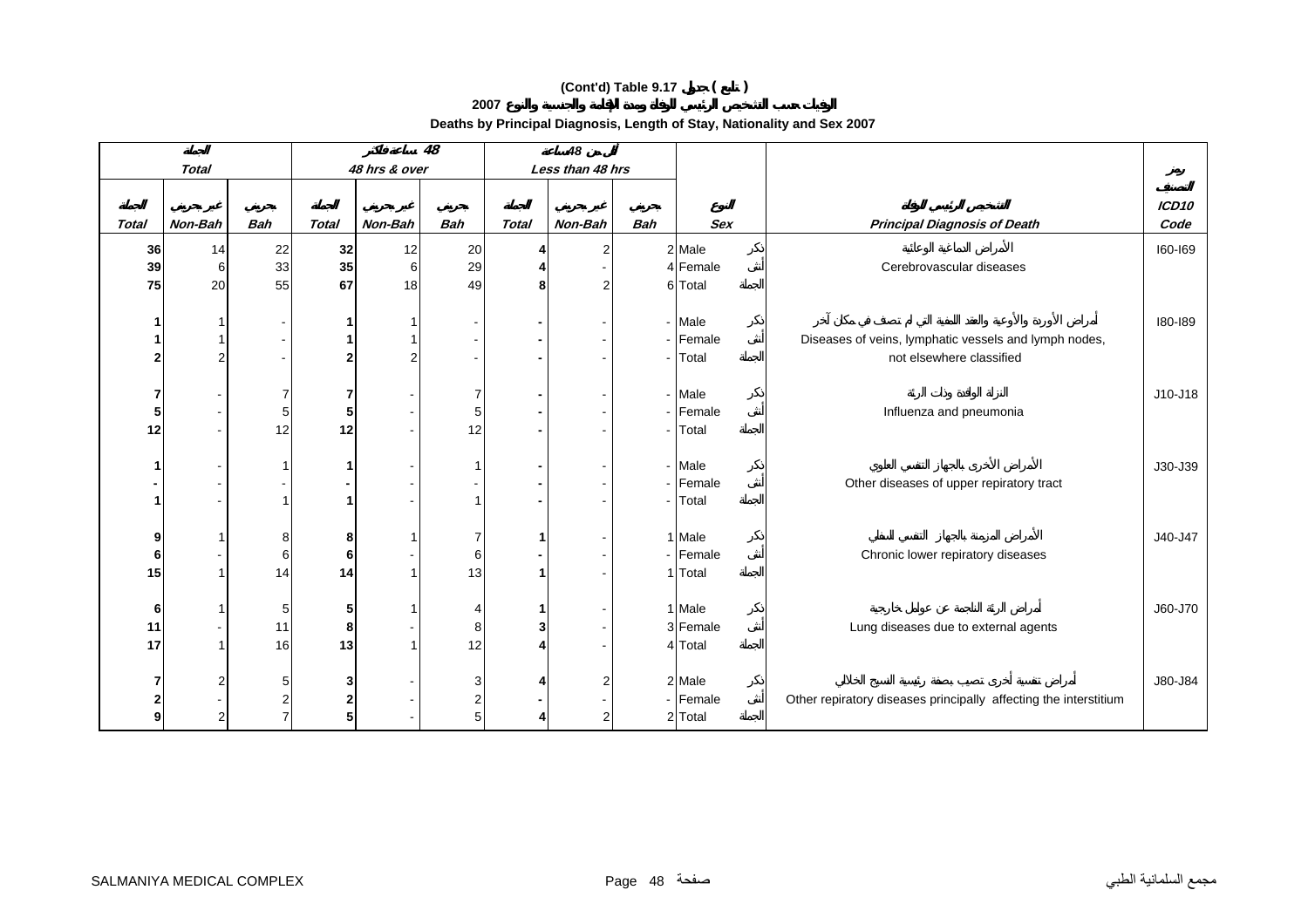**2007**

|                |              |            |              |               | $\overline{48}$          |              | 48               |                |                    |                                                                |                           |
|----------------|--------------|------------|--------------|---------------|--------------------------|--------------|------------------|----------------|--------------------|----------------------------------------------------------------|---------------------------|
|                | <b>Total</b> |            |              | 48 hrs & over |                          |              | Less than 48 hrs |                |                    |                                                                |                           |
| <b>Total</b>   | Non-Bah      | <b>Bah</b> | <b>Total</b> | Non-Bah       | <b>Bah</b>               | <b>Total</b> | Non-Bah          | <b>Bah</b>     | <b>Sex</b>         | <b>Principal Diagnosis of Death</b>                            | ICD <sub>10</sub><br>Code |
| -1             |              |            |              |               |                          |              |                  |                | - Male             |                                                                | J85-J86                   |
|                |              |            |              |               | $\overline{\phantom{a}}$ |              |                  | $\blacksquare$ | Female             | Suppurative and necrotic conditions of lower respiratory tract |                           |
|                |              |            |              |               |                          |              |                  |                | Total              |                                                                |                           |
|                |              |            |              |               |                          |              |                  |                |                    |                                                                |                           |
| $\overline{2}$ |              | -1         | 2            |               | -1                       |              |                  |                | - Male             |                                                                | J90-J94                   |
| 1              |              |            |              |               |                          |              |                  |                | - Female           | Other diseases of pleura                                       |                           |
| 3              |              | 2          | 3            |               | 2                        |              |                  | $\blacksquare$ | Total              |                                                                |                           |
|                |              |            |              |               |                          |              |                  |                |                    |                                                                |                           |
| 18<br>15       |              | 17<br>15   | 14<br>12     |               | 13<br>12                 | 4<br>3       |                  |                | 4 Male<br>3 Female | Other diseases of the respiratory system                       | J95-J99                   |
| 33             |              | 32         | 26           |               | 25                       | 7            |                  |                | 7 Total            |                                                                |                           |
|                |              |            |              |               |                          |              |                  |                |                    |                                                                |                           |
| 3              |              | 3          | 3            |               | 3                        |              |                  |                | - Male             |                                                                | K55-K63                   |
|                |              |            |              |               | 1                        |              | $\sim$           |                | - Female           | Other diseases of intestines                                   |                           |
|                |              |            |              |               | Δ                        |              |                  | $\blacksquare$ | Total              |                                                                |                           |
|                |              |            |              |               |                          |              |                  |                |                    |                                                                |                           |
| 1              |              |            |              |               | 1                        |              |                  |                | - Male             |                                                                | K65-K67                   |
|                |              |            |              |               | $\blacksquare$           |              |                  | $\blacksquare$ | Female             | Diseases of peritoneum                                         |                           |
| -1             |              |            |              |               |                          |              |                  | $\blacksquare$ | Total              |                                                                |                           |
| 13             | 5            | 8          | 11           |               | 8                        | 2            | $\overline{2}$   |                | - Male             |                                                                | K70-K77                   |
| $\overline{7}$ |              | 6          | 6            |               | 5                        |              |                  |                | 1 Female           | Diseases of liver                                              |                           |
| 20             | 6            | 14         | 17           |               | 13                       | 3            | $\overline{2}$   |                | 1 Total            |                                                                |                           |
|                |              |            |              |               |                          |              |                  |                |                    |                                                                |                           |
| 1              |              |            |              |               |                          |              |                  |                | - Male             |                                                                | K80-K87                   |
|                |              |            |              |               | 1                        |              |                  | $\blacksquare$ | Female             | Disorders of gallbladder, biliary tract and pancreas           |                           |
| $\overline{2}$ |              |            |              |               | 1                        |              |                  | $\sim$         | Total              |                                                                |                           |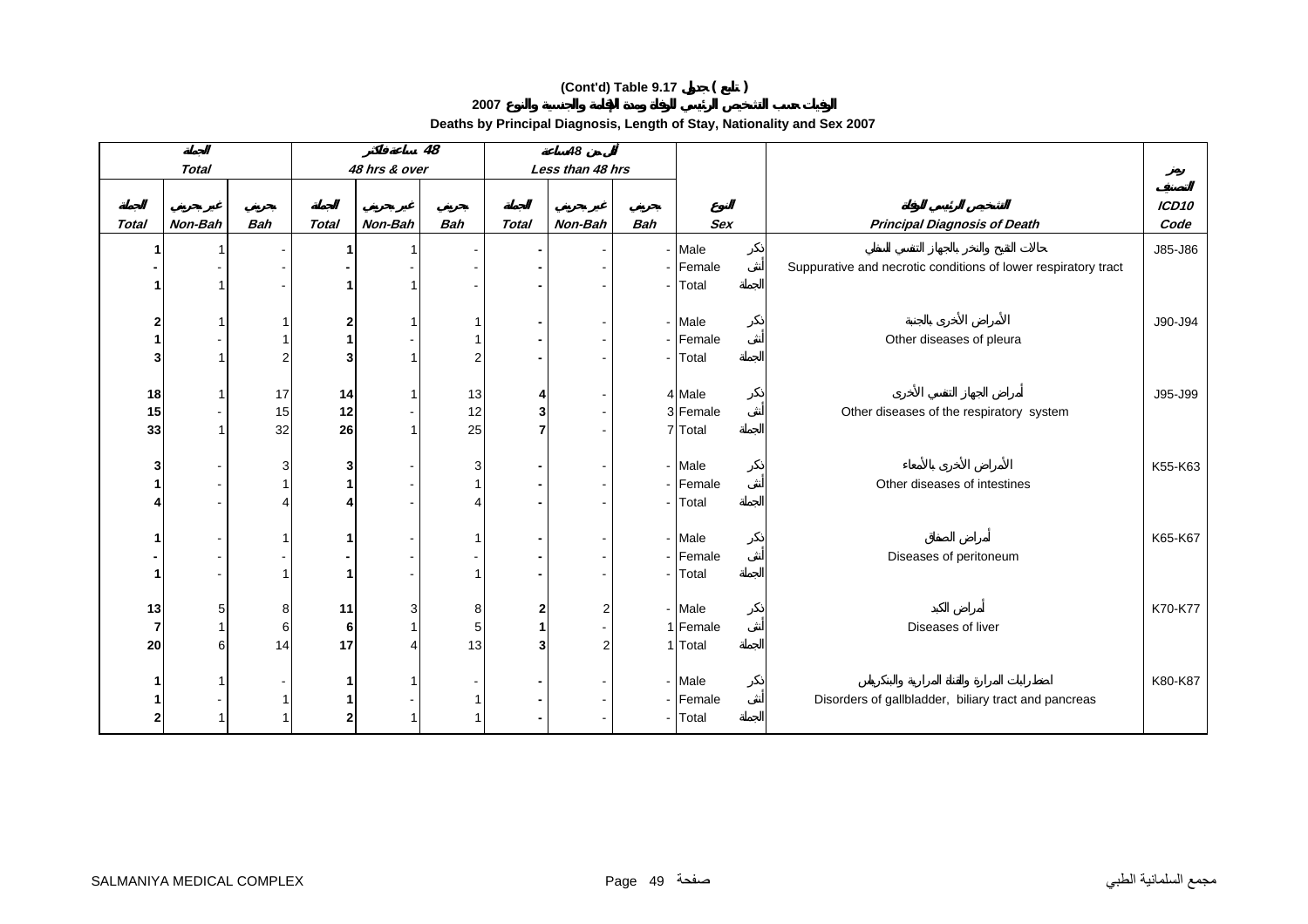**2007**

|                |              | $\overline{48}$          |              |               | 48             |              |                  |            |            |                                                       |                   |
|----------------|--------------|--------------------------|--------------|---------------|----------------|--------------|------------------|------------|------------|-------------------------------------------------------|-------------------|
|                | <b>Total</b> |                          |              | 48 hrs & over |                |              | Less than 48 hrs |            |            |                                                       |                   |
|                |              |                          |              |               |                |              |                  |            |            |                                                       |                   |
|                |              |                          |              |               |                |              |                  |            |            |                                                       | ICD <sub>10</sub> |
| Total          | Non-Bah      | <b>Bah</b>               | <b>Total</b> | Non-Bah       | <b>Bah</b>     | <b>Total</b> | Non-Bah          | <b>Bah</b> | <b>Sex</b> | <b>Principal Diagnosis of Death</b>                   | Code              |
| 8              |              | $\overline{7}$           | 7            |               | 6              |              |                  |            | 1 Male     |                                                       | K90-K93           |
|                |              |                          |              |               |                |              |                  |            | - Female   | Other diseases of the digestive system                |                   |
| 8              |              | 7                        | 7            |               | 6              |              |                  |            | 1 Total    |                                                       |                   |
|                |              |                          |              |               |                |              |                  |            |            |                                                       |                   |
|                |              | $\overline{\phantom{0}}$ |              |               |                |              |                  |            | - Male     |                                                       | L80-L99           |
|                |              |                          |              |               |                |              |                  |            | - Female   | Other disorders of the skin and subcutaneous tissue   |                   |
|                |              |                          |              |               |                |              |                  |            | - Total    |                                                       |                   |
|                |              |                          |              |               |                |              |                  |            | - Male     |                                                       | M30-M36           |
|                |              |                          |              |               |                |              |                  |            | - Female   | Systemic connective tissue disorders                  |                   |
|                |              |                          |              |               |                |              |                  |            | - Total    |                                                       |                   |
|                |              |                          |              |               |                |              |                  |            |            |                                                       |                   |
|                |              |                          |              |               |                |              |                  |            | - Male     |                                                       | M60-M79           |
|                |              |                          |              |               |                |              |                  |            | - Female   | Soft tissue disorders                                 |                   |
|                |              |                          |              |               |                |              |                  |            | - Total    |                                                       |                   |
|                |              |                          |              |               |                |              |                  |            |            |                                                       |                   |
| 4              |              | 4                        |              |               |                |              |                  |            | - Male     |                                                       | N17-N19           |
| $\overline{2}$ |              | $\overline{2}$           | 2            |               | $\overline{2}$ |              |                  |            | - Female   | Renal failure                                         |                   |
| 6              |              | 6                        | 6            |               | 6              |              |                  |            | - Total    |                                                       |                   |
|                |              |                          |              |               |                |              |                  |            |            |                                                       |                   |
|                |              |                          |              |               |                |              |                  |            | - Male     |                                                       | N30-N39           |
| $\overline{2}$ |              | $\overline{2}$           |              |               |                |              |                  |            | 1 Female   | Other diseases of the urinary system                  |                   |
| 3              |              | 3                        |              |               | $\overline{2}$ |              |                  |            | 1 Total    |                                                       |                   |
|                |              |                          |              |               |                |              |                  |            |            |                                                       |                   |
|                |              |                          |              |               |                |              |                  |            | - Male     |                                                       | P00-P04           |
|                |              |                          |              |               |                |              |                  |            | - Female   | Fetus and newborn affected by maternal factors and by |                   |
|                |              |                          |              |               |                |              |                  |            | - Total    | complications of pregnancy, labour and delivery       |                   |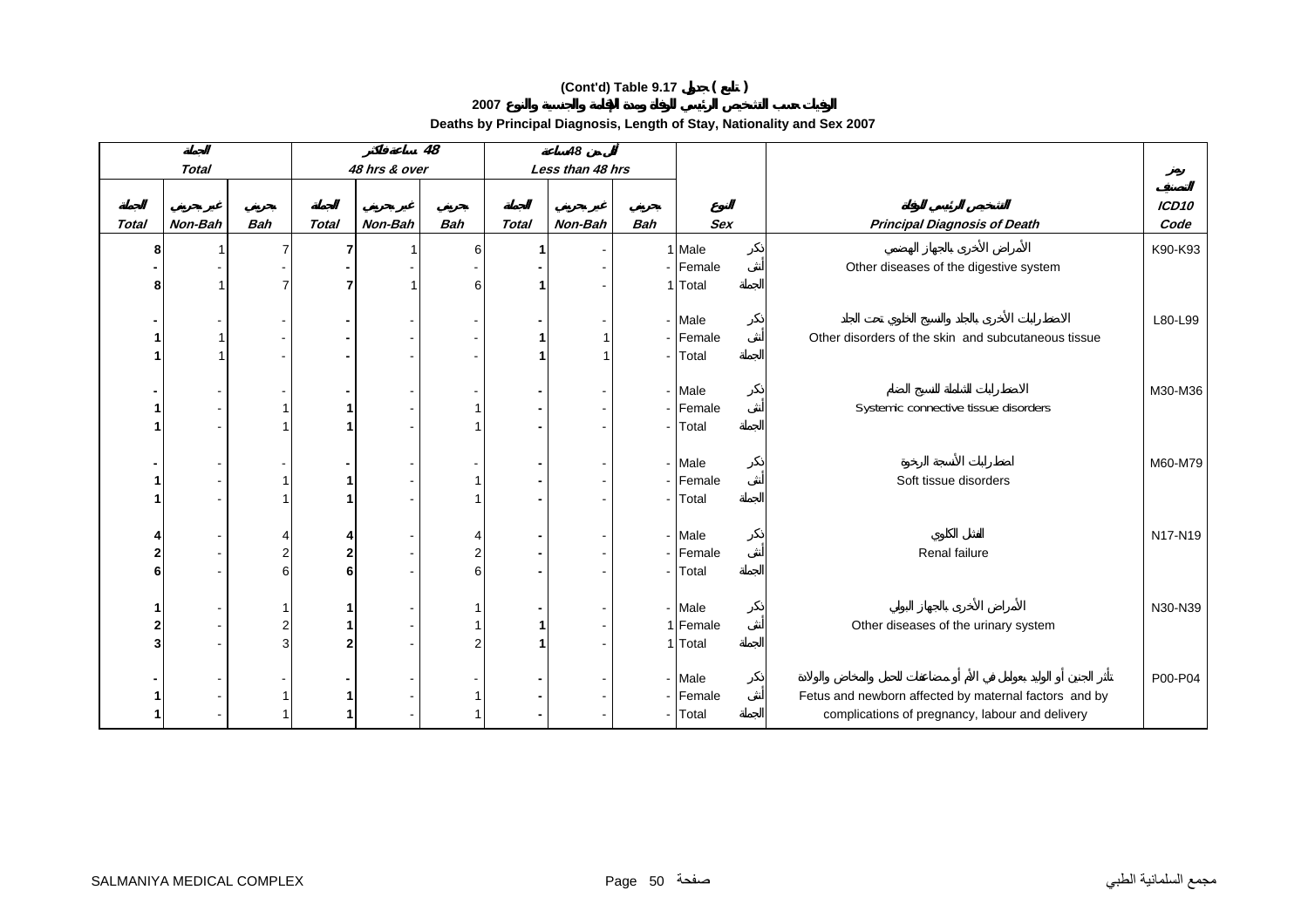**2007**

|                |              |            | 48           |               |            | 48           |                  |                |                    |                                                                   |                   |
|----------------|--------------|------------|--------------|---------------|------------|--------------|------------------|----------------|--------------------|-------------------------------------------------------------------|-------------------|
|                | <b>Total</b> |            |              | 48 hrs & over |            |              | Less than 48 hrs |                |                    |                                                                   |                   |
|                |              |            |              |               |            |              |                  |                |                    |                                                                   | ICD <sub>10</sub> |
| <b>Total</b>   | Non-Bah      | <b>Bah</b> | <b>Total</b> | Non-Bah       | <b>Bah</b> | <b>Total</b> | Non-Bah          | <b>Bah</b>     | <b>Sex</b>         | <b>Principal Diagnosis of Death</b>                               | Code              |
| 11             |              | 7          | 10           |               | 6          |              |                  |                | 1 Male             |                                                                   | P05-P08           |
| 12             |              | 9          | 6            |               |            |              |                  |                | 5 Female           | Disorders related to length of gestation and fetal growth         |                   |
| 23             |              | 16         | 16           |               | 10         |              |                  |                | 6 Total            |                                                                   |                   |
|                |              |            |              |               |            |              |                  |                |                    |                                                                   |                   |
| 6<br>11        | 3            | 8          | 3<br>6       |               |            | 3<br>5       |                  |                | 2 Male<br>4 Female | Respiratory and cardiovascular disorders                          | P20-P29           |
| 17             | 5            | 12         | q            |               | 6          | ឧ            |                  |                | 6 Total            | specific to the perinatal period                                  |                   |
|                |              |            |              |               |            |              |                  |                |                    |                                                                   |                   |
| 7              |              | 5          | 7            |               | 5          |              |                  |                | - Male             |                                                                   | P35-P39           |
| 8              |              |            | 7            |               | 3          |              |                  |                | 1 Female           | Infections specific to the perinatal period                       |                   |
| 15             |              | 9          | 14           |               | 8          |              |                  |                | 1 Total            |                                                                   |                   |
|                |              |            |              |               |            |              |                  |                |                    |                                                                   |                   |
| $\overline{2}$ |              | 2          |              |               | 2          |              |                  |                | - Male             |                                                                   | P50-P61           |
|                |              | 2          | 3            |               | 2          |              |                  | $\sim$         | - Female<br>Total  | Haemorrhagic and haematological<br>disorders of fetus and newborn |                   |
|                |              |            |              |               |            |              |                  |                |                    |                                                                   |                   |
|                |              |            |              |               |            |              |                  |                | - Male             |                                                                   | P70-P74           |
|                |              |            |              |               |            |              |                  |                | - Female           | Transitory endocrine and metabolic disorders                      |                   |
|                |              |            |              |               |            |              |                  | $\sim$         | Total              | specific to fetus and newborn                                     |                   |
|                |              |            |              |               |            |              |                  |                |                    |                                                                   |                   |
|                |              |            |              |               |            |              |                  |                | - Male             |                                                                   | P75-P78           |
|                |              |            |              |               |            |              |                  | $\blacksquare$ | Female<br>Total    | Digestive system disorders of fetus and newborn                   |                   |
|                |              |            |              |               |            |              |                  |                |                    |                                                                   |                   |
|                |              |            |              |               |            |              |                  |                | - Male             |                                                                   | P80-P83           |
|                |              |            |              |               |            |              |                  |                | 1 Female           | Conditions involving the integument and temperature               |                   |
|                |              |            |              |               |            |              |                  |                | 1 Total            | regulation of fetus and newborn                                   |                   |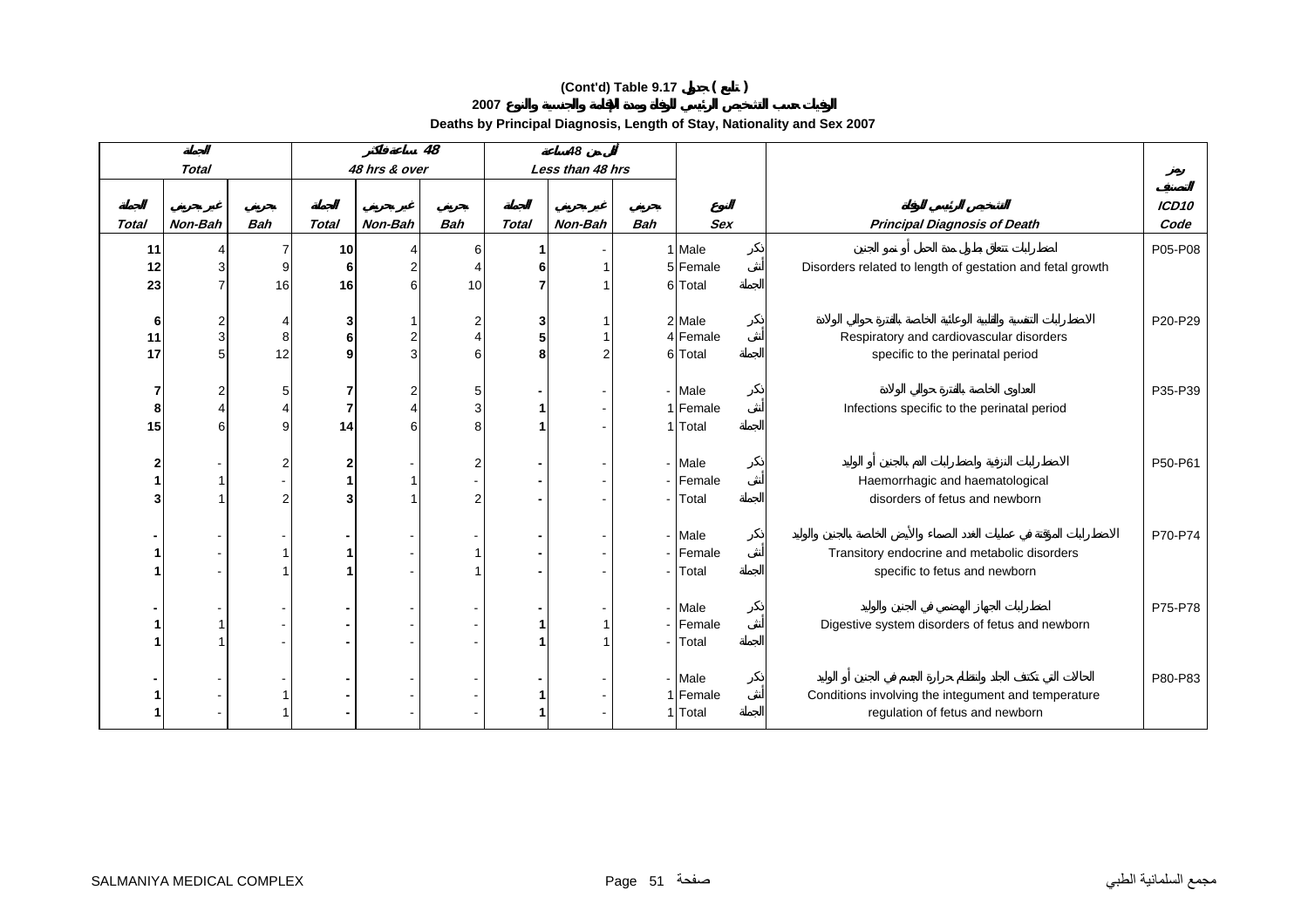**2007**

|                |              |                       |              |               | $\overline{48}$ |              | 48               |            |            |                                                        |                   |
|----------------|--------------|-----------------------|--------------|---------------|-----------------|--------------|------------------|------------|------------|--------------------------------------------------------|-------------------|
|                | <b>Total</b> |                       |              | 48 hrs & over |                 |              | Less than 48 hrs |            |            |                                                        |                   |
|                |              |                       |              |               |                 |              |                  |            |            |                                                        |                   |
|                |              |                       |              |               |                 |              |                  |            |            |                                                        | ICD <sub>10</sub> |
| <b>Total</b>   | Non-Bah      | <b>Bah</b>            | <b>Total</b> | Non-Bah       | <b>Bah</b>      | <b>Total</b> | Non-Bah          | <b>Bah</b> | <b>Sex</b> | <b>Principal Diagnosis of Death</b>                    | Code              |
| 1              |              |                       |              |               |                 |              |                  |            | 1 Male     |                                                        | Q00-Q07           |
|                |              |                       |              |               |                 |              |                  |            | - Female   | Congenital malformations of the nervous system         |                   |
|                |              |                       |              |               |                 |              |                  |            | 1 Total    |                                                        |                   |
|                |              |                       |              |               |                 |              |                  |            |            |                                                        |                   |
| 3              |              | 3                     | 2            |               | 2               |              |                  |            | 1 Male     |                                                        | Q20-Q28           |
| 1              |              |                       |              |               |                 |              |                  |            | - Female   | Congenital malformations of the circulatory system     |                   |
|                |              |                       |              |               | 3               |              |                  |            | 1 Total    |                                                        |                   |
|                |              |                       |              |               |                 |              |                  |            |            |                                                        |                   |
| 1              |              |                       |              |               |                 |              |                  |            | - Male     | التشوهات الخلقية الأخرى بالجهاز الهضمى                 | Q38-Q45           |
|                |              |                       |              |               |                 |              |                  |            | - Female   | Other congenital malformations of the digestive system |                   |
| 1              |              |                       |              |               |                 |              |                  |            | - Total    |                                                        |                   |
| $\mathbf{2}$   |              | $\overline{2}$        |              |               |                 |              |                  |            | 2 Male     | التشوهات الخلقية بالجهاز البولمي                       | Q60-Q64           |
| 1              |              |                       |              |               |                 |              |                  |            | - Female   | Congenital malformations of the urinary system         |                   |
| 3              |              | $\overline{2}$        |              |               |                 |              |                  |            | 2 Total    |                                                        |                   |
|                |              |                       |              |               |                 |              |                  |            |            |                                                        |                   |
| 1              |              |                       |              |               |                 |              |                  |            | 1 Male     |                                                        | Q65-Q79           |
|                |              |                       |              |               |                 |              |                  |            | - Female   | Congenital malformations and deformations              |                   |
| 1              |              | -1                    |              |               |                 |              |                  |            | 1 Total    | of the musculoskeletal system                          |                   |
|                |              |                       |              |               |                 |              |                  |            |            |                                                        |                   |
| $\mathbf{2}$   |              | $\overline{2}$        |              |               |                 |              |                  |            | 1 Male     |                                                        | Q80-Q89           |
| 1              |              |                       |              |               |                 |              |                  |            | - Female   | Other congenital malformations                         |                   |
| 3              |              | 2                     |              |               | 1               |              |                  |            | 1 Total    |                                                        |                   |
|                |              |                       |              |               |                 |              |                  |            |            |                                                        |                   |
| 2              |              | 2                     |              |               | 2               |              |                  |            | - Male     |                                                        | Q90-Q99           |
| $\overline{2}$ |              | $\overline{2}$        |              |               |                 |              |                  |            | 1 Female   | Chromosomal abnormalities, not elsewhere classified    |                   |
| 4              |              | $\boldsymbol{\Delta}$ |              |               | 3               |              |                  |            | 1 Total    |                                                        |                   |
|                |              |                       |              |               |                 |              |                  |            |            |                                                        |                   |
| 2              |              |                       |              |               |                 |              |                  |            | - Male     |                                                        | R00-R09           |
| 3              |              | 3                     |              |               | 2               |              |                  |            | 1 Female   | Symptoms and signs involving the                       |                   |
| 5              |              |                       |              |               | 3               |              |                  |            | 1 Total    | circulatory and respiratory systems                    |                   |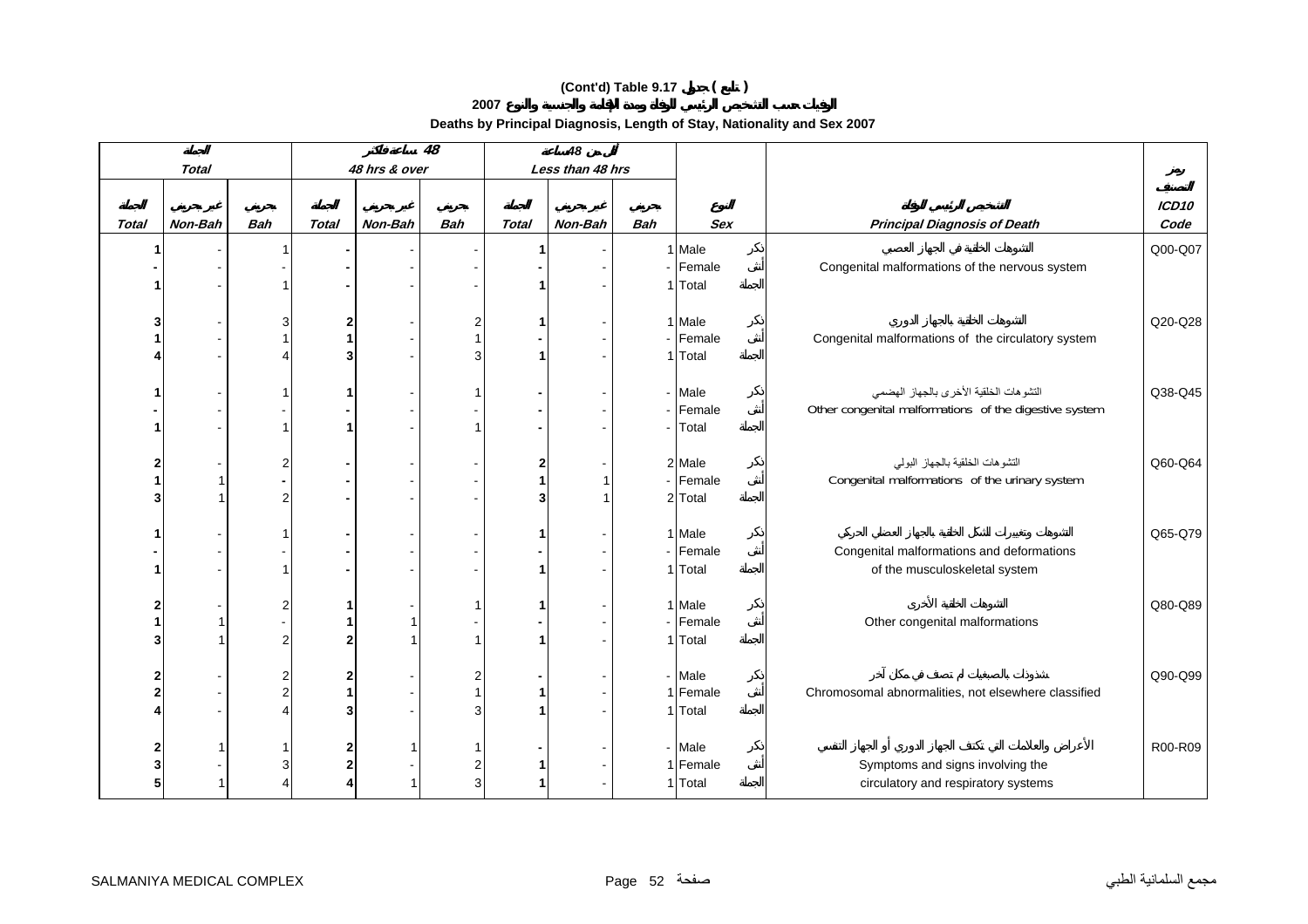**2007**

|              |              |              |              |               | 48         |              | 48               |            |                                           |                                                                     |                   |
|--------------|--------------|--------------|--------------|---------------|------------|--------------|------------------|------------|-------------------------------------------|---------------------------------------------------------------------|-------------------|
|              | <b>Total</b> |              |              | 48 hrs & over |            |              | Less than 48 hrs |            |                                           |                                                                     |                   |
|              |              |              |              |               |            |              |                  |            |                                           |                                                                     |                   |
|              |              |              |              |               |            |              |                  |            |                                           |                                                                     | ICD <sub>10</sub> |
| <b>Total</b> | Non-Bah      | <b>Bah</b>   | <b>Total</b> | Non-Bah       | <b>Bah</b> | <b>Total</b> | Non-Bah          | <b>Bah</b> | Sex                                       | <b>Principal Diagnosis of Death</b>                                 | Code              |
| 4            |              | 4            | 3            |               | 3          |              |                  |            | 1 Male                                    |                                                                     | R50-R69           |
| 6            |              | Δ            | 5            | 2             | 3          |              |                  |            | 1 Female                                  | General symptoms and signs                                          |                   |
| 10           |              | 8            | 8            |               | 6          |              |                  |            | 2 Total                                   |                                                                     |                   |
|              |              |              |              |               |            |              |                  |            |                                           |                                                                     |                   |
| 1            |              |              |              |               |            |              |                  |            | 1 Male                                    | النتائج غير الطبيعية عند فحص الدم دون تشخيص                         | R70-R79           |
|              |              |              |              |               |            |              |                  |            | - Female                                  | Abnormal findings on examination of blood,                          |                   |
| 1            |              |              |              |               |            |              |                  |            | 1 Total                                   | without diagnoses                                                   |                   |
|              |              |              |              |               |            |              |                  |            |                                           |                                                                     |                   |
| 1            |              |              |              |               | 1          |              |                  |            | - Male                                    | نتائج غير طبيعية عند التصوير التشخيصي أو دراسات الوظائف دون تشخيص   | R90-R94           |
|              |              |              |              |               |            |              |                  |            | - Female                                  | Abmormal findings on diagnostic imaging and in                      |                   |
| 1            |              |              |              |               |            |              |                  |            | - Total                                   | function studies, without diagnoses                                 |                   |
|              |              |              |              |               |            |              |                  |            |                                           |                                                                     |                   |
| 1            |              |              |              |               |            |              |                  |            | - Male                                    | الأسباب غير المعرفة أو المجهولة للوفاة                              | R95-R99           |
|              |              |              |              |               |            |              |                  |            | - Female                                  | Ill-defined and unknown causes of mortality                         |                   |
| 1            |              |              |              |               |            |              |                  |            | - Total                                   |                                                                     |                   |
| 18           | 10           | 8            | 15           | 9             | 6          | 3            |                  |            | 2 Male                                    | اصابات الرأس                                                        | S00-S09           |
| 3            | $\sim$       | $\mathbf{3}$ | 3            |               | 3          |              |                  |            | - Female                                  | Injuries to the head                                                |                   |
| 21           | 10           | 11           | 18           | 9             | 9          | 3            |                  |            | 2 Total                                   |                                                                     |                   |
|              |              |              |              |               |            |              |                  |            |                                           |                                                                     |                   |
| 1            |              |              |              |               |            |              |                  |            | - Male                                    | اصابات الصدر                                                        | S20-S29           |
|              |              |              |              |               |            |              |                  |            | - Female                                  | Injuries to the thorax                                              |                   |
| 1            |              |              |              |               |            |              |                  |            |                                           |                                                                     |                   |
|              |              |              |              |               |            |              |                  |            |                                           |                                                                     |                   |
| 1            |              |              |              |               |            |              |                  |            | - Male                                    |                                                                     | S40-S49           |
|              |              |              |              |               |            |              |                  |            | - Female                                  |                                                                     |                   |
| 1            |              |              |              |               |            |              |                  |            | - Total                                   |                                                                     |                   |
|              |              |              |              |               |            |              |                  |            |                                           |                                                                     |                   |
| 1            |              |              |              |               |            |              |                  |            | - Male                                    | اصابات الورك والفخذ                                                 |                   |
| 1            |              |              |              |               |            |              |                  |            | Injuries to the hip and thigh<br>- Female |                                                                     |                   |
| $\mathbf{2}$ |              | 2            |              |               | 2          |              |                  |            | - Total                                   |                                                                     |                   |
|              |              |              |              |               |            |              |                  |            | - Total                                   | اصابات الكتف وأعلى الذراع<br>Injuries to the shoulder and upper arm | S70-S79           |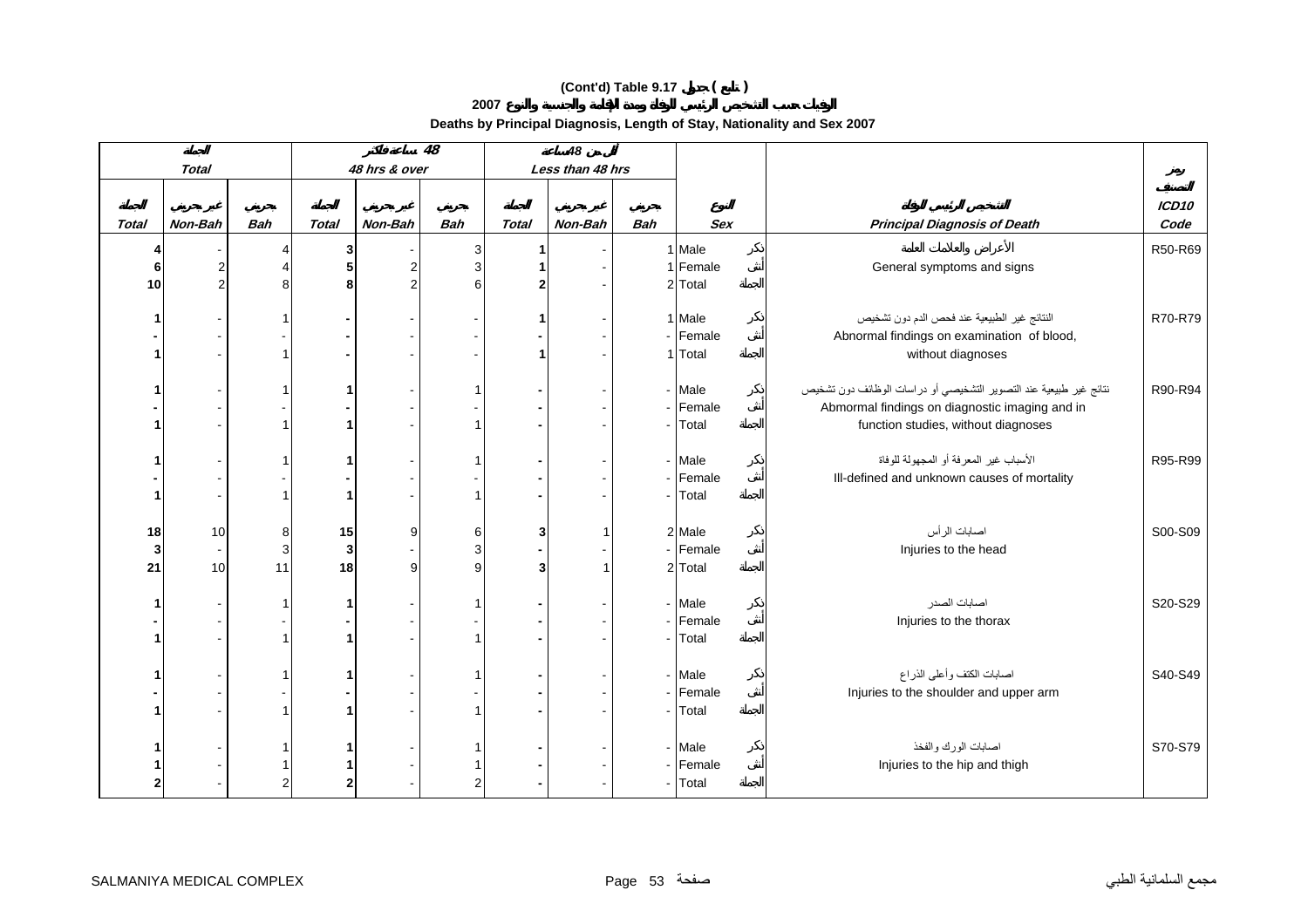**2007**

|                         |              |            |              |               | 48             |              | 48               |                |                     |        |                                                                 |                   |
|-------------------------|--------------|------------|--------------|---------------|----------------|--------------|------------------|----------------|---------------------|--------|-----------------------------------------------------------------|-------------------|
|                         | <b>Total</b> |            |              | 48 hrs & over |                |              | Less than 48 hrs |                |                     |        |                                                                 |                   |
|                         |              |            |              |               |                |              |                  |                |                     |        |                                                                 | ICD <sub>10</sub> |
| <b>Total</b>            | Non-Bah      | <b>Bah</b> | <b>Total</b> | Non-Bah       | <b>Bah</b>     | <b>Total</b> | Non-Bah          | <b>Bah</b>     | <b>Sex</b>          |        | <b>Principal Diagnosis of Death</b>                             | Code              |
|                         |              |            |              |               |                |              |                  |                | - Male              |        |                                                                 | T08-T14           |
|                         |              |            |              |               |                |              |                  |                | - Female            |        | Injuries to unspecified part of trunk, limb or body region      |                   |
|                         |              |            |              |               |                |              |                  | $\sim$         | Total               |        |                                                                 |                   |
|                         |              |            |              |               |                |              |                  |                |                     |        |                                                                 |                   |
| 1                       |              | -1         |              |               |                |              |                  |                | - Male              |        |                                                                 | T20-T25           |
|                         |              |            |              |               |                |              |                  |                | - Female            |        | Burns and corrosions of external body sufface specified by site |                   |
| 1                       |              |            |              |               |                |              |                  | $\sim$         | Total               |        |                                                                 |                   |
|                         |              |            |              |               |                |              |                  |                |                     |        |                                                                 |                   |
| $\mathbf{2}$<br>1       |              | -1         | $\mathbf{2}$ |               |                |              |                  |                | - Male              |        |                                                                 | T29-T32           |
| 3                       |              | 2          | 3            |               | 2              |              |                  |                | - Female<br>- Total |        | Burns and corrosions of multiple and unspecified body regions   |                   |
|                         |              |            |              |               |                |              |                  |                |                     |        |                                                                 |                   |
| 3                       |              | 3          | $\mathbf{2}$ |               | $\overline{2}$ |              |                  |                | 1 Male              |        |                                                                 | T36-T50           |
|                         |              |            |              |               |                |              |                  |                | - Female            |        | Poisoning by drugs, medicaments and biological substances       |                   |
|                         |              |            | 3            |               | 3              |              |                  |                | 1 Total             |        |                                                                 |                   |
|                         |              |            |              |               |                |              |                  |                |                     |        |                                                                 |                   |
| $\overline{\mathbf{2}}$ |              | -1         |              |               |                |              |                  |                | - Male              |        |                                                                 | T51-T65           |
|                         |              |            |              |               |                |              |                  |                | - Female            |        | Toxic effects of substances chiefly nonmedicinal as to source   |                   |
| $\overline{2}$          |              |            |              |               |                |              |                  | $\blacksquare$ | Total               |        |                                                                 |                   |
|                         |              |            |              |               |                |              |                  |                | - Male              |        |                                                                 | T80-T88           |
| 1                       |              |            |              |               |                |              |                  |                | - Female            |        | Complications of surgical and medical care,                     |                   |
|                         |              |            |              |               |                |              |                  | $\blacksquare$ | Total               |        | not elsewhere calssified                                        |                   |
|                         |              |            |              |               |                |              |                  |                |                     |        |                                                                 |                   |
| 558                     | 100          | 458        | 454          | 73            | 381            | 104          | 27               |                | 77 Male             | ذكر    |                                                                 |                   |
| 446                     | 45           | 401        | 377          | 33            | 344            | 69           | 12               |                | 57 Female           | أننى   | <b>Total</b>                                                    |                   |
| 1,004                   | 145          | 859        | 831          | 106           | 725            | 173          | 39               |                | 134 Total           | الجملة |                                                                 |                   |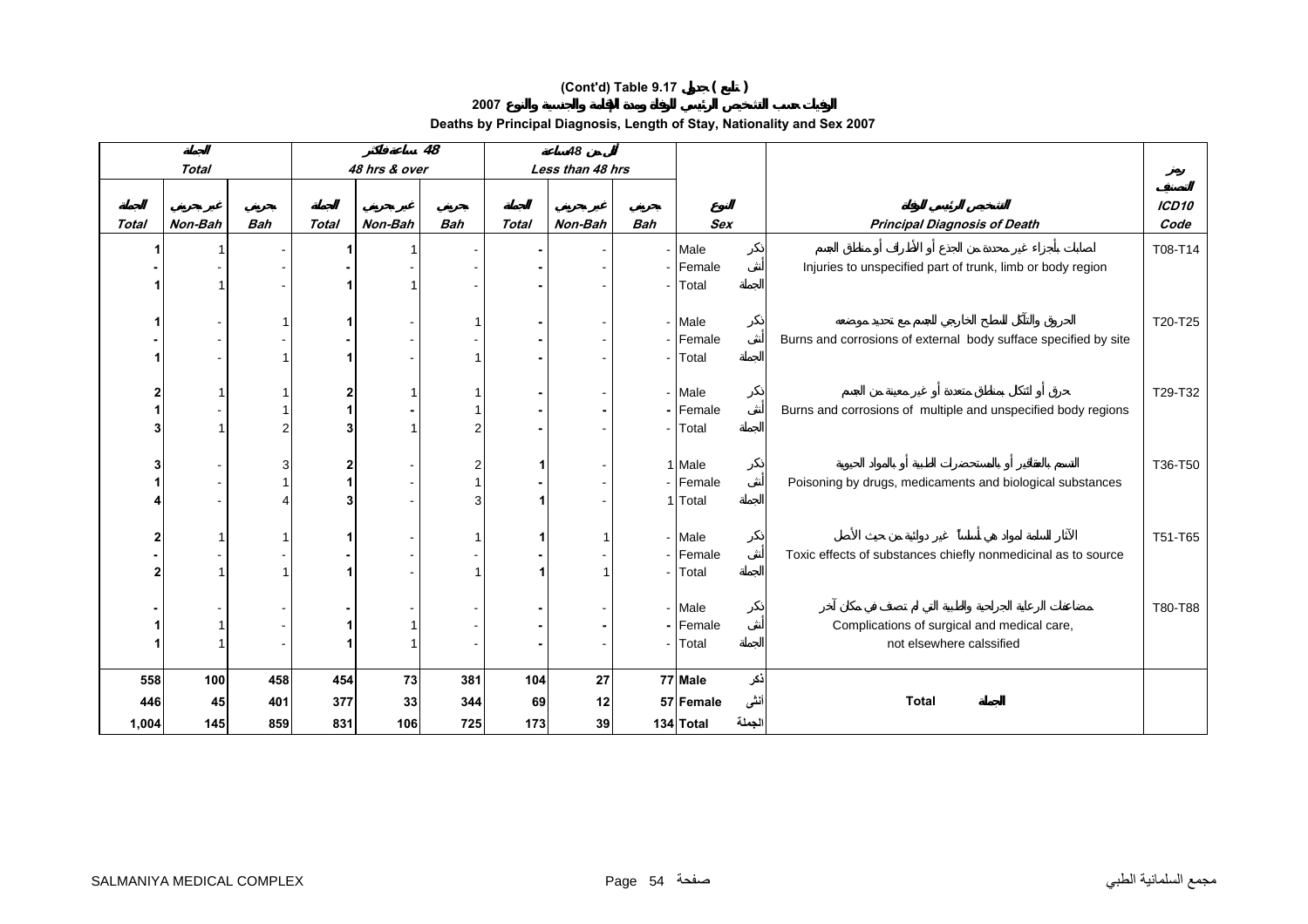

**Figure 9.5 2007**

**Deaths by Principal Diagnosis and Nationality 2007**

*Reference: Table 9.17*

*9.17* :

*Deaths*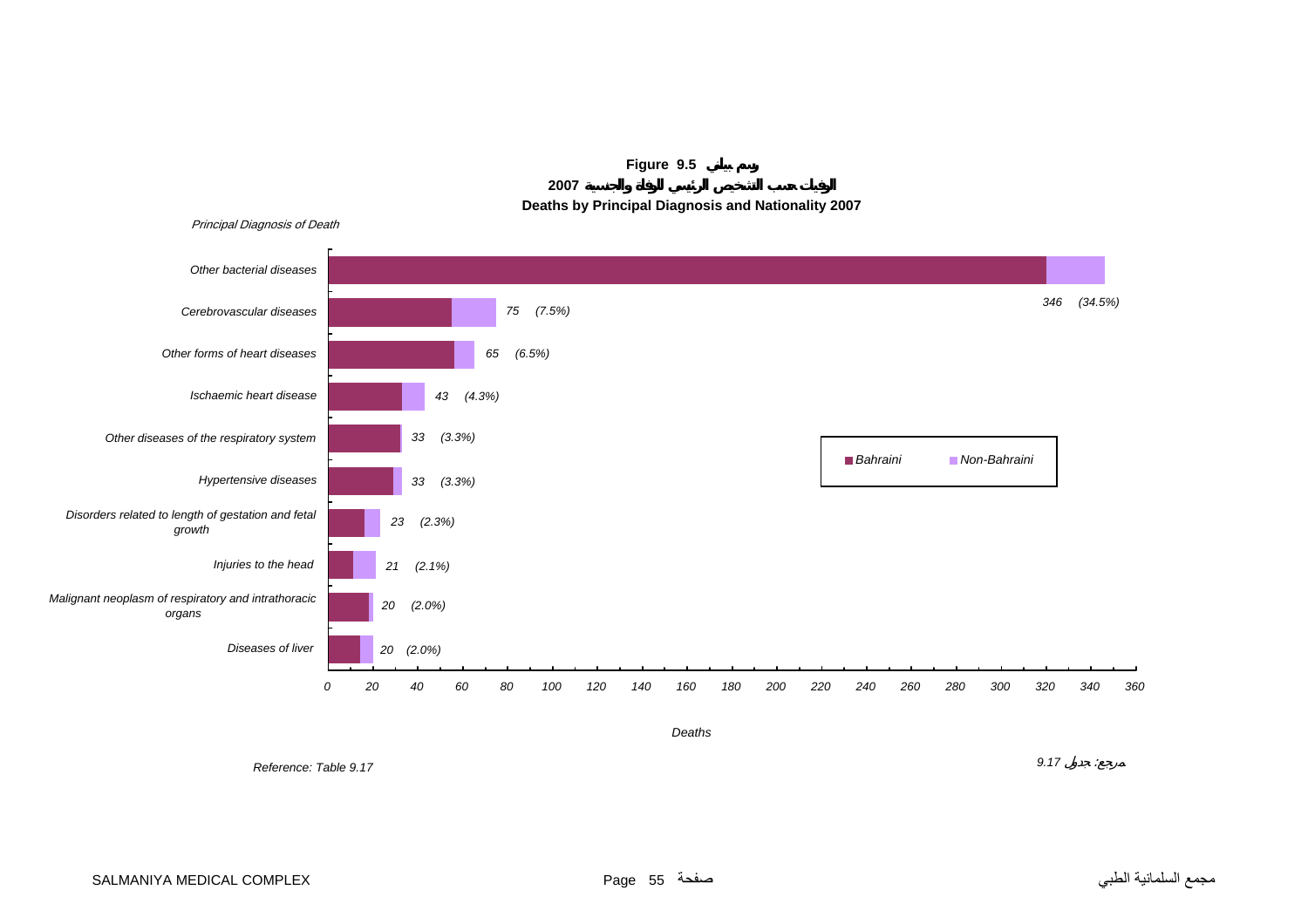**2007**

#### **Out-Patient Visits by Department, Nationality and Sex 2007**

|                                 | <b>Total</b> |         |         | Non-Bahraini |        |        | <b>Bahraini</b> |         |         |  |
|---------------------------------|--------------|---------|---------|--------------|--------|--------|-----------------|---------|---------|--|
|                                 |              |         |         |              |        |        |                 |         |         |  |
| <b>Department / Clinic</b>      | Total        | Female  | Male    | Total        | Female | Male   | Total           | Female  | Male    |  |
| <b>Accident &amp; Emergency</b> | 306,136      | 135,076 | 171,060 | 68,949       | 22,216 | 46,733 | 237,187         | 112,860 | 124,327 |  |
| <b>Out-Patient Clinics</b>      | 212,151      | 119,181 | 92,970  | 30,879       | 13,412 | 17,467 | 181,272         | 105,769 | 75,503  |  |
| Medical                         | 42,130       | 24,291  | 17,839  | 6,435        | 2525   | 3910   | 35,695          | 21766   | 13929   |  |
| Surgical                        | 20,238       | 8,930   | 11,308  | 3,104        | 1096   | 2008   | 17,134          | 7834    | 9300    |  |
| Orthopedic & Fracture           | 22,861       | 11,298  | 11,563  | 3,669        | 773    | 2896   | 19,192          | 10525   | 8667    |  |
| Plastic Surgery & Burns         | 2,215        | 955     | 1,260   | 545          | 80     | 465    | 1,670           | 875     | 795     |  |
| Ophthalmology                   | 27,118       | 12,641  | 14,477  | 4,195        | 1017   | 3178   | 22,923          | 11624   | 11299   |  |
| E.N.T.                          | 27,261       | 12,925  | 14,336  | 3,134        | 1176   | 1958   | 24,127          | 11749   | 12378   |  |
| Paediatric                      | 22,141       | 10,426  | 11,715  | 2,657        | 1219   | 1438   | 19,484          | 9207    | 10277   |  |
| Nephrology                      | 3,202        | 1,665   | 1,537   | 327          | 113    | 214    | 2,875           | 1552    | 1323    |  |
| Oncology                        | 7,488        | 5,048   | 2,440   | 781          | 453    | 328    | 6,707           | 4595    | 2112    |  |
| <b>Clinical Neurosciences</b>   | 8,084        | 4,476   | 3,608   | 1,043        | 437    | 606    | 7,041           | 4039    | 3002    |  |
| Obstetrics & Gynecology         | 23,054       | 23,047  | 7       | 4,291        | 4288   | 3      | 18,763          | 18759   |         |  |
| Dental                          | 6,359        | 3,479   | 2,880   | 698          | 235    | 463    | 5,661           | 3244    | 2417    |  |
| <b>Total</b>                    | 518,287      | 254,257 | 264,030 | 99,828       | 35,628 | 64,200 | 418,459         | 218,629 | 199,830 |  |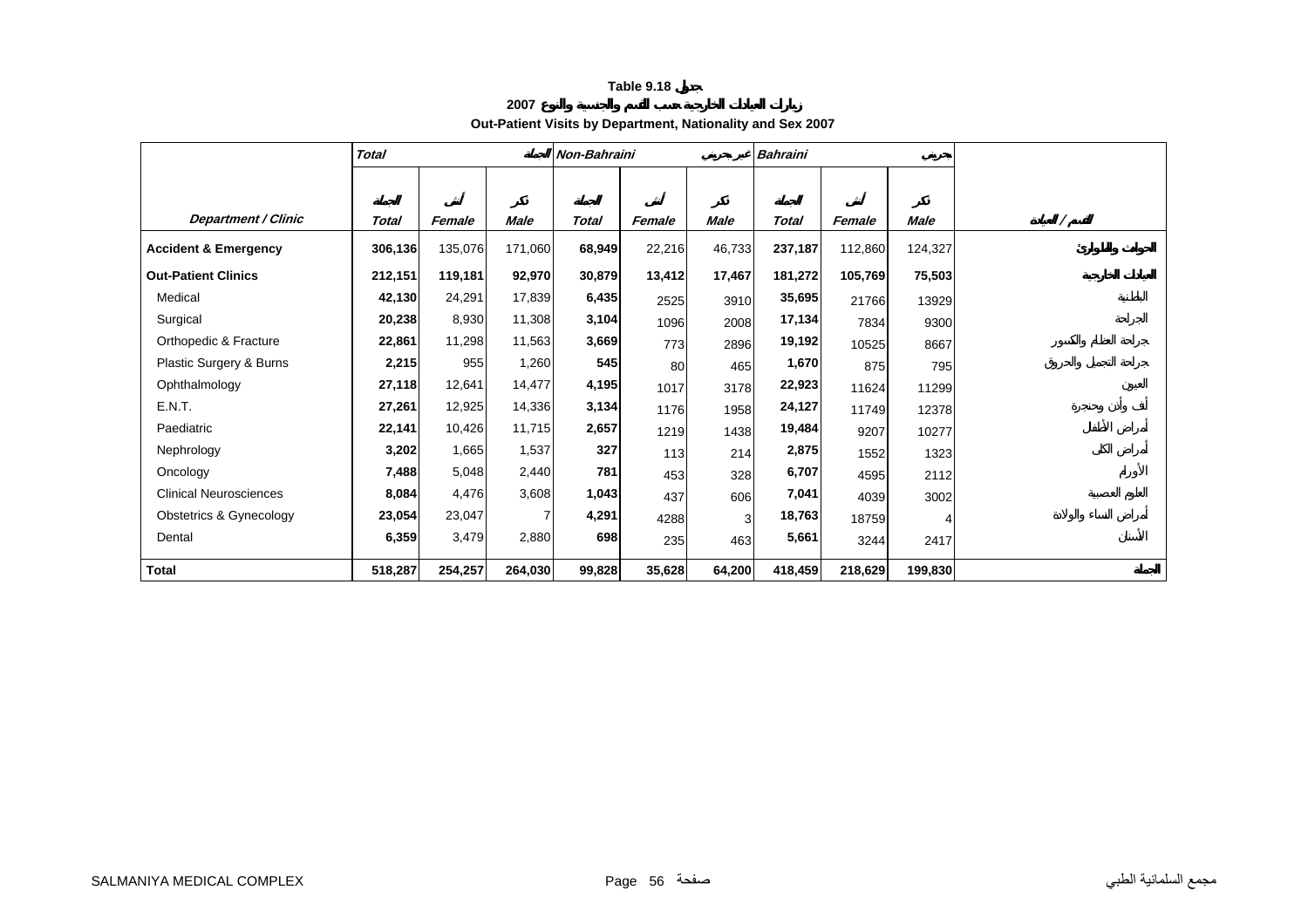**2007 - 2003**

**Out-Patient Visits by Department 2003 - 2007** 

| <b>Department / Clinic</b>      | 2007    | 2006    | 2005      | 2004      | 2003      | Γ       |
|---------------------------------|---------|---------|-----------|-----------|-----------|---------|
| <b>Accident &amp; Emergency</b> | 306,136 | 303,315 | 280,629   | 283,818   | 288,597   |         |
| <b>Out-Patient Clinics</b>      | 212,151 | 181,047 | 199,915   | 188,774   | 203,059   |         |
| Medical                         | 42,130  | 35,901  | 34,698    | 42,162    | 50,808    |         |
| Surgical                        | 20,238  | 18,643  | 21,170    | 23,572    | 28,462    |         |
| Orthopedic & Fracture           | 22,861  | 24,021  | 28,529    | 27,483    | 27,258    |         |
| Plastic Surgery & Burns         | 2,215   | 2,187   | 2,554     | 1,873     | 2,071     |         |
| Ophthalmology                   | 27,118  | 20,570  | 21,054    | 19,693    | 20,660    |         |
| E.N.T.                          | 27,261  | 23,272  | 28,043    | 27,583    | 27,369    |         |
| Paediatric                      | 22,141  | 18,938  | 20,670    | 18,114    | 18,511    |         |
| Nephrology *                    | 3,202   | 1,589   | <b>NA</b> | <b>NA</b> | <b>NA</b> | $\star$ |
| Oncology *                      | 7,488   | 5,284   | 5,324     | <b>NA</b> | <b>NA</b> |         |
| Clinical Neurosciences *        | 8,084   | 6,233   | 5,322     | <b>NA</b> | <b>NA</b> |         |
| Obstetrics & Gynecology         | 23,054  | 18,383  | 26,436    | 22,845    | 22,644    |         |
| Gynecology                      | 10,614  | 10,113  | 11,287    | 10,862    | 11,924    |         |
| Antenatal                       | 12,440  | 8,270   | 15,149    | 11,983    | 10,720    |         |
| Dental                          | 6,359   | 6,026   | 6,115     | 5,449     | 5,276     |         |
| Total                           | 518,287 | 484,362 | 480,544   | 472,592   | 491,656   |         |
| <b>Other Services</b>           |         |         |           |           |           |         |
| Physiotherapy (SMC)             | 95,716  | 95,017  | 91,113    | 83,352    | 91,143    |         |
| Occupational Therapy            | 7,384   | 5,155   | 7,833     | 8,341     | 7,811     |         |
| Day Case Unit                   | 8,906   | 7,595   | 7,654     | 7,460     | 7,089     |         |

*\* Separated from Medical Department since 2005.* . *2005 \**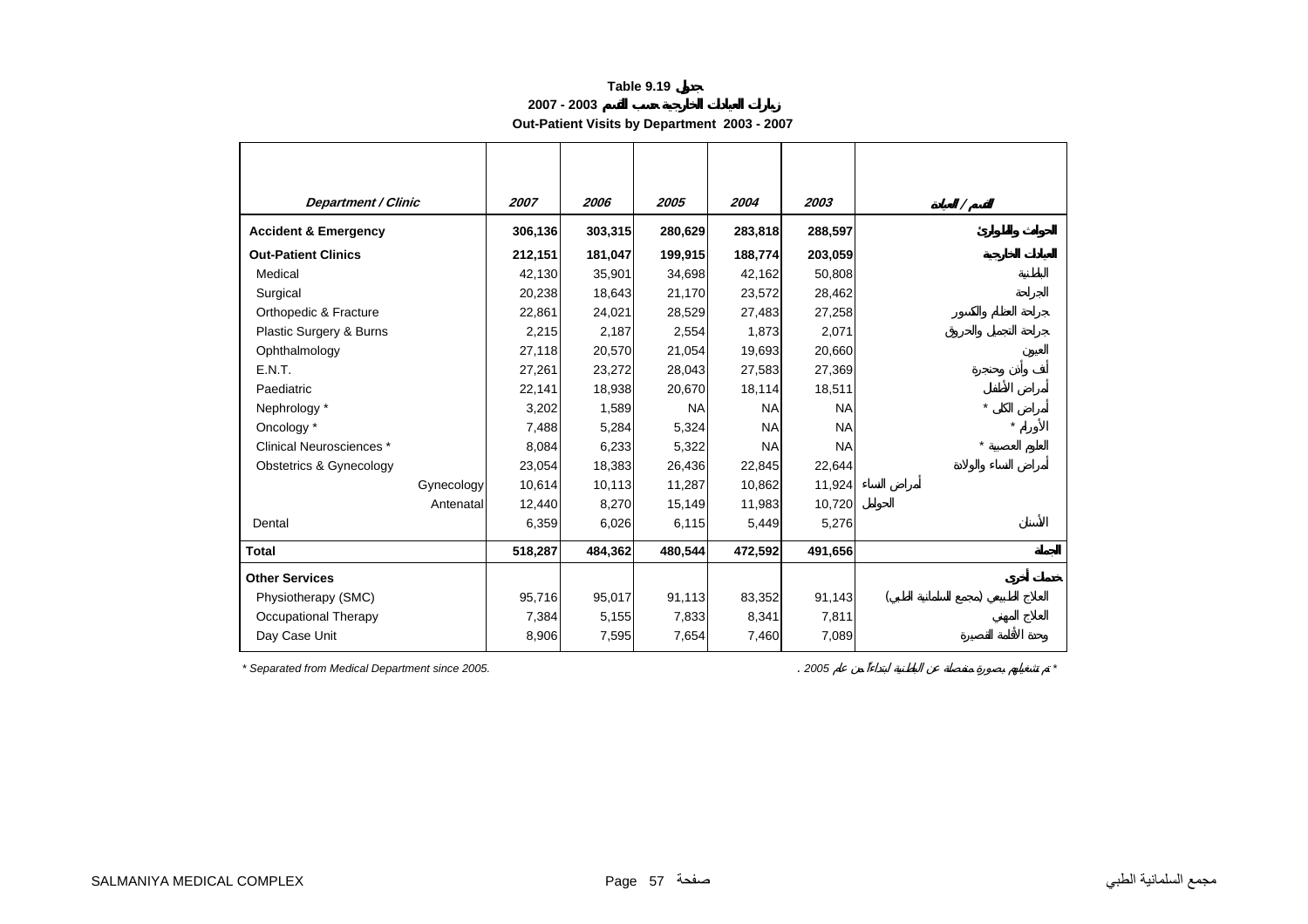



 *Reference: Table 9.18*

 *9.18* : $\sim$   $\beta$ 

*Visits*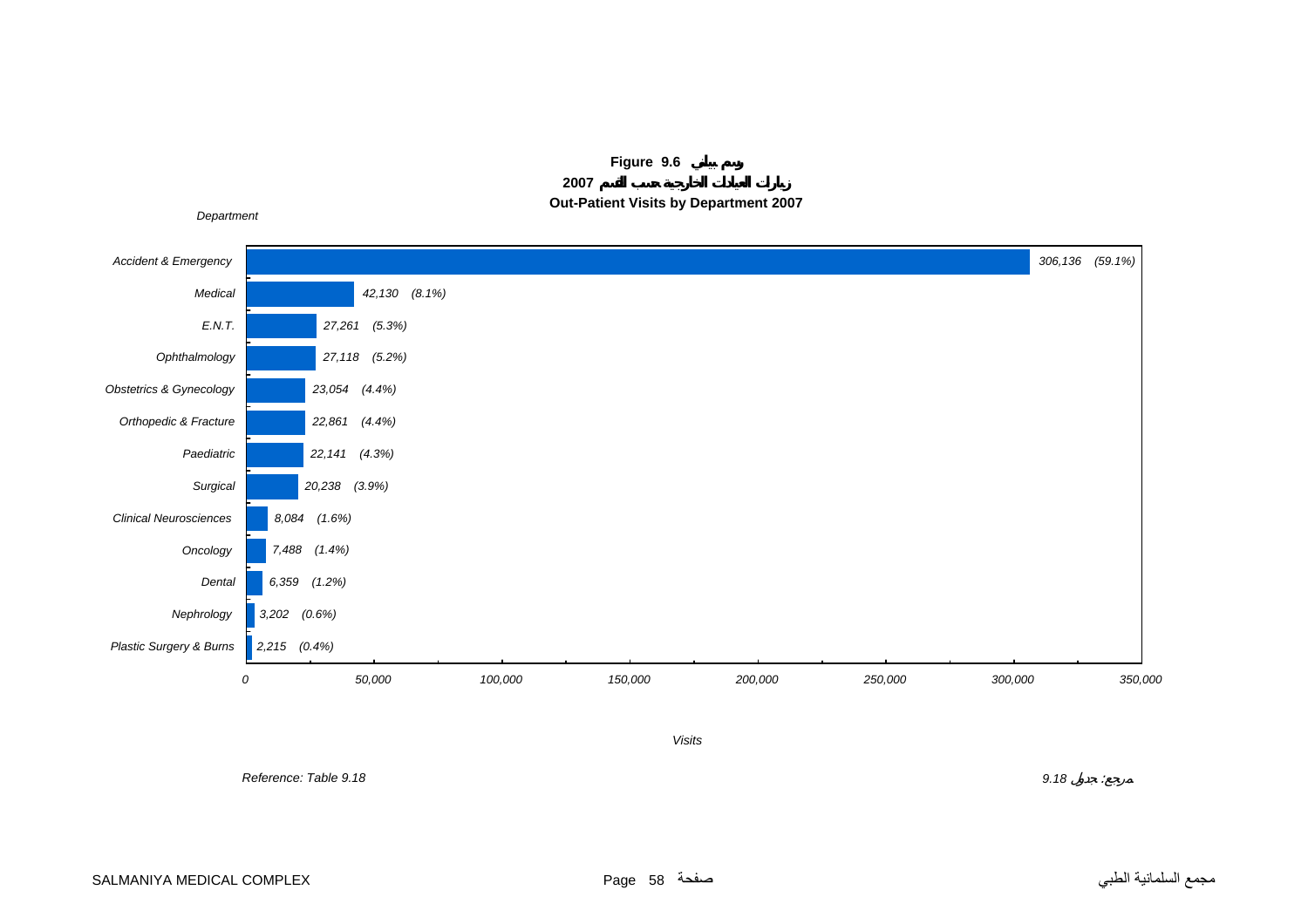**Laboratory Tests by Source of Specimens 2007** 

|                                          | <b>Total</b> | <b>Bacterio- Parasito-</b> |                | Sero-  | Immuno-        | Cyto- | Histo-         | <b>FNAC</b>    | <b>Blood</b>   | Haema-              | <b>Bioche-</b>              |  |
|------------------------------------------|--------------|----------------------------|----------------|--------|----------------|-------|----------------|----------------|----------------|---------------------|-----------------------------|--|
| <b>Source of Specimens</b>               |              | logy                       | logy           | logy   | logy           | logy  | logy           |                | <b>Bank</b>    | tology              | mistry                      |  |
| Salmaniya Medical Complex                | 5,774,317    | 474,814                    | 138,024        | 49,942 | 13,100         | 3,357 | 9,283          | 957            | 405,861        | 2,061,048 2,617,931 |                             |  |
| Limited Private Practice                 | 4,606        | 674                        | 72             | 134    | 61             | 6     | 3              | 14             | 17             | 1,352               | 2,273                       |  |
| Maternity Hospitals                      | 69,546       | 16,648                     | 191            | 1,432  | 28             | 14    | 56             | 5              | 1,512          | 8,850               | 40,810                      |  |
| Psychiatric Hospital                     | 40,066       | 1,590                      | 597            | 1,059  | 42             |       | 2              |                | 21             | 11,461              | 25,289                      |  |
| Health Centers*                          | 1,325,934    | 206,934                    | 793            | 33,937 | 1,004          | 6,009 | 47             | $\overline{2}$ | 6,109          | 51,821              | 1,019,278                   |  |
| Medical Commission                       | 4,372        |                            |                |        |                |       |                |                |                | 1,338               | 3,034                       |  |
| <b>Public Health</b>                     | 1,434        | 86                         | 5              | 20     |                |       |                |                | g              | 408                 | 906                         |  |
| College of Health Sciences               |              |                            |                |        |                |       |                |                |                |                     |                             |  |
| Military Hospital                        | 1,051        | 78                         |                | 111    | 65             |       |                |                | 43             | 84                  | 666                         |  |
| Directorate of Health & Social Affairs - | 3,479        | 1,568                      |                | 184    | 16             | 56    | 3              |                |                | 306                 | 1,346                       |  |
| (Ministry of Interior)                   |              |                            |                |        |                |       |                |                |                |                     |                             |  |
| Private Hospitals                        | 5,710        | 58                         |                | 23     | 5 <sup>1</sup> | 60    | 134            | 17             | 2,893          | 1,341               | 1,179                       |  |
| <b>Private Clinics</b>                   | 4,136        | 308                        | 18             | 72     | 18             |       | $\overline{2}$ | 6              | $\overline{c}$ | 1,852               | 1,858                       |  |
| Private Companies                        | 3,409        | 12                         | $\overline{2}$ | 108    |                |       |                |                | 97             | 1,605               | 1,585                       |  |
| Others                                   | 368          |                            |                |        |                |       |                |                |                | 172                 | 195                         |  |
| <b>Total</b>                             | 7,238,428    | 702,770                    | 139,702        | 87,023 | 14,339         | 9,507 | 9,534          | 1,001          |                |                     | 416,564 2,141,638 3,716,350 |  |

*\* Excluding Al Razi Health Center which is specifically provided for labour force / workers & pre-employment examination .* . *\**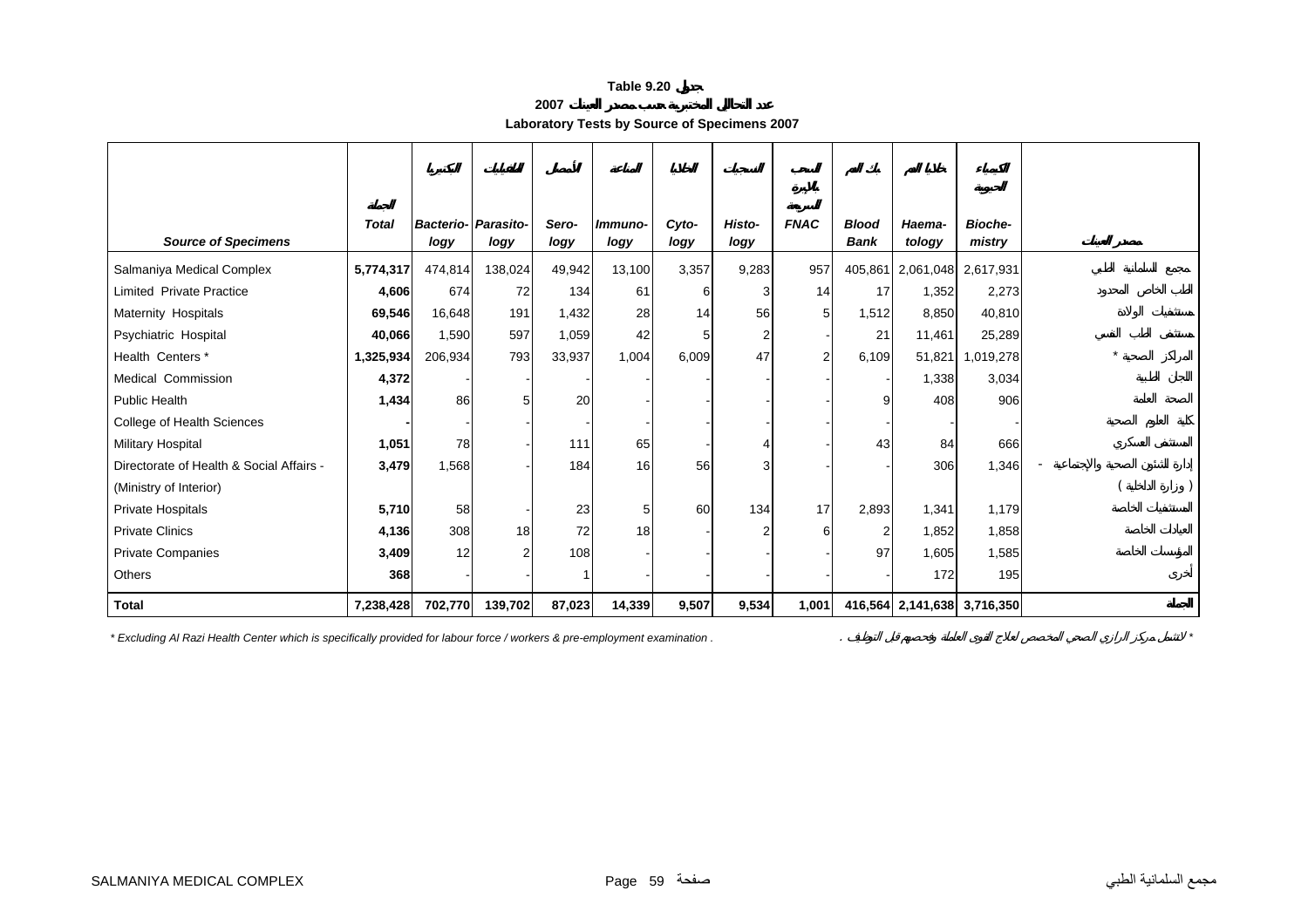**2007**

**Radiology Procedures by Source of Request 2007** 

|                                 |              | $\star$          |                | Accident &       |  |
|---------------------------------|--------------|------------------|----------------|------------------|--|
| <b>Radiology Procedure</b>      | <b>Total</b> | LPP <sup>*</sup> | <b>SMC</b>     | <b>Emergency</b> |  |
|                                 |              |                  |                |                  |  |
| Skull                           | 9,285        | 214              | 3,013          | 6,058            |  |
| Ultrasound                      | 21,569       | 509              | 19,686         | 1,374            |  |
| Spines (All Views)              | 13,438       | 174              | 4,813          | 8,451            |  |
| <b>Extremities &amp; Joints</b> | 66,200       | 227              | 24,465         | 41,508           |  |
| Chest (All Views)               | 98,191       | 118              | 68,799         | 29,274           |  |
| Abdomen                         | 15,701       | 30               | 2,984          | 12,687           |  |
| Mammography                     | 2,485        | 115              | 2,365          | 5                |  |
| Hysterosalpingogram             | 657          | 101              | 556            |                  |  |
| I.V.U. (All G.U.)               | 2,647        | 81               | 2,540          | 26               |  |
| Barium Swallow & Barium Meal    | 1,866        | 82               | 1,777          | 7                |  |
| <b>Small Bowel Meal</b>         | 72           | 3                | 68             |                  |  |
| Ultrasound portable             | 232          |                  | 230            | $\overline{a}$   |  |
| <b>Barium Enema</b>             | 531          | 60               | 466            | 5                |  |
| Fluoroscopy                     | 148          |                  | 147            |                  |  |
| Sinogram (Fistulogram)          | 44           | $\overline{c}$   | 42             |                  |  |
| Sialogram                       | 41           | $\overline{c}$   | 39             |                  |  |
| Dacrocystogram                  | 33           | $\overline{2}$   | 31             |                  |  |
| <b>Ultrasound Guided Biopsy</b> | 117          | $\overline{4}$   | 113            |                  |  |
| Myelogram                       | 1            |                  | $\overline{1}$ |                  |  |
| Angiogram                       | 312          | $\boldsymbol{2}$ | 309            |                  |  |
| Venogram                        | 135          | $\overline{c}$   | 133            |                  |  |
| <b>Skeletal Survey</b>          | 44           |                  | 44             |                  |  |
| C.T. Scan                       | 12,557       | 145              | 10,224         | 2,188            |  |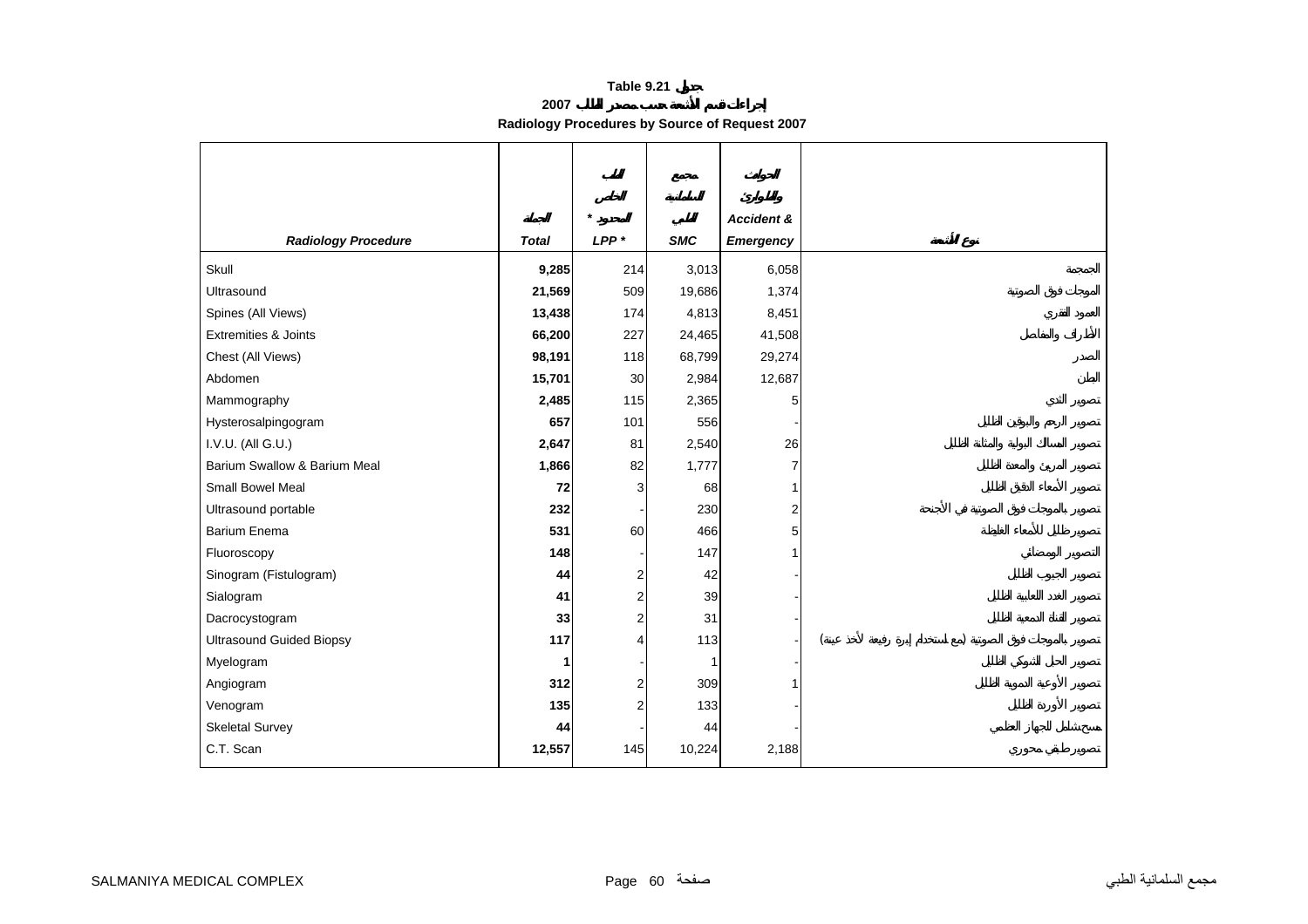#### **(Coun't) Table 9.21 ( )**

**2007**

**Radiology Procedures by Source of Request 2007** 

| <b>Accident &amp;</b><br>$LPP*$<br><b>SMC</b><br><b>Radiology Procedure</b><br><b>Total</b><br>Emergency<br>E.S.W.L.<br>553<br>539<br>14<br>E.R.C.P.<br>108<br>107<br>Percutaneous Nephro Lithotripsy (P.C.N.L.)<br>2<br>Cavernogram<br>Mobiles (Ward Radiography)<br>12,250<br>7,955<br>4,294<br>Nuclear Medicine / RNI<br>2,569<br>269<br>2,299<br>1<br>47<br>Magnetic Resonace Imaging (MRI)<br>6,698<br>232<br>6,419<br>Bone Mineral Densitometry (BMD)<br>1,512<br>215<br>1,293<br>4<br><b>OPG</b><br>2,860<br>860<br>1,666<br>334<br><b>Operation Theater</b><br>2,027<br>43<br>1,982<br>2<br>Copy & CD-Rom<br>162<br>158<br>Δ<br>Percutaneous Transhepatic Cholangiogram (PTC)<br>8 |
|--------------------------------------------------------------------------------------------------------------------------------------------------------------------------------------------------------------------------------------------------------------------------------------------------------------------------------------------------------------------------------------------------------------------------------------------------------------------------------------------------------------------------------------------------------------------------------------------------------------------------------------------------------------------------------------------|
|                                                                                                                                                                                                                                                                                                                                                                                                                                                                                                                                                                                                                                                                                            |
|                                                                                                                                                                                                                                                                                                                                                                                                                                                                                                                                                                                                                                                                                            |
|                                                                                                                                                                                                                                                                                                                                                                                                                                                                                                                                                                                                                                                                                            |
|                                                                                                                                                                                                                                                                                                                                                                                                                                                                                                                                                                                                                                                                                            |
|                                                                                                                                                                                                                                                                                                                                                                                                                                                                                                                                                                                                                                                                                            |
|                                                                                                                                                                                                                                                                                                                                                                                                                                                                                                                                                                                                                                                                                            |
|                                                                                                                                                                                                                                                                                                                                                                                                                                                                                                                                                                                                                                                                                            |
|                                                                                                                                                                                                                                                                                                                                                                                                                                                                                                                                                                                                                                                                                            |
|                                                                                                                                                                                                                                                                                                                                                                                                                                                                                                                                                                                                                                                                                            |
|                                                                                                                                                                                                                                                                                                                                                                                                                                                                                                                                                                                                                                                                                            |
|                                                                                                                                                                                                                                                                                                                                                                                                                                                                                                                                                                                                                                                                                            |
|                                                                                                                                                                                                                                                                                                                                                                                                                                                                                                                                                                                                                                                                                            |
|                                                                                                                                                                                                                                                                                                                                                                                                                                                                                                                                                                                                                                                                                            |
|                                                                                                                                                                                                                                                                                                                                                                                                                                                                                                                                                                                                                                                                                            |
|                                                                                                                                                                                                                                                                                                                                                                                                                                                                                                                                                                                                                                                                                            |
|                                                                                                                                                                                                                                                                                                                                                                                                                                                                                                                                                                                                                                                                                            |
| Ultrasound (National Campaign)                                                                                                                                                                                                                                                                                                                                                                                                                                                                                                                                                                                                                                                             |
| 506<br>506<br>Mammography (National Campaign)                                                                                                                                                                                                                                                                                                                                                                                                                                                                                                                                                                                                                                              |
| <b>Total</b><br>165,781<br>106,330<br>275,564<br>3,453                                                                                                                                                                                                                                                                                                                                                                                                                                                                                                                                                                                                                                     |
| Interrupted<br>3<br>6                                                                                                                                                                                                                                                                                                                                                                                                                                                                                                                                                                                                                                                                      |
| <b>Grand Total</b><br>275,570<br>3,454<br>165,783<br>106,333                                                                                                                                                                                                                                                                                                                                                                                                                                                                                                                                                                                                                               |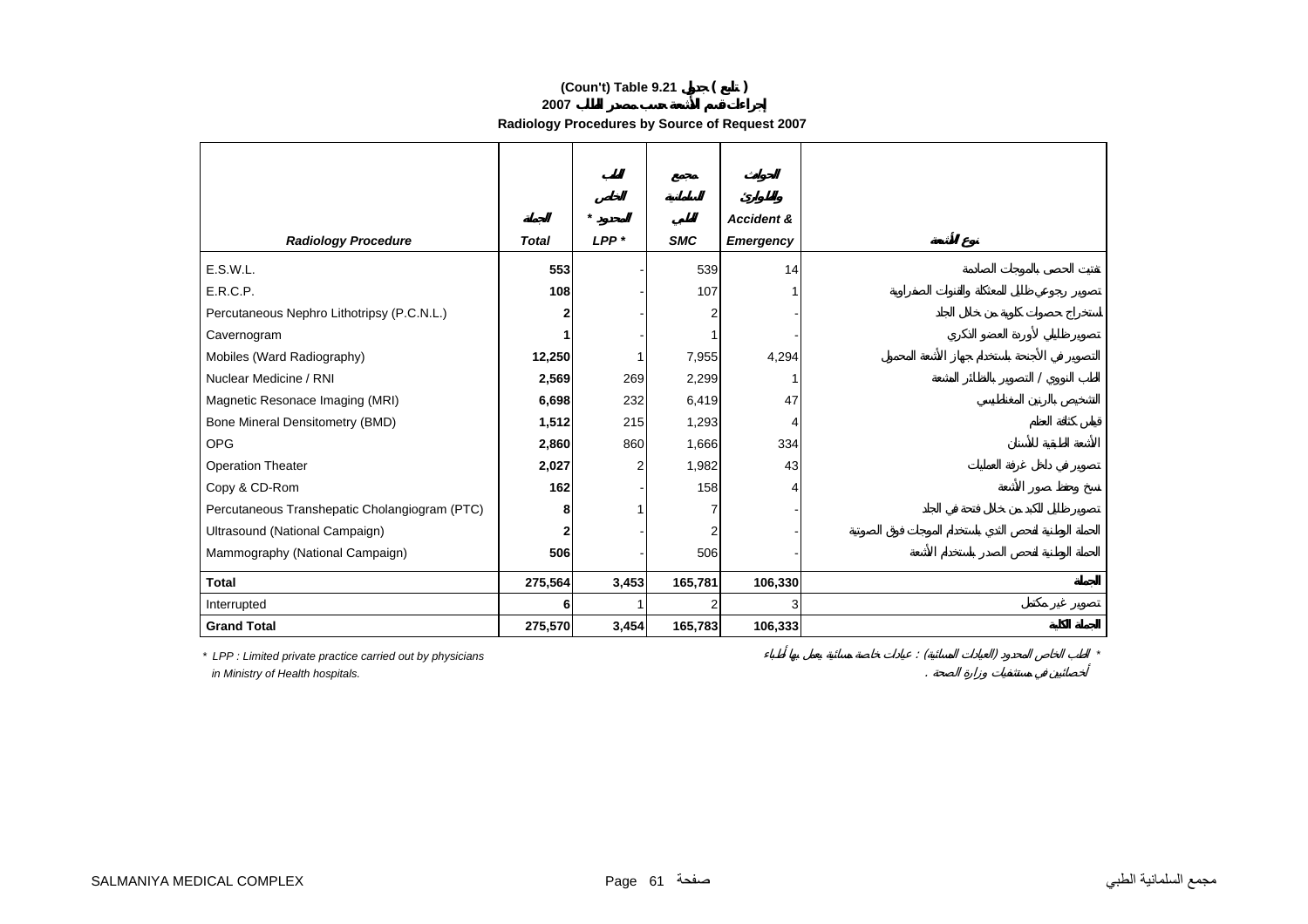#### **<sup>2007</sup> ( ) Discharges (Alive and Dead) from Special Care Baby Unit by Month and Sex 2007**

|              | <b>Total</b> |     |        |      | <b>Dead</b>  |                |                |                | Alive        |     |        |             |  |
|--------------|--------------|-----|--------|------|--------------|----------------|----------------|----------------|--------------|-----|--------|-------------|--|
|              | <b>Total</b> |     |        |      | <b>Total</b> |                |                |                | <b>Total</b> |     |        |             |  |
|              |              |     |        |      |              |                |                |                |              |     |        |             |  |
|              |              |     |        |      |              |                |                |                |              |     |        |             |  |
| <b>Month</b> | %            | No. | Female | Male | %            | No.            | Female         | <b>Male</b>    | %            | No. | Female | <b>Male</b> |  |
| January      | 8.4          | 67  | 28     | 39   | 10.4         | 8              | 4              | 4              | 8.2          | 59  | 24     | 35          |  |
| February     | 7.2          | 57  | 27     | 30   | 5.2          | 4              | $\overline{2}$ | 2              | 7.4          | 53  | 25     | 28          |  |
| March        | 8.3          | 66  | 22     | 44   | 3.9          | 3              |                |                | 8.8          | 63  | 20     | 43          |  |
| April        | 10.4         | 83  | 37     | 46   | 10.4         | 8              | 4              | 4              | 10.4         | 75  | 33     | 42          |  |
| May          | 7.4          | 59  | 25     | 34   | 9.1          | 7              | 3              | 4              | 7.2          | 52  | 22     | 30          |  |
| June         | 7.2          | 57  | 22     | 35   | 9.1          | 7              | 2              | 5 <sub>l</sub> | 6.9          | 50  | 20     | 30          |  |
| July         | 8.4          | 67  | 31     | 36   | 11.7         | 9              | 6              | 3              | 8.1          | 58  | 25     | 33          |  |
| August       | 7.3          | 58  | 28     | 30   | 6.5          | 5 <sub>l</sub> | 3              | $\overline{2}$ | 7.4          | 53  | 25     | 28          |  |
| September    | 7.8          | 62  | 27     | 35   | 6.5          | 5 <sub>l</sub> | 4              |                | 7.9          | 57  | 23     | 34          |  |
| October      | 9.4          | 75  | 32     | 43   | 9.1          | $\overline{7}$ | 3              | 4              | 9.4          | 68  | 29     | 39          |  |
| November     | 8.7          | 69  | 30     | 39   | 5.2          | 4              | 2              | 2              | 9.0          | 65  | 28     | 37          |  |
| December     | 9.7          | 77  | 41     | 36   | 13.0         | 10             | $\overline{7}$ | 3              | 9.3          | 67  | 34     | 33          |  |
| <b>Total</b> | 100.0        | 797 | 350    | 447  | 100.0        | 77             | 42             | 35             | 100.0        | 720 | 308    | 412         |  |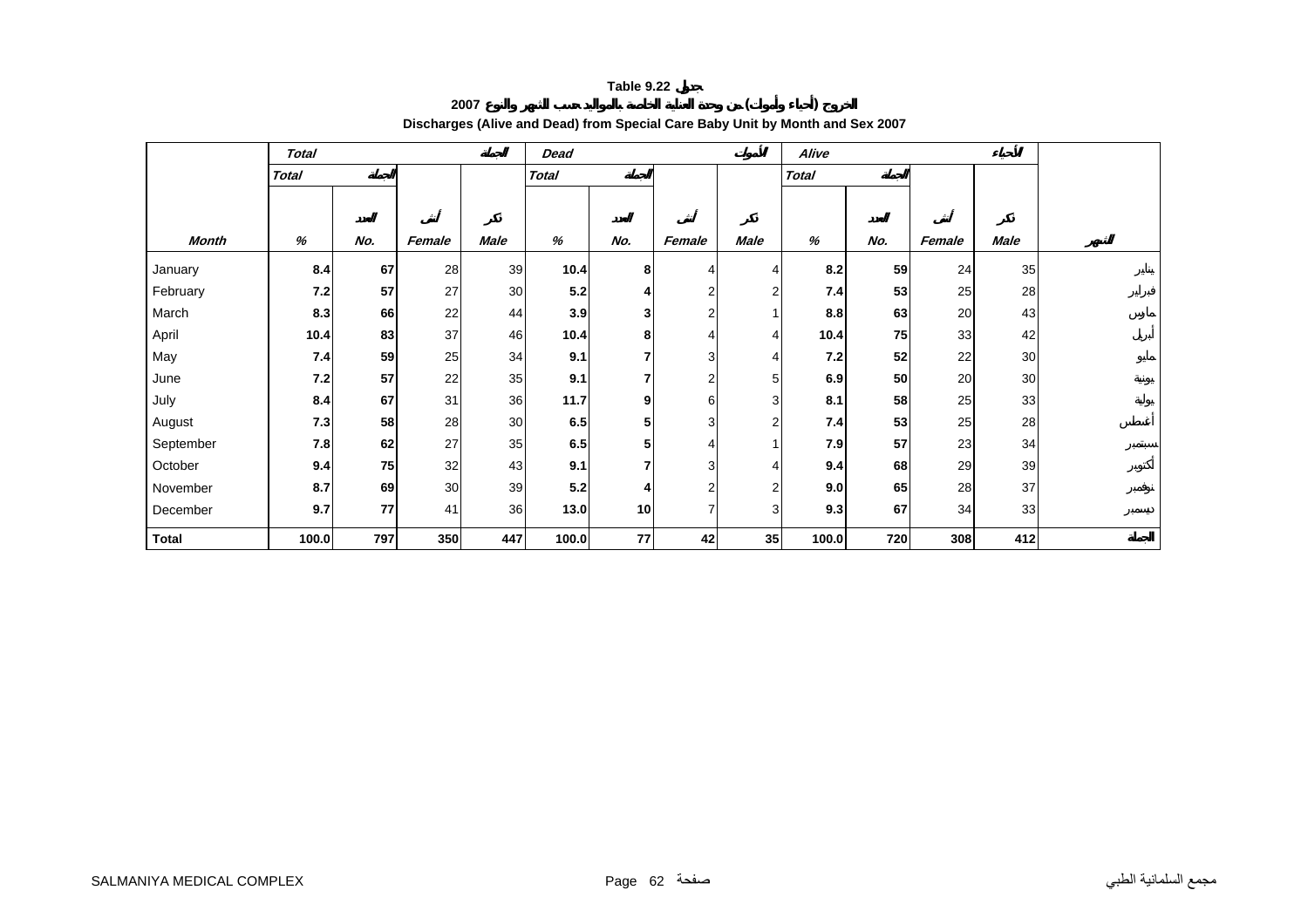**2007**

|                        | <b>Total</b> |                |                | Non-Bahraini |        |                | <b>Bahraini</b> |        |             |  |
|------------------------|--------------|----------------|----------------|--------------|--------|----------------|-----------------|--------|-------------|--|
| Geographical<br>Region | Total        | Female         | <b>Male</b>    | <b>Total</b> | Female | Male           | <b>Total</b>    | Female | <b>Male</b> |  |
| Hidd                   | 13           | $\overline{7}$ | 6              |              | 1      |                | 12              | 6      | 6           |  |
| Muharraq               | 120          | 51             | 69             | 24           | 10     | 14             | 96              | 41     | 55          |  |
| Manama                 | 147          | 62             | 85             | 86           | 31     | 55             | 61              | 31     | 30          |  |
| Jidhafs                | 78           | 32             | 46             | 4.           |        | 3              | 74              | 31     | 43          |  |
| Northern               | 69           | 36             | 33             | 10           | 5      | 5              | 59              | 31     | 28          |  |
| Sitra                  | 69           | 30             | 39             | 4            |        | 3              | 65              | 29     | 36          |  |
| Central                | 105          | 45             | 60             | 8            | 4      | 4              | 97              | 41     | 56          |  |
| Isa Town               | 54           | 29             | 25             | 9            | 5      | $\overline{4}$ | 45              | 24     | 21          |  |
| Riffa                  | 50           | 22             | 28             | 20           | 11     | 9              | 30              | 11     | 19          |  |
| Western                | 42           | 15             | 27             | 2            |        | $\overline{2}$ | 40              | 15     | 25          |  |
| Southern               | 48           | 21             | 27             |              | 1      |                | 47              | 20     | 27          |  |
| Hamad Town             | $\mathbf 2$  |                | $\overline{2}$ |              |        |                | 1               |        | 1           |  |
| <b>Total</b>           | 797          | 350            | 447            | 170          | 70     | 100            | 627             | 280    | 347         |  |

#### **Discharges from Special Care Baby Unit by Geographical Region, Nationality and Sex 2007**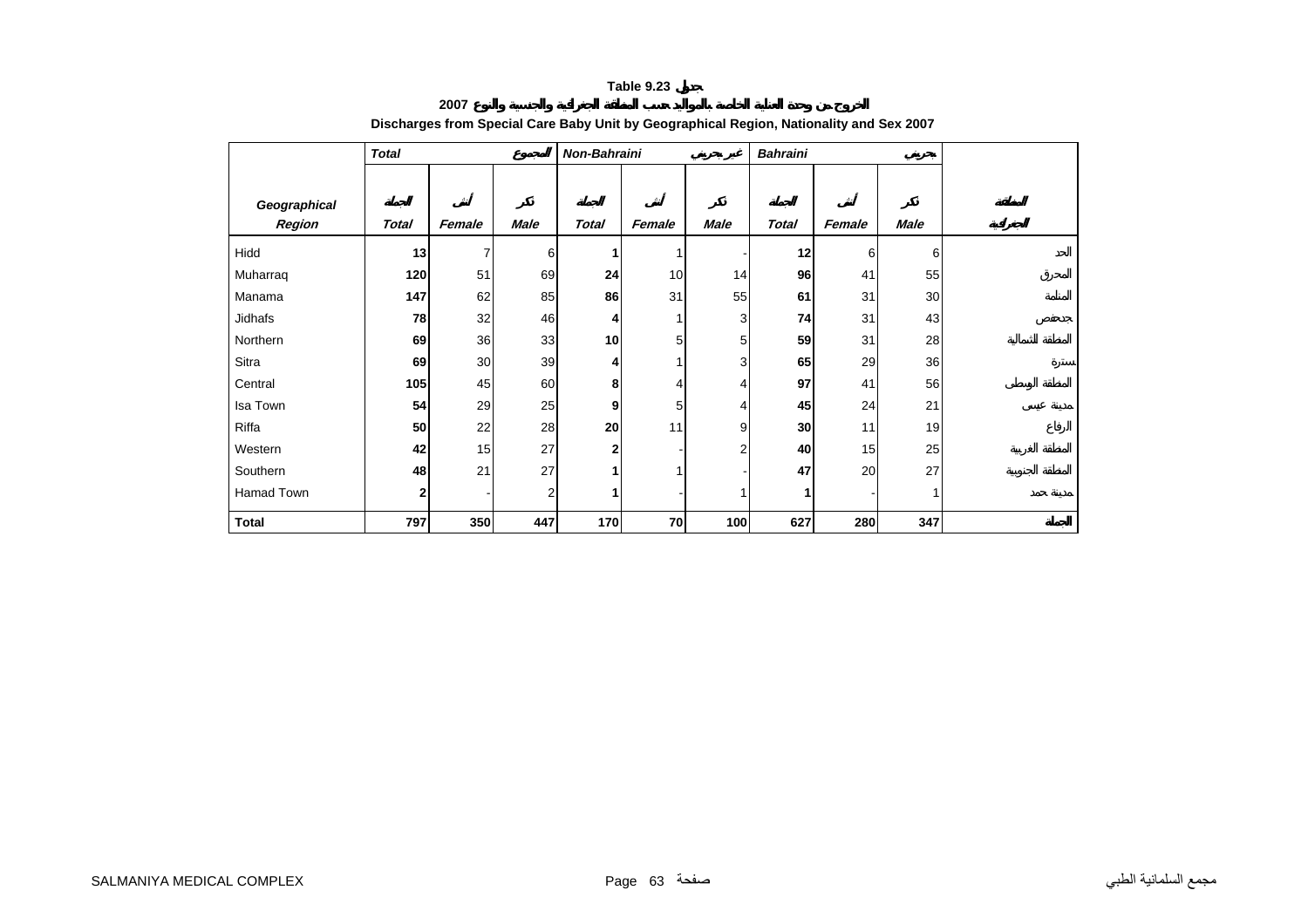| <b>Speciality</b>                                                                                               | 2007   | 2006   | 2005   | 2004      | 2003   |       |                |  |
|-----------------------------------------------------------------------------------------------------------------|--------|--------|--------|-----------|--------|-------|----------------|--|
| <b>General Surgery</b>                                                                                          | 4,851  | 4,746  | 6,734  | 6,350     | 6,697  |       |                |  |
| Orthopaedic Surgery and Fracture                                                                                | 3,844  | 4,077  | 3,834  | 3,572     | 3,166  |       |                |  |
| Surgical Operations of Lung and Vascular                                                                        | 496    | 540    | 534    | 386       | 490    |       |                |  |
| <b>Neurology Surgery</b>                                                                                        | 260    | 259    | 193    | 214       | 224    |       |                |  |
| <b>Urology Surgery</b>                                                                                          | 1,762  | 1,644  | 1,646  | 1,581     | 1,641  |       |                |  |
| <b>Peadiatrics Surgery</b>                                                                                      | 1,388  | 1,391  | 1,277  | 1,482     | 1,403  |       |                |  |
| Plastic Surgery and Burns                                                                                       | 1,261  | 929    | 891    | 862       | 758    |       |                |  |
| Dental & Maxillofacial Surgery                                                                                  | 1,075  | 768    | 830    | 717       | 738    |       |                |  |
| <b>Ophthalmology Surgery</b>                                                                                    | 987    | 908    | 918    | 1,067     | 1,074  |       |                |  |
| Ear, Nose & Throt Surgery                                                                                       | 2,108  | 1,925  | 2,283  | 2,287     | 2,355  |       |                |  |
| <b>Gyneacology Surgery</b>                                                                                      | 2,500  | 2,285  | 2,664  | 2,706     | 2,580  |       |                |  |
| Obstetrics (Caesarean) *                                                                                        | 230    | 212    | 240    | 347       | 611    |       | $*$ (          |  |
| Oncology                                                                                                        |        |        | 24     | 14        | 15     |       |                |  |
| <b>Kidney Transplant</b>                                                                                        | 8      | 3      | 6      | <b>NA</b> | 8      |       |                |  |
| <b>Total</b>                                                                                                    | 20,774 | 19,694 | 22,074 | 21,585    | 21,760 |       |                |  |
| Deaths                                                                                                          | 5      | 2      | 4      | 5         | 6      |       |                |  |
| * Obstetrics (Caesarean): data only include emergency cases,<br>other cases are done at Labour room (Ward 308). |        |        |        |           |        | (308) | $\therefore$ ( |  |

#### **2007 - 2003Surgical Operations and Procedures at Main Operation Theatre by Specialty 2003 - 2007**